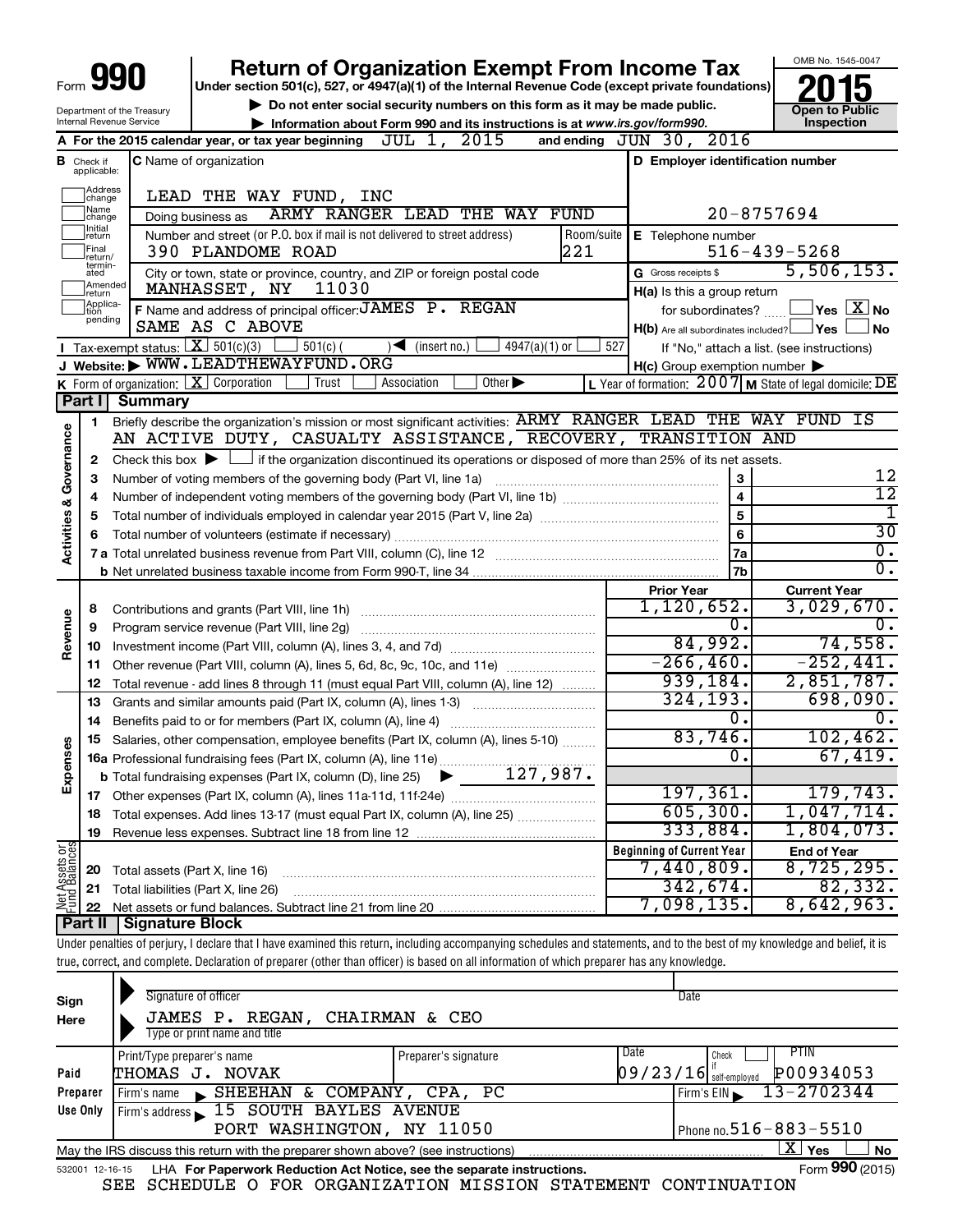|                    | LEAD THE WAY FUND, INC<br>Form 990 (2015)                                                                                                     | $20 - 8757694$           | Page 2                                            |
|--------------------|-----------------------------------------------------------------------------------------------------------------------------------------------|--------------------------|---------------------------------------------------|
|                    | <b>Statement of Program Service Accomplishments</b><br>Part III I                                                                             |                          |                                                   |
|                    |                                                                                                                                               |                          | $\overline{\mathbf{X}}$                           |
| $\mathbf{1}$       | Briefly describe the organization's mission:                                                                                                  |                          |                                                   |
|                    | ARMY RANGER LEAD THE WAY FUND IS AN ACTIVE DUTY, CASUALTY ASSISTANCE,                                                                         |                          |                                                   |
|                    | RECOVERY, TRANSITION AND VETERANS ORGANIZATION THAT PROVIDES FINANCIAL                                                                        |                          |                                                   |
|                    | SUPPORT TO U.S. ARMY RANGERS AND THE FAMILIES OF THOSE WHO HAVE DIED,                                                                         |                          |                                                   |
|                    | HAVE BEEN DISABLED OR WHO ARE CURRENTLY SERVING IN HARM'S WAY AROUND                                                                          |                          |                                                   |
| 2                  | Did the organization undertake any significant program services during the year which were not listed on                                      |                          |                                                   |
|                    | the prior Form 990 or 990-EZ?                                                                                                                 |                          | $ {\mathsf Y}\mathsf{es}\ \boxed{{\mathsf X}}$ No |
|                    | If "Yes," describe these new services on Schedule O.                                                                                          |                          |                                                   |
| 3                  | Did the organization cease conducting, or make significant changes in how it conducts, any program services?                                  |                          | $\Box$ Yes $[\overline{\mathrm{X}}]$ No           |
|                    | If "Yes," describe these changes on Schedule O.                                                                                               |                          |                                                   |
| 4                  | Describe the organization's program service accomplishments for each of its three largest program services, as measured by expenses.          |                          |                                                   |
|                    | Section 501(c)(3) and 501(c)(4) organizations are required to report the amount of grants and allocations to others, the total expenses, and  |                          |                                                   |
|                    | revenue, if any, for each program service reported.                                                                                           |                          |                                                   |
| 4a l               | 394, 678. $ $ (Revenue \$<br>$394,804$ . including grants of \$<br>(Code:<br>(Expenses \$                                                     |                          |                                                   |
|                    | WOUNDED RANGER RECOVERY & TRANSITION PROGRAM:                                                                                                 | WHEN OUR WOUNDED, ILL OR |                                                   |
|                    | INJURED RANGERS RETURN FROM COMBAT, THE SEVERITIES OF THEIR INJURIES                                                                          |                          |                                                   |
|                    | ARE OFTEN TO THE DEGREE THAT THEIR DISABILITIES PREVENT THEM AND THEIR                                                                        |                          |                                                   |
|                    | FAMILIES FROM BEING ABLE TO FULLY SUPPORT THEMSELVES. THE CARE PROVIDED                                                                       |                          |                                                   |
|                    | BY THE GOVERNMENT IS OFTEN LIMITED AND INSUFFICIENT TO SUPPORT THEIR                                                                          |                          |                                                   |
|                    | NEEDS. LTWF PROVIDES ONGOING SUPPORT, FROM THE MOMENT OF INJURY,                                                                              |                          |                                                   |
|                    | THROUGH THE SHORT AND LONG-TERM RECOVERY, REHABILITATION AND TRANSITION                                                                       |                          |                                                   |
|                    | PROCESS. STARTING WITH AN IMMEDIATE FINANCIAL GRANT OF \$3,500 FOR                                                                            |                          |                                                   |
|                    | RANGERS THAT ARE WOUNDED IN ACTION OR DURING TRAINING, AND TO THE                                                                             |                          |                                                   |
|                    | FAMILIES OF RANGERS WHO HAVE BEEN KILLED IN ACTION. IF A SPOUSE OR                                                                            |                          |                                                   |
|                    | ADDITIONAL FAMILY MEMBERS NEED TO BE AT THE BEDSIDE OF THEIR LOVED ONE,                                                                       |                          |                                                   |
|                    | WE ENSURE THAT THE TRAVEL COSTS, ACCOMMODATIONS (INCLUDING EXTENDED                                                                           |                          |                                                   |
| 4b                 | 211,682.<br>$211, 682.$ (Revenue \$<br>including grants of \$<br>(Expenses \$<br>(Code:                                                       |                          |                                                   |
|                    | RANGER AND FAMILY HEALTH AND WELLNESS PROGRAMS: WITH OVER 23                                                                                  |                          |                                                   |
|                    | CONSECUTIVE DEPLOYMENTS SINCE THE START OF THE GLOBAL WAR ON TERRORISM,                                                                       |                          |                                                   |
|                    | THE PRESERVATION OF THIS EXTREMELY PRESSURED FORCE IS A NECESSITY. WHEN                                                                       |                          |                                                   |
|                    | A RANGER IS DEPLOYED, SO IS HIS FAMILY. THE LONG SEPARATIONS CAN BE                                                                           |                          |                                                   |
|                    | CHALLENGING AND STRENUOUS ON THE FAMILY UNIT. FAMILY READINESS GROUPS                                                                         |                          |                                                   |
|                    | (FRGS), CONSISTING OF FAMILY MEMBERS AND OTHER VOLUNTEERS ASSOCIATED<br>WITH A PARTICULAR UNIT, ACT AS FIRST-RESPONDERS THAT SERVE TO ENHANCE |                          |                                                   |
|                    | THE WELL-BEING, MORALE AND ESPRIT DE CORP OF THE UNIT. THROUGH OUR                                                                            |                          |                                                   |
|                    | RANGER AND FAMILY HEALTH AND WELLNESS PROGRAM, WE ARE ABLE TO SUBSIDIZE                                                                       |                          |                                                   |
|                    | THE FRGS IN THE REGIMENT WITH GRANTS TO PAY FOR THESE ALL-IMPORTANT                                                                           |                          |                                                   |
|                    | FAMILY MORALE-BOOSTING ACTIVITIES. LTWF UNDERSTANDS THE STRAIN AND                                                                            |                          |                                                   |
|                    | STRESS THE FAMILIES OF THIS ELITE FORCE ENDURE, CONSERVATION OF THE                                                                           |                          |                                                   |
|                    | 40,000 - including grants of \$<br>$40,000.$ (Revenue \$)                                                                                     |                          |                                                   |
|                    | 4c (Code:<br>(Expenses \$<br>RANGER CHAPLAIN SPECIAL PROGRAMS:<br>THE DEDICATED RANGER CHAPLAINS HAVE                                         |                          |                                                   |
|                    | THE RESPONSIBILITY OF CARING FOR THE SPIRITUAL AND EMOTIONAL WELL-BEING                                                                       |                          |                                                   |
|                    | OF RANGERS AND THEIR FAMILIES. ARMY RANGER LEAD THE WAY FUND SEES IT AS                                                                       |                          |                                                   |
|                    | OUR OBLIGATION TO ASSIST OUR RANGER CHAPLAINS WITH THE ENDURING TASK OF                                                                       |                          |                                                   |
|                    | ENHANCING RANGER MORALE AND SUSTAINING FAMILY RELATIONSHIPS. ARMY                                                                             |                          |                                                   |
|                    | RANGER LEAD THE WAY FUND PROVIDES ENRICHMENT GRANTS FOR THESE PROGRAMS                                                                        |                          |                                                   |
|                    | THAT ARE ESTABLISHED BY CHAPLAIN COMMAND.<br>MARRIAGE RETREATS AND DATE                                                                       |                          |                                                   |
|                    | NIGHTS FEATURE RELATIONSHIP TRAINING LED BY RANGER CHAPLAINS AND ALSO                                                                         |                          |                                                   |
|                    | OFFER FREE TIME FOR RANGER COUPLES TO CONNECT AND RECHARGE THEIR                                                                              |                          |                                                   |
|                    | RELATIONSHIP BATTERIES.<br>SINGLE RANGER RETREATS FEATURE CHAPLAIN LED                                                                        |                          |                                                   |
|                    | TRAINING ON LIFE AND RELATIONSHIP SUCCESS AS WELL AS HIGH-ENERGY                                                                              |                          |                                                   |
|                    | ACTIVITIES LIKE MOUNTAIN CLIMBING, SNOW SKIING, WHITE-WATER RAFTING, AND                                                                      |                          |                                                   |
|                    |                                                                                                                                               |                          |                                                   |
|                    | 4d Other program services (Describe in Schedule O.)                                                                                           |                          |                                                   |
|                    | 51,730.) (Revenue \$<br>$106$ , $785$ $\cdot$ including grants of \$<br>(Expenses \$                                                          |                          |                                                   |
| 4e                 | 753,271.<br>Total program service expenses >                                                                                                  |                          |                                                   |
|                    |                                                                                                                                               |                          | Form 990 (2015)                                   |
| 532002<br>12-16-15 | SEE SCHEDULE O FOR CONTINUATION(S)                                                                                                            |                          |                                                   |
|                    | 2                                                                                                                                             |                          |                                                   |
|                    | 11400923 719435 41430<br>2015.04010 LEAD THE WAY FUND, INC                                                                                    |                          | $41430 - 1$                                       |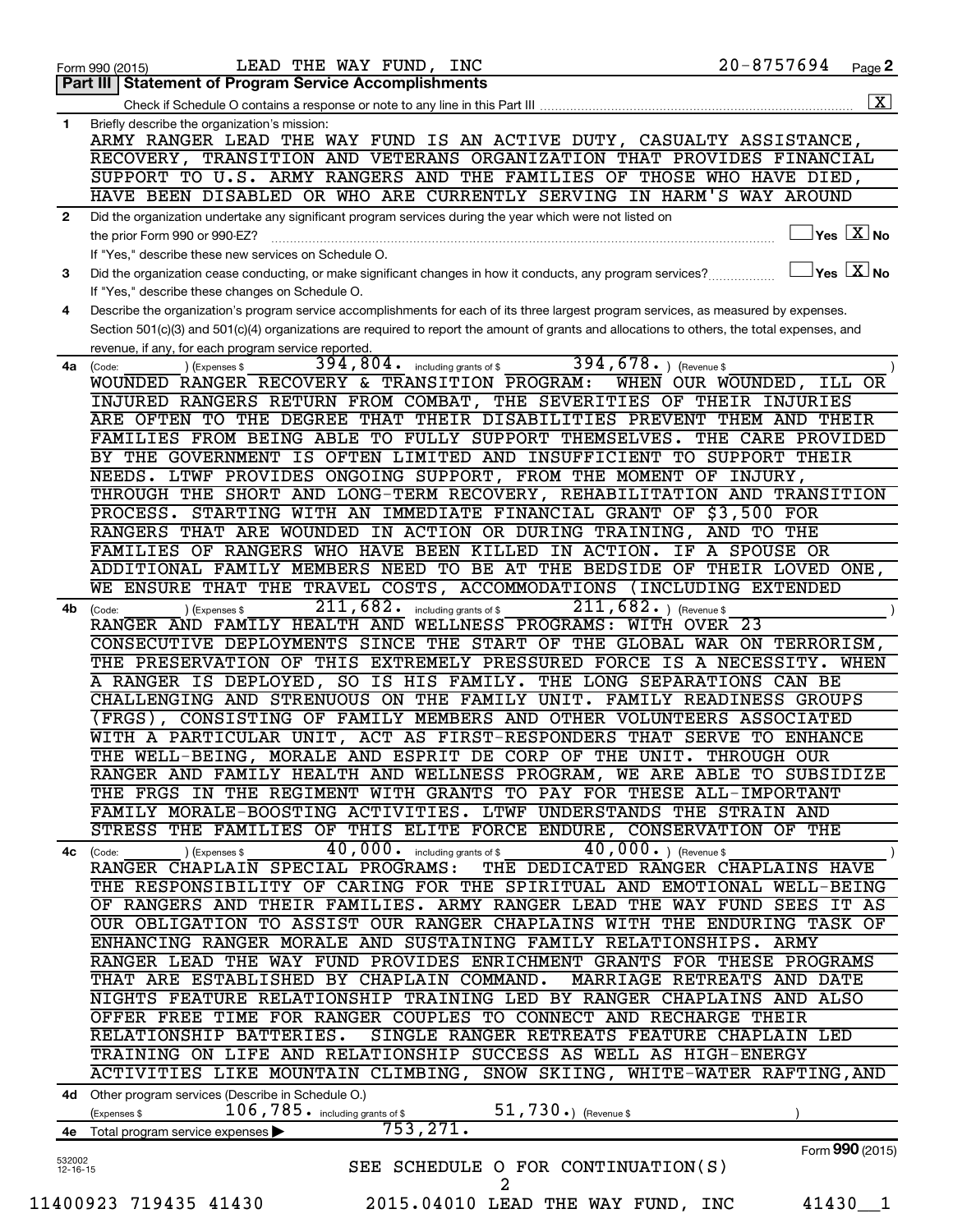**Part IV Checklist of Required Schedules**

 $\frac{1}{100}$  (2015) LEAD THE WAY FUND, INC  $\frac{1}{100}$  and  $\frac{20-8}{3}$  / 570 94  $\frac{2}{900}$ LEAD THE WAY FUND, INC

|    |                                                                                                                                                                                                                                                                                                                                                                     |                | Yes                   | No.                     |
|----|---------------------------------------------------------------------------------------------------------------------------------------------------------------------------------------------------------------------------------------------------------------------------------------------------------------------------------------------------------------------|----------------|-----------------------|-------------------------|
| 1  | Is the organization described in section $501(c)(3)$ or $4947(a)(1)$ (other than a private foundation)?                                                                                                                                                                                                                                                             |                |                       |                         |
|    |                                                                                                                                                                                                                                                                                                                                                                     | 1              | х                     |                         |
| 2  |                                                                                                                                                                                                                                                                                                                                                                     | $\overline{2}$ | $\overline{\text{x}}$ |                         |
| 3  | Did the organization engage in direct or indirect political campaign activities on behalf of or in opposition to candidates for                                                                                                                                                                                                                                     |                |                       | x                       |
|    | public office? If "Yes," complete Schedule C, Part I [11] [11] [12] [12] [12] [12] [13] [13] [13] [13] [13] [1                                                                                                                                                                                                                                                      | З              |                       |                         |
| 4  | Section 501(c)(3) organizations. Did the organization engage in lobbying activities, or have a section 501(h) election in effect                                                                                                                                                                                                                                    | 4              |                       | x                       |
| 5  | Is the organization a section 501(c)(4), 501(c)(5), or 501(c)(6) organization that receives membership dues, assessments, or                                                                                                                                                                                                                                        |                |                       |                         |
|    |                                                                                                                                                                                                                                                                                                                                                                     | 5              |                       | x                       |
| 6  | Did the organization maintain any donor advised funds or any similar funds or accounts for which donors have the right to                                                                                                                                                                                                                                           |                |                       |                         |
|    | provide advice on the distribution or investment of amounts in such funds or accounts? If "Yes," complete Schedule D, Part I                                                                                                                                                                                                                                        | 6              |                       | x                       |
| 7  | Did the organization receive or hold a conservation easement, including easements to preserve open space,                                                                                                                                                                                                                                                           |                |                       |                         |
|    |                                                                                                                                                                                                                                                                                                                                                                     | $\overline{7}$ |                       | x                       |
| 8  | Did the organization maintain collections of works of art, historical treasures, or other similar assets? If "Yes," complete<br>Schedule D, Part III <b>Marting Community</b> Contains a series of the contact of the contact of the contact of the contact of the contact of the contact of the contact of the contact of the contact of the contact of the contac | 8              |                       | x                       |
| 9  | Did the organization report an amount in Part X, line 21, for escrow or custodial account liability, serve as a custodian for                                                                                                                                                                                                                                       |                |                       |                         |
|    | amounts not listed in Part X; or provide credit counseling, debt management, credit repair, or debt negotiation services?                                                                                                                                                                                                                                           |                |                       |                         |
|    | If "Yes," complete Schedule D, Part IV                                                                                                                                                                                                                                                                                                                              | 9              |                       | x                       |
| 10 | Did the organization, directly or through a related organization, hold assets in temporarily restricted endowments, permanent                                                                                                                                                                                                                                       |                |                       |                         |
|    |                                                                                                                                                                                                                                                                                                                                                                     | 10             | x                     |                         |
| 11 | If the organization's answer to any of the following questions is "Yes," then complete Schedule D, Parts VI, VIII, VIII, IX, or X                                                                                                                                                                                                                                   |                |                       |                         |
|    | as applicable.                                                                                                                                                                                                                                                                                                                                                      |                |                       |                         |
|    | a Did the organization report an amount for land, buildings, and equipment in Part X, line 10? If "Yes," complete Schedule D,<br>Part VI                                                                                                                                                                                                                            | 11a            | X                     |                         |
|    | <b>b</b> Did the organization report an amount for investments - other securities in Part X, line 12 that is 5% or more of its total                                                                                                                                                                                                                                |                |                       |                         |
|    |                                                                                                                                                                                                                                                                                                                                                                     | 11b            |                       | x                       |
|    | c Did the organization report an amount for investments - program related in Part X, line 13 that is 5% or more of its total                                                                                                                                                                                                                                        |                |                       |                         |
|    |                                                                                                                                                                                                                                                                                                                                                                     | 11c            |                       | x                       |
|    | d Did the organization report an amount for other assets in Part X, line 15 that is 5% or more of its total assets reported in                                                                                                                                                                                                                                      |                | х                     |                         |
|    | e Did the organization report an amount for other liabilities in Part X, line 25? If "Yes," complete Schedule D, Part X                                                                                                                                                                                                                                             | 11d<br>11e     |                       | X                       |
| f  | Did the organization's separate or consolidated financial statements for the tax year include a footnote that addresses                                                                                                                                                                                                                                             |                |                       |                         |
|    | the organization's liability for uncertain tax positions under FIN 48 (ASC 740)? If "Yes," complete Schedule D, Part X                                                                                                                                                                                                                                              | 11f            | х                     |                         |
|    | 12a Did the organization obtain separate, independent audited financial statements for the tax year? If "Yes," complete                                                                                                                                                                                                                                             |                |                       |                         |
|    | Schedule D, Parts XI and XII                                                                                                                                                                                                                                                                                                                                        | 12a            | х                     |                         |
|    | <b>b</b> Was the organization included in consolidated, independent audited financial statements for the tax year?                                                                                                                                                                                                                                                  |                |                       |                         |
|    | If "Yes," and if the organization answered "No" to line 12a, then completing Schedule D, Parts XI and XII is optional                                                                                                                                                                                                                                               | 12b            |                       | A                       |
| 13 |                                                                                                                                                                                                                                                                                                                                                                     | 13             |                       | $\overline{\textbf{x}}$ |
|    |                                                                                                                                                                                                                                                                                                                                                                     | 14a            |                       | $\overline{\text{X}}$   |
|    | <b>b</b> Did the organization have aggregate revenues or expenses of more than \$10,000 from grantmaking, fundraising, business,                                                                                                                                                                                                                                    |                |                       |                         |
|    | investment, and program service activities outside the United States, or aggregate foreign investments valued at \$100,000                                                                                                                                                                                                                                          |                |                       |                         |
|    |                                                                                                                                                                                                                                                                                                                                                                     | 14b            |                       | x                       |
| 15 | Did the organization report on Part IX, column (A), line 3, more than \$5,000 of grants or other assistance to or for any                                                                                                                                                                                                                                           |                |                       |                         |
|    |                                                                                                                                                                                                                                                                                                                                                                     | 15             |                       | x                       |
| 16 | Did the organization report on Part IX, column (A), line 3, more than \$5,000 of aggregate grants or other assistance to                                                                                                                                                                                                                                            | 16             |                       | x                       |
| 17 | Did the organization report a total of more than \$15,000 of expenses for professional fundraising services on Part IX,                                                                                                                                                                                                                                             |                |                       |                         |
|    |                                                                                                                                                                                                                                                                                                                                                                     | 17             | х                     |                         |
| 18 | Did the organization report more than \$15,000 total of fundraising event gross income and contributions on Part VIII. lines                                                                                                                                                                                                                                        |                |                       |                         |
|    |                                                                                                                                                                                                                                                                                                                                                                     | 18             | х                     |                         |
| 19 | Did the organization report more than \$15,000 of gross income from gaming activities on Part VIII, line 9a? If "Yes,"                                                                                                                                                                                                                                              |                |                       |                         |
|    |                                                                                                                                                                                                                                                                                                                                                                     | 19             |                       | x                       |

Form **990** (2015)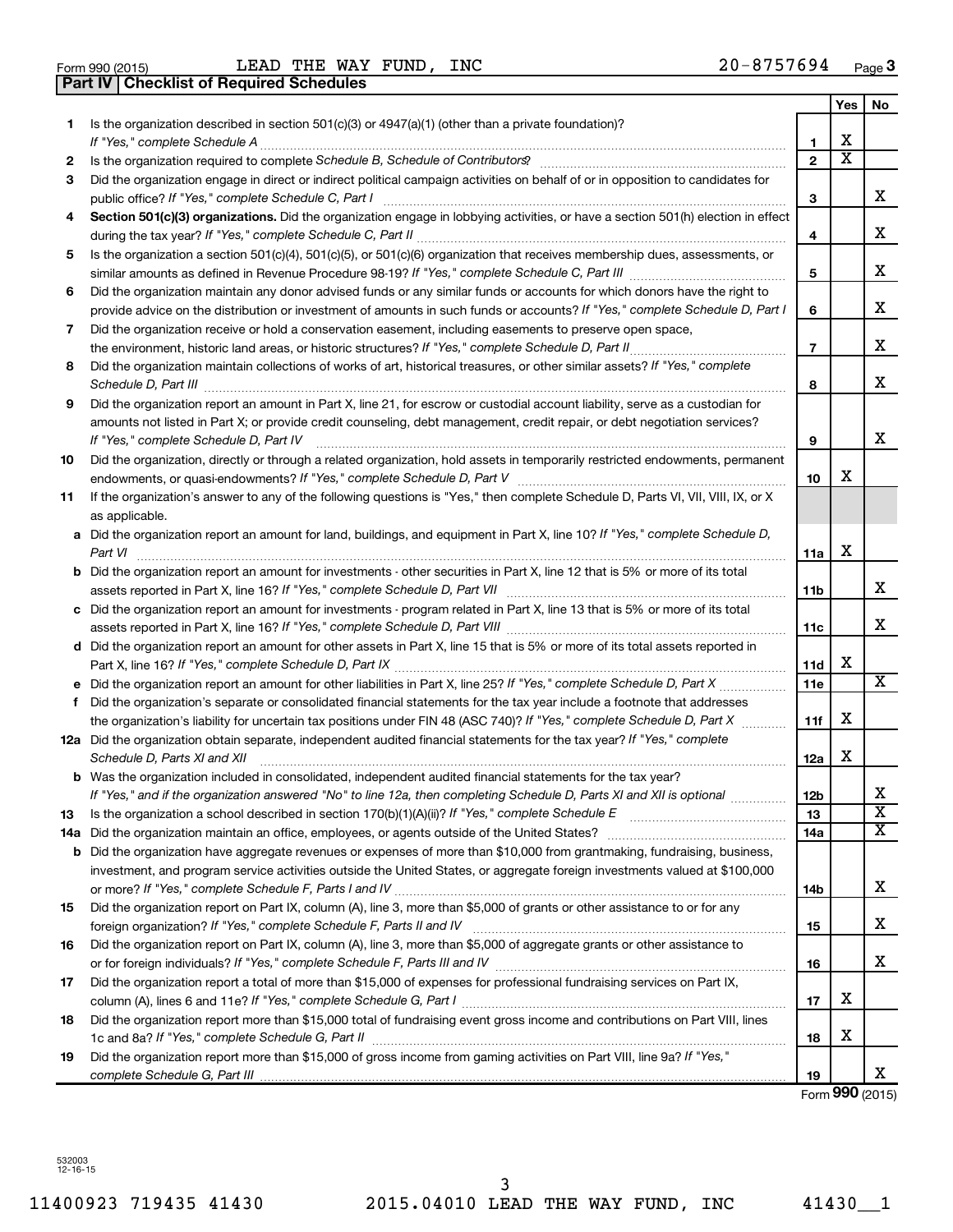Form 990 (2015) Page LEAD THE WAY FUND, INC 20-8757694

*(continued)* **Part IV Checklist of Required Schedules**

|    |                                                                                                                                                                                                                                             |                 | Yes | No                      |
|----|---------------------------------------------------------------------------------------------------------------------------------------------------------------------------------------------------------------------------------------------|-----------------|-----|-------------------------|
|    | 20a Did the organization operate one or more hospital facilities? If "Yes," complete Schedule H                                                                                                                                             | 20a             |     | X                       |
|    | <b>b</b> If "Yes" to line 20a, did the organization attach a copy of its audited financial statements to this return? <i>manaman</i>                                                                                                        | 20 <sub>b</sub> |     |                         |
| 21 | Did the organization report more than \$5,000 of grants or other assistance to any domestic organization or                                                                                                                                 |                 |     |                         |
|    |                                                                                                                                                                                                                                             | 21              | X   |                         |
| 22 | Did the organization report more than \$5,000 of grants or other assistance to or for domestic individuals on                                                                                                                               |                 |     |                         |
|    |                                                                                                                                                                                                                                             | 22              | X   |                         |
| 23 | Did the organization answer "Yes" to Part VII, Section A, line 3, 4, or 5 about compensation of the organization's current                                                                                                                  |                 |     |                         |
|    | and former officers, directors, trustees, key employees, and highest compensated employees? If "Yes," complete                                                                                                                              |                 |     |                         |
|    | Schedule J                                                                                                                                                                                                                                  | 23              |     | x                       |
|    | 24a Did the organization have a tax-exempt bond issue with an outstanding principal amount of more than \$100,000 as of the                                                                                                                 |                 |     |                         |
|    | last day of the year, that was issued after December 31, 2002? If "Yes," answer lines 24b through 24d and complete                                                                                                                          |                 |     | x                       |
|    | Schedule K. If "No", go to line 25a                                                                                                                                                                                                         | 24a             |     |                         |
| b  | Did the organization invest any proceeds of tax-exempt bonds beyond a temporary period exception?                                                                                                                                           | 24b             |     |                         |
| с  | Did the organization maintain an escrow account other than a refunding escrow at any time during the year to defease                                                                                                                        | 24c             |     |                         |
|    | d Did the organization act as an "on behalf of" issuer for bonds outstanding at any time during the year?                                                                                                                                   | 24d             |     |                         |
|    | 25a Section 501(c)(3), 501(c)(4), and 501(c)(29) organizations. Did the organization engage in an excess benefit                                                                                                                            |                 |     |                         |
|    |                                                                                                                                                                                                                                             | 25a             |     | x                       |
|    | b Is the organization aware that it engaged in an excess benefit transaction with a disqualified person in a prior year, and                                                                                                                |                 |     |                         |
|    | that the transaction has not been reported on any of the organization's prior Forms 990 or 990-EZ? If "Yes," complete                                                                                                                       |                 |     |                         |
|    | Schedule L, Part I                                                                                                                                                                                                                          | 25b             |     | x                       |
| 26 | Did the organization report any amount on Part X, line 5, 6, or 22 for receivables from or payables to any current or                                                                                                                       |                 |     |                         |
|    | former officers, directors, trustees, key employees, highest compensated employees, or disqualified persons? If "Yes,"                                                                                                                      |                 |     | x                       |
|    |                                                                                                                                                                                                                                             | 26              |     |                         |
| 27 | Did the organization provide a grant or other assistance to an officer, director, trustee, key employee, substantial<br>contributor or employee thereof, a grant selection committee member, or to a 35% controlled entity or family member |                 |     |                         |
|    | of any of these persons? If "Yes," complete Schedule L, Part III [11] [11] [12] [12] [13] [13] [13] [13] [13] [                                                                                                                             | 27              |     | x                       |
| 28 | Was the organization a party to a business transaction with one of the following parties (see Schedule L, Part IV                                                                                                                           |                 |     |                         |
|    | instructions for applicable filing thresholds, conditions, and exceptions):                                                                                                                                                                 |                 |     |                         |
| а  | A current or former officer, director, trustee, or key employee? If "Yes," complete Schedule L, Part IV                                                                                                                                     | 28a             |     | x                       |
| b  | A family member of a current or former officer, director, trustee, or key employee? If "Yes," complete Schedule L, Part IV                                                                                                                  | 28b             | X   |                         |
|    | c An entity of which a current or former officer, director, trustee, or key employee (or a family member thereof) was an officer,                                                                                                           |                 |     |                         |
|    | director, trustee, or direct or indirect owner? If "Yes," complete Schedule L, Part IV                                                                                                                                                      | 28c             |     | х                       |
| 29 | Did the organization receive more than \$25,000 in non-cash contributions? If "Yes," complete Schedule M                                                                                                                                    | 29              |     | $\overline{\mathtt{x}}$ |
| 30 | Did the organization receive contributions of art, historical treasures, or other similar assets, or qualified conservation                                                                                                                 |                 |     |                         |
|    |                                                                                                                                                                                                                                             | 30              |     | x                       |
| 31 | Did the organization liquidate, terminate, or dissolve and cease operations?                                                                                                                                                                |                 |     |                         |
|    |                                                                                                                                                                                                                                             | 31              |     | x                       |
| 32 | Did the organization sell, exchange, dispose of, or transfer more than 25% of its net assets? If "Yes," complete                                                                                                                            |                 |     | x                       |
|    | Schedule N, Part II<br>Did the organization own 100% of an entity disregarded as separate from the organization under Regulations                                                                                                           | 32              |     |                         |
| 33 |                                                                                                                                                                                                                                             | 33              |     | x                       |
| 34 | Was the organization related to any tax-exempt or taxable entity? If "Yes," complete Schedule R, Part II, III, or IV, and                                                                                                                   |                 |     |                         |
|    | Part V, line 1                                                                                                                                                                                                                              | 34              |     | x                       |
|    |                                                                                                                                                                                                                                             | <b>35a</b>      |     | $\overline{\texttt{x}}$ |
| b  | If "Yes" to line 35a, did the organization receive any payment from or engage in any transaction with a controlled entity                                                                                                                   |                 |     |                         |
|    |                                                                                                                                                                                                                                             | 35b             |     |                         |
| 36 | Section 501(c)(3) organizations. Did the organization make any transfers to an exempt non-charitable related organization?                                                                                                                  |                 |     |                         |
|    | If "Yes," complete Schedule R, Part V, line 2                                                                                                                                                                                               | 36              |     | x                       |
| 37 | Did the organization conduct more than 5% of its activities through an entity that is not a related organization                                                                                                                            |                 |     |                         |
|    |                                                                                                                                                                                                                                             | 37              |     | x                       |
| 38 | Did the organization complete Schedule O and provide explanations in Schedule O for Part VI, lines 11b and 19?                                                                                                                              |                 |     |                         |
|    |                                                                                                                                                                                                                                             | 38              | х   |                         |

Form **990** (2015)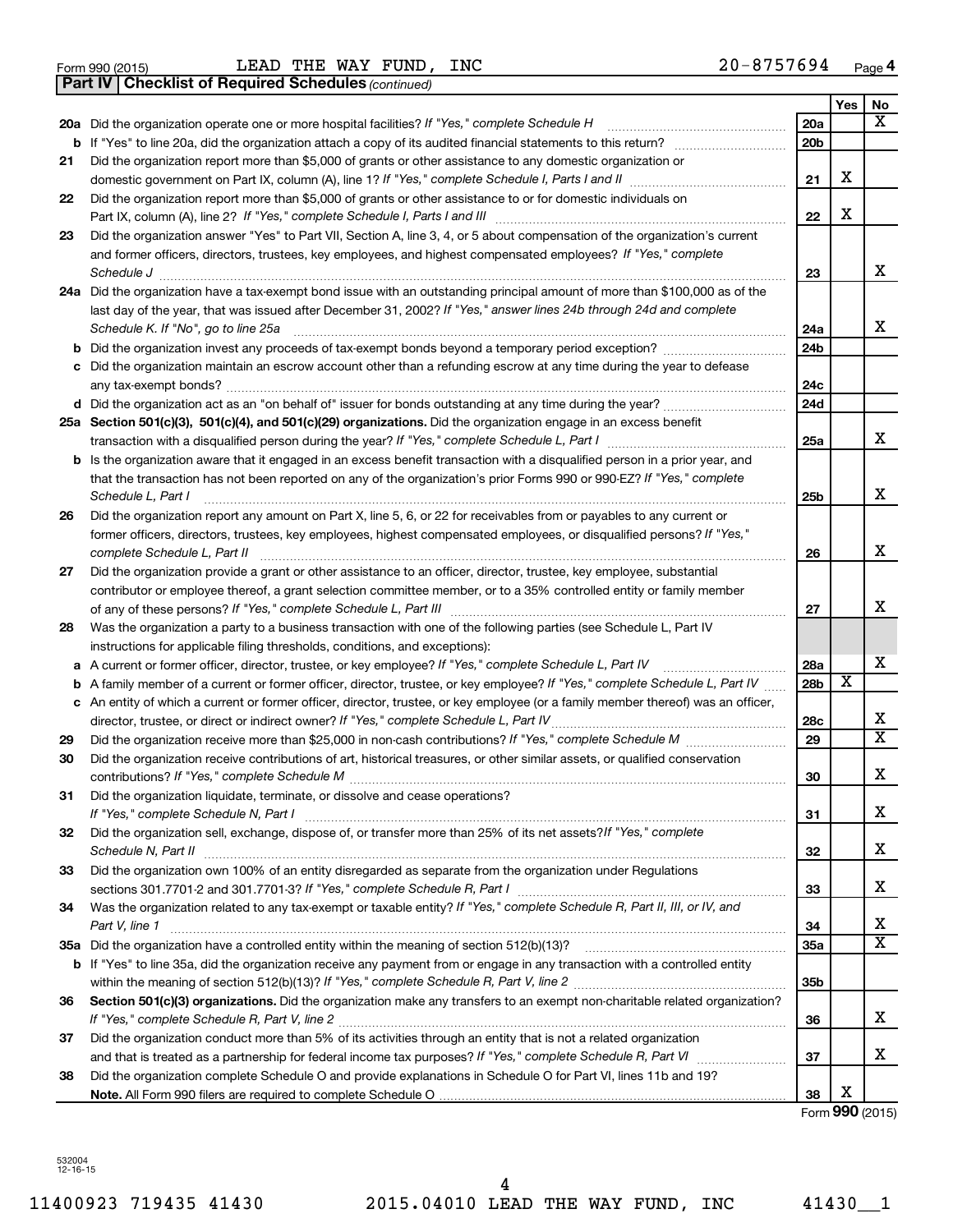| <b>Statements Regarding Other IRS Filings and Tax Compliance</b><br><b>Part V</b><br>Check if Schedule O contains a response or note to any line in this Part V<br>No<br>Yes<br>2<br>1a<br>Enter the number of Forms W-2G included in line 1a. Enter -0- if not applicable <i>manumumumum</i><br>1b<br>b<br>Did the organization comply with backup withholding rules for reportable payments to vendors and reportable gaming<br>с<br>1c<br>2a Enter the number of employees reported on Form W-3, Transmittal of Wage and Tax Statements,<br>1<br>filed for the calendar year ending with or within the year covered by this return<br>2a<br>х<br>2 <sub>b</sub><br>x<br>3a<br>3a Did the organization have unrelated business gross income of \$1,000 or more during the year?<br>3 <sub>b</sub><br><b>b</b> If "Yes," has it filed a Form 990-T for this year? If "No," to line 3b, provide an explanation in Schedule O<br>4a At any time during the calendar year, did the organization have an interest in, or a signature or other authority over, a<br>x<br>financial account in a foreign country (such as a bank account, securities account, or other financial account)?<br>4a<br><b>b</b> If "Yes," enter the name of the foreign country: $\blacktriangleright$<br>See instructions for filing requirements for FinCEN Form 114, Report of Foreign Bank and Financial Accounts (FBAR).<br>х<br>5a<br>х<br>5 <sub>b</sub><br><b>b</b> Did any taxable party notify the organization that it was or is a party to a prohibited tax shelter transaction?<br>5c<br>6a Does the organization have annual gross receipts that are normally greater than \$100,000, and did the organization solicit<br>х<br>6a<br><b>b</b> If "Yes," did the organization include with every solicitation an express statement that such contributions or gifts<br>6b<br>Organizations that may receive deductible contributions under section 170(c).<br>7<br>х<br>Did the organization receive a payment in excess of \$75 made partly as a contribution and partly for goods and services provided to the payor?<br>7a<br>а<br>$\overline{\textbf{x}}$<br>7b<br>c Did the organization sell, exchange, or otherwise dispose of tangible personal property for which it was required<br>x<br>to file Form 8282?<br>7c<br>7d<br>х<br>7e<br>e Did the organization receive any funds, directly or indirectly, to pay premiums on a personal benefit contract?<br>$\overline{\textbf{x}}$<br>7f<br>Did the organization, during the year, pay premiums, directly or indirectly, on a personal benefit contract?<br>f.<br>X<br>If the organization received a contribution of qualified intellectual property, did the organization file Form 8899 as required?<br>7g<br>g<br>х<br>7h<br>h If the organization received a contribution of cars, boats, airplanes, or other vehicles, did the organization file a Form 1098-C?<br>Sponsoring organizations maintaining donor advised funds. Did a donor advised fund maintained by the<br>8<br>sponsoring organization have excess business holdings at any time during the year?<br>8<br>Sponsoring organizations maintaining donor advised funds.<br>9<br>Did the sponsoring organization make any taxable distributions under section 4966?<br>9а<br>а<br>9b<br>b<br>Section 501(c)(7) organizations. Enter:<br>10<br>10a<br>а<br>Gross receipts, included on Form 990, Part VIII, line 12, for public use of club facilities<br>10 <sub>b</sub><br>b<br>Section 501(c)(12) organizations. Enter:<br>11<br>11a<br>а<br>Gross income from other sources (Do not net amounts due or paid to other sources against<br>b<br>11b<br>12a Section 4947(a)(1) non-exempt charitable trusts. Is the organization filing Form 990 in lieu of Form 1041?<br>12a<br>If "Yes," enter the amount of tax-exempt interest received or accrued during the year<br>12b<br>b<br>Section 501(c)(29) qualified nonprofit health insurance issuers.<br>13<br>13a<br>Note. See the instructions for additional information the organization must report on Schedule O.<br><b>b</b> Enter the amount of reserves the organization is required to maintain by the states in which the<br>13b<br>13c<br>х<br>14a<br>Did the organization receive any payments for indoor tanning services during the tax year?<br>14a<br>14b<br>Form 990 (2015) | $20 - 8757694$<br>LEAD THE WAY FUND, INC<br>Form 990 (2015) |  | Page 5 |
|----------------------------------------------------------------------------------------------------------------------------------------------------------------------------------------------------------------------------------------------------------------------------------------------------------------------------------------------------------------------------------------------------------------------------------------------------------------------------------------------------------------------------------------------------------------------------------------------------------------------------------------------------------------------------------------------------------------------------------------------------------------------------------------------------------------------------------------------------------------------------------------------------------------------------------------------------------------------------------------------------------------------------------------------------------------------------------------------------------------------------------------------------------------------------------------------------------------------------------------------------------------------------------------------------------------------------------------------------------------------------------------------------------------------------------------------------------------------------------------------------------------------------------------------------------------------------------------------------------------------------------------------------------------------------------------------------------------------------------------------------------------------------------------------------------------------------------------------------------------------------------------------------------------------------------------------------------------------------------------------------------------------------------------------------------------------------------------------------------------------------------------------------------------------------------------------------------------------------------------------------------------------------------------------------------------------------------------------------------------------------------------------------------------------------------------------------------------------------------------------------------------------------------------------------------------------------------------------------------------------------------------------------------------------------------------------------------------------------------------------------------------------------------------------------------------------------------------------------------------------------------------------------------------------------------------------------------------------------------------------------------------------------------------------------------------------------------------------------------------------------------------------------------------------------------------------------------------------------------------------------------------------------------------------------------------------------------------------------------------------------------------------------------------------------------------------------------------------------------------------------------------------------------------------------------------------------------------------------------------------------------------------------------------------------------------------------------------------------------------------------------------------------------------------------------------------------------------------------------------------------------------------------------------------------------------------------------------------------------------------------------------------------------------------------------------------------------------------------------------------------------------------------------------------------------------------------------------------------------------------------------------------------------------------------------------------------------------------------------------|-------------------------------------------------------------|--|--------|
|                                                                                                                                                                                                                                                                                                                                                                                                                                                                                                                                                                                                                                                                                                                                                                                                                                                                                                                                                                                                                                                                                                                                                                                                                                                                                                                                                                                                                                                                                                                                                                                                                                                                                                                                                                                                                                                                                                                                                                                                                                                                                                                                                                                                                                                                                                                                                                                                                                                                                                                                                                                                                                                                                                                                                                                                                                                                                                                                                                                                                                                                                                                                                                                                                                                                                                                                                                                                                                                                                                                                                                                                                                                                                                                                                                                                                                                                                                                                                                                                                                                                                                                                                                                                                                                                                                                                                                |                                                             |  |        |
|                                                                                                                                                                                                                                                                                                                                                                                                                                                                                                                                                                                                                                                                                                                                                                                                                                                                                                                                                                                                                                                                                                                                                                                                                                                                                                                                                                                                                                                                                                                                                                                                                                                                                                                                                                                                                                                                                                                                                                                                                                                                                                                                                                                                                                                                                                                                                                                                                                                                                                                                                                                                                                                                                                                                                                                                                                                                                                                                                                                                                                                                                                                                                                                                                                                                                                                                                                                                                                                                                                                                                                                                                                                                                                                                                                                                                                                                                                                                                                                                                                                                                                                                                                                                                                                                                                                                                                |                                                             |  |        |
|                                                                                                                                                                                                                                                                                                                                                                                                                                                                                                                                                                                                                                                                                                                                                                                                                                                                                                                                                                                                                                                                                                                                                                                                                                                                                                                                                                                                                                                                                                                                                                                                                                                                                                                                                                                                                                                                                                                                                                                                                                                                                                                                                                                                                                                                                                                                                                                                                                                                                                                                                                                                                                                                                                                                                                                                                                                                                                                                                                                                                                                                                                                                                                                                                                                                                                                                                                                                                                                                                                                                                                                                                                                                                                                                                                                                                                                                                                                                                                                                                                                                                                                                                                                                                                                                                                                                                                |                                                             |  |        |
|                                                                                                                                                                                                                                                                                                                                                                                                                                                                                                                                                                                                                                                                                                                                                                                                                                                                                                                                                                                                                                                                                                                                                                                                                                                                                                                                                                                                                                                                                                                                                                                                                                                                                                                                                                                                                                                                                                                                                                                                                                                                                                                                                                                                                                                                                                                                                                                                                                                                                                                                                                                                                                                                                                                                                                                                                                                                                                                                                                                                                                                                                                                                                                                                                                                                                                                                                                                                                                                                                                                                                                                                                                                                                                                                                                                                                                                                                                                                                                                                                                                                                                                                                                                                                                                                                                                                                                |                                                             |  |        |
|                                                                                                                                                                                                                                                                                                                                                                                                                                                                                                                                                                                                                                                                                                                                                                                                                                                                                                                                                                                                                                                                                                                                                                                                                                                                                                                                                                                                                                                                                                                                                                                                                                                                                                                                                                                                                                                                                                                                                                                                                                                                                                                                                                                                                                                                                                                                                                                                                                                                                                                                                                                                                                                                                                                                                                                                                                                                                                                                                                                                                                                                                                                                                                                                                                                                                                                                                                                                                                                                                                                                                                                                                                                                                                                                                                                                                                                                                                                                                                                                                                                                                                                                                                                                                                                                                                                                                                |                                                             |  |        |
|                                                                                                                                                                                                                                                                                                                                                                                                                                                                                                                                                                                                                                                                                                                                                                                                                                                                                                                                                                                                                                                                                                                                                                                                                                                                                                                                                                                                                                                                                                                                                                                                                                                                                                                                                                                                                                                                                                                                                                                                                                                                                                                                                                                                                                                                                                                                                                                                                                                                                                                                                                                                                                                                                                                                                                                                                                                                                                                                                                                                                                                                                                                                                                                                                                                                                                                                                                                                                                                                                                                                                                                                                                                                                                                                                                                                                                                                                                                                                                                                                                                                                                                                                                                                                                                                                                                                                                |                                                             |  |        |
|                                                                                                                                                                                                                                                                                                                                                                                                                                                                                                                                                                                                                                                                                                                                                                                                                                                                                                                                                                                                                                                                                                                                                                                                                                                                                                                                                                                                                                                                                                                                                                                                                                                                                                                                                                                                                                                                                                                                                                                                                                                                                                                                                                                                                                                                                                                                                                                                                                                                                                                                                                                                                                                                                                                                                                                                                                                                                                                                                                                                                                                                                                                                                                                                                                                                                                                                                                                                                                                                                                                                                                                                                                                                                                                                                                                                                                                                                                                                                                                                                                                                                                                                                                                                                                                                                                                                                                |                                                             |  |        |
|                                                                                                                                                                                                                                                                                                                                                                                                                                                                                                                                                                                                                                                                                                                                                                                                                                                                                                                                                                                                                                                                                                                                                                                                                                                                                                                                                                                                                                                                                                                                                                                                                                                                                                                                                                                                                                                                                                                                                                                                                                                                                                                                                                                                                                                                                                                                                                                                                                                                                                                                                                                                                                                                                                                                                                                                                                                                                                                                                                                                                                                                                                                                                                                                                                                                                                                                                                                                                                                                                                                                                                                                                                                                                                                                                                                                                                                                                                                                                                                                                                                                                                                                                                                                                                                                                                                                                                |                                                             |  |        |
|                                                                                                                                                                                                                                                                                                                                                                                                                                                                                                                                                                                                                                                                                                                                                                                                                                                                                                                                                                                                                                                                                                                                                                                                                                                                                                                                                                                                                                                                                                                                                                                                                                                                                                                                                                                                                                                                                                                                                                                                                                                                                                                                                                                                                                                                                                                                                                                                                                                                                                                                                                                                                                                                                                                                                                                                                                                                                                                                                                                                                                                                                                                                                                                                                                                                                                                                                                                                                                                                                                                                                                                                                                                                                                                                                                                                                                                                                                                                                                                                                                                                                                                                                                                                                                                                                                                                                                |                                                             |  |        |
|                                                                                                                                                                                                                                                                                                                                                                                                                                                                                                                                                                                                                                                                                                                                                                                                                                                                                                                                                                                                                                                                                                                                                                                                                                                                                                                                                                                                                                                                                                                                                                                                                                                                                                                                                                                                                                                                                                                                                                                                                                                                                                                                                                                                                                                                                                                                                                                                                                                                                                                                                                                                                                                                                                                                                                                                                                                                                                                                                                                                                                                                                                                                                                                                                                                                                                                                                                                                                                                                                                                                                                                                                                                                                                                                                                                                                                                                                                                                                                                                                                                                                                                                                                                                                                                                                                                                                                |                                                             |  |        |
|                                                                                                                                                                                                                                                                                                                                                                                                                                                                                                                                                                                                                                                                                                                                                                                                                                                                                                                                                                                                                                                                                                                                                                                                                                                                                                                                                                                                                                                                                                                                                                                                                                                                                                                                                                                                                                                                                                                                                                                                                                                                                                                                                                                                                                                                                                                                                                                                                                                                                                                                                                                                                                                                                                                                                                                                                                                                                                                                                                                                                                                                                                                                                                                                                                                                                                                                                                                                                                                                                                                                                                                                                                                                                                                                                                                                                                                                                                                                                                                                                                                                                                                                                                                                                                                                                                                                                                |                                                             |  |        |
|                                                                                                                                                                                                                                                                                                                                                                                                                                                                                                                                                                                                                                                                                                                                                                                                                                                                                                                                                                                                                                                                                                                                                                                                                                                                                                                                                                                                                                                                                                                                                                                                                                                                                                                                                                                                                                                                                                                                                                                                                                                                                                                                                                                                                                                                                                                                                                                                                                                                                                                                                                                                                                                                                                                                                                                                                                                                                                                                                                                                                                                                                                                                                                                                                                                                                                                                                                                                                                                                                                                                                                                                                                                                                                                                                                                                                                                                                                                                                                                                                                                                                                                                                                                                                                                                                                                                                                |                                                             |  |        |
|                                                                                                                                                                                                                                                                                                                                                                                                                                                                                                                                                                                                                                                                                                                                                                                                                                                                                                                                                                                                                                                                                                                                                                                                                                                                                                                                                                                                                                                                                                                                                                                                                                                                                                                                                                                                                                                                                                                                                                                                                                                                                                                                                                                                                                                                                                                                                                                                                                                                                                                                                                                                                                                                                                                                                                                                                                                                                                                                                                                                                                                                                                                                                                                                                                                                                                                                                                                                                                                                                                                                                                                                                                                                                                                                                                                                                                                                                                                                                                                                                                                                                                                                                                                                                                                                                                                                                                |                                                             |  |        |
|                                                                                                                                                                                                                                                                                                                                                                                                                                                                                                                                                                                                                                                                                                                                                                                                                                                                                                                                                                                                                                                                                                                                                                                                                                                                                                                                                                                                                                                                                                                                                                                                                                                                                                                                                                                                                                                                                                                                                                                                                                                                                                                                                                                                                                                                                                                                                                                                                                                                                                                                                                                                                                                                                                                                                                                                                                                                                                                                                                                                                                                                                                                                                                                                                                                                                                                                                                                                                                                                                                                                                                                                                                                                                                                                                                                                                                                                                                                                                                                                                                                                                                                                                                                                                                                                                                                                                                |                                                             |  |        |
|                                                                                                                                                                                                                                                                                                                                                                                                                                                                                                                                                                                                                                                                                                                                                                                                                                                                                                                                                                                                                                                                                                                                                                                                                                                                                                                                                                                                                                                                                                                                                                                                                                                                                                                                                                                                                                                                                                                                                                                                                                                                                                                                                                                                                                                                                                                                                                                                                                                                                                                                                                                                                                                                                                                                                                                                                                                                                                                                                                                                                                                                                                                                                                                                                                                                                                                                                                                                                                                                                                                                                                                                                                                                                                                                                                                                                                                                                                                                                                                                                                                                                                                                                                                                                                                                                                                                                                |                                                             |  |        |
|                                                                                                                                                                                                                                                                                                                                                                                                                                                                                                                                                                                                                                                                                                                                                                                                                                                                                                                                                                                                                                                                                                                                                                                                                                                                                                                                                                                                                                                                                                                                                                                                                                                                                                                                                                                                                                                                                                                                                                                                                                                                                                                                                                                                                                                                                                                                                                                                                                                                                                                                                                                                                                                                                                                                                                                                                                                                                                                                                                                                                                                                                                                                                                                                                                                                                                                                                                                                                                                                                                                                                                                                                                                                                                                                                                                                                                                                                                                                                                                                                                                                                                                                                                                                                                                                                                                                                                |                                                             |  |        |
|                                                                                                                                                                                                                                                                                                                                                                                                                                                                                                                                                                                                                                                                                                                                                                                                                                                                                                                                                                                                                                                                                                                                                                                                                                                                                                                                                                                                                                                                                                                                                                                                                                                                                                                                                                                                                                                                                                                                                                                                                                                                                                                                                                                                                                                                                                                                                                                                                                                                                                                                                                                                                                                                                                                                                                                                                                                                                                                                                                                                                                                                                                                                                                                                                                                                                                                                                                                                                                                                                                                                                                                                                                                                                                                                                                                                                                                                                                                                                                                                                                                                                                                                                                                                                                                                                                                                                                |                                                             |  |        |
|                                                                                                                                                                                                                                                                                                                                                                                                                                                                                                                                                                                                                                                                                                                                                                                                                                                                                                                                                                                                                                                                                                                                                                                                                                                                                                                                                                                                                                                                                                                                                                                                                                                                                                                                                                                                                                                                                                                                                                                                                                                                                                                                                                                                                                                                                                                                                                                                                                                                                                                                                                                                                                                                                                                                                                                                                                                                                                                                                                                                                                                                                                                                                                                                                                                                                                                                                                                                                                                                                                                                                                                                                                                                                                                                                                                                                                                                                                                                                                                                                                                                                                                                                                                                                                                                                                                                                                |                                                             |  |        |
|                                                                                                                                                                                                                                                                                                                                                                                                                                                                                                                                                                                                                                                                                                                                                                                                                                                                                                                                                                                                                                                                                                                                                                                                                                                                                                                                                                                                                                                                                                                                                                                                                                                                                                                                                                                                                                                                                                                                                                                                                                                                                                                                                                                                                                                                                                                                                                                                                                                                                                                                                                                                                                                                                                                                                                                                                                                                                                                                                                                                                                                                                                                                                                                                                                                                                                                                                                                                                                                                                                                                                                                                                                                                                                                                                                                                                                                                                                                                                                                                                                                                                                                                                                                                                                                                                                                                                                |                                                             |  |        |
|                                                                                                                                                                                                                                                                                                                                                                                                                                                                                                                                                                                                                                                                                                                                                                                                                                                                                                                                                                                                                                                                                                                                                                                                                                                                                                                                                                                                                                                                                                                                                                                                                                                                                                                                                                                                                                                                                                                                                                                                                                                                                                                                                                                                                                                                                                                                                                                                                                                                                                                                                                                                                                                                                                                                                                                                                                                                                                                                                                                                                                                                                                                                                                                                                                                                                                                                                                                                                                                                                                                                                                                                                                                                                                                                                                                                                                                                                                                                                                                                                                                                                                                                                                                                                                                                                                                                                                |                                                             |  |        |
|                                                                                                                                                                                                                                                                                                                                                                                                                                                                                                                                                                                                                                                                                                                                                                                                                                                                                                                                                                                                                                                                                                                                                                                                                                                                                                                                                                                                                                                                                                                                                                                                                                                                                                                                                                                                                                                                                                                                                                                                                                                                                                                                                                                                                                                                                                                                                                                                                                                                                                                                                                                                                                                                                                                                                                                                                                                                                                                                                                                                                                                                                                                                                                                                                                                                                                                                                                                                                                                                                                                                                                                                                                                                                                                                                                                                                                                                                                                                                                                                                                                                                                                                                                                                                                                                                                                                                                |                                                             |  |        |
|                                                                                                                                                                                                                                                                                                                                                                                                                                                                                                                                                                                                                                                                                                                                                                                                                                                                                                                                                                                                                                                                                                                                                                                                                                                                                                                                                                                                                                                                                                                                                                                                                                                                                                                                                                                                                                                                                                                                                                                                                                                                                                                                                                                                                                                                                                                                                                                                                                                                                                                                                                                                                                                                                                                                                                                                                                                                                                                                                                                                                                                                                                                                                                                                                                                                                                                                                                                                                                                                                                                                                                                                                                                                                                                                                                                                                                                                                                                                                                                                                                                                                                                                                                                                                                                                                                                                                                |                                                             |  |        |
|                                                                                                                                                                                                                                                                                                                                                                                                                                                                                                                                                                                                                                                                                                                                                                                                                                                                                                                                                                                                                                                                                                                                                                                                                                                                                                                                                                                                                                                                                                                                                                                                                                                                                                                                                                                                                                                                                                                                                                                                                                                                                                                                                                                                                                                                                                                                                                                                                                                                                                                                                                                                                                                                                                                                                                                                                                                                                                                                                                                                                                                                                                                                                                                                                                                                                                                                                                                                                                                                                                                                                                                                                                                                                                                                                                                                                                                                                                                                                                                                                                                                                                                                                                                                                                                                                                                                                                |                                                             |  |        |
|                                                                                                                                                                                                                                                                                                                                                                                                                                                                                                                                                                                                                                                                                                                                                                                                                                                                                                                                                                                                                                                                                                                                                                                                                                                                                                                                                                                                                                                                                                                                                                                                                                                                                                                                                                                                                                                                                                                                                                                                                                                                                                                                                                                                                                                                                                                                                                                                                                                                                                                                                                                                                                                                                                                                                                                                                                                                                                                                                                                                                                                                                                                                                                                                                                                                                                                                                                                                                                                                                                                                                                                                                                                                                                                                                                                                                                                                                                                                                                                                                                                                                                                                                                                                                                                                                                                                                                |                                                             |  |        |
|                                                                                                                                                                                                                                                                                                                                                                                                                                                                                                                                                                                                                                                                                                                                                                                                                                                                                                                                                                                                                                                                                                                                                                                                                                                                                                                                                                                                                                                                                                                                                                                                                                                                                                                                                                                                                                                                                                                                                                                                                                                                                                                                                                                                                                                                                                                                                                                                                                                                                                                                                                                                                                                                                                                                                                                                                                                                                                                                                                                                                                                                                                                                                                                                                                                                                                                                                                                                                                                                                                                                                                                                                                                                                                                                                                                                                                                                                                                                                                                                                                                                                                                                                                                                                                                                                                                                                                |                                                             |  |        |
|                                                                                                                                                                                                                                                                                                                                                                                                                                                                                                                                                                                                                                                                                                                                                                                                                                                                                                                                                                                                                                                                                                                                                                                                                                                                                                                                                                                                                                                                                                                                                                                                                                                                                                                                                                                                                                                                                                                                                                                                                                                                                                                                                                                                                                                                                                                                                                                                                                                                                                                                                                                                                                                                                                                                                                                                                                                                                                                                                                                                                                                                                                                                                                                                                                                                                                                                                                                                                                                                                                                                                                                                                                                                                                                                                                                                                                                                                                                                                                                                                                                                                                                                                                                                                                                                                                                                                                |                                                             |  |        |
|                                                                                                                                                                                                                                                                                                                                                                                                                                                                                                                                                                                                                                                                                                                                                                                                                                                                                                                                                                                                                                                                                                                                                                                                                                                                                                                                                                                                                                                                                                                                                                                                                                                                                                                                                                                                                                                                                                                                                                                                                                                                                                                                                                                                                                                                                                                                                                                                                                                                                                                                                                                                                                                                                                                                                                                                                                                                                                                                                                                                                                                                                                                                                                                                                                                                                                                                                                                                                                                                                                                                                                                                                                                                                                                                                                                                                                                                                                                                                                                                                                                                                                                                                                                                                                                                                                                                                                |                                                             |  |        |
|                                                                                                                                                                                                                                                                                                                                                                                                                                                                                                                                                                                                                                                                                                                                                                                                                                                                                                                                                                                                                                                                                                                                                                                                                                                                                                                                                                                                                                                                                                                                                                                                                                                                                                                                                                                                                                                                                                                                                                                                                                                                                                                                                                                                                                                                                                                                                                                                                                                                                                                                                                                                                                                                                                                                                                                                                                                                                                                                                                                                                                                                                                                                                                                                                                                                                                                                                                                                                                                                                                                                                                                                                                                                                                                                                                                                                                                                                                                                                                                                                                                                                                                                                                                                                                                                                                                                                                |                                                             |  |        |
|                                                                                                                                                                                                                                                                                                                                                                                                                                                                                                                                                                                                                                                                                                                                                                                                                                                                                                                                                                                                                                                                                                                                                                                                                                                                                                                                                                                                                                                                                                                                                                                                                                                                                                                                                                                                                                                                                                                                                                                                                                                                                                                                                                                                                                                                                                                                                                                                                                                                                                                                                                                                                                                                                                                                                                                                                                                                                                                                                                                                                                                                                                                                                                                                                                                                                                                                                                                                                                                                                                                                                                                                                                                                                                                                                                                                                                                                                                                                                                                                                                                                                                                                                                                                                                                                                                                                                                |                                                             |  |        |
|                                                                                                                                                                                                                                                                                                                                                                                                                                                                                                                                                                                                                                                                                                                                                                                                                                                                                                                                                                                                                                                                                                                                                                                                                                                                                                                                                                                                                                                                                                                                                                                                                                                                                                                                                                                                                                                                                                                                                                                                                                                                                                                                                                                                                                                                                                                                                                                                                                                                                                                                                                                                                                                                                                                                                                                                                                                                                                                                                                                                                                                                                                                                                                                                                                                                                                                                                                                                                                                                                                                                                                                                                                                                                                                                                                                                                                                                                                                                                                                                                                                                                                                                                                                                                                                                                                                                                                |                                                             |  |        |
|                                                                                                                                                                                                                                                                                                                                                                                                                                                                                                                                                                                                                                                                                                                                                                                                                                                                                                                                                                                                                                                                                                                                                                                                                                                                                                                                                                                                                                                                                                                                                                                                                                                                                                                                                                                                                                                                                                                                                                                                                                                                                                                                                                                                                                                                                                                                                                                                                                                                                                                                                                                                                                                                                                                                                                                                                                                                                                                                                                                                                                                                                                                                                                                                                                                                                                                                                                                                                                                                                                                                                                                                                                                                                                                                                                                                                                                                                                                                                                                                                                                                                                                                                                                                                                                                                                                                                                |                                                             |  |        |
|                                                                                                                                                                                                                                                                                                                                                                                                                                                                                                                                                                                                                                                                                                                                                                                                                                                                                                                                                                                                                                                                                                                                                                                                                                                                                                                                                                                                                                                                                                                                                                                                                                                                                                                                                                                                                                                                                                                                                                                                                                                                                                                                                                                                                                                                                                                                                                                                                                                                                                                                                                                                                                                                                                                                                                                                                                                                                                                                                                                                                                                                                                                                                                                                                                                                                                                                                                                                                                                                                                                                                                                                                                                                                                                                                                                                                                                                                                                                                                                                                                                                                                                                                                                                                                                                                                                                                                |                                                             |  |        |
|                                                                                                                                                                                                                                                                                                                                                                                                                                                                                                                                                                                                                                                                                                                                                                                                                                                                                                                                                                                                                                                                                                                                                                                                                                                                                                                                                                                                                                                                                                                                                                                                                                                                                                                                                                                                                                                                                                                                                                                                                                                                                                                                                                                                                                                                                                                                                                                                                                                                                                                                                                                                                                                                                                                                                                                                                                                                                                                                                                                                                                                                                                                                                                                                                                                                                                                                                                                                                                                                                                                                                                                                                                                                                                                                                                                                                                                                                                                                                                                                                                                                                                                                                                                                                                                                                                                                                                |                                                             |  |        |
|                                                                                                                                                                                                                                                                                                                                                                                                                                                                                                                                                                                                                                                                                                                                                                                                                                                                                                                                                                                                                                                                                                                                                                                                                                                                                                                                                                                                                                                                                                                                                                                                                                                                                                                                                                                                                                                                                                                                                                                                                                                                                                                                                                                                                                                                                                                                                                                                                                                                                                                                                                                                                                                                                                                                                                                                                                                                                                                                                                                                                                                                                                                                                                                                                                                                                                                                                                                                                                                                                                                                                                                                                                                                                                                                                                                                                                                                                                                                                                                                                                                                                                                                                                                                                                                                                                                                                                |                                                             |  |        |
|                                                                                                                                                                                                                                                                                                                                                                                                                                                                                                                                                                                                                                                                                                                                                                                                                                                                                                                                                                                                                                                                                                                                                                                                                                                                                                                                                                                                                                                                                                                                                                                                                                                                                                                                                                                                                                                                                                                                                                                                                                                                                                                                                                                                                                                                                                                                                                                                                                                                                                                                                                                                                                                                                                                                                                                                                                                                                                                                                                                                                                                                                                                                                                                                                                                                                                                                                                                                                                                                                                                                                                                                                                                                                                                                                                                                                                                                                                                                                                                                                                                                                                                                                                                                                                                                                                                                                                |                                                             |  |        |
|                                                                                                                                                                                                                                                                                                                                                                                                                                                                                                                                                                                                                                                                                                                                                                                                                                                                                                                                                                                                                                                                                                                                                                                                                                                                                                                                                                                                                                                                                                                                                                                                                                                                                                                                                                                                                                                                                                                                                                                                                                                                                                                                                                                                                                                                                                                                                                                                                                                                                                                                                                                                                                                                                                                                                                                                                                                                                                                                                                                                                                                                                                                                                                                                                                                                                                                                                                                                                                                                                                                                                                                                                                                                                                                                                                                                                                                                                                                                                                                                                                                                                                                                                                                                                                                                                                                                                                |                                                             |  |        |
|                                                                                                                                                                                                                                                                                                                                                                                                                                                                                                                                                                                                                                                                                                                                                                                                                                                                                                                                                                                                                                                                                                                                                                                                                                                                                                                                                                                                                                                                                                                                                                                                                                                                                                                                                                                                                                                                                                                                                                                                                                                                                                                                                                                                                                                                                                                                                                                                                                                                                                                                                                                                                                                                                                                                                                                                                                                                                                                                                                                                                                                                                                                                                                                                                                                                                                                                                                                                                                                                                                                                                                                                                                                                                                                                                                                                                                                                                                                                                                                                                                                                                                                                                                                                                                                                                                                                                                |                                                             |  |        |
|                                                                                                                                                                                                                                                                                                                                                                                                                                                                                                                                                                                                                                                                                                                                                                                                                                                                                                                                                                                                                                                                                                                                                                                                                                                                                                                                                                                                                                                                                                                                                                                                                                                                                                                                                                                                                                                                                                                                                                                                                                                                                                                                                                                                                                                                                                                                                                                                                                                                                                                                                                                                                                                                                                                                                                                                                                                                                                                                                                                                                                                                                                                                                                                                                                                                                                                                                                                                                                                                                                                                                                                                                                                                                                                                                                                                                                                                                                                                                                                                                                                                                                                                                                                                                                                                                                                                                                |                                                             |  |        |
|                                                                                                                                                                                                                                                                                                                                                                                                                                                                                                                                                                                                                                                                                                                                                                                                                                                                                                                                                                                                                                                                                                                                                                                                                                                                                                                                                                                                                                                                                                                                                                                                                                                                                                                                                                                                                                                                                                                                                                                                                                                                                                                                                                                                                                                                                                                                                                                                                                                                                                                                                                                                                                                                                                                                                                                                                                                                                                                                                                                                                                                                                                                                                                                                                                                                                                                                                                                                                                                                                                                                                                                                                                                                                                                                                                                                                                                                                                                                                                                                                                                                                                                                                                                                                                                                                                                                                                |                                                             |  |        |
|                                                                                                                                                                                                                                                                                                                                                                                                                                                                                                                                                                                                                                                                                                                                                                                                                                                                                                                                                                                                                                                                                                                                                                                                                                                                                                                                                                                                                                                                                                                                                                                                                                                                                                                                                                                                                                                                                                                                                                                                                                                                                                                                                                                                                                                                                                                                                                                                                                                                                                                                                                                                                                                                                                                                                                                                                                                                                                                                                                                                                                                                                                                                                                                                                                                                                                                                                                                                                                                                                                                                                                                                                                                                                                                                                                                                                                                                                                                                                                                                                                                                                                                                                                                                                                                                                                                                                                |                                                             |  |        |
|                                                                                                                                                                                                                                                                                                                                                                                                                                                                                                                                                                                                                                                                                                                                                                                                                                                                                                                                                                                                                                                                                                                                                                                                                                                                                                                                                                                                                                                                                                                                                                                                                                                                                                                                                                                                                                                                                                                                                                                                                                                                                                                                                                                                                                                                                                                                                                                                                                                                                                                                                                                                                                                                                                                                                                                                                                                                                                                                                                                                                                                                                                                                                                                                                                                                                                                                                                                                                                                                                                                                                                                                                                                                                                                                                                                                                                                                                                                                                                                                                                                                                                                                                                                                                                                                                                                                                                |                                                             |  |        |
|                                                                                                                                                                                                                                                                                                                                                                                                                                                                                                                                                                                                                                                                                                                                                                                                                                                                                                                                                                                                                                                                                                                                                                                                                                                                                                                                                                                                                                                                                                                                                                                                                                                                                                                                                                                                                                                                                                                                                                                                                                                                                                                                                                                                                                                                                                                                                                                                                                                                                                                                                                                                                                                                                                                                                                                                                                                                                                                                                                                                                                                                                                                                                                                                                                                                                                                                                                                                                                                                                                                                                                                                                                                                                                                                                                                                                                                                                                                                                                                                                                                                                                                                                                                                                                                                                                                                                                |                                                             |  |        |
|                                                                                                                                                                                                                                                                                                                                                                                                                                                                                                                                                                                                                                                                                                                                                                                                                                                                                                                                                                                                                                                                                                                                                                                                                                                                                                                                                                                                                                                                                                                                                                                                                                                                                                                                                                                                                                                                                                                                                                                                                                                                                                                                                                                                                                                                                                                                                                                                                                                                                                                                                                                                                                                                                                                                                                                                                                                                                                                                                                                                                                                                                                                                                                                                                                                                                                                                                                                                                                                                                                                                                                                                                                                                                                                                                                                                                                                                                                                                                                                                                                                                                                                                                                                                                                                                                                                                                                |                                                             |  |        |
|                                                                                                                                                                                                                                                                                                                                                                                                                                                                                                                                                                                                                                                                                                                                                                                                                                                                                                                                                                                                                                                                                                                                                                                                                                                                                                                                                                                                                                                                                                                                                                                                                                                                                                                                                                                                                                                                                                                                                                                                                                                                                                                                                                                                                                                                                                                                                                                                                                                                                                                                                                                                                                                                                                                                                                                                                                                                                                                                                                                                                                                                                                                                                                                                                                                                                                                                                                                                                                                                                                                                                                                                                                                                                                                                                                                                                                                                                                                                                                                                                                                                                                                                                                                                                                                                                                                                                                |                                                             |  |        |
|                                                                                                                                                                                                                                                                                                                                                                                                                                                                                                                                                                                                                                                                                                                                                                                                                                                                                                                                                                                                                                                                                                                                                                                                                                                                                                                                                                                                                                                                                                                                                                                                                                                                                                                                                                                                                                                                                                                                                                                                                                                                                                                                                                                                                                                                                                                                                                                                                                                                                                                                                                                                                                                                                                                                                                                                                                                                                                                                                                                                                                                                                                                                                                                                                                                                                                                                                                                                                                                                                                                                                                                                                                                                                                                                                                                                                                                                                                                                                                                                                                                                                                                                                                                                                                                                                                                                                                |                                                             |  |        |
|                                                                                                                                                                                                                                                                                                                                                                                                                                                                                                                                                                                                                                                                                                                                                                                                                                                                                                                                                                                                                                                                                                                                                                                                                                                                                                                                                                                                                                                                                                                                                                                                                                                                                                                                                                                                                                                                                                                                                                                                                                                                                                                                                                                                                                                                                                                                                                                                                                                                                                                                                                                                                                                                                                                                                                                                                                                                                                                                                                                                                                                                                                                                                                                                                                                                                                                                                                                                                                                                                                                                                                                                                                                                                                                                                                                                                                                                                                                                                                                                                                                                                                                                                                                                                                                                                                                                                                |                                                             |  |        |
|                                                                                                                                                                                                                                                                                                                                                                                                                                                                                                                                                                                                                                                                                                                                                                                                                                                                                                                                                                                                                                                                                                                                                                                                                                                                                                                                                                                                                                                                                                                                                                                                                                                                                                                                                                                                                                                                                                                                                                                                                                                                                                                                                                                                                                                                                                                                                                                                                                                                                                                                                                                                                                                                                                                                                                                                                                                                                                                                                                                                                                                                                                                                                                                                                                                                                                                                                                                                                                                                                                                                                                                                                                                                                                                                                                                                                                                                                                                                                                                                                                                                                                                                                                                                                                                                                                                                                                |                                                             |  |        |
|                                                                                                                                                                                                                                                                                                                                                                                                                                                                                                                                                                                                                                                                                                                                                                                                                                                                                                                                                                                                                                                                                                                                                                                                                                                                                                                                                                                                                                                                                                                                                                                                                                                                                                                                                                                                                                                                                                                                                                                                                                                                                                                                                                                                                                                                                                                                                                                                                                                                                                                                                                                                                                                                                                                                                                                                                                                                                                                                                                                                                                                                                                                                                                                                                                                                                                                                                                                                                                                                                                                                                                                                                                                                                                                                                                                                                                                                                                                                                                                                                                                                                                                                                                                                                                                                                                                                                                |                                                             |  |        |
|                                                                                                                                                                                                                                                                                                                                                                                                                                                                                                                                                                                                                                                                                                                                                                                                                                                                                                                                                                                                                                                                                                                                                                                                                                                                                                                                                                                                                                                                                                                                                                                                                                                                                                                                                                                                                                                                                                                                                                                                                                                                                                                                                                                                                                                                                                                                                                                                                                                                                                                                                                                                                                                                                                                                                                                                                                                                                                                                                                                                                                                                                                                                                                                                                                                                                                                                                                                                                                                                                                                                                                                                                                                                                                                                                                                                                                                                                                                                                                                                                                                                                                                                                                                                                                                                                                                                                                |                                                             |  |        |
|                                                                                                                                                                                                                                                                                                                                                                                                                                                                                                                                                                                                                                                                                                                                                                                                                                                                                                                                                                                                                                                                                                                                                                                                                                                                                                                                                                                                                                                                                                                                                                                                                                                                                                                                                                                                                                                                                                                                                                                                                                                                                                                                                                                                                                                                                                                                                                                                                                                                                                                                                                                                                                                                                                                                                                                                                                                                                                                                                                                                                                                                                                                                                                                                                                                                                                                                                                                                                                                                                                                                                                                                                                                                                                                                                                                                                                                                                                                                                                                                                                                                                                                                                                                                                                                                                                                                                                |                                                             |  |        |
|                                                                                                                                                                                                                                                                                                                                                                                                                                                                                                                                                                                                                                                                                                                                                                                                                                                                                                                                                                                                                                                                                                                                                                                                                                                                                                                                                                                                                                                                                                                                                                                                                                                                                                                                                                                                                                                                                                                                                                                                                                                                                                                                                                                                                                                                                                                                                                                                                                                                                                                                                                                                                                                                                                                                                                                                                                                                                                                                                                                                                                                                                                                                                                                                                                                                                                                                                                                                                                                                                                                                                                                                                                                                                                                                                                                                                                                                                                                                                                                                                                                                                                                                                                                                                                                                                                                                                                |                                                             |  |        |
|                                                                                                                                                                                                                                                                                                                                                                                                                                                                                                                                                                                                                                                                                                                                                                                                                                                                                                                                                                                                                                                                                                                                                                                                                                                                                                                                                                                                                                                                                                                                                                                                                                                                                                                                                                                                                                                                                                                                                                                                                                                                                                                                                                                                                                                                                                                                                                                                                                                                                                                                                                                                                                                                                                                                                                                                                                                                                                                                                                                                                                                                                                                                                                                                                                                                                                                                                                                                                                                                                                                                                                                                                                                                                                                                                                                                                                                                                                                                                                                                                                                                                                                                                                                                                                                                                                                                                                |                                                             |  |        |
|                                                                                                                                                                                                                                                                                                                                                                                                                                                                                                                                                                                                                                                                                                                                                                                                                                                                                                                                                                                                                                                                                                                                                                                                                                                                                                                                                                                                                                                                                                                                                                                                                                                                                                                                                                                                                                                                                                                                                                                                                                                                                                                                                                                                                                                                                                                                                                                                                                                                                                                                                                                                                                                                                                                                                                                                                                                                                                                                                                                                                                                                                                                                                                                                                                                                                                                                                                                                                                                                                                                                                                                                                                                                                                                                                                                                                                                                                                                                                                                                                                                                                                                                                                                                                                                                                                                                                                |                                                             |  |        |
|                                                                                                                                                                                                                                                                                                                                                                                                                                                                                                                                                                                                                                                                                                                                                                                                                                                                                                                                                                                                                                                                                                                                                                                                                                                                                                                                                                                                                                                                                                                                                                                                                                                                                                                                                                                                                                                                                                                                                                                                                                                                                                                                                                                                                                                                                                                                                                                                                                                                                                                                                                                                                                                                                                                                                                                                                                                                                                                                                                                                                                                                                                                                                                                                                                                                                                                                                                                                                                                                                                                                                                                                                                                                                                                                                                                                                                                                                                                                                                                                                                                                                                                                                                                                                                                                                                                                                                |                                                             |  |        |
|                                                                                                                                                                                                                                                                                                                                                                                                                                                                                                                                                                                                                                                                                                                                                                                                                                                                                                                                                                                                                                                                                                                                                                                                                                                                                                                                                                                                                                                                                                                                                                                                                                                                                                                                                                                                                                                                                                                                                                                                                                                                                                                                                                                                                                                                                                                                                                                                                                                                                                                                                                                                                                                                                                                                                                                                                                                                                                                                                                                                                                                                                                                                                                                                                                                                                                                                                                                                                                                                                                                                                                                                                                                                                                                                                                                                                                                                                                                                                                                                                                                                                                                                                                                                                                                                                                                                                                |                                                             |  |        |
|                                                                                                                                                                                                                                                                                                                                                                                                                                                                                                                                                                                                                                                                                                                                                                                                                                                                                                                                                                                                                                                                                                                                                                                                                                                                                                                                                                                                                                                                                                                                                                                                                                                                                                                                                                                                                                                                                                                                                                                                                                                                                                                                                                                                                                                                                                                                                                                                                                                                                                                                                                                                                                                                                                                                                                                                                                                                                                                                                                                                                                                                                                                                                                                                                                                                                                                                                                                                                                                                                                                                                                                                                                                                                                                                                                                                                                                                                                                                                                                                                                                                                                                                                                                                                                                                                                                                                                |                                                             |  |        |
|                                                                                                                                                                                                                                                                                                                                                                                                                                                                                                                                                                                                                                                                                                                                                                                                                                                                                                                                                                                                                                                                                                                                                                                                                                                                                                                                                                                                                                                                                                                                                                                                                                                                                                                                                                                                                                                                                                                                                                                                                                                                                                                                                                                                                                                                                                                                                                                                                                                                                                                                                                                                                                                                                                                                                                                                                                                                                                                                                                                                                                                                                                                                                                                                                                                                                                                                                                                                                                                                                                                                                                                                                                                                                                                                                                                                                                                                                                                                                                                                                                                                                                                                                                                                                                                                                                                                                                |                                                             |  |        |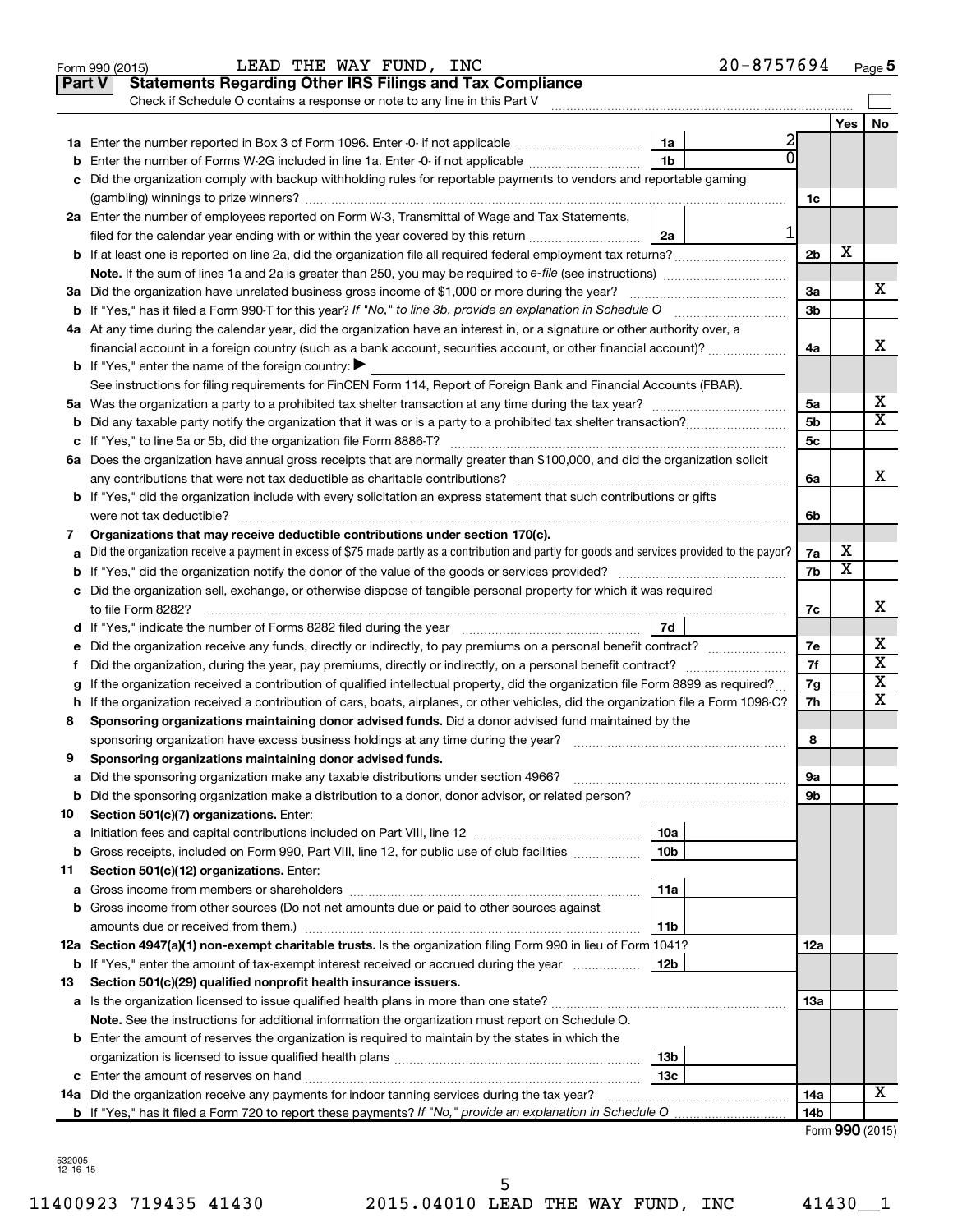| Form 990 (2015) |  |  |
|-----------------|--|--|
|-----------------|--|--|

#### Form 990 (2015) Page LEAD THE WAY FUND, INC 20-8757694

| Part VI   Governance, Management, and Disclosure For each "Yes" response to lines 2 through 7b below, and for a "No" response |
|-------------------------------------------------------------------------------------------------------------------------------|
| to line 8a, 8b, or 10b below, describe the circumstances, processes, or changes in Schedule O. See instructions.              |

|     | Check if Schedule O contains a response or note to any line in this Part VI                                                                                                                                                    |                               |                         |                         | $\overline{\mathbf{x}}$ |
|-----|--------------------------------------------------------------------------------------------------------------------------------------------------------------------------------------------------------------------------------|-------------------------------|-------------------------|-------------------------|-------------------------|
|     | <b>Section A. Governing Body and Management</b>                                                                                                                                                                                |                               |                         |                         |                         |
|     |                                                                                                                                                                                                                                |                               |                         | <b>Yes</b>              | No                      |
|     | 1a Enter the number of voting members of the governing body at the end of the tax year <i>manumum</i>                                                                                                                          | 1a                            | 12                      |                         |                         |
|     | If there are material differences in voting rights among members of the governing body, or if the governing                                                                                                                    |                               |                         |                         |                         |
|     | body delegated broad authority to an executive committee or similar committee, explain in Schedule O.                                                                                                                          |                               |                         |                         |                         |
|     | Enter the number of voting members included in line 1a, above, who are independent                                                                                                                                             | 1b                            | 12                      |                         |                         |
| 2   | Did any officer, director, trustee, or key employee have a family relationship or a business relationship with any other                                                                                                       |                               |                         |                         |                         |
|     |                                                                                                                                                                                                                                |                               | $\overline{2}$          | X                       |                         |
| 3   | Did the organization delegate control over management duties customarily performed by or under the direct supervision                                                                                                          |                               |                         |                         |                         |
|     |                                                                                                                                                                                                                                |                               | 3                       |                         |                         |
| 4   | Did the organization make any significant changes to its governing documents since the prior Form 990 was filed?                                                                                                               |                               | $\overline{\mathbf{4}}$ |                         |                         |
| 5   |                                                                                                                                                                                                                                |                               | 5                       |                         |                         |
| 6   |                                                                                                                                                                                                                                |                               | 6                       |                         |                         |
| 7a  | Did the organization have members, stockholders, or other persons who had the power to elect or appoint one or                                                                                                                 |                               |                         |                         |                         |
|     |                                                                                                                                                                                                                                |                               | 7a                      |                         |                         |
|     | <b>b</b> Are any governance decisions of the organization reserved to (or subject to approval by) members, stockholders, or                                                                                                    |                               |                         |                         |                         |
|     | persons other than the governing body?                                                                                                                                                                                         |                               | 7b                      |                         |                         |
| 8   | Did the organization contemporaneously document the meetings held or written actions undertaken during the year by the following:                                                                                              |                               |                         |                         |                         |
| а   |                                                                                                                                                                                                                                |                               | 8а                      | х                       |                         |
|     |                                                                                                                                                                                                                                |                               | 8b                      | $\overline{\textbf{x}}$ |                         |
| 9   | Is there any officer, director, trustee, or key employee listed in Part VII, Section A, who cannot be reached at the                                                                                                           |                               |                         |                         |                         |
|     | organization's mailing address? If "Yes," provide the names and addresses in Schedule O                                                                                                                                        |                               | 9                       |                         |                         |
|     | Section B. Policies (This Section B requests information about policies not required by the Internal Revenue Code.)                                                                                                            |                               |                         |                         |                         |
|     |                                                                                                                                                                                                                                |                               |                         | Yes                     |                         |
|     |                                                                                                                                                                                                                                |                               | 10a                     |                         |                         |
|     | b If "Yes," did the organization have written policies and procedures governing the activities of such chapters, affiliates,                                                                                                   |                               |                         |                         |                         |
|     |                                                                                                                                                                                                                                |                               | 10 <sub>b</sub>         |                         |                         |
|     | 11a Has the organization provided a complete copy of this Form 990 to all members of its governing body before filing the form?                                                                                                |                               | 11a                     | х                       |                         |
|     | <b>b</b> Describe in Schedule O the process, if any, used by the organization to review this Form 990.                                                                                                                         |                               |                         |                         |                         |
| 12a | Did the organization have a written conflict of interest policy? If "No," go to line 13                                                                                                                                        |                               | 12a                     | х                       |                         |
|     |                                                                                                                                                                                                                                |                               | 12 <sub>b</sub>         | $\overline{\text{x}}$   |                         |
| с   | Did the organization regularly and consistently monitor and enforce compliance with the policy? If "Yes," describe                                                                                                             |                               |                         |                         |                         |
|     | in Schedule O how this was done <i>maching and accordination of the schedule O</i> how this was done                                                                                                                           |                               | 12c                     | X                       |                         |
| 13  |                                                                                                                                                                                                                                |                               | 13                      | $\overline{\mathbf{X}}$ |                         |
| 14  | Did the organization have a written document retention and destruction policy? [11] manufaction manufaction in                                                                                                                 |                               | 14                      | $\overline{\textbf{x}}$ |                         |
| 15  | Did the process for determining compensation of the following persons include a review and approval by independent                                                                                                             |                               |                         |                         |                         |
|     | persons, comparability data, and contemporaneous substantiation of the deliberation and decision?                                                                                                                              |                               |                         |                         |                         |
|     | a The organization's CEO, Executive Director, or top management official manufaction content content content content of the Unit of the Unit of the Unit of the Unit of the Unit of the Unit of the Unit of the Unit of the Un |                               | <b>15a</b>              |                         |                         |
|     |                                                                                                                                                                                                                                |                               | 15b                     |                         |                         |
|     | If "Yes" to line 15a or 15b, describe the process in Schedule O (see instructions).                                                                                                                                            |                               |                         |                         |                         |
|     | 16a Did the organization invest in, contribute assets to, or participate in a joint venture or similar arrangement with a                                                                                                      |                               |                         |                         |                         |
|     | taxable entity during the year?                                                                                                                                                                                                |                               | 16a                     |                         |                         |
|     | <b>b</b> If "Yes," did the organization follow a written policy or procedure requiring the organization to evaluate its participation                                                                                          |                               |                         |                         |                         |
|     | in joint venture arrangements under applicable federal tax law, and take steps to safeguard the organization's                                                                                                                 |                               |                         |                         |                         |
|     | exempt status with respect to such arrangements?                                                                                                                                                                               |                               | 16b                     |                         |                         |
|     | <b>Section C. Disclosure</b>                                                                                                                                                                                                   |                               |                         |                         |                         |
| 17  | List the states with which a copy of this Form 990 is required to be filed $\blacktriangleright\text{NY}$                                                                                                                      |                               |                         |                         |                         |
| 18  | Section 6104 requires an organization to make its Forms 1023 (or 1024 if applicable), 990, and 990-T (Section 501(c)(3)s only) available                                                                                       |                               |                         |                         |                         |
|     | for public inspection. Indicate how you made these available. Check all that apply.                                                                                                                                            |                               |                         |                         |                         |
|     | $\lfloor x \rfloor$ Upon request<br>Own website<br>Another's website                                                                                                                                                           | Other (explain in Schedule O) |                         |                         |                         |
| 19  | Describe in Schedule O whether (and if so, how) the organization made its governing documents, conflict of interest policy, and financial                                                                                      |                               |                         |                         |                         |
|     | statements available to the public during the tax year.                                                                                                                                                                        |                               |                         |                         |                         |
| 20  | State the name, address, and telephone number of the person who possesses the organization's books and records:                                                                                                                |                               |                         |                         |                         |
|     | LEAD THE WAY FUND, INC. - 516-439-5268                                                                                                                                                                                         |                               |                         |                         |                         |
|     | 390 PLANDOME ROAD, SUITE 221, MANHASSET, NY<br>11030                                                                                                                                                                           |                               |                         |                         |                         |
|     | 532006 12-16-15                                                                                                                                                                                                                |                               |                         | Form 990 (2015)         |                         |
|     | 6                                                                                                                                                                                                                              |                               |                         |                         |                         |
|     | 11400923 719435 41430<br>2015.04010 LEAD THE WAY FUND, INC                                                                                                                                                                     |                               |                         | 41430 1                 |                         |
|     |                                                                                                                                                                                                                                |                               |                         |                         |                         |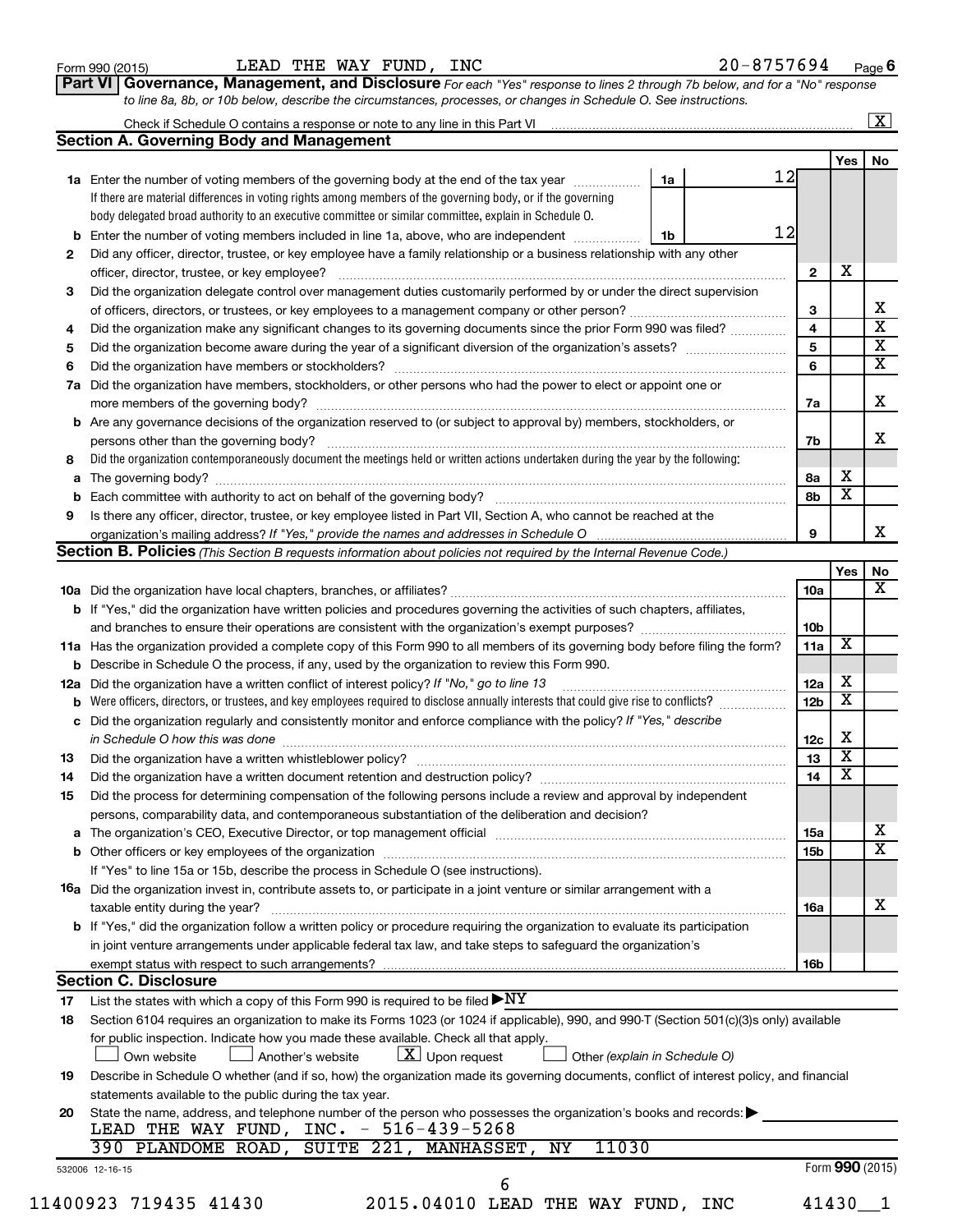$\Box$ 

| Part VII Compensation of Officers, Directors, Trustees, Key Employees, Highest Compensated |  |
|--------------------------------------------------------------------------------------------|--|
| <b>Employees, and Independent Contractors</b>                                              |  |

Check if Schedule O contains a response or note to any line in this Part VII

**Section A. Officers, Directors, Trustees, Key Employees, and Highest Compensated Employees**

**1a**  Complete this table for all persons required to be listed. Report compensation for the calendar year ending with or within the organization's tax year.

**•** List all of the organization's current officers, directors, trustees (whether individuals or organizations), regardless of amount of compensation. Enter -0- in columns  $(D)$ ,  $(E)$ , and  $(F)$  if no compensation was paid.

**•** List all of the organization's **current** key employees, if any. See instructions for definition of "key employee."

**•** List the organization's five current highest compensated employees (other than an officer, director, trustee, or key employee) who received reportable compensation (Box 5 of Form W-2 and/or Box 7 of Form 1099-MISC) of more than \$100,000 from the organization and any related organizations.

**•** List all of the organization's former officers, key employees, and highest compensated employees who received more than \$100,000 of reportable compensation from the organization and any related organizations.

**•** List all of the organization's former directors or trustees that received, in the capacity as a former director or trustee of the organization, more than \$10,000 of reportable compensation from the organization and any related organizations.

List persons in the following order: individual trustees or directors; institutional trustees; officers; key employees; highest compensated employees; and former such persons.

 $\boxed{\textbf{X}}$  Check this box if neither the organization nor any related organization compensated any current officer, director, or trustee.

| (A)                           | (B)                  |                                |                                                                  | (C)                     |              |                                   |        | (D)                             | (E)             | (F)                      |
|-------------------------------|----------------------|--------------------------------|------------------------------------------------------------------|-------------------------|--------------|-----------------------------------|--------|---------------------------------|-----------------|--------------------------|
| Name and Title                | Average              |                                | (do not check more than one                                      | Position                |              |                                   |        | Reportable                      | Reportable      | Estimated                |
|                               | hours per            |                                | box, unless person is both an<br>officer and a director/trustee) |                         |              |                                   |        | compensation                    | compensation    | amount of                |
|                               | week                 |                                |                                                                  |                         |              |                                   |        | from                            | from related    | other                    |
|                               | (list any            |                                |                                                                  |                         |              |                                   |        | the                             | organizations   | compensation             |
|                               | hours for<br>related |                                |                                                                  |                         |              |                                   |        | organization<br>(W-2/1099-MISC) | (W-2/1099-MISC) | from the<br>organization |
|                               | organizations        |                                |                                                                  |                         |              |                                   |        |                                 |                 | and related              |
|                               | below                |                                |                                                                  |                         |              |                                   |        |                                 |                 | organizations            |
|                               | line)                | Individual trustee or director | Institutional trustee                                            | Officer                 | Key employee | Highest compensated<br>  employee | Former |                                 |                 |                          |
| JAMES P. REGAN<br>(1)         | 10.00                |                                |                                                                  |                         |              |                                   |        |                                 |                 |                          |
| CHAIRMAN & CEO                |                      | $\mathbf X$                    |                                                                  | $\rm X$                 |              |                                   |        | $\mathbf 0$ .                   | 0.              | $\mathbf 0$ .            |
| ROBERT HOTAREK<br>(2)         | 10.00                |                                |                                                                  |                         |              |                                   |        |                                 |                 |                          |
| PRESIDENT & CFO               |                      | X                              |                                                                  | $\overline{\textbf{X}}$ |              |                                   |        | 0.                              | 0.              | $\mathbf 0$ .            |
| (3)<br>FRANK J. COUGHLIN, JR. | 5.00                 |                                |                                                                  |                         |              |                                   |        |                                 |                 |                          |
| <b>SECRETARY</b>              |                      | $\mathbf X$                    |                                                                  | X                       |              |                                   |        | $\mathbf 0$ .                   | $\mathbf 0$ .   | $\mathbf 0$ .            |
| (4)<br><b>JAMIE BRODSKY</b>   | 5.00                 |                                |                                                                  |                         |              |                                   |        |                                 |                 |                          |
| <b>DIRECTOR</b>               |                      | X                              |                                                                  |                         |              |                                   |        | $\mathbf 0$ .                   | $\mathbf 0$ .   | $\mathbf 0$ .            |
| (5)<br>BARBARA DONNO          | 5.00                 |                                |                                                                  |                         |              |                                   |        |                                 |                 |                          |
| <b>DIRECTOR</b>               |                      | $\mathbf X$                    |                                                                  |                         |              |                                   |        | $\mathbf 0$ .                   | $\mathbf 0$ .   | $\mathbf 0$ .            |
| ROBERT T. HOTAREK, JR.<br>(6) | 5.00                 |                                |                                                                  |                         |              |                                   |        |                                 |                 |                          |
| <b>DIRECTOR</b>               |                      | $\mathbf X$                    |                                                                  |                         |              |                                   |        | $\mathbf 0$ .                   | $\mathbf 0$ .   | $\mathbf 0$ .            |
| DR. MARY MCHUGH<br>(7)        | 5.00                 |                                |                                                                  |                         |              |                                   |        |                                 |                 |                          |
| <b>DIRECTOR</b>               |                      | $\mathbf X$                    |                                                                  |                         |              |                                   |        | $\mathbf 0$ .                   | $\mathbf 0$ .   | $\mathbf 0$ .            |
| (8)<br>MARY REGAN             | 5.00                 |                                |                                                                  |                         |              |                                   |        |                                 |                 |                          |
| <b>DIRECTOR</b>               |                      | X                              |                                                                  |                         |              |                                   |        | $\mathbf 0$ .                   | $\mathbf 0$ .   | $\mathbf 0$ .            |
| (9)<br>BRENDAN MCCORMICK      | 5.00                 |                                |                                                                  |                         |              |                                   |        |                                 |                 |                          |
| <b>DIRECTOR</b>               |                      | $\mathbf X$                    |                                                                  |                         |              |                                   |        | 0.                              | $\mathbf 0$ .   | $\mathbf 0$ .            |
| (10) WALKER GORHAM            | 5.00                 |                                |                                                                  |                         |              |                                   |        |                                 |                 |                          |
| <b>DIRECTOR</b>               |                      | X                              |                                                                  |                         |              |                                   |        | 0.                              | $\mathbf 0$ .   | $\mathbf 0$ .            |
| (11) TIMOTHY DURNAN           | 5.00                 |                                |                                                                  |                         |              |                                   |        |                                 |                 |                          |
| <b>DIRECTOR</b>               |                      | $\mathbf X$                    |                                                                  |                         |              |                                   |        | 0.                              | $\mathbf 0$ .   | $\mathbf 0$ .            |
| (12) MICHAEL DAUM             | 5.00                 |                                |                                                                  |                         |              |                                   |        |                                 |                 |                          |
| <b>DIRECTOR</b>               |                      | X                              |                                                                  |                         |              |                                   |        | $\mathbf 0$ .                   | 0.              | 0.                       |
|                               |                      |                                |                                                                  |                         |              |                                   |        |                                 |                 |                          |
|                               |                      |                                |                                                                  |                         |              |                                   |        |                                 |                 |                          |
|                               |                      |                                |                                                                  |                         |              |                                   |        |                                 |                 |                          |
|                               |                      |                                |                                                                  |                         |              |                                   |        |                                 |                 |                          |
|                               |                      |                                |                                                                  |                         |              |                                   |        |                                 |                 |                          |
|                               |                      |                                |                                                                  |                         |              |                                   |        |                                 |                 |                          |
|                               |                      |                                |                                                                  |                         |              |                                   |        |                                 |                 |                          |
|                               |                      |                                |                                                                  |                         |              |                                   |        |                                 |                 |                          |
|                               |                      |                                |                                                                  |                         |              |                                   |        |                                 |                 |                          |
|                               |                      |                                |                                                                  |                         |              |                                   |        |                                 |                 |                          |
| 532007 12-16-15               |                      |                                |                                                                  |                         |              |                                   |        |                                 |                 | Form 990 (2015)          |

532007 12-16-15

11400923 719435 41430 2015.04010 LEAD THE WAY FUND, INC 41430\_\_1

7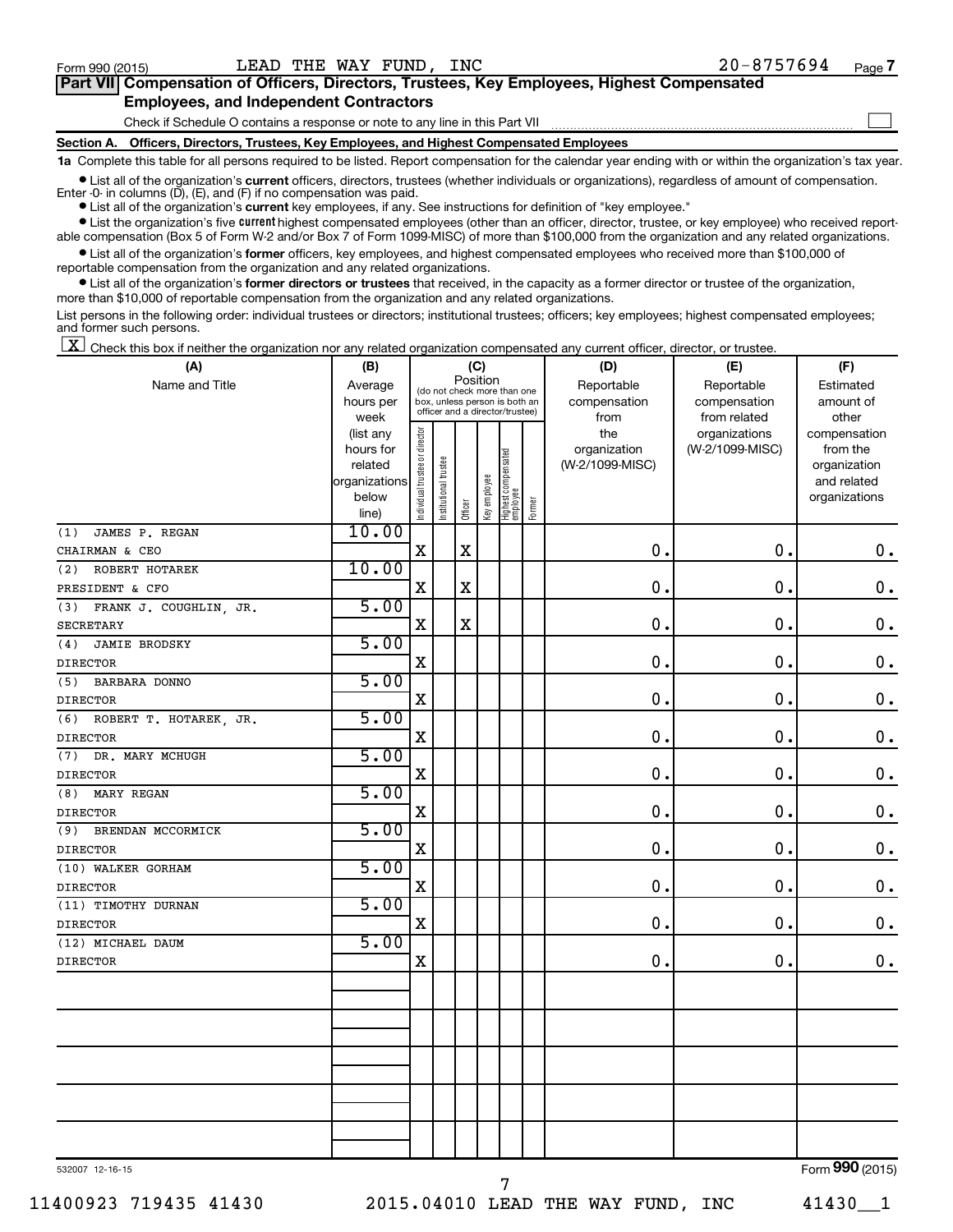|                    | Form 990 (2015)                                                                                                                                                                                                                                        | LEAD THE WAY FUND, INC                                               |                                                                                                                    |                       |         |              |                                             |                                           | 20-8757694                                        |          |                                                                          | Page 8                               |
|--------------------|--------------------------------------------------------------------------------------------------------------------------------------------------------------------------------------------------------------------------------------------------------|----------------------------------------------------------------------|--------------------------------------------------------------------------------------------------------------------|-----------------------|---------|--------------|---------------------------------------------|-------------------------------------------|---------------------------------------------------|----------|--------------------------------------------------------------------------|--------------------------------------|
|                    | <b>Part VII</b><br>Section A. Officers, Directors, Trustees, Key Employees, and Highest Compensated Employees (continued)                                                                                                                              |                                                                      |                                                                                                                    |                       |         |              |                                             |                                           |                                                   |          |                                                                          |                                      |
|                    | (A)<br>Name and title                                                                                                                                                                                                                                  | (B)<br>Average<br>hours per<br>week                                  | (C)<br>Position<br>(do not check more than one<br>box, unless person is both an<br>officer and a director/trustee) |                       |         |              |                                             | (D)<br>Reportable<br>compensation<br>from | (E)<br>Reportable<br>compensation<br>from related |          | Estimated<br>amount of<br>other                                          |                                      |
|                    |                                                                                                                                                                                                                                                        | (list any<br>hours for<br>related<br>organizations<br>below<br>line) | Individual trustee or director                                                                                     | Institutional trustee | Officer | Key employee | Highest compensated<br>  employee<br>Former | the<br>organization<br>(W-2/1099-MISC)    | organizations<br>(W-2/1099-MISC)                  |          | compensation<br>from the<br>organization<br>and related<br>organizations |                                      |
|                    |                                                                                                                                                                                                                                                        |                                                                      |                                                                                                                    |                       |         |              |                                             |                                           |                                                   |          |                                                                          |                                      |
|                    |                                                                                                                                                                                                                                                        |                                                                      |                                                                                                                    |                       |         |              |                                             |                                           |                                                   |          |                                                                          |                                      |
|                    |                                                                                                                                                                                                                                                        |                                                                      |                                                                                                                    |                       |         |              |                                             |                                           |                                                   |          |                                                                          |                                      |
|                    |                                                                                                                                                                                                                                                        |                                                                      |                                                                                                                    |                       |         |              |                                             |                                           |                                                   |          |                                                                          |                                      |
|                    |                                                                                                                                                                                                                                                        |                                                                      |                                                                                                                    |                       |         |              |                                             |                                           |                                                   |          |                                                                          |                                      |
|                    |                                                                                                                                                                                                                                                        |                                                                      |                                                                                                                    |                       |         |              |                                             |                                           |                                                   |          |                                                                          |                                      |
|                    |                                                                                                                                                                                                                                                        |                                                                      |                                                                                                                    |                       |         |              |                                             | $\mathbf{0}$ .                            |                                                   | 0.       |                                                                          | $\overline{0}$ .                     |
|                    | 1b Sub-total<br>c Total from continuation sheets to Part VII, Section A manufactured by                                                                                                                                                                |                                                                      |                                                                                                                    |                       |         |              |                                             | $\overline{0}$ .<br>$0$ .                 |                                                   | σ.<br>О. |                                                                          | $\overline{0}$ .<br>$\overline{0}$ . |
| 2                  | Total number of individuals (including but not limited to those listed above) who received more than \$100,000 of reportable<br>compensation from the organization $\blacktriangleright$                                                               |                                                                      |                                                                                                                    |                       |         |              |                                             |                                           |                                                   |          | Yes                                                                      | 0<br>No                              |
| 3                  | Did the organization list any former officer, director, or trustee, key employee, or highest compensated employee on<br>line 1a? If "Yes," complete Schedule J for such individual manufactured content to the set of the set of the s                 |                                                                      |                                                                                                                    |                       |         |              |                                             |                                           |                                                   | 3        |                                                                          | х                                    |
|                    | For any individual listed on line 1a, is the sum of reportable compensation and other compensation from the organization<br>and related organizations greater than \$150,000? If "Yes," complete Schedule J for such individual                        |                                                                      |                                                                                                                    |                       |         |              |                                             |                                           |                                                   | 4        |                                                                          | х                                    |
| 5                  | Did any person listed on line 1a receive or accrue compensation from any unrelated organization or individual for services<br><b>Section B. Independent Contractors</b>                                                                                |                                                                      |                                                                                                                    |                       |         |              |                                             |                                           |                                                   | 5        |                                                                          | х                                    |
| 1.                 | Complete this table for your five highest compensated independent contractors that received more than \$100,000 of compensation from<br>the organization. Report compensation for the calendar year ending with or within the organization's tax year. |                                                                      |                                                                                                                    |                       |         |              |                                             |                                           |                                                   |          |                                                                          |                                      |
|                    |                                                                                                                                                                                                                                                        | (A)<br>Name and business address                                     |                                                                                                                    | <b>NONE</b>           |         |              |                                             | (B)<br>Description of services            |                                                   |          | (C)<br>Compensation                                                      |                                      |
|                    |                                                                                                                                                                                                                                                        |                                                                      |                                                                                                                    |                       |         |              |                                             |                                           |                                                   |          |                                                                          |                                      |
|                    |                                                                                                                                                                                                                                                        |                                                                      |                                                                                                                    |                       |         |              |                                             |                                           |                                                   |          |                                                                          |                                      |
|                    |                                                                                                                                                                                                                                                        |                                                                      |                                                                                                                    |                       |         |              |                                             |                                           |                                                   |          |                                                                          |                                      |
| 2                  | Total number of independent contractors (including but not limited to those listed above) who received more than                                                                                                                                       |                                                                      |                                                                                                                    |                       |         |              |                                             |                                           |                                                   |          |                                                                          |                                      |
|                    | \$100,000 of compensation from the organization                                                                                                                                                                                                        |                                                                      |                                                                                                                    |                       |         | 0            |                                             |                                           |                                                   |          |                                                                          | Form 990 (2015)                      |
| 532008<br>12-16-15 |                                                                                                                                                                                                                                                        |                                                                      |                                                                                                                    |                       |         |              |                                             |                                           |                                                   |          |                                                                          |                                      |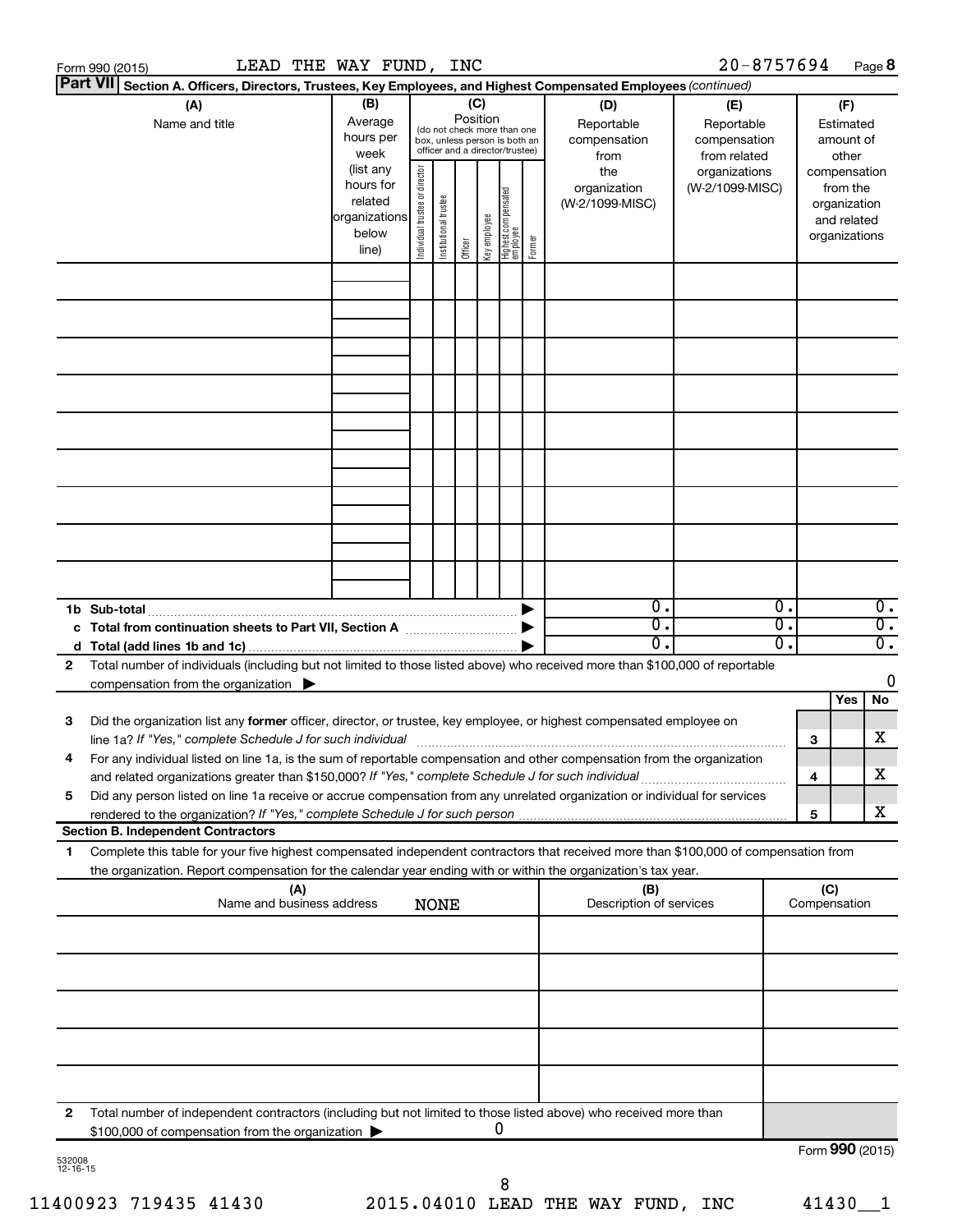|                                                           | <b>Part VIII</b> | <b>Statement of Revenue</b>                                                          |                |                                |               |                                          |                                  |                                                                    |
|-----------------------------------------------------------|------------------|--------------------------------------------------------------------------------------|----------------|--------------------------------|---------------|------------------------------------------|----------------------------------|--------------------------------------------------------------------|
|                                                           |                  |                                                                                      |                |                                |               |                                          |                                  |                                                                    |
|                                                           |                  |                                                                                      |                |                                | Total revenue | Related or<br>exempt function<br>revenue | Unrelated<br>business<br>revenue | (D)<br>Revenue excluded<br>from tax under<br>sections<br>512 - 514 |
|                                                           |                  | 1 a Federated campaigns                                                              | 1a             |                                |               |                                          |                                  |                                                                    |
| Contributions, Gifts, Grants<br>and Other Similar Amounts |                  |                                                                                      | 1b             |                                |               |                                          |                                  |                                                                    |
|                                                           |                  |                                                                                      | 1c             | 2,474,972.                     |               |                                          |                                  |                                                                    |
|                                                           |                  | d Related organizations                                                              | 1d             |                                |               |                                          |                                  |                                                                    |
|                                                           |                  | e Government grants (contributions)                                                  | 1e             |                                |               |                                          |                                  |                                                                    |
|                                                           |                  | f All other contributions, gifts, grants, and                                        |                |                                |               |                                          |                                  |                                                                    |
|                                                           |                  | similar amounts not included above                                                   | 1f             | 554,698.                       |               |                                          |                                  |                                                                    |
|                                                           |                  | g Noncash contributions included in lines 1a-1f: \$                                  |                | 4,760.                         |               |                                          |                                  |                                                                    |
|                                                           |                  |                                                                                      |                |                                | 3,029,670.    |                                          |                                  |                                                                    |
|                                                           |                  |                                                                                      |                | <b>Business Code</b>           |               |                                          |                                  |                                                                    |
|                                                           | 2 a              | <u> 1989 - Johann Barbara, martxa alemaniar a</u>                                    |                |                                |               |                                          |                                  |                                                                    |
| Program Service<br>Revenue                                |                  | b<br>the control of the control of the control of the control of the control of      |                |                                |               |                                          |                                  |                                                                    |
|                                                           |                  | c<br><u> 1989 - Johann Barbara, martxa alemaniar a</u><br>d                          |                |                                |               |                                          |                                  |                                                                    |
|                                                           |                  | <u> 1989 - Johann Barbara, martin amerikan basar da</u>                              |                |                                |               |                                          |                                  |                                                                    |
|                                                           |                  |                                                                                      |                |                                |               |                                          |                                  |                                                                    |
|                                                           |                  |                                                                                      |                |                                |               |                                          |                                  |                                                                    |
|                                                           | 3                | Investment income (including dividends, interest, and                                |                |                                |               |                                          |                                  |                                                                    |
|                                                           |                  |                                                                                      |                | ▶                              | 104,251.      | 104,251.                                 |                                  |                                                                    |
|                                                           | 4                | Income from investment of tax-exempt bond proceeds                                   |                |                                |               |                                          |                                  |                                                                    |
|                                                           | 5                |                                                                                      |                |                                |               |                                          |                                  |                                                                    |
|                                                           |                  |                                                                                      | (i) Real       | (ii) Personal                  |               |                                          |                                  |                                                                    |
|                                                           |                  | 6 a Gross rents                                                                      |                |                                |               |                                          |                                  |                                                                    |
|                                                           |                  | <b>b</b> Less: rental expenses                                                       |                |                                |               |                                          |                                  |                                                                    |
|                                                           |                  | c Rental income or (loss)                                                            |                |                                |               |                                          |                                  |                                                                    |
|                                                           |                  |                                                                                      |                |                                |               |                                          |                                  |                                                                    |
|                                                           |                  | <b>7 a</b> Gross amount from sales of                                                | (i) Securities | (ii) Other                     |               |                                          |                                  |                                                                    |
|                                                           |                  | assets other than inventory                                                          | 2,150,650.     |                                |               |                                          |                                  |                                                                    |
|                                                           |                  | <b>b</b> Less: cost or other basis                                                   |                |                                |               |                                          |                                  |                                                                    |
|                                                           |                  | and sales expenses  2, 180, 343.                                                     |                |                                |               |                                          |                                  |                                                                    |
|                                                           |                  |                                                                                      |                |                                | $-29,693.$    | $-29,693.$                               |                                  |                                                                    |
|                                                           |                  | <b>8 a</b> Gross income from fundraising events (not $\begin{bmatrix} \end{bmatrix}$ |                |                                |               |                                          |                                  |                                                                    |
| <b>Other Revenue</b>                                      |                  | 2,474,972. of<br>including \$                                                        |                |                                |               |                                          |                                  |                                                                    |
|                                                           |                  | contributions reported on line 1c). See                                              |                |                                |               |                                          |                                  |                                                                    |
|                                                           |                  |                                                                                      |                | 206,637.                       |               |                                          |                                  |                                                                    |
|                                                           |                  | <b>b</b> Less: direct expenses <b>contained b</b> Less: direct expenses              | b              | 474,023.                       |               |                                          |                                  |                                                                    |
|                                                           |                  | c Net income or (loss) from fundraising events                                       |                | ▶<br>.                         | $-267, 386.$  |                                          |                                  | $-267, 386.$                                                       |
|                                                           |                  | 9 a Gross income from gaming activities. See                                         |                |                                |               |                                          |                                  |                                                                    |
|                                                           |                  |                                                                                      |                |                                |               |                                          |                                  |                                                                    |
|                                                           |                  |                                                                                      | b              |                                |               |                                          |                                  |                                                                    |
|                                                           |                  |                                                                                      |                |                                |               |                                          |                                  |                                                                    |
|                                                           |                  | 10 a Gross sales of inventory, less returns                                          |                |                                |               |                                          |                                  |                                                                    |
|                                                           |                  |                                                                                      |                |                                |               |                                          |                                  |                                                                    |
|                                                           |                  |                                                                                      | $\mathbf{b}$   |                                |               |                                          |                                  |                                                                    |
|                                                           |                  | c Net income or (loss) from sales of inventory                                       |                |                                |               |                                          |                                  |                                                                    |
|                                                           |                  | Miscellaneous Revenue<br>11 a OTHER INCOME                                           |                | <b>Business Code</b><br>900099 | 14,945.       | 14,945.                                  |                                  |                                                                    |
|                                                           |                  | b                                                                                    |                |                                |               |                                          |                                  |                                                                    |
|                                                           |                  | с                                                                                    |                |                                |               |                                          |                                  |                                                                    |
|                                                           |                  |                                                                                      |                |                                |               |                                          |                                  |                                                                    |
|                                                           |                  |                                                                                      |                | ▶                              | 14,945.       |                                          |                                  |                                                                    |
|                                                           | 12               |                                                                                      |                |                                | 2,851,787.    | 89,503.                                  | 0.                               | $-267, 386.$                                                       |
|                                                           |                  | 532009 12-16-15                                                                      |                |                                |               |                                          |                                  | Form 990 (2015)                                                    |

Form 990 (2015)  $LEAD$  THE WAY FUND, INC  $20-8757694$  Page

11400923 719435 41430 2015.04010 LEAD THE WAY FUND, INC 41430\_\_1

9

20-8757694 Page 9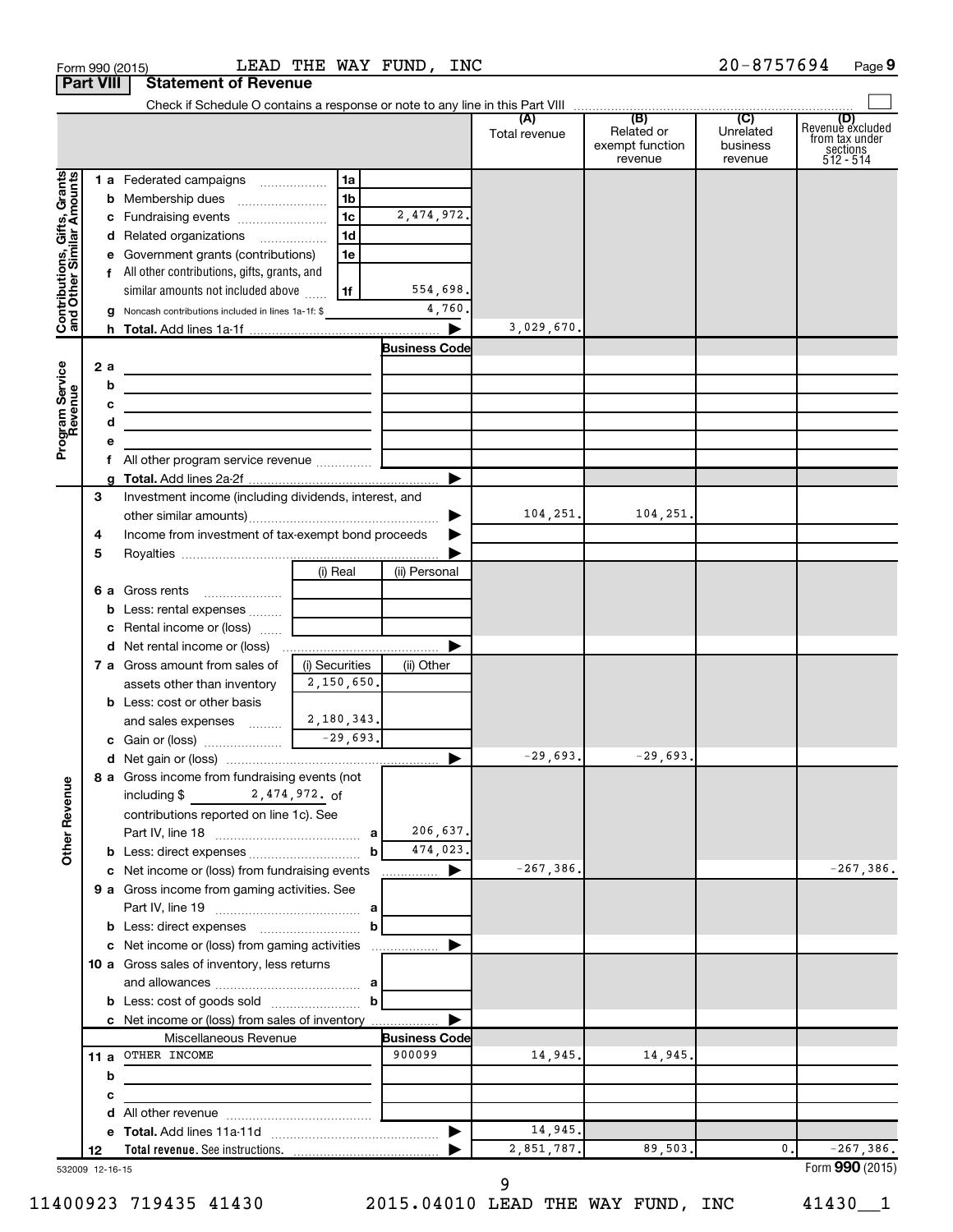Form 990 (2015) Page LEAD THE WAY FUND, INC 20-8757694 **Part IX Statement of Functional Expenses**

|          | Section 501(c)(3) and 501(c)(4) organizations must complete all columns. All other organizations must complete column (A).                                                                                    |                       |                                    |                                           |                                |
|----------|---------------------------------------------------------------------------------------------------------------------------------------------------------------------------------------------------------------|-----------------------|------------------------------------|-------------------------------------------|--------------------------------|
|          | Check if Schedule O contains a response or note to any line in this Part IX.                                                                                                                                  |                       |                                    |                                           |                                |
|          | Do not include amounts reported on lines 6b,<br>7b, 8b, 9b, and 10b of Part VIII.                                                                                                                             | (A)<br>Total expenses | (B)<br>Program service<br>expenses | (C)<br>Management and<br>general expenses | (D)<br>Fundraising<br>expenses |
| 1.       | Grants and other assistance to domestic organizations                                                                                                                                                         |                       |                                    |                                           |                                |
|          | and domestic governments. See Part IV, line 21                                                                                                                                                                | 193,619.              | 193,619.                           |                                           |                                |
| 2        | Grants and other assistance to domestic                                                                                                                                                                       |                       |                                    |                                           |                                |
|          | individuals. See Part IV, line 22                                                                                                                                                                             | 504,471.              | 504, 471.                          |                                           |                                |
| 3        | Grants and other assistance to foreign                                                                                                                                                                        |                       |                                    |                                           |                                |
|          | organizations, foreign governments, and foreign                                                                                                                                                               |                       |                                    |                                           |                                |
|          | individuals. See Part IV, lines 15 and 16                                                                                                                                                                     |                       |                                    |                                           |                                |
| 4        | Benefits paid to or for members                                                                                                                                                                               |                       |                                    |                                           |                                |
| 5        | Compensation of current officers, directors,                                                                                                                                                                  |                       |                                    |                                           |                                |
|          | trustees, and key employees                                                                                                                                                                                   |                       |                                    |                                           |                                |
| 6        | Compensation not included above, to disqualified                                                                                                                                                              |                       |                                    |                                           |                                |
|          | persons (as defined under section 4958(f)(1)) and                                                                                                                                                             |                       |                                    |                                           |                                |
|          | persons described in section 4958(c)(3)(B)                                                                                                                                                                    |                       |                                    |                                           |                                |
| 7        | Other salaries and wages                                                                                                                                                                                      | 95,000.               | 21,441.                            | 18,048.                                   | 55,511.                        |
| 8        | Pension plan accruals and contributions (include                                                                                                                                                              |                       |                                    |                                           |                                |
|          | section 401(k) and 403(b) employer contributions)                                                                                                                                                             |                       |                                    |                                           |                                |
| 9        |                                                                                                                                                                                                               | 7,462.                | 1,713.                             | 1,315.                                    | 4,434.                         |
| 10       |                                                                                                                                                                                                               |                       |                                    |                                           |                                |
| 11       | Fees for services (non-employees):                                                                                                                                                                            |                       |                                    |                                           |                                |
| a        |                                                                                                                                                                                                               |                       |                                    |                                           |                                |
| b        |                                                                                                                                                                                                               | 43,208.               |                                    | 43,208.                                   |                                |
|          |                                                                                                                                                                                                               |                       |                                    |                                           |                                |
| d        |                                                                                                                                                                                                               | 67,419.               |                                    |                                           | 67,419.                        |
|          | Professional fundraising services. See Part IV, line 17                                                                                                                                                       | 32,191.               |                                    | 32,191.                                   |                                |
|          | Investment management fees<br>Other. (If line 11g amount exceeds 10% of line 25,                                                                                                                              |                       |                                    |                                           |                                |
| a        | column (A) amount, list line 11g expenses on Sch O.)                                                                                                                                                          |                       |                                    |                                           |                                |
|          |                                                                                                                                                                                                               | 10,851.               | 10,851.                            |                                           |                                |
| 12<br>13 |                                                                                                                                                                                                               | 40,629.               | 743,                               | 39,886.                                   |                                |
| 14       |                                                                                                                                                                                                               |                       |                                    |                                           |                                |
| 15       |                                                                                                                                                                                                               |                       |                                    |                                           |                                |
| 16       |                                                                                                                                                                                                               | 20,992.               |                                    | 20,992.                                   |                                |
| 17       |                                                                                                                                                                                                               | 16, 103.              | 16, 103.                           |                                           |                                |
| 18       | Payments of travel or entertainment expenses                                                                                                                                                                  |                       |                                    |                                           |                                |
|          | for any federal, state, or local public officials                                                                                                                                                             |                       |                                    |                                           |                                |
| 19       | Conferences, conventions, and meetings                                                                                                                                                                        |                       |                                    |                                           |                                |
| 20       | Interest                                                                                                                                                                                                      |                       |                                    |                                           |                                |
| 21       |                                                                                                                                                                                                               |                       |                                    |                                           |                                |
| 22       | Depreciation, depletion, and amortization                                                                                                                                                                     | 4,649.                |                                    | 4,649.                                    |                                |
| 23       | Insurance                                                                                                                                                                                                     | 4,364.                | 241.                               | 3,500.                                    | 623.                           |
| 24       | Other expenses. Itemize expenses not covered<br>above. (List miscellaneous expenses in line 24e. If line<br>24e amount exceeds 10% of line 25, column (A)<br>amount, list line 24e expenses on Schedule O.) [ |                       |                                    |                                           |                                |
|          | a MEETINGS AND EVENTS                                                                                                                                                                                         | 4,259.                | 4,089.                             | 170.                                      |                                |
| b        | LICENSES & FEES                                                                                                                                                                                               | 2,245.                |                                    | 2,245                                     |                                |
|          | <b>BANK CHARGES</b>                                                                                                                                                                                           | 252.                  |                                    | 252.                                      |                                |
| d        |                                                                                                                                                                                                               |                       |                                    |                                           |                                |
|          | e All other expenses                                                                                                                                                                                          |                       |                                    |                                           |                                |
| 25       | Total functional expenses. Add lines 1 through 24e                                                                                                                                                            | 1,047,714.            | 753, 271.                          | 166, 456.                                 | 127,987.                       |
| 26       | Joint costs. Complete this line only if the organization                                                                                                                                                      |                       |                                    |                                           |                                |
|          | reported in column (B) joint costs from a combined                                                                                                                                                            |                       |                                    |                                           |                                |
|          | educational campaign and fundraising solicitation.                                                                                                                                                            |                       |                                    |                                           |                                |
|          | Check here $\blacktriangleright$<br>if following SOP 98-2 (ASC 958-720)                                                                                                                                       |                       |                                    |                                           |                                |

532010 12-16-15

11400923 719435 41430 2015.04010 LEAD THE WAY FUND, INC 41430\_\_1

10

Form (2015) **990**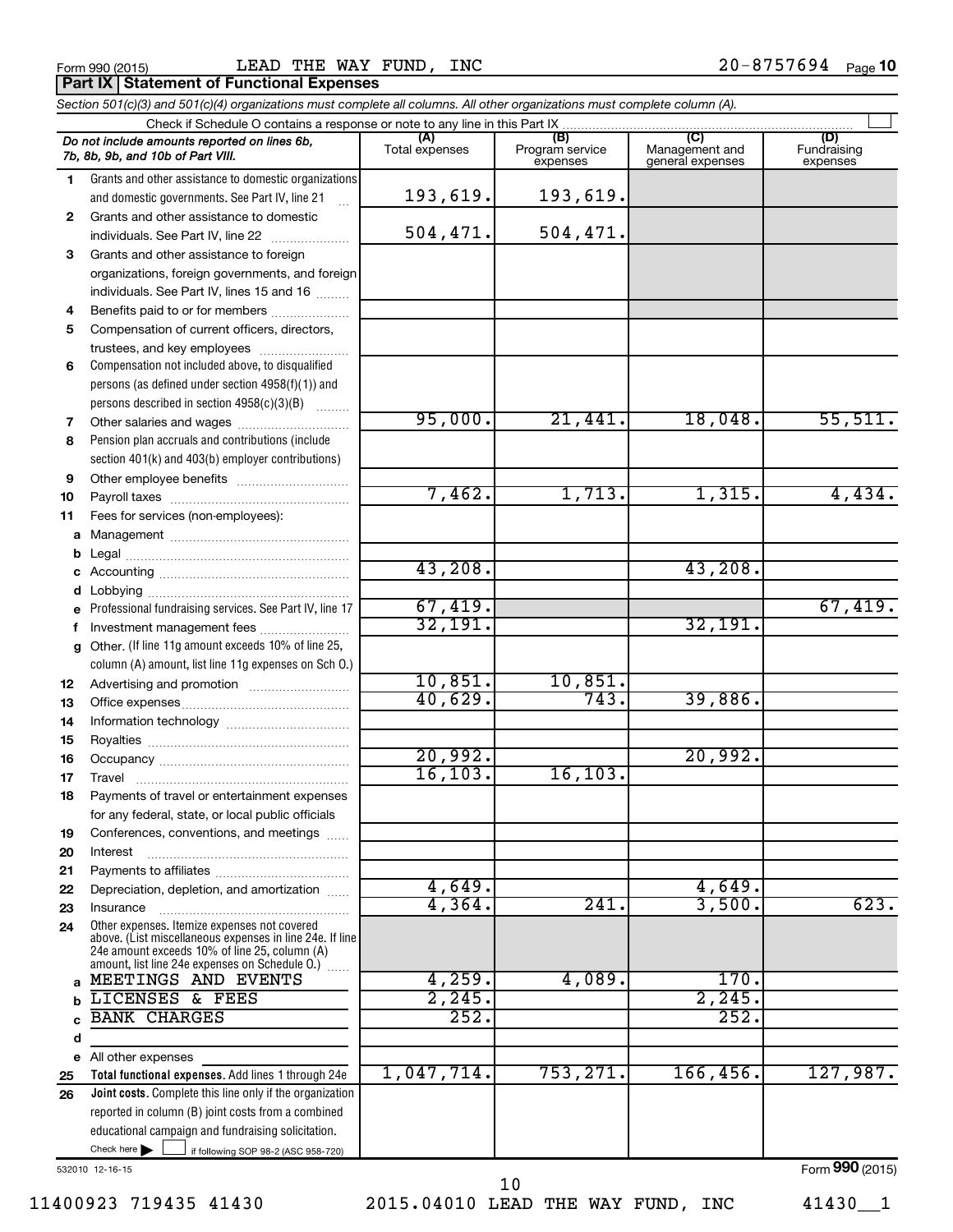11400923 719435 41430 2015.04010 LEAD THE WAY FUND, INC 41430\_\_1 11

|                                   |                                                                                                                         |                 |              | (A)<br>Beginning of year |                         | (B)<br>End of year       |
|-----------------------------------|-------------------------------------------------------------------------------------------------------------------------|-----------------|--------------|--------------------------|-------------------------|--------------------------|
| 1                                 |                                                                                                                         |                 |              | 10,954.                  | $\blacksquare$          | 8,836.                   |
| 2                                 |                                                                                                                         | 1,638,723.      | $\mathbf{2}$ | 407, 133.                |                         |                          |
| З                                 |                                                                                                                         |                 |              |                          |                         |                          |
| 4                                 |                                                                                                                         |                 |              | 114,802.                 | $\overline{\mathbf{4}}$ | 4,800.                   |
| 5                                 | Loans and other receivables from current and former officers, directors,                                                |                 |              |                          |                         |                          |
|                                   | trustees, key employees, and highest compensated employees. Complete                                                    |                 |              |                          |                         |                          |
|                                   | Part II of Schedule L                                                                                                   |                 | 5            |                          |                         |                          |
| 6                                 | Loans and other receivables from other disqualified persons (as defined under                                           |                 |              |                          |                         |                          |
|                                   | section 4958(f)(1)), persons described in section 4958(c)(3)(B), and contributing                                       |                 |              |                          |                         |                          |
|                                   | employers and sponsoring organizations of section 501(c)(9) voluntary                                                   |                 |              |                          |                         |                          |
|                                   | employees' beneficiary organizations (see instr). Complete Part II of Sch L                                             |                 |              |                          | 6                       |                          |
| Assets<br>7                       |                                                                                                                         |                 |              |                          | 7                       |                          |
| 8                                 |                                                                                                                         |                 |              |                          | 8                       |                          |
| 9                                 | Prepaid expenses and deferred charges                                                                                   |                 |              | 138, 141.                | 9                       | 77,541.                  |
|                                   | <b>10a</b> Land, buildings, and equipment: cost or other                                                                |                 |              |                          |                         |                          |
|                                   | basis. Complete Part VI of Schedule D                                                                                   | 10a             | 43,760.      |                          |                         |                          |
|                                   | <b>b</b> Less: accumulated depreciation                                                                                 | 10 <sub>b</sub> | 32.751.      | 15,658.                  | 10 <sub>c</sub>         | 11,009.                  |
| 11                                |                                                                                                                         |                 |              | 112, 366.                | 11                      | 107, 300.                |
| 12                                |                                                                                                                         |                 |              |                          | 12                      |                          |
| 13                                |                                                                                                                         |                 |              |                          | 13                      |                          |
| 14                                |                                                                                                                         |                 | 5,410,165.   | 14                       |                         |                          |
| 15                                |                                                                                                                         | 7,440,809.      | 15           | 8,108,676.<br>8,725,295. |                         |                          |
| 16                                |                                                                                                                         | 86, 325.        | 16           | 41,755.                  |                         |                          |
| 17                                |                                                                                                                         |                 | 17<br>18     |                          |                         |                          |
| 18<br>19                          |                                                                                                                         |                 |              | 256, 349.                | 19                      | 40,577.                  |
| 20                                |                                                                                                                         |                 |              |                          | 20                      |                          |
| 21                                | Escrow or custodial account liability. Complete Part IV of Schedule D                                                   |                 |              |                          | 21                      |                          |
| 22                                | Loans and other payables to current and former officers, directors, trustees,                                           |                 |              |                          |                         |                          |
| Liabilities                       | key employees, highest compensated employees, and disqualified persons.                                                 |                 |              |                          |                         |                          |
|                                   |                                                                                                                         |                 |              |                          | 22                      |                          |
| 23                                | Secured mortgages and notes payable to unrelated third parties                                                          |                 |              |                          | 23                      |                          |
| 24                                | Unsecured notes and loans payable to unrelated third parties                                                            |                 |              |                          | 24                      |                          |
| 25                                | Other liabilities (including federal income tax, payables to related third                                              |                 |              |                          |                         |                          |
|                                   | parties, and other liabilities not included on lines 17-24). Complete Part X of                                         |                 |              |                          |                         |                          |
|                                   | Schedule D                                                                                                              |                 |              |                          | 25                      |                          |
| 26                                |                                                                                                                         |                 |              | 342,674.                 | 26                      | 82,332.                  |
|                                   | Organizations that follow SFAS 117 (ASC 958), check here $\blacktriangleright \begin{array}{c} \perp X \end{array}$ and |                 |              |                          |                         |                          |
|                                   | complete lines 27 through 29, and lines 33 and 34.                                                                      |                 |              |                          |                         |                          |
| 27                                |                                                                                                                         |                 |              | 7,098,135.               | 27                      | 8,642,963.               |
| 28                                |                                                                                                                         |                 |              |                          | 28                      |                          |
| 29                                | Permanently restricted net assets                                                                                       |                 |              |                          | 29                      |                          |
|                                   | Organizations that do not follow SFAS 117 (ASC 958), check here ▶ □                                                     |                 |              |                          |                         |                          |
|                                   | and complete lines 30 through 34.                                                                                       |                 |              |                          |                         |                          |
| 30                                |                                                                                                                         |                 |              |                          | 30                      |                          |
| 31                                | Paid-in or capital surplus, or land, building, or equipment fund                                                        |                 |              |                          | 31                      |                          |
| Net Assets or Fund Balances<br>32 |                                                                                                                         |                 |              |                          | 32                      |                          |
|                                   | Retained earnings, endowment, accumulated income, or other funds                                                        |                 |              |                          |                         |                          |
| 33<br>34                          |                                                                                                                         |                 |              | 7,098,135.<br>7,440,809. | 33<br>34                | 8,642,963.<br>8,725,295. |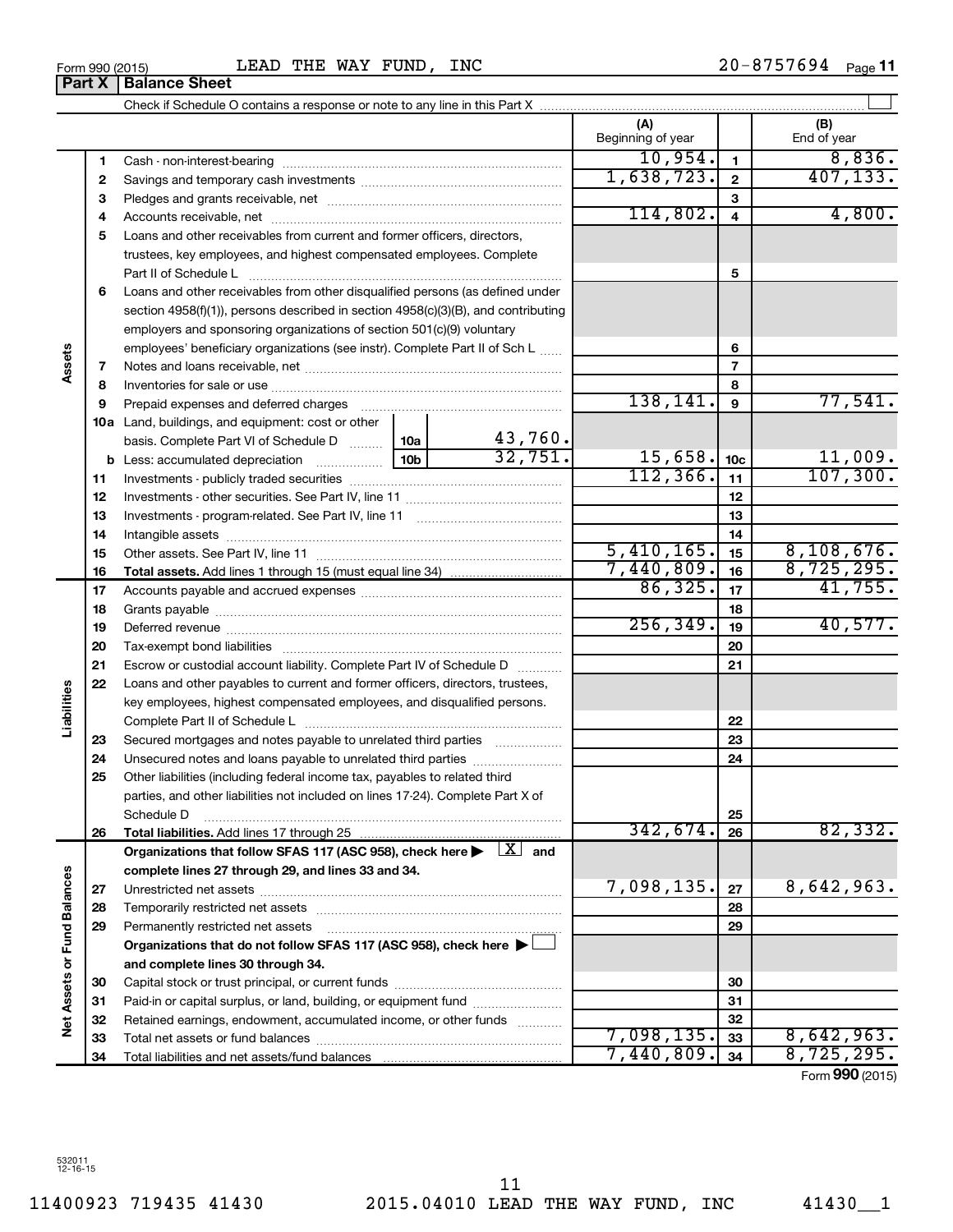|    | LEAD THE WAY FUND, INC<br>Form 990 (2015)                                                                                       |                         | $20 - 8757694$ |     | Page 12          |
|----|---------------------------------------------------------------------------------------------------------------------------------|-------------------------|----------------|-----|------------------|
|    | Part XI   Reconciliation of Net Assets                                                                                          |                         |                |     |                  |
|    |                                                                                                                                 |                         |                |     |                  |
|    |                                                                                                                                 |                         |                |     |                  |
| 1  |                                                                                                                                 | $\blacksquare$          | 2,851,787.     |     |                  |
| 2  |                                                                                                                                 | $\overline{2}$          | 1,047,714.     |     |                  |
| З  | Revenue less expenses. Subtract line 2 from line 1                                                                              | $\mathbf{3}$            | 1,804,073.     |     |                  |
| 4  |                                                                                                                                 | $\overline{\mathbf{4}}$ | 7,098,135.     |     |                  |
| 5  |                                                                                                                                 | 5                       | $-259, 245.$   |     |                  |
| 6  | Donated services and use of facilities                                                                                          | 6                       |                |     |                  |
| 7  | Investment expenses                                                                                                             | $\overline{7}$          |                |     |                  |
| 8  | Prior period adjustments                                                                                                        | 8                       |                |     |                  |
| 9  |                                                                                                                                 | 9                       |                |     | $\overline{0}$ . |
| 10 | Net assets or fund balances at end of year. Combine lines 3 through 9 (must equal Part X, line 33,                              |                         |                |     |                  |
|    | column (B))                                                                                                                     | 10                      | 8,642,963.     |     |                  |
|    | <b>Part XII</b> Financial Statements and Reporting                                                                              |                         |                |     |                  |
|    |                                                                                                                                 |                         |                |     | $\vert X \vert$  |
|    |                                                                                                                                 |                         |                | Yes | <b>No</b>        |
| 1  | $\mathbf{X}$ Accrual<br>Accounting method used to prepare the Form 990: [130] Cash<br>Other<br>$\mathbf{1}$                     |                         |                |     |                  |
|    | If the organization changed its method of accounting from a prior year or checked "Other," explain in Schedule O.               |                         |                |     |                  |
|    | 2a Were the organization's financial statements compiled or reviewed by an independent accountant?                              |                         | 2a             |     | x                |
|    | If "Yes," check a box below to indicate whether the financial statements for the year were compiled or reviewed on a            |                         |                |     |                  |
|    | separate basis, consolidated basis, or both:                                                                                    |                         |                |     |                  |
|    | Both consolidated and separate basis<br>Separate basis<br>Consolidated basis                                                    |                         |                |     |                  |
|    |                                                                                                                                 |                         | 2 <sub>b</sub> | X   |                  |
|    | If "Yes," check a box below to indicate whether the financial statements for the year were audited on a separate basis,         |                         |                |     |                  |
|    | consolidated basis, or both:                                                                                                    |                         |                |     |                  |
|    | $ \mathbf{X} $ Separate basis<br>Consolidated basis<br>Both consolidated and separate basis                                     |                         |                |     |                  |
|    | c If "Yes" to line 2a or 2b, does the organization have a committee that assumes responsibility for oversight of the audit,     |                         |                |     |                  |
|    | review, or compilation of its financial statements and selection of an independent accountant?                                  |                         | 2c             | х   |                  |
|    | If the organization changed either its oversight process or selection process during the tax year, explain in Schedule O.       |                         |                |     |                  |
|    | 3a As a result of a federal award, was the organization required to undergo an audit or audits as set forth in the Single Audit |                         |                |     |                  |
|    |                                                                                                                                 |                         | За             |     | x                |
|    | b If "Yes," did the organization undergo the required audit or audits? If the organization did not undergo the required audit   |                         |                |     |                  |
|    |                                                                                                                                 |                         | 3 <sub>b</sub> |     |                  |

Form (2015) **990**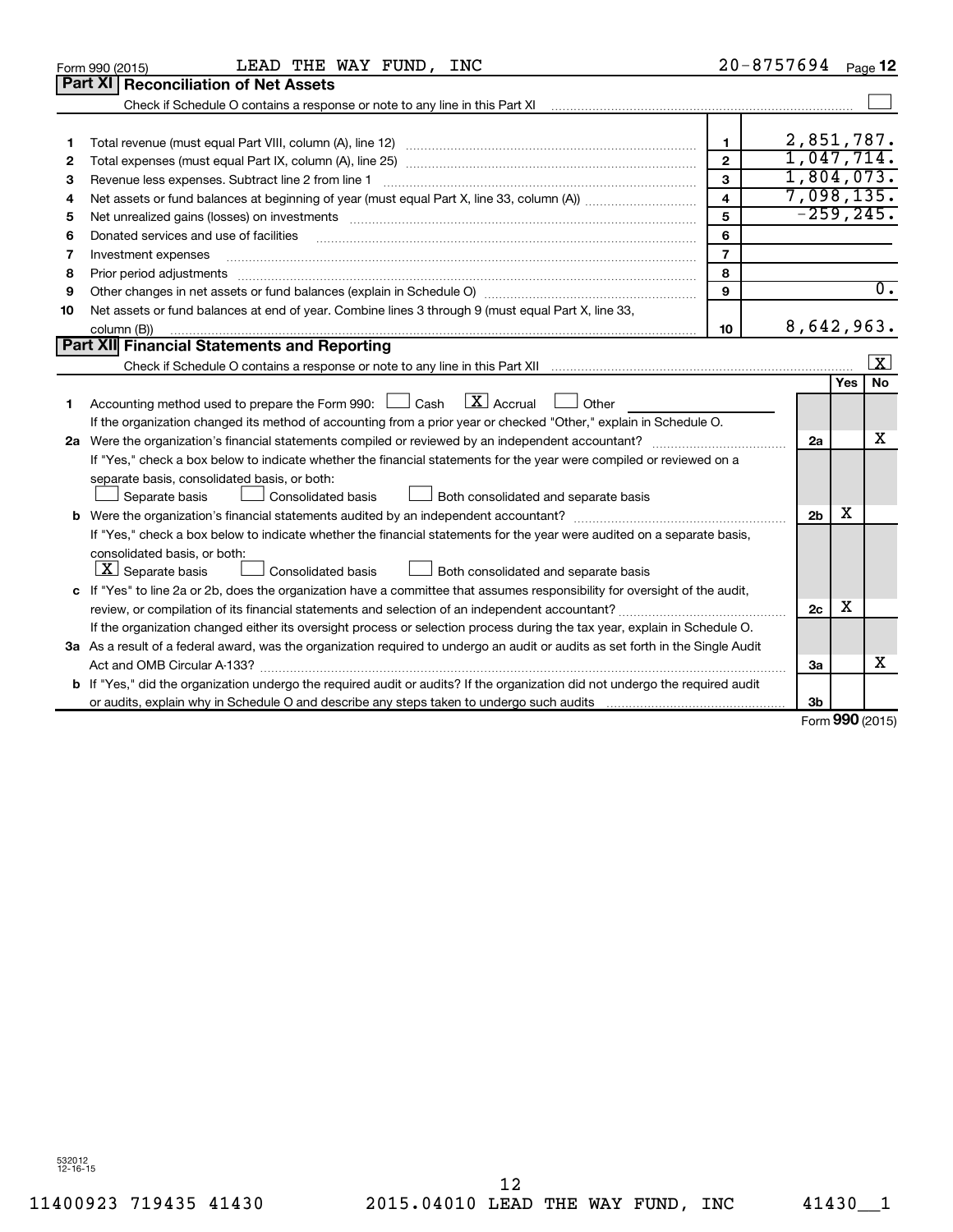Department of the Treasury Internal Revenue Service

| (Form 990 or 990-EZ |  |  |  |  |
|---------------------|--|--|--|--|
|---------------------|--|--|--|--|

# Form 990 or 990-EZ) **Public Charity Status and Public Support**<br>
Complete if the organization is a section 501(c)(3) organization or a section<br> **2015**

**4947(a)(1) nonexempt charitable trust.**

|                                                                                                   | Attach to Form 990 or Form 990-EZ. |  |
|---------------------------------------------------------------------------------------------------|------------------------------------|--|
| Information about Schedule A (Form 990 or 990-EZ) and its instructions is at WWW.irs.gov/form990. |                                    |  |

|                       | L          |  |
|-----------------------|------------|--|
| <b>Open to Public</b> | Inspection |  |
|                       |            |  |

OMB No. 1545-0047

| Name of the organization |                                                                                                                                     |                                                                                                                                                                                                                                                           |          |                            |                          | <b>Employer identification number</b> |                        |                    |
|--------------------------|-------------------------------------------------------------------------------------------------------------------------------------|-----------------------------------------------------------------------------------------------------------------------------------------------------------------------------------------------------------------------------------------------------------|----------|----------------------------|--------------------------|---------------------------------------|------------------------|--------------------|
|                          | LEAD THE WAY FUND, INC<br>Part I<br>Reason for Public Charity Status (All organizations must complete this part.) See instructions. |                                                                                                                                                                                                                                                           |          |                            |                          |                                       |                        | $20 - 8757694$     |
|                          |                                                                                                                                     |                                                                                                                                                                                                                                                           |          |                            |                          |                                       |                        |                    |
|                          |                                                                                                                                     | The organization is not a private foundation because it is: (For lines 1 through 11, check only one box.)                                                                                                                                                 |          |                            |                          |                                       |                        |                    |
| 1                        |                                                                                                                                     | A church, convention of churches, or association of churches described in section 170(b)(1)(A)(i).                                                                                                                                                        |          |                            |                          |                                       |                        |                    |
| 2                        |                                                                                                                                     | A school described in section 170(b)(1)(A)(ii). (Attach Schedule E (Form 990 or 990-EZ).)                                                                                                                                                                 |          |                            |                          |                                       |                        |                    |
| з                        |                                                                                                                                     | A hospital or a cooperative hospital service organization described in section 170(b)(1)(A)(iii).                                                                                                                                                         |          |                            |                          |                                       |                        |                    |
| 4                        |                                                                                                                                     | A medical research organization operated in conjunction with a hospital described in section 170(b)(1)(A)(iii). Enter the hospital's name,                                                                                                                |          |                            |                          |                                       |                        |                    |
|                          |                                                                                                                                     | city, and state:                                                                                                                                                                                                                                          |          |                            |                          |                                       |                        |                    |
| 5                        |                                                                                                                                     | An organization operated for the benefit of a college or university owned or operated by a governmental unit described in                                                                                                                                 |          |                            |                          |                                       |                        |                    |
|                          |                                                                                                                                     | section 170(b)(1)(A)(iv). (Complete Part II.)                                                                                                                                                                                                             |          |                            |                          |                                       |                        |                    |
| 6                        | $\lfloor x \rfloor$                                                                                                                 | A federal, state, or local government or governmental unit described in section 170(b)(1)(A)(v).                                                                                                                                                          |          |                            |                          |                                       |                        |                    |
| $\overline{7}$           |                                                                                                                                     | An organization that normally receives a substantial part of its support from a governmental unit or from the general public described in                                                                                                                 |          |                            |                          |                                       |                        |                    |
|                          |                                                                                                                                     | section 170(b)(1)(A)(vi). (Complete Part II.)                                                                                                                                                                                                             |          |                            |                          |                                       |                        |                    |
| 8                        |                                                                                                                                     | A community trust described in section 170(b)(1)(A)(vi). (Complete Part II.)                                                                                                                                                                              |          |                            |                          |                                       |                        |                    |
| 9                        |                                                                                                                                     | An organization that normally receives: (1) more than 33 1/3% of its support from contributions, membership fees, and gross receipts from                                                                                                                 |          |                            |                          |                                       |                        |                    |
|                          |                                                                                                                                     | activities related to its exempt functions - subject to certain exceptions, and (2) no more than 33 1/3% of its support from gross investment                                                                                                             |          |                            |                          |                                       |                        |                    |
|                          |                                                                                                                                     | income and unrelated business taxable income (less section 511 tax) from businesses acquired by the organization after June 30, 1975.                                                                                                                     |          |                            |                          |                                       |                        |                    |
|                          |                                                                                                                                     | See section 509(a)(2). (Complete Part III.)                                                                                                                                                                                                               |          |                            |                          |                                       |                        |                    |
| 10                       |                                                                                                                                     | An organization organized and operated exclusively to test for public safety. See section 509(a)(4).                                                                                                                                                      |          |                            |                          |                                       |                        |                    |
| 11                       |                                                                                                                                     | An organization organized and operated exclusively for the benefit of, to perform the functions of, or to carry out the purposes of one or                                                                                                                |          |                            |                          |                                       |                        |                    |
|                          |                                                                                                                                     | more publicly supported organizations described in section 509(a)(1) or section 509(a)(2). See section 509(a)(3). Check the box in                                                                                                                        |          |                            |                          |                                       |                        |                    |
|                          |                                                                                                                                     | lines 11a through 11d that describes the type of supporting organization and complete lines 11e, 11f, and 11g.                                                                                                                                            |          |                            |                          |                                       |                        |                    |
| a                        |                                                                                                                                     | Type I. A supporting organization operated, supervised, or controlled by its supported organization(s), typically by giving                                                                                                                               |          |                            |                          |                                       |                        |                    |
|                          |                                                                                                                                     | the supported organization(s) the power to regularly appoint or elect a majority of the directors or trustees of the supporting                                                                                                                           |          |                            |                          |                                       |                        |                    |
|                          |                                                                                                                                     | organization. You must complete Part IV, Sections A and B.                                                                                                                                                                                                |          |                            |                          |                                       |                        |                    |
| b                        |                                                                                                                                     | Type II. A supporting organization supervised or controlled in connection with its supported organization(s), by having                                                                                                                                   |          |                            |                          |                                       |                        |                    |
|                          |                                                                                                                                     | control or management of the supporting organization vested in the same persons that control or manage the supported                                                                                                                                      |          |                            |                          |                                       |                        |                    |
|                          |                                                                                                                                     | organization(s). You must complete Part IV, Sections A and C.                                                                                                                                                                                             |          |                            |                          |                                       |                        |                    |
| c                        |                                                                                                                                     | Type III functionally integrated. A supporting organization operated in connection with, and functionally integrated with,                                                                                                                                |          |                            |                          |                                       |                        |                    |
| d                        |                                                                                                                                     | its supported organization(s) (see instructions). You must complete Part IV, Sections A, D, and E.                                                                                                                                                        |          |                            |                          |                                       |                        |                    |
|                          |                                                                                                                                     | Type III non-functionally integrated. A supporting organization operated in connection with its supported organization(s)<br>that is not functionally integrated. The organization generally must satisfy a distribution requirement and an attentiveness |          |                            |                          |                                       |                        |                    |
|                          |                                                                                                                                     | requirement (see instructions). You must complete Part IV, Sections A and D, and Part V.                                                                                                                                                                  |          |                            |                          |                                       |                        |                    |
| е                        |                                                                                                                                     | Check this box if the organization received a written determination from the IRS that it is a Type I, Type II, Type III                                                                                                                                   |          |                            |                          |                                       |                        |                    |
|                          |                                                                                                                                     | functionally integrated, or Type III non-functionally integrated supporting organization.                                                                                                                                                                 |          |                            |                          |                                       |                        |                    |
|                          |                                                                                                                                     |                                                                                                                                                                                                                                                           |          |                            |                          |                                       |                        |                    |
|                          |                                                                                                                                     | g Provide the following information about the supported organization(s).                                                                                                                                                                                  |          |                            |                          |                                       |                        |                    |
|                          |                                                                                                                                     | (i) Name of supported                                                                                                                                                                                                                                     | (ii) EIN | (iii) Type of organization | (iv) Is the organization |                                       | (v) Amount of monetary | (vi) Amount of     |
|                          |                                                                                                                                     | organization                                                                                                                                                                                                                                              |          | (described on lines 1-9    | governing document?      | listed in your                        | support (see           | other support (see |
|                          |                                                                                                                                     |                                                                                                                                                                                                                                                           |          | above (see instructions))  | Yes                      | No                                    | instructions)          | instructions)      |
|                          |                                                                                                                                     |                                                                                                                                                                                                                                                           |          |                            |                          |                                       |                        |                    |
|                          |                                                                                                                                     |                                                                                                                                                                                                                                                           |          |                            |                          |                                       |                        |                    |
|                          |                                                                                                                                     |                                                                                                                                                                                                                                                           |          |                            |                          |                                       |                        |                    |
|                          |                                                                                                                                     |                                                                                                                                                                                                                                                           |          |                            |                          |                                       |                        |                    |
|                          |                                                                                                                                     |                                                                                                                                                                                                                                                           |          |                            |                          |                                       |                        |                    |
|                          |                                                                                                                                     |                                                                                                                                                                                                                                                           |          |                            |                          |                                       |                        |                    |
|                          |                                                                                                                                     |                                                                                                                                                                                                                                                           |          |                            |                          |                                       |                        |                    |
|                          |                                                                                                                                     |                                                                                                                                                                                                                                                           |          |                            |                          |                                       |                        |                    |
|                          |                                                                                                                                     |                                                                                                                                                                                                                                                           |          |                            |                          |                                       |                        |                    |

**Total** LHA **For Paperwork Reduction Act Notice, see the Instructions for** 

**Schedule A (Form 990 or 990-EZ) 2015**

Form 990 or 990-EZ. 532021 09-23-15

13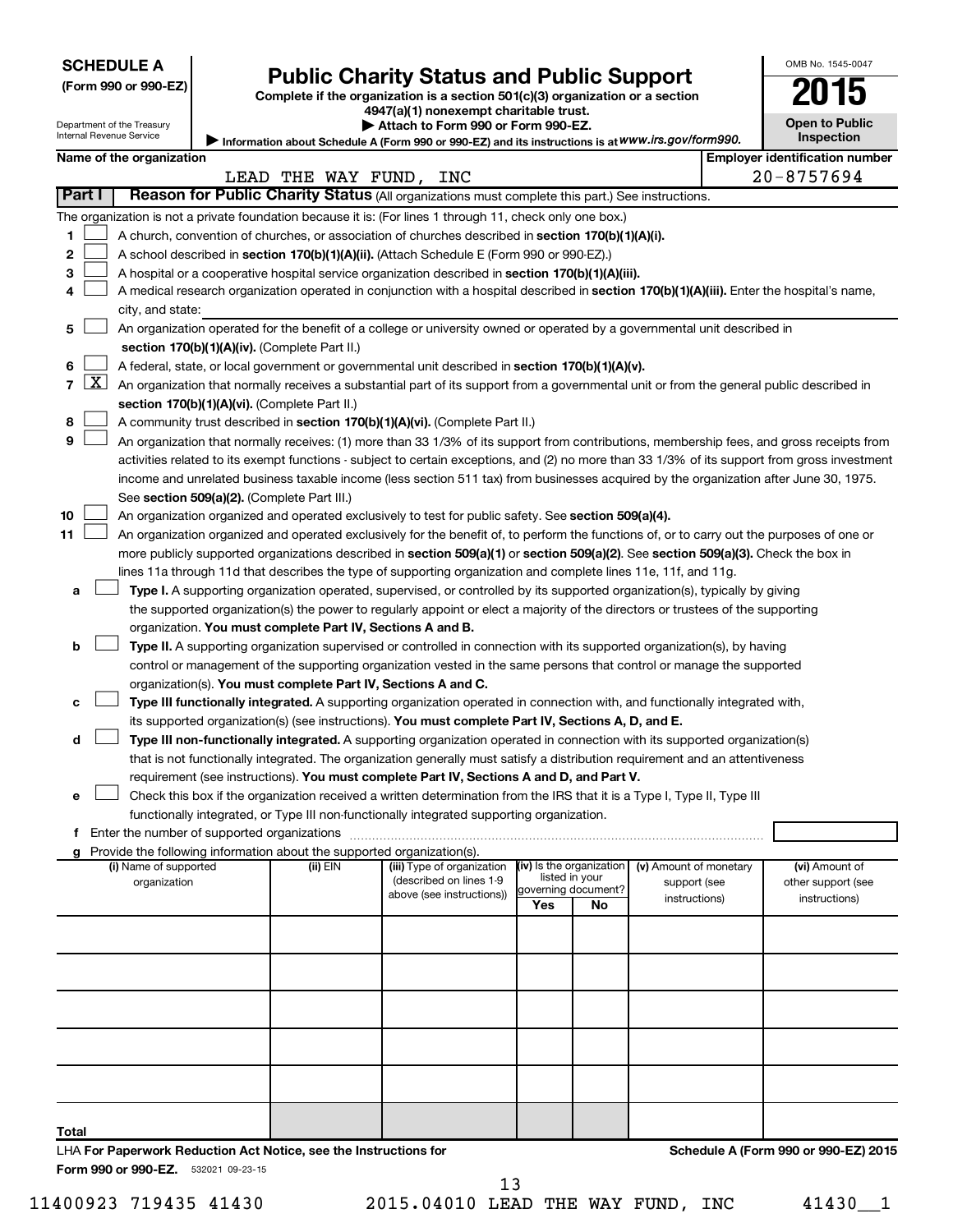#### Schedule A (Form 990 or 990-EZ) 2015  $\tt LEAD$  THE WAY FUND, INC  $\tt 20-8757694$  Page

(Complete only if you checked the box on line 5, 7, or 8 of Part I or if the organization failed to qualify under Part III. If the organization fails to qualify under the tests listed below, please complete Part III.) **Part II Support Schedule for Organizations Described in Sections 170(b)(1)(A)(iv) and 170(b)(1)(A)(vi)**

|    | <b>Section A. Public Support</b>                                                                                                                                                                                               |                      |                       |                        |                        |                                      |                                          |
|----|--------------------------------------------------------------------------------------------------------------------------------------------------------------------------------------------------------------------------------|----------------------|-----------------------|------------------------|------------------------|--------------------------------------|------------------------------------------|
|    | Calendar year (or fiscal year beginning in)                                                                                                                                                                                    | (a) 2011             | (b) 2012              | $(c)$ 2013             | $(d)$ 2014             | (e) 2015                             | (f) Total                                |
|    | 1 Gifts, grants, contributions, and                                                                                                                                                                                            |                      |                       |                        |                        |                                      |                                          |
|    | membership fees received. (Do not                                                                                                                                                                                              |                      |                       |                        |                        |                                      |                                          |
|    | include any "unusual grants.")                                                                                                                                                                                                 | 1200720.             | 805,825.              | 3672502.               | 1120652.               |                                      | 3236307.10036006.                        |
|    | 2 Tax revenues levied for the organ-                                                                                                                                                                                           |                      |                       |                        |                        |                                      |                                          |
|    | ization's benefit and either paid to                                                                                                                                                                                           |                      |                       |                        |                        |                                      |                                          |
|    | or expended on its behalf                                                                                                                                                                                                      |                      |                       |                        |                        |                                      |                                          |
| 3. | The value of services or facilities                                                                                                                                                                                            |                      |                       |                        |                        |                                      |                                          |
|    | furnished by a governmental unit to                                                                                                                                                                                            |                      |                       |                        |                        |                                      |                                          |
|    | the organization without charge                                                                                                                                                                                                |                      |                       |                        |                        |                                      |                                          |
|    | <b>Total.</b> Add lines 1 through 3                                                                                                                                                                                            | 1200720.             | 805,825.              | 3672502.               | 1120652.               |                                      | 3236307.10036006.                        |
| 5. | The portion of total contributions                                                                                                                                                                                             |                      |                       |                        |                        |                                      |                                          |
|    | by each person (other than a                                                                                                                                                                                                   |                      |                       |                        |                        |                                      |                                          |
|    | governmental unit or publicly                                                                                                                                                                                                  |                      |                       |                        |                        |                                      |                                          |
|    | supported organization) included                                                                                                                                                                                               |                      |                       |                        |                        |                                      |                                          |
|    | on line 1 that exceeds 2% of the                                                                                                                                                                                               |                      |                       |                        |                        |                                      |                                          |
|    | amount shown on line 11,                                                                                                                                                                                                       |                      |                       |                        |                        |                                      |                                          |
|    | column (f)                                                                                                                                                                                                                     |                      |                       |                        |                        |                                      | 1215429.                                 |
|    | 6 Public support. Subtract line 5 from line 4.                                                                                                                                                                                 |                      |                       |                        |                        |                                      | 8820577.                                 |
|    | <b>Section B. Total Support</b>                                                                                                                                                                                                |                      |                       |                        |                        |                                      |                                          |
|    | Calendar year (or fiscal year beginning in)                                                                                                                                                                                    | (a) 2011<br>1200720. | (b) 2012<br>805, 825. | $(c)$ 2013<br>3672502. | $(d)$ 2014<br>1120652. | (e) 2015                             | (f) Total<br>3236307.10036006.           |
|    | <b>7</b> Amounts from line 4                                                                                                                                                                                                   |                      |                       |                        |                        |                                      |                                          |
| 8. | Gross income from interest,                                                                                                                                                                                                    |                      |                       |                        |                        |                                      |                                          |
|    | dividends, payments received on                                                                                                                                                                                                |                      |                       |                        |                        |                                      |                                          |
|    | securities loans, rents, royalties                                                                                                                                                                                             |                      |                       | 29,109.                |                        | 104, 251.                            |                                          |
|    | and income from similar sources                                                                                                                                                                                                | 14,400.              | 6,278.                |                        | 92,900.                |                                      | 246,938.                                 |
| 9  | Net income from unrelated business                                                                                                                                                                                             |                      |                       |                        |                        |                                      |                                          |
|    | activities, whether or not the                                                                                                                                                                                                 |                      |                       |                        |                        |                                      |                                          |
|    | business is regularly carried on                                                                                                                                                                                               |                      |                       |                        |                        |                                      |                                          |
|    | 10 Other income. Do not include gain                                                                                                                                                                                           |                      |                       |                        |                        |                                      |                                          |
|    | or loss from the sale of capital                                                                                                                                                                                               |                      |                       |                        |                        |                                      |                                          |
|    | assets (Explain in Part VI.)                                                                                                                                                                                                   |                      |                       |                        |                        |                                      | 10282944.                                |
|    | 11 Total support. Add lines 7 through 10<br>12 Gross receipts from related activities, etc. (see instructions)                                                                                                                 |                      |                       |                        |                        | 12                                   |                                          |
|    | 13 First five years. If the Form 990 is for the organization's first, second, third, fourth, or fifth tax year as a section 501(c)(3)                                                                                          |                      |                       |                        |                        |                                      |                                          |
|    | organization, check this box and stop here                                                                                                                                                                                     |                      |                       |                        |                        |                                      |                                          |
|    | <b>Section C. Computation of Public Support Percentage</b>                                                                                                                                                                     |                      |                       |                        |                        |                                      |                                          |
|    |                                                                                                                                                                                                                                |                      |                       |                        |                        | 14                                   | 85.78<br>$\%$                            |
|    |                                                                                                                                                                                                                                |                      |                       |                        |                        | 15                                   | 77.46<br>$\%$                            |
|    | 16a 33 1/3% support test - 2015. If the organization did not check the box on line 13, and line 14 is 33 1/3% or more, check this box and                                                                                      |                      |                       |                        |                        |                                      |                                          |
|    | stop here. The organization qualifies as a publicly supported organization manufaction manufacture content and the state of the state of the state of the state of the state of the state of the state of the state of the sta |                      |                       |                        |                        |                                      | $\blacktriangleright$ $\boxed{\text{X}}$ |
|    | b 33 1/3% support test - 2014. If the organization did not check a box on line 13 or 16a, and line 15 is 33 1/3% or more, check this box                                                                                       |                      |                       |                        |                        |                                      |                                          |
|    |                                                                                                                                                                                                                                |                      |                       |                        |                        |                                      |                                          |
|    | 17a 10% -facts-and-circumstances test - 2015. If the organization did not check a box on line 13, 16a, or 16b, and line 14 is 10% or more,                                                                                     |                      |                       |                        |                        |                                      |                                          |
|    | and if the organization meets the "facts-and-circumstances" test, check this box and stop here. Explain in Part VI how the organization                                                                                        |                      |                       |                        |                        |                                      |                                          |
|    |                                                                                                                                                                                                                                |                      |                       |                        |                        |                                      |                                          |
|    | b 10% -facts-and-circumstances test - 2014. If the organization did not check a box on line 13, 16a, 16b, or 17a, and line 15 is 10% or                                                                                        |                      |                       |                        |                        |                                      |                                          |
|    | more, and if the organization meets the "facts-and-circumstances" test, check this box and stop here. Explain in Part VI how the                                                                                               |                      |                       |                        |                        |                                      |                                          |
|    | organization meets the "facts-and-circumstances" test. The organization qualifies as a publicly supported organization                                                                                                         |                      |                       |                        |                        |                                      |                                          |
| 18 | Private foundation. If the organization did not check a box on line 13, 16a, 16b, 17a, or 17b, check this box and see instructions                                                                                             |                      |                       |                        |                        |                                      |                                          |
|    |                                                                                                                                                                                                                                |                      |                       |                        |                        | Schedule A (Form 990 or 990-EZ) 2015 |                                          |

532022 09-23-15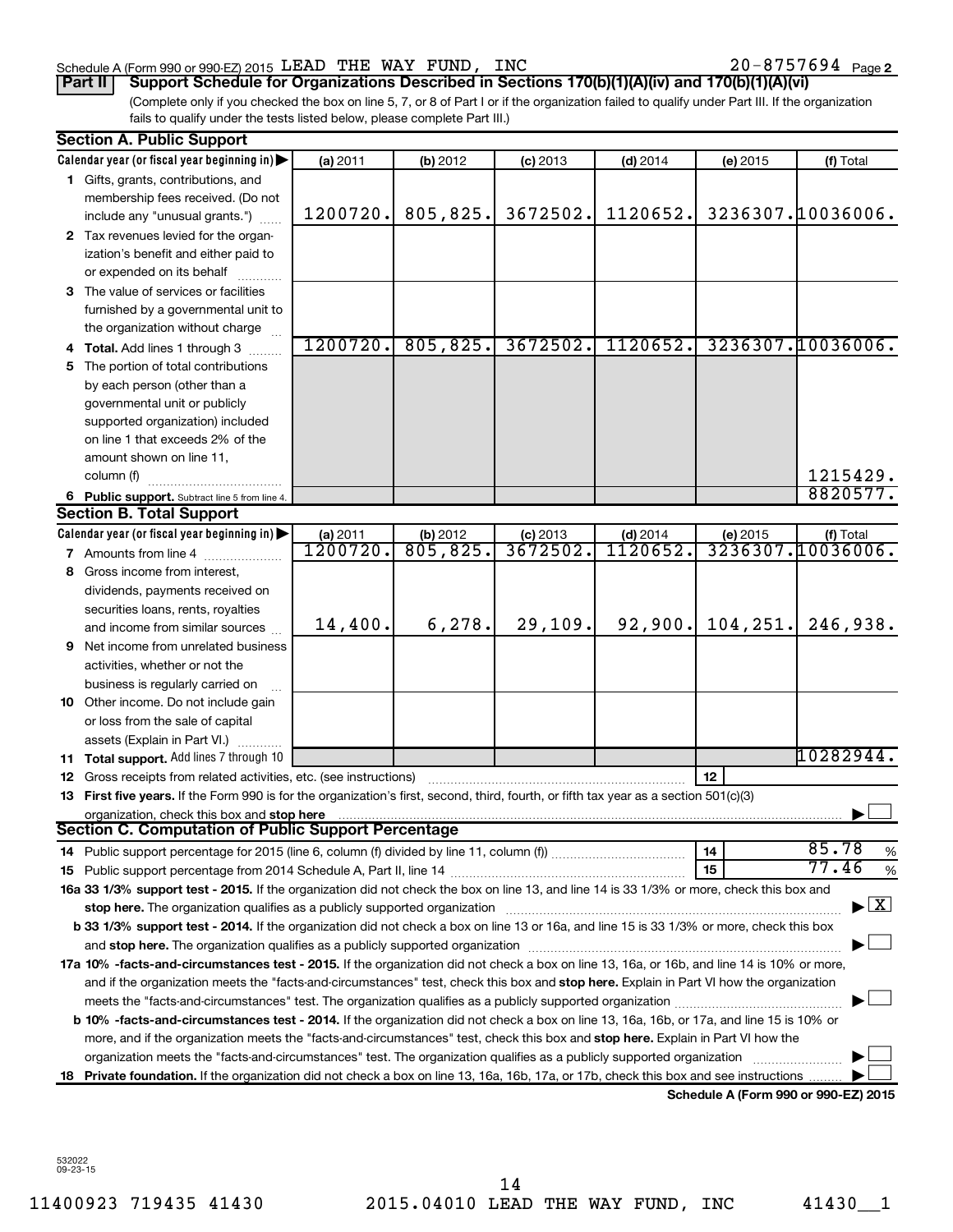#### Schedule A (Form 990 or 990-EZ) 2015  $\tt LEAD$  THE WAY FUND, INC  $\tt 20-8757694$  Page

**Part III Support Schedule for Organizations Described in Section 509(a)(2)** 

(Complete only if you checked the box on line 9 of Part I or if the organization failed to qualify under Part II. If the organization fails to qualify under the tests listed below, please complete Part II.)

| Calendar year (or fiscal year beginning in)                                                                                                                                                                                                                                                                                                                                                                  | (a) 2011 | (b) 2012 | $(c)$ 2013 | $(d)$ 2014 | (e) 2015 | (f) Total                            |
|--------------------------------------------------------------------------------------------------------------------------------------------------------------------------------------------------------------------------------------------------------------------------------------------------------------------------------------------------------------------------------------------------------------|----------|----------|------------|------------|----------|--------------------------------------|
| 1 Gifts, grants, contributions, and                                                                                                                                                                                                                                                                                                                                                                          |          |          |            |            |          |                                      |
| membership fees received. (Do not                                                                                                                                                                                                                                                                                                                                                                            |          |          |            |            |          |                                      |
| include any "unusual grants.")                                                                                                                                                                                                                                                                                                                                                                               |          |          |            |            |          |                                      |
| 2 Gross receipts from admissions,                                                                                                                                                                                                                                                                                                                                                                            |          |          |            |            |          |                                      |
| merchandise sold or services per-                                                                                                                                                                                                                                                                                                                                                                            |          |          |            |            |          |                                      |
| formed, or facilities furnished in<br>any activity that is related to the                                                                                                                                                                                                                                                                                                                                    |          |          |            |            |          |                                      |
| organization's tax-exempt purpose                                                                                                                                                                                                                                                                                                                                                                            |          |          |            |            |          |                                      |
| Gross receipts from activities that<br>з                                                                                                                                                                                                                                                                                                                                                                     |          |          |            |            |          |                                      |
| are not an unrelated trade or bus-                                                                                                                                                                                                                                                                                                                                                                           |          |          |            |            |          |                                      |
| iness under section 513                                                                                                                                                                                                                                                                                                                                                                                      |          |          |            |            |          |                                      |
| Tax revenues levied for the organ-<br>4                                                                                                                                                                                                                                                                                                                                                                      |          |          |            |            |          |                                      |
| ization's benefit and either paid to                                                                                                                                                                                                                                                                                                                                                                         |          |          |            |            |          |                                      |
| or expended on its behalf<br>.                                                                                                                                                                                                                                                                                                                                                                               |          |          |            |            |          |                                      |
| The value of services or facilities<br>5                                                                                                                                                                                                                                                                                                                                                                     |          |          |            |            |          |                                      |
| furnished by a governmental unit to                                                                                                                                                                                                                                                                                                                                                                          |          |          |            |            |          |                                      |
| the organization without charge                                                                                                                                                                                                                                                                                                                                                                              |          |          |            |            |          |                                      |
| Total. Add lines 1 through 5<br>6                                                                                                                                                                                                                                                                                                                                                                            |          |          |            |            |          |                                      |
| 7a Amounts included on lines 1, 2, and                                                                                                                                                                                                                                                                                                                                                                       |          |          |            |            |          |                                      |
| 3 received from disqualified persons                                                                                                                                                                                                                                                                                                                                                                         |          |          |            |            |          |                                      |
| <b>b</b> Amounts included on lines 2 and 3 received                                                                                                                                                                                                                                                                                                                                                          |          |          |            |            |          |                                      |
| from other than disqualified persons that                                                                                                                                                                                                                                                                                                                                                                    |          |          |            |            |          |                                      |
| exceed the greater of \$5,000 or 1% of the<br>amount on line 13 for the year                                                                                                                                                                                                                                                                                                                                 |          |          |            |            |          |                                      |
| c Add lines 7a and 7b                                                                                                                                                                                                                                                                                                                                                                                        |          |          |            |            |          |                                      |
| 8 Public support. (Subtract line 7c from line 6.)                                                                                                                                                                                                                                                                                                                                                            |          |          |            |            |          |                                      |
| <b>Section B. Total Support</b>                                                                                                                                                                                                                                                                                                                                                                              |          |          |            |            |          |                                      |
| Calendar year (or fiscal year beginning in)                                                                                                                                                                                                                                                                                                                                                                  | (a) 2011 | (b) 2012 | $(c)$ 2013 | $(d)$ 2014 | (e) 2015 | (f) Total                            |
| 9 Amounts from line 6                                                                                                                                                                                                                                                                                                                                                                                        |          |          |            |            |          |                                      |
| <b>10a</b> Gross income from interest,<br>dividends, payments received on<br>securities loans, rents, royalties<br>and income from similar sources                                                                                                                                                                                                                                                           |          |          |            |            |          |                                      |
| <b>b</b> Unrelated business taxable income                                                                                                                                                                                                                                                                                                                                                                   |          |          |            |            |          |                                      |
| (less section 511 taxes) from businesses                                                                                                                                                                                                                                                                                                                                                                     |          |          |            |            |          |                                      |
| acquired after June 30, 1975                                                                                                                                                                                                                                                                                                                                                                                 |          |          |            |            |          |                                      |
| c Add lines 10a and 10b                                                                                                                                                                                                                                                                                                                                                                                      |          |          |            |            |          |                                      |
| <b>11</b> Net income from unrelated business<br>activities not included in line 10b.                                                                                                                                                                                                                                                                                                                         |          |          |            |            |          |                                      |
| whether or not the business is<br>regularly carried on                                                                                                                                                                                                                                                                                                                                                       |          |          |            |            |          |                                      |
| 12 Other income. Do not include gain                                                                                                                                                                                                                                                                                                                                                                         |          |          |            |            |          |                                      |
| or loss from the sale of capital                                                                                                                                                                                                                                                                                                                                                                             |          |          |            |            |          |                                      |
| assets (Explain in Part VI.)<br>13 Total support. (Add lines 9, 10c, 11, and 12.)                                                                                                                                                                                                                                                                                                                            |          |          |            |            |          |                                      |
|                                                                                                                                                                                                                                                                                                                                                                                                              |          |          |            |            |          |                                      |
|                                                                                                                                                                                                                                                                                                                                                                                                              |          |          |            |            |          |                                      |
|                                                                                                                                                                                                                                                                                                                                                                                                              |          |          |            |            |          |                                      |
| 14 First five years. If the Form 990 is for the organization's first, second, third, fourth, or fifth tax year as a section 501(c)(3) organization,                                                                                                                                                                                                                                                          |          |          |            |            |          |                                      |
|                                                                                                                                                                                                                                                                                                                                                                                                              |          |          |            |            |          |                                      |
|                                                                                                                                                                                                                                                                                                                                                                                                              |          |          |            |            | 15       |                                      |
|                                                                                                                                                                                                                                                                                                                                                                                                              |          |          |            |            | 16       |                                      |
|                                                                                                                                                                                                                                                                                                                                                                                                              |          |          |            |            |          |                                      |
|                                                                                                                                                                                                                                                                                                                                                                                                              |          |          |            |            | 17       |                                      |
|                                                                                                                                                                                                                                                                                                                                                                                                              |          |          |            |            | 18       |                                      |
|                                                                                                                                                                                                                                                                                                                                                                                                              |          |          |            |            |          |                                      |
| more than 33 1/3%, check this box and stop here. The organization qualifies as a publicly supported organization <i>marroummanness</i>                                                                                                                                                                                                                                                                       |          |          |            |            |          |                                      |
| Section C. Computation of Public Support Percentage<br>Section D. Computation of Investment Income Percentage<br>18<br>19a 33 1/3% support tests - 2015. If the organization did not check the box on line 14, and line 15 is more than 33 1/3%, and line 17 is not<br>b 33 1/3% support tests - 2014. If the organization did not check a box on line 14 or line 19a, and line 16 is more than 33 1/3%, and |          |          |            |            |          |                                      |
| line 18 is not more than 33 1/3%, check this box and stop here. The organization qualifies as a publicly supported organization                                                                                                                                                                                                                                                                              |          |          |            |            |          | %<br>%<br>%<br>%                     |
|                                                                                                                                                                                                                                                                                                                                                                                                              |          |          |            |            |          |                                      |
| 532023 09-23-15                                                                                                                                                                                                                                                                                                                                                                                              |          |          | 15         |            |          | Schedule A (Form 990 or 990-EZ) 2015 |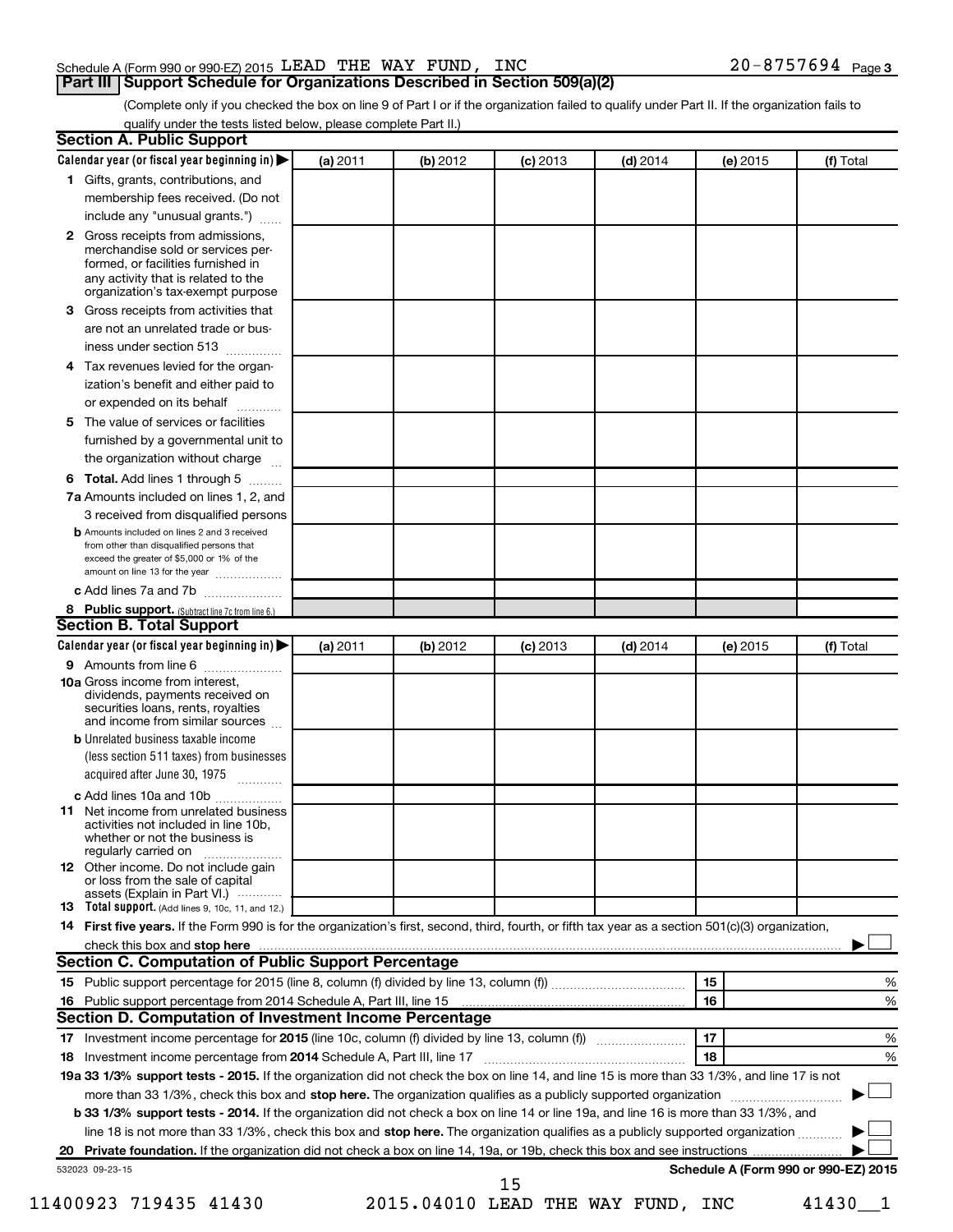**1**

**2**

**3a**

**3b**

**3c**

**4a**

**Yes No**

#### **Part IV Supporting Organizations**

(Complete only if you checked a box in line 11 on Part I. If you checked 11a of Part I, complete Sections A and B. If you checked 11b of Part I, complete Sections A and C. If you checked 11c of Part I, complete Sections A, D, and E. If you checked 11d of Part I, complete Sections A and D, and complete Part V.)

#### **Section A. All Supporting Organizations**

- **1** Are all of the organization's supported organizations listed by name in the organization's governing documents? If "No" describe in Part VI how the supported organizations are designated. If designated by *class or purpose, describe the designation. If historic and continuing relationship, explain.*
- **2** Did the organization have any supported organization that does not have an IRS determination of status under section 509(a)(1) or (2)? If "Yes," explain in Part VI how the organization determined that the supported *organization was described in section 509(a)(1) or (2).*
- **3a** Did the organization have a supported organization described in section 501(c)(4), (5), or (6)? If "Yes," answer *(b) and (c) below.*
- **b** Did the organization confirm that each supported organization qualified under section 501(c)(4), (5), or (6) and satisfied the public support tests under section 509(a)(2)? If "Yes," describe in Part VI when and how the *organization made the determination.*
- **c** Did the organization ensure that all support to such organizations was used exclusively for section 170(c)(2)(B) purposes? If "Yes," explain in Part VI what controls the organization put in place to ensure such use.
- **4 a** *If* Was any supported organization not organized in the United States ("foreign supported organization")? *"Yes," and if you checked 11a or 11b in Part I, answer (b) and (c) below.*
- **b** Did the organization have ultimate control and discretion in deciding whether to make grants to the foreign supported organization? If "Yes," describe in Part VI how the organization had such control and discretion *despite being controlled or supervised by or in connection with its supported organizations.*
- **c** Did the organization support any foreign supported organization that does not have an IRS determination under sections 501(c)(3) and 509(a)(1) or (2)? If "Yes," explain in Part VI what controls the organization used *to ensure that all support to the foreign supported organization was used exclusively for section 170(c)(2)(B) purposes.*
- **5a** Did the organization add, substitute, or remove any supported organizations during the tax year? If "Yes," answer (b) and (c) below (if applicable). Also, provide detail in Part VI, including (i) the names and EIN *numbers of the supported organizations added, substituted, or removed; (ii) the reasons for each such action; (iii) the authority under the organization's organizing document authorizing such action; and (iv) how the action was accomplished (such as by amendment to the organizing document).*
- **b** Type I or Type II only. Was any added or substituted supported organization part of a class already designated in the organization's organizing document?
- **c Substitutions only.**  Was the substitution the result of an event beyond the organization's control?
- **6** Did the organization provide support (whether in the form of grants or the provision of services or facilities) to support or benefit one or more of the filing organization's supported organizations? If "Yes," provide detail in anyone other than (i) its supported organizations, (ii) individuals that are part of the charitable class benefited by one or more of its supported organizations, or (iii) other supporting organizations that also *Part VI.*
- **7** Did the organization provide a grant, loan, compensation, or other similar payment to a substantial contributor regard to a substantial contributor? If "Yes," complete Part I of Schedule L (Form 990 or 990-EZ). (defined in section 4958(c)(3)(C)), a family member of a substantial contributor, or a 35% controlled entity with
- **8** Did the organization make a loan to a disqualified person (as defined in section 4958) not described in line 7? *If "Yes," complete Part I of Schedule L (Form 990 or 990-EZ).*
- **9 a** Was the organization controlled directly or indirectly at any time during the tax year by one or more in section 509(a)(1) or (2))? If "Yes," provide detail in Part VI. disqualified persons as defined in section 4946 (other than foundation managers and organizations described
- **b** Did one or more disqualified persons (as defined in line 9a) hold a controlling interest in any entity in which the supporting organization had an interest? If "Yes," provide detail in Part VI.
- **c** Did a disqualified person (as defined in line 9a) have an ownership interest in, or derive any personal benefit from, assets in which the supporting organization also had an interest? If "Yes," provide detail in Part VI.
- **10 a** Was the organization subject to the excess business holdings rules of section 4943 because of section supporting organizations)? If "Yes," answer 10b below. 4943(f) (regarding certain Type II supporting organizations, and all Type III non-functionally integrated
	- **b** Did the organization have any excess business holdings in the tax year? (Use Schedule C, Form 4720, to *determine whether the organization had excess business holdings.)*

532024 09-23-15

11400923 719435 41430 2015.04010 LEAD THE WAY FUND, INC 41430\_\_1

16

**4b 4c 5a 5b 5c 6 7 8 9a 9b 9c 10a 10b Schedule A (Form 990 or 990-EZ) 2015**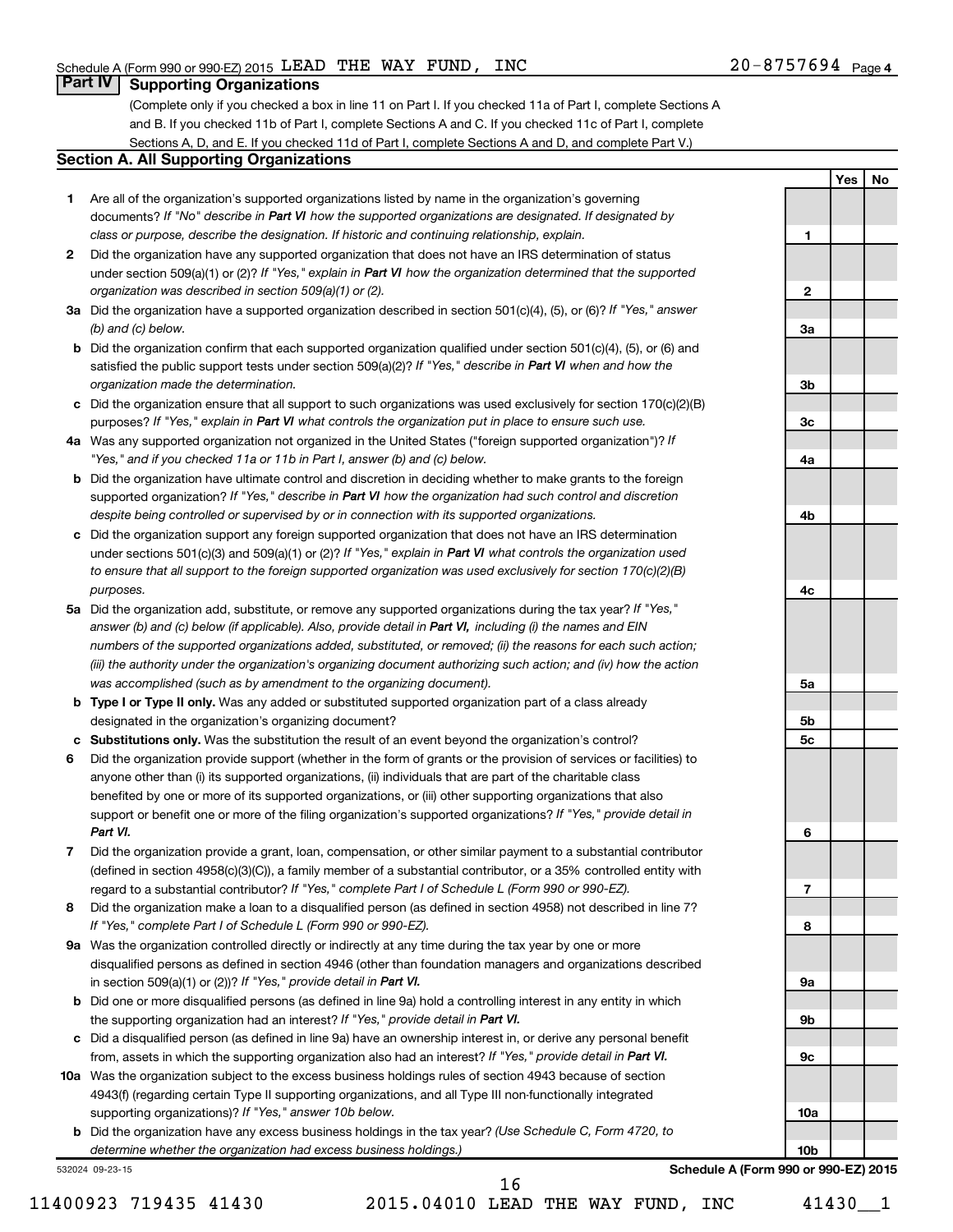|             | Part IV<br><b>Supporting Organizations (continued)</b>                                                                          |                 |            |    |
|-------------|---------------------------------------------------------------------------------------------------------------------------------|-----------------|------------|----|
|             |                                                                                                                                 |                 | Yes        | No |
| 11          | Has the organization accepted a gift or contribution from any of the following persons?                                         |                 |            |    |
|             | a A person who directly or indirectly controls, either alone or together with persons described in (b) and (c)                  |                 |            |    |
|             | below, the governing body of a supported organization?                                                                          | 11a             |            |    |
|             | <b>b</b> A family member of a person described in (a) above?                                                                    | 11 <sub>b</sub> |            |    |
|             | c A 35% controlled entity of a person described in (a) or (b) above? If "Yes" to a, b, or c, provide detail in Part VI.         | 11c             |            |    |
|             | <b>Section B. Type I Supporting Organizations</b>                                                                               |                 |            |    |
|             |                                                                                                                                 |                 | Yes        | No |
|             |                                                                                                                                 |                 |            |    |
| 1           | Did the directors, trustees, or membership of one or more supported organizations have the power to                             |                 |            |    |
|             | regularly appoint or elect at least a majority of the organization's directors or trustees at all times during the              |                 |            |    |
|             | tax year? If "No," describe in Part VI how the supported organization(s) effectively operated, supervised, or                   |                 |            |    |
|             | controlled the organization's activities. If the organization had more than one supported organization,                         |                 |            |    |
|             | describe how the powers to appoint and/or remove directors or trustees were allocated among the supported                       |                 |            |    |
|             | organizations and what conditions or restrictions, if any, applied to such powers during the tax year.                          | 1               |            |    |
| 2           | Did the organization operate for the benefit of any supported organization other than the supported                             |                 |            |    |
|             | organization(s) that operated, supervised, or controlled the supporting organization? If "Yes," explain in                      |                 |            |    |
|             | Part VI how providing such benefit carried out the purposes of the supported organization(s) that operated,                     |                 |            |    |
|             | supervised, or controlled the supporting organization.                                                                          | $\mathbf{2}$    |            |    |
|             | <b>Section C. Type II Supporting Organizations</b>                                                                              |                 |            |    |
|             |                                                                                                                                 |                 | Yes        | No |
| 1           | Were a majority of the organization's directors or trustees during the tax year also a majority of the directors                |                 |            |    |
|             | or trustees of each of the organization's supported organization(s)? If "No," describe in Part VI how control                   |                 |            |    |
|             | or management of the supporting organization was vested in the same persons that controlled or managed                          |                 |            |    |
|             | the supported organization(s).                                                                                                  | 1               |            |    |
|             | <b>Section D. All Type III Supporting Organizations</b>                                                                         |                 |            |    |
|             |                                                                                                                                 |                 | Yes        | No |
|             | Did the organization provide to each of its supported organizations, by the last day of the fifth month of the                  |                 |            |    |
| 1           |                                                                                                                                 |                 |            |    |
|             | organization's tax year, (i) a written notice describing the type and amount of support provided during the prior tax           |                 |            |    |
|             | year, (ii) a copy of the Form 990 that was most recently filed as of the date of notification, and (iii) copies of the          |                 |            |    |
|             | organization's governing documents in effect on the date of notification, to the extent not previously provided?                | 1               |            |    |
| 2           | Were any of the organization's officers, directors, or trustees either (i) appointed or elected by the supported                |                 |            |    |
|             | organization(s) or (ii) serving on the governing body of a supported organization? If "No," explain in Part VI how              |                 |            |    |
|             | the organization maintained a close and continuous working relationship with the supported organization(s).                     | 2               |            |    |
| 3           | By reason of the relationship described in (2), did the organization's supported organizations have a                           |                 |            |    |
|             | significant voice in the organization's investment policies and in directing the use of the organization's                      |                 |            |    |
|             | income or assets at all times during the tax year? If "Yes," describe in Part VI the role the organization's                    |                 |            |    |
|             | supported organizations played in this regard.                                                                                  | з               |            |    |
|             | Section E. Type III Functionally-Integrated Supporting Organizations                                                            |                 |            |    |
| 1           | Check the box next to the method that the organization used to satisfy the Integral Part Test during the yeafsee instructions): |                 |            |    |
| a           | The organization satisfied the Activities Test. Complete line 2 below.                                                          |                 |            |    |
| $\mathbf b$ | The organization is the parent of each of its supported organizations. Complete line 3 below.                                   |                 |            |    |
| c           | The organization supported a governmental entity. Describe in Part VI how you supported a government entity (see instructions). |                 |            |    |
| 2           | Activities Test. Answer (a) and (b) below.                                                                                      |                 | <b>Yes</b> | No |
| а           | Did substantially all of the organization's activities during the tax year directly further the exempt purposes of              |                 |            |    |
|             | the supported organization(s) to which the organization was responsive? If "Yes," then in Part VI identify                      |                 |            |    |
|             | how these activities directly furthered their exempt purposes,<br>those supported organizations and explain                     |                 |            |    |
|             | how the organization was responsive to those supported organizations, and how the organization determined                       |                 |            |    |
|             | that these activities constituted substantially all of its activities.                                                          | 2a              |            |    |
|             | <b>b</b> Did the activities described in (a) constitute activities that, but for the organization's involvement, one or more    |                 |            |    |
|             | of the organization's supported organization(s) would have been engaged in? If "Yes," explain in Part VI the                    |                 |            |    |
|             | reasons for the organization's position that its supported organization(s) would have engaged in these                          |                 |            |    |
|             | activities but for the organization's involvement.                                                                              | 2b              |            |    |
|             |                                                                                                                                 |                 |            |    |
| з           | Parent of Supported Organizations. Answer (a) and (b) below.                                                                    |                 |            |    |
| а           | Did the organization have the power to regularly appoint or elect a majority of the officers, directors, or                     |                 |            |    |
|             | trustees of each of the supported organizations? Provide details in Part VI.                                                    | За              |            |    |
|             | <b>b</b> Did the organization exercise a substantial degree of direction over the policies, programs, and activities of each    |                 |            |    |
|             | of its supported organizations? If "Yes," describe in Part VI the role played by the organization in this regard.               | 3b              |            |    |
|             | Schedule A (Form 990 or 990-EZ) 2015<br>532025 09-23-15<br>17                                                                   |                 |            |    |
|             |                                                                                                                                 |                 |            |    |

<sup>11400923 719435 41430 2015.04010</sup> LEAD THE WAY FUND, INC 41430\_\_1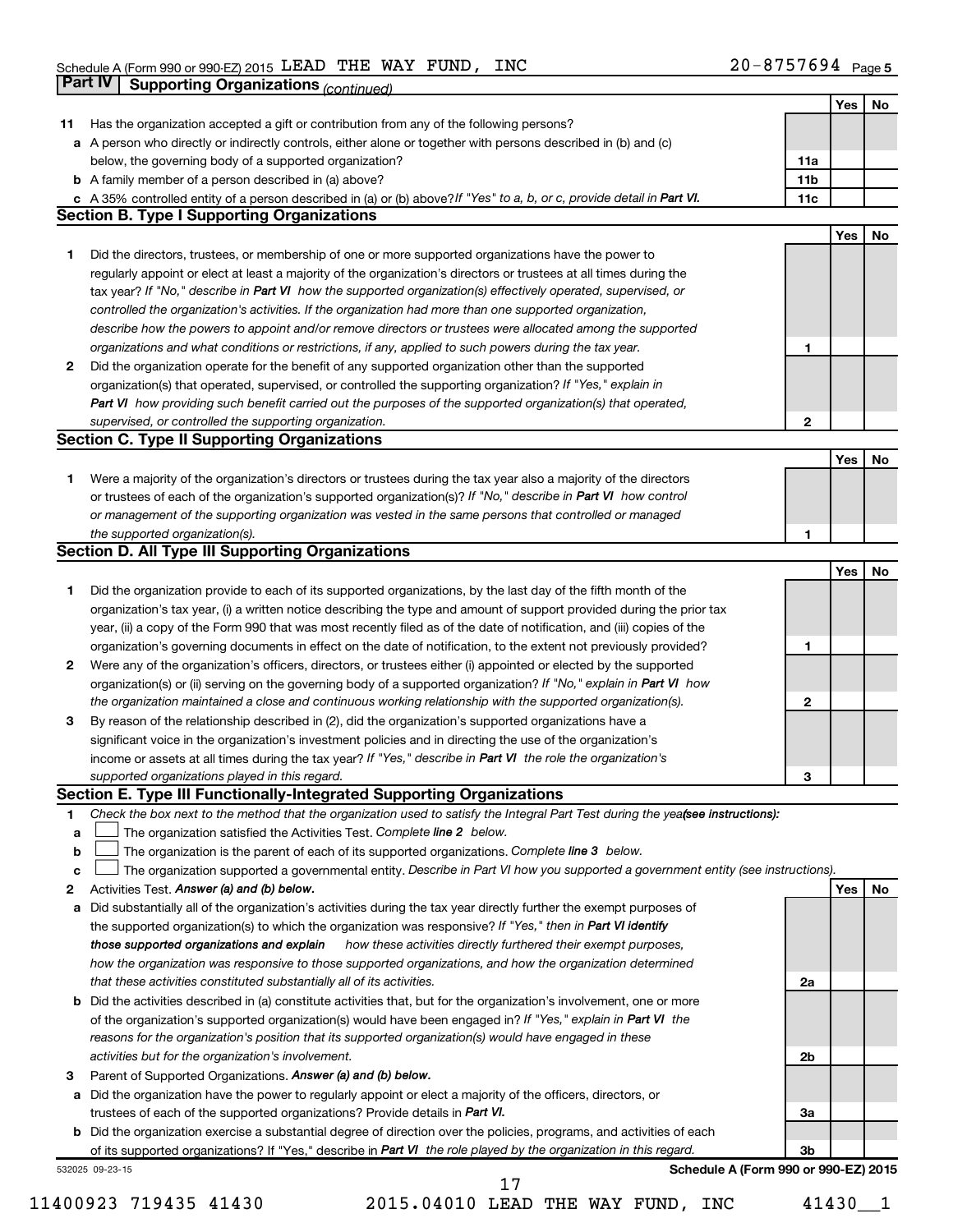#### Schedule A (Form 990 or 990-EZ) 2015  $\tt LEAD$  THE WAY FUND, INC  $\tt 20-8757694$  Page **Part V Type III Non-Functionally Integrated 509(a)(3) Supporting Organizations**

1 **Letter on Reck here if the organization satisfied the Integral Part Test as a qualifying trust on Nov. 20, 1970. See instructions. All** other Type III non-functionally integrated supporting organizations must complete Sections A through E.

|              | Section A - Adjusted Net Income                                              |                | (A) Prior Year | (B) Current Year<br>(optional) |
|--------------|------------------------------------------------------------------------------|----------------|----------------|--------------------------------|
| 1            | Net short-term capital gain                                                  | 1              |                |                                |
| $\mathbf{2}$ | Recoveries of prior-year distributions                                       | $\mathbf{2}$   |                |                                |
| 3            | Other gross income (see instructions)                                        | 3              |                |                                |
| 4            | Add lines 1 through 3                                                        | 4              |                |                                |
| 5            | Depreciation and depletion                                                   | 5              |                |                                |
| 6            | Portion of operating expenses paid or incurred for production or             |                |                |                                |
|              | collection of gross income or for management, conservation, or               |                |                |                                |
|              | maintenance of property held for production of income (see instructions)     | 6              |                |                                |
| 7            | Other expenses (see instructions)                                            | $\overline{7}$ |                |                                |
| 8            | Adjusted Net Income (subtract lines 5, 6 and 7 from line 4)                  | 8              |                |                                |
|              | <b>Section B - Minimum Asset Amount</b>                                      |                | (A) Prior Year | (B) Current Year<br>(optional) |
| 1            | Aggregate fair market value of all non-exempt-use assets (see                |                |                |                                |
|              | instructions for short tax year or assets held for part of year):            |                |                |                                |
|              | <b>a</b> Average monthly value of securities                                 | 1a             |                |                                |
|              | <b>b</b> Average monthly cash balances                                       | 1b             |                |                                |
|              | <b>c</b> Fair market value of other non-exempt-use assets                    | 1c             |                |                                |
|              | d Total (add lines 1a, 1b, and 1c)                                           | 1 <sub>d</sub> |                |                                |
|              | e Discount claimed for blockage or other                                     |                |                |                                |
|              | factors (explain in detail in Part VI):                                      |                |                |                                |
| 2            | Acquisition indebtedness applicable to non-exempt-use assets                 | $\mathbf{2}$   |                |                                |
| 3            | Subtract line 2 from line 1d                                                 | 3              |                |                                |
| 4            | Cash deemed held for exempt use. Enter 1-1/2% of line 3 (for greater amount, |                |                |                                |
|              | see instructions).                                                           | 4              |                |                                |
| 5            | Net value of non-exempt-use assets (subtract line 4 from line 3)             | 5              |                |                                |
| 6            | 035. Multiply line 5 by                                                      | 6              |                |                                |
| 7            | Recoveries of prior-year distributions                                       | $\overline{7}$ |                |                                |
| 8            | <b>Minimum Asset Amount (add line 7 to line 6)</b>                           | 8              |                |                                |
|              | <b>Section C - Distributable Amount</b>                                      |                |                | <b>Current Year</b>            |
| 1            | Adjusted net income for prior year (from Section A, line 8, Column A)        | 1              |                |                                |
| $\mathbf{2}$ | Enter 85% of line 1                                                          | $\mathbf{2}$   |                |                                |
| 3            | Minimum asset amount for prior year (from Section B, line 8, Column A)       | 3              |                |                                |
| 4            | Enter greater of line 2 or line 3                                            | 4              |                |                                |
| 5            | Income tax imposed in prior year                                             | 5              |                |                                |
| 6            | Distributable Amount. Subtract line 5 from line 4, unless subject to         |                |                |                                |
|              | emergency temporary reduction (see instructions)                             | 6              |                |                                |
|              | .                                                                            |                |                |                                |

**7** Check here if the current year is the organization's first as a non-functionally-integrated Type III supporting organization (see † instructions).

**Schedule A (Form 990 or 990-EZ) 2015**

532026 09-23-15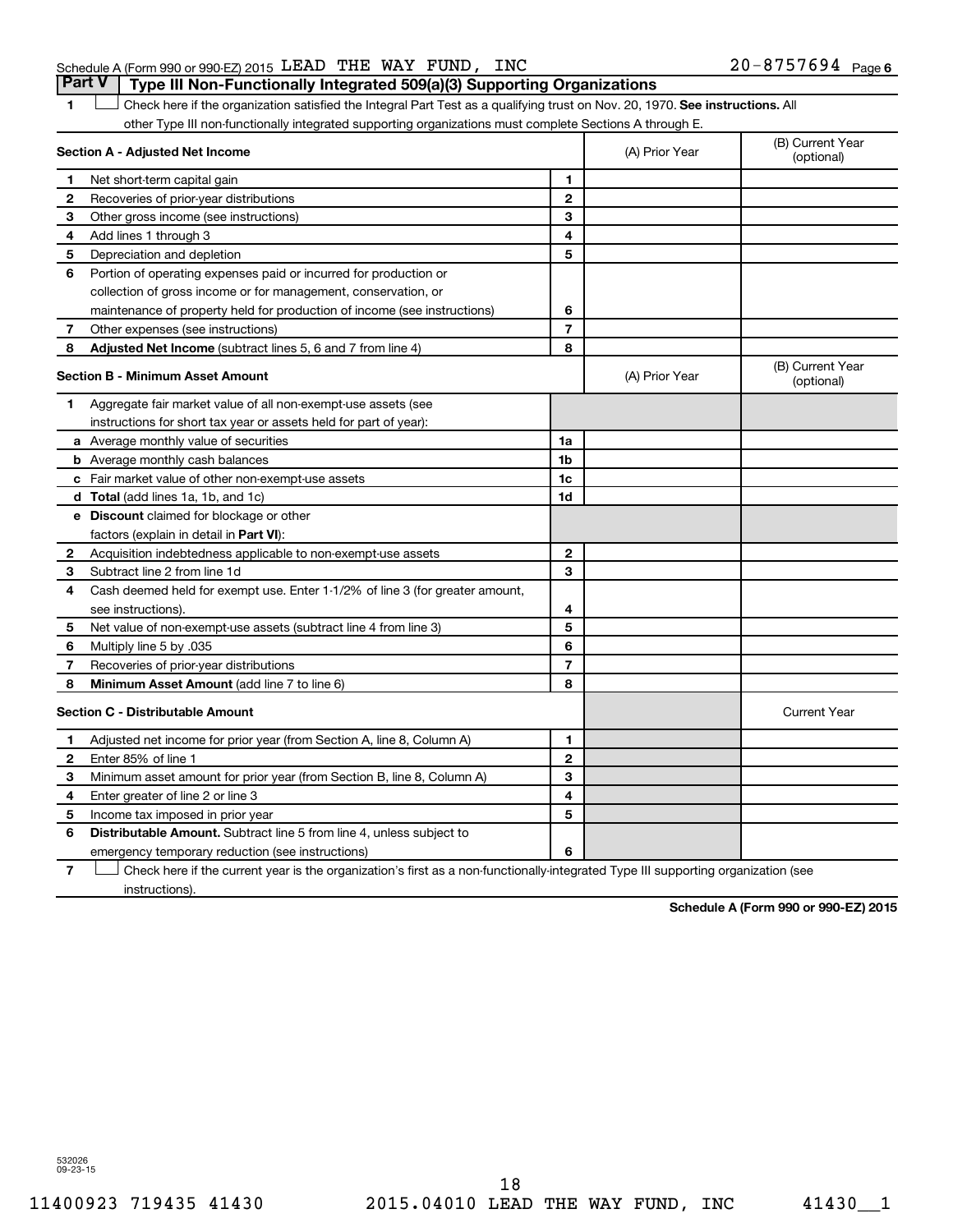| <b>Part V</b><br>Type III Non-Functionally Integrated 509(a)(3) Supporting Organizations (continued) |                                                                                             |                             |                                       |                                         |  |  |  |  |  |
|------------------------------------------------------------------------------------------------------|---------------------------------------------------------------------------------------------|-----------------------------|---------------------------------------|-----------------------------------------|--|--|--|--|--|
|                                                                                                      | <b>Section D - Distributions</b>                                                            |                             |                                       | <b>Current Year</b>                     |  |  |  |  |  |
| 1                                                                                                    | Amounts paid to supported organizations to accomplish exempt purposes                       |                             |                                       |                                         |  |  |  |  |  |
| $\mathbf{2}$                                                                                         | Amounts paid to perform activity that directly furthers exempt purposes of supported        |                             |                                       |                                         |  |  |  |  |  |
|                                                                                                      | organizations, in excess of income from activity                                            |                             |                                       |                                         |  |  |  |  |  |
| 3                                                                                                    | Administrative expenses paid to accomplish exempt purposes of supported organizations       |                             |                                       |                                         |  |  |  |  |  |
| 4                                                                                                    | Amounts paid to acquire exempt-use assets                                                   |                             |                                       |                                         |  |  |  |  |  |
| 5                                                                                                    | Qualified set-aside amounts (prior IRS approval required)                                   |                             |                                       |                                         |  |  |  |  |  |
| 6                                                                                                    | Other distributions (describe in Part VI). See instructions.                                |                             |                                       |                                         |  |  |  |  |  |
| 7                                                                                                    | <b>Total annual distributions.</b> Add lines 1 through 6.                                   |                             |                                       |                                         |  |  |  |  |  |
| 8                                                                                                    | Distributions to attentive supported organizations to which the organization is responsive  |                             |                                       |                                         |  |  |  |  |  |
|                                                                                                      | (provide details in Part VI). See instructions.                                             |                             |                                       |                                         |  |  |  |  |  |
| 9                                                                                                    | Distributable amount for 2015 from Section C, line 6                                        |                             |                                       |                                         |  |  |  |  |  |
| 10                                                                                                   | Line 8 amount divided by Line 9 amount                                                      |                             |                                       |                                         |  |  |  |  |  |
|                                                                                                      |                                                                                             | (i)                         | (ii)                                  | (iii)                                   |  |  |  |  |  |
|                                                                                                      | Section E - Distribution Allocations (see instructions)                                     | <b>Excess Distributions</b> | <b>Underdistributions</b><br>Pre-2015 | <b>Distributable</b><br>Amount for 2015 |  |  |  |  |  |
|                                                                                                      |                                                                                             |                             |                                       |                                         |  |  |  |  |  |
| 1                                                                                                    | Distributable amount for 2015 from Section C, line 6                                        |                             |                                       |                                         |  |  |  |  |  |
| $\mathbf{2}$                                                                                         | Underdistributions, if any, for years prior to 2015                                         |                             |                                       |                                         |  |  |  |  |  |
|                                                                                                      | (reasonable cause required-see instructions)                                                |                             |                                       |                                         |  |  |  |  |  |
| 3                                                                                                    | Excess distributions carryover, if any, to 2015:                                            |                             |                                       |                                         |  |  |  |  |  |
| а                                                                                                    |                                                                                             |                             |                                       |                                         |  |  |  |  |  |
| b                                                                                                    |                                                                                             |                             |                                       |                                         |  |  |  |  |  |
| с                                                                                                    |                                                                                             |                             |                                       |                                         |  |  |  |  |  |
|                                                                                                      | d From 2013                                                                                 |                             |                                       |                                         |  |  |  |  |  |
|                                                                                                      | e From 2014                                                                                 |                             |                                       |                                         |  |  |  |  |  |
|                                                                                                      | f Total of lines 3a through e                                                               |                             |                                       |                                         |  |  |  |  |  |
|                                                                                                      | <b>g</b> Applied to underdistributions of prior years                                       |                             |                                       |                                         |  |  |  |  |  |
|                                                                                                      | h Applied to 2015 distributable amount                                                      |                             |                                       |                                         |  |  |  |  |  |
| Ť.                                                                                                   | Carryover from 2010 not applied (see instructions)                                          |                             |                                       |                                         |  |  |  |  |  |
|                                                                                                      | Remainder. Subtract lines 3g, 3h, and 3i from 3f.<br>Distributions for 2015 from Section D, |                             |                                       |                                         |  |  |  |  |  |
| 4                                                                                                    | line $7:$                                                                                   |                             |                                       |                                         |  |  |  |  |  |
|                                                                                                      | a Applied to underdistributions of prior years                                              |                             |                                       |                                         |  |  |  |  |  |
|                                                                                                      | <b>b</b> Applied to 2015 distributable amount                                               |                             |                                       |                                         |  |  |  |  |  |
| c                                                                                                    | Remainder. Subtract lines 4a and 4b from 4.                                                 |                             |                                       |                                         |  |  |  |  |  |
| 5                                                                                                    | Remaining underdistributions for years prior to 2015, if                                    |                             |                                       |                                         |  |  |  |  |  |
|                                                                                                      | any. Subtract lines 3g and 4a from line 2 (if amount                                        |                             |                                       |                                         |  |  |  |  |  |
|                                                                                                      | greater than zero, see instructions).                                                       |                             |                                       |                                         |  |  |  |  |  |
| 6                                                                                                    | Remaining underdistributions for 2015. Subtract lines 3h                                    |                             |                                       |                                         |  |  |  |  |  |
|                                                                                                      | and 4b from line 1 (if amount greater than zero, see                                        |                             |                                       |                                         |  |  |  |  |  |
|                                                                                                      | instructions).                                                                              |                             |                                       |                                         |  |  |  |  |  |
| $\overline{7}$                                                                                       | Excess distributions carryover to 2016. Add lines 3j                                        |                             |                                       |                                         |  |  |  |  |  |
|                                                                                                      | and 4c.                                                                                     |                             |                                       |                                         |  |  |  |  |  |
| 8                                                                                                    | Breakdown of line 7:                                                                        |                             |                                       |                                         |  |  |  |  |  |
| а                                                                                                    |                                                                                             |                             |                                       |                                         |  |  |  |  |  |
| b                                                                                                    |                                                                                             |                             |                                       |                                         |  |  |  |  |  |
|                                                                                                      | c Excess from 2013                                                                          |                             |                                       |                                         |  |  |  |  |  |
|                                                                                                      | d Excess from 2014                                                                          |                             |                                       |                                         |  |  |  |  |  |
|                                                                                                      | e Excess from 2015                                                                          |                             |                                       |                                         |  |  |  |  |  |

**Schedule A (Form 990 or 990-EZ) 2015**

532027 09-23-15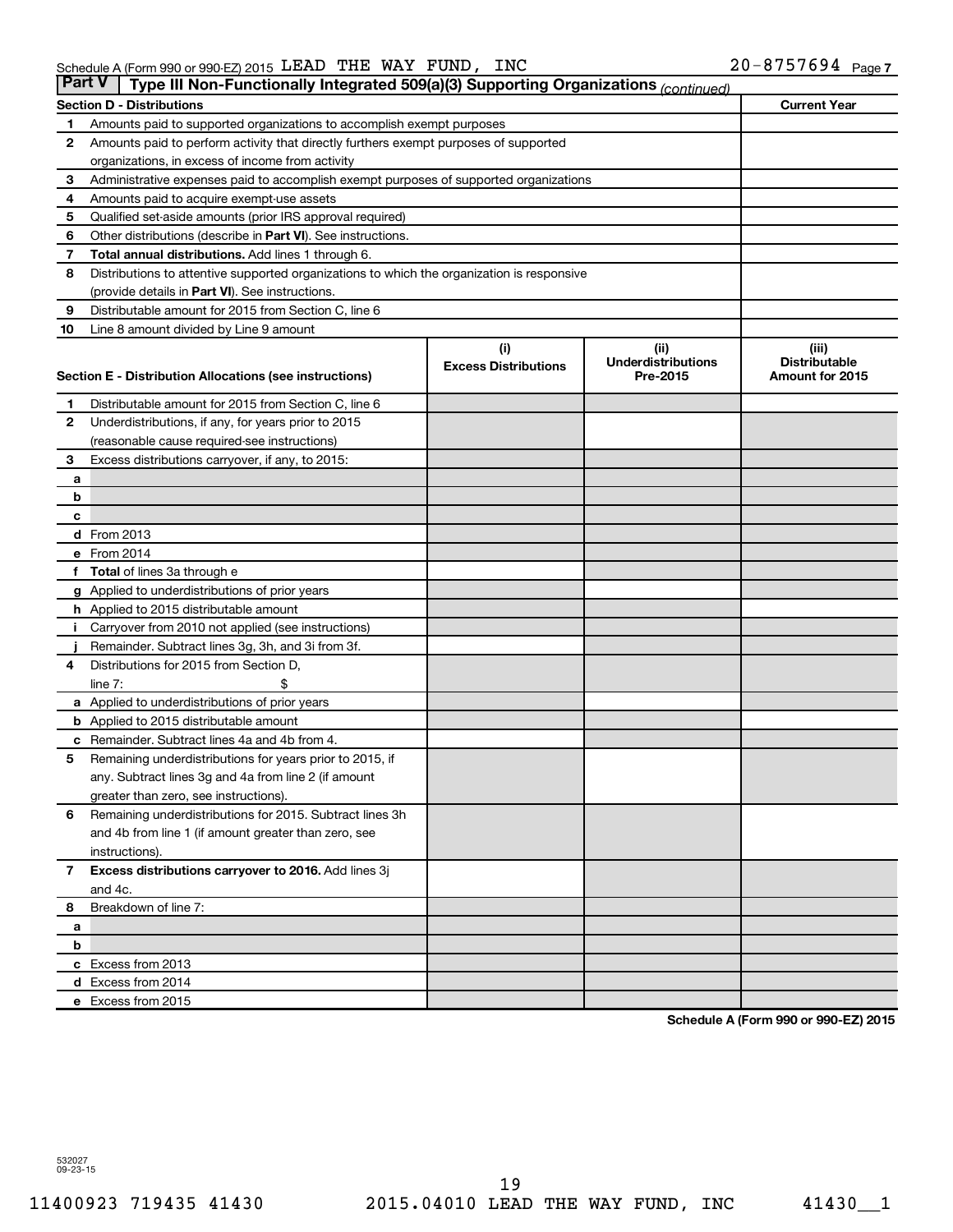|                 |                       | Schedule A (Form 990 or 990-EZ) 2015 LEAD THE WAY FUND, INC                                                                                                                                                                                                                                                                                                                                                                                                                                                                                                         |  |    |                                   | $20 - 8757694$ Page 8                |
|-----------------|-----------------------|---------------------------------------------------------------------------------------------------------------------------------------------------------------------------------------------------------------------------------------------------------------------------------------------------------------------------------------------------------------------------------------------------------------------------------------------------------------------------------------------------------------------------------------------------------------------|--|----|-----------------------------------|--------------------------------------|
| <b>Part VI</b>  | (See instructions.)   | Supplemental Information. Provide the explanations required by Part II, line 10; Part II, line 17a or 17b; Part III, line 12;<br>Part IV, Section A, lines 1, 2, 3b, 3c, 4b, 4c, 5a, 6, 9a, 9b, 9c, 11a, 11b, and 11c; Part IV, Section B, lines 1 and 2; Part IV, Section C,<br>line 1; Part IV, Section D, lines 2 and 3; Part IV, Section E, lines 1c, 2a, 2b, 3a and 3b; Part V, line 1; Part V, Section B, line 1e; Part V,<br>Section D, lines 5, 6, and 8; and Part V, Section E, lines 2, 5, and 6. Also complete this part for any additional information. |  |    |                                   |                                      |
|                 |                       |                                                                                                                                                                                                                                                                                                                                                                                                                                                                                                                                                                     |  |    |                                   |                                      |
|                 |                       |                                                                                                                                                                                                                                                                                                                                                                                                                                                                                                                                                                     |  |    |                                   |                                      |
|                 |                       |                                                                                                                                                                                                                                                                                                                                                                                                                                                                                                                                                                     |  |    |                                   |                                      |
|                 |                       |                                                                                                                                                                                                                                                                                                                                                                                                                                                                                                                                                                     |  |    |                                   |                                      |
|                 |                       |                                                                                                                                                                                                                                                                                                                                                                                                                                                                                                                                                                     |  |    |                                   |                                      |
|                 |                       |                                                                                                                                                                                                                                                                                                                                                                                                                                                                                                                                                                     |  |    |                                   |                                      |
|                 |                       |                                                                                                                                                                                                                                                                                                                                                                                                                                                                                                                                                                     |  |    |                                   |                                      |
|                 |                       |                                                                                                                                                                                                                                                                                                                                                                                                                                                                                                                                                                     |  |    |                                   |                                      |
|                 |                       |                                                                                                                                                                                                                                                                                                                                                                                                                                                                                                                                                                     |  |    |                                   |                                      |
|                 |                       |                                                                                                                                                                                                                                                                                                                                                                                                                                                                                                                                                                     |  |    |                                   |                                      |
|                 |                       |                                                                                                                                                                                                                                                                                                                                                                                                                                                                                                                                                                     |  |    |                                   |                                      |
|                 |                       |                                                                                                                                                                                                                                                                                                                                                                                                                                                                                                                                                                     |  |    |                                   |                                      |
|                 |                       |                                                                                                                                                                                                                                                                                                                                                                                                                                                                                                                                                                     |  |    |                                   |                                      |
|                 |                       |                                                                                                                                                                                                                                                                                                                                                                                                                                                                                                                                                                     |  |    |                                   |                                      |
|                 |                       |                                                                                                                                                                                                                                                                                                                                                                                                                                                                                                                                                                     |  |    |                                   |                                      |
|                 |                       |                                                                                                                                                                                                                                                                                                                                                                                                                                                                                                                                                                     |  |    |                                   |                                      |
|                 |                       |                                                                                                                                                                                                                                                                                                                                                                                                                                                                                                                                                                     |  |    |                                   |                                      |
|                 |                       |                                                                                                                                                                                                                                                                                                                                                                                                                                                                                                                                                                     |  |    |                                   |                                      |
|                 |                       |                                                                                                                                                                                                                                                                                                                                                                                                                                                                                                                                                                     |  |    |                                   |                                      |
|                 |                       |                                                                                                                                                                                                                                                                                                                                                                                                                                                                                                                                                                     |  |    |                                   |                                      |
|                 |                       |                                                                                                                                                                                                                                                                                                                                                                                                                                                                                                                                                                     |  |    |                                   |                                      |
|                 |                       |                                                                                                                                                                                                                                                                                                                                                                                                                                                                                                                                                                     |  |    |                                   |                                      |
|                 |                       |                                                                                                                                                                                                                                                                                                                                                                                                                                                                                                                                                                     |  |    |                                   |                                      |
|                 |                       |                                                                                                                                                                                                                                                                                                                                                                                                                                                                                                                                                                     |  |    |                                   |                                      |
|                 |                       |                                                                                                                                                                                                                                                                                                                                                                                                                                                                                                                                                                     |  |    |                                   |                                      |
|                 |                       |                                                                                                                                                                                                                                                                                                                                                                                                                                                                                                                                                                     |  |    |                                   |                                      |
|                 |                       |                                                                                                                                                                                                                                                                                                                                                                                                                                                                                                                                                                     |  |    |                                   |                                      |
|                 |                       |                                                                                                                                                                                                                                                                                                                                                                                                                                                                                                                                                                     |  |    |                                   |                                      |
|                 |                       |                                                                                                                                                                                                                                                                                                                                                                                                                                                                                                                                                                     |  |    |                                   |                                      |
|                 |                       |                                                                                                                                                                                                                                                                                                                                                                                                                                                                                                                                                                     |  |    |                                   |                                      |
|                 |                       |                                                                                                                                                                                                                                                                                                                                                                                                                                                                                                                                                                     |  |    |                                   |                                      |
|                 |                       |                                                                                                                                                                                                                                                                                                                                                                                                                                                                                                                                                                     |  |    |                                   |                                      |
|                 |                       |                                                                                                                                                                                                                                                                                                                                                                                                                                                                                                                                                                     |  |    |                                   |                                      |
|                 |                       |                                                                                                                                                                                                                                                                                                                                                                                                                                                                                                                                                                     |  |    |                                   |                                      |
| 532028 09-23-15 |                       |                                                                                                                                                                                                                                                                                                                                                                                                                                                                                                                                                                     |  | 20 |                                   | Schedule A (Form 990 or 990-EZ) 2015 |
|                 | 11400923 719435 41430 |                                                                                                                                                                                                                                                                                                                                                                                                                                                                                                                                                                     |  |    | 2015.04010 LEAD THE WAY FUND, INC | 41430_1                              |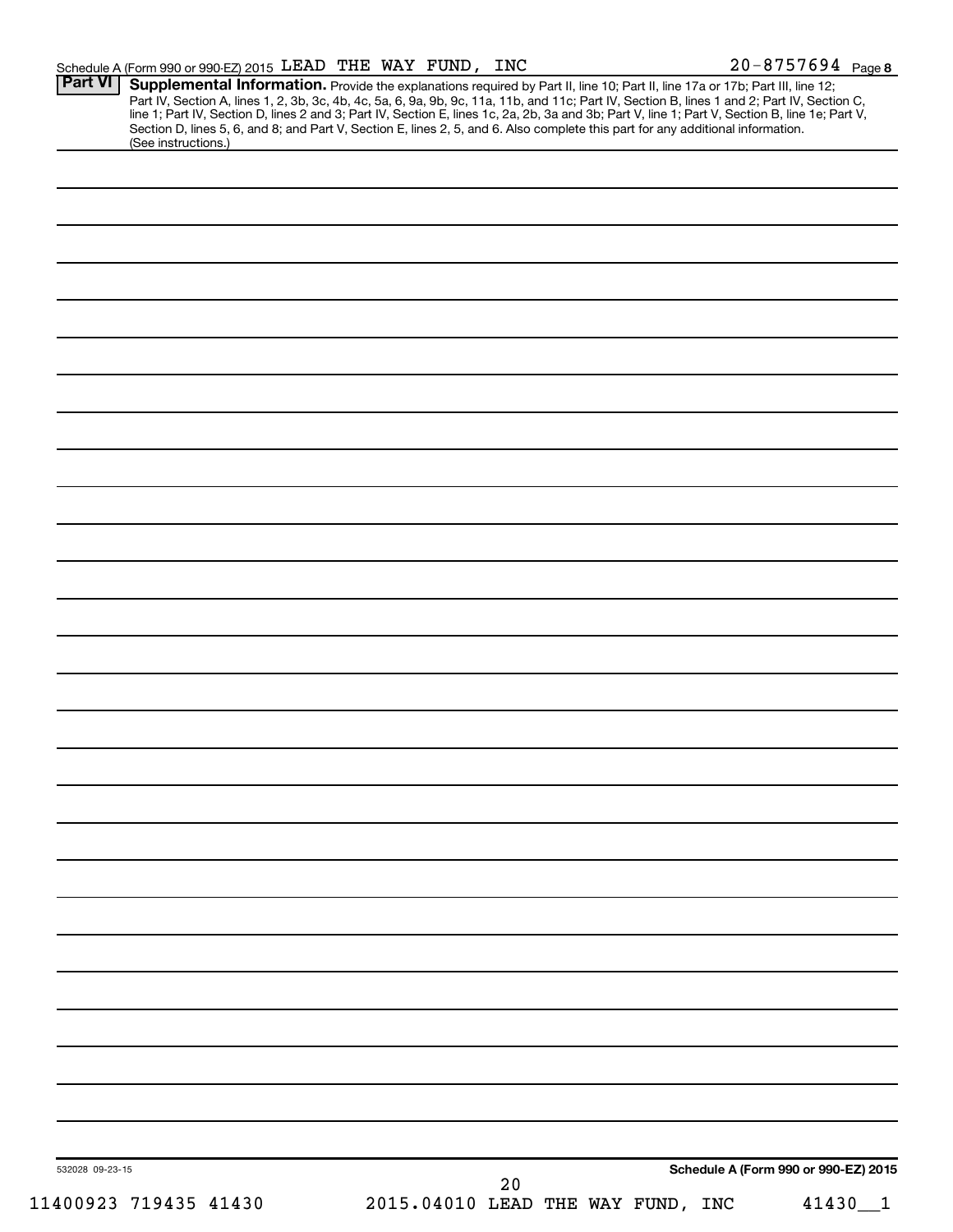|          |                                                        |                                                                                                                                                              |                     |                                                    |                          | OMB No. 1545-0047                     |
|----------|--------------------------------------------------------|--------------------------------------------------------------------------------------------------------------------------------------------------------------|---------------------|----------------------------------------------------|--------------------------|---------------------------------------|
|          | <b>SCHEDULE D</b><br>(Form 990)                        | <b>Supplemental Financial Statements</b><br>Complete if the organization answered "Yes" on Form 990,                                                         |                     |                                                    |                          |                                       |
|          |                                                        | Part IV, line 6, 7, 8, 9, 10, 11a, 11b, 11c, 11d, 11e, 11f, 12a, or 12b.                                                                                     |                     |                                                    |                          | <b>Open to Public</b>                 |
|          | Department of the Treasury<br>Internal Revenue Service | Information about Schedule D (Form 990) and its instructions is at www.irs.gov/form990.                                                                      | Attach to Form 990. |                                                    |                          | Inspection                            |
|          | Name of the organization                               |                                                                                                                                                              |                     |                                                    |                          | <b>Employer identification number</b> |
|          |                                                        | LEAD THE WAY FUND, INC                                                                                                                                       |                     |                                                    |                          | 20-8757694                            |
| Part I   |                                                        | Organizations Maintaining Donor Advised Funds or Other Similar Funds or Accounts. Complete if the                                                            |                     |                                                    |                          |                                       |
|          |                                                        | organization answered "Yes" on Form 990, Part IV, line 6.                                                                                                    |                     | (a) Donor advised funds                            |                          | (b) Funds and other accounts          |
| 1        |                                                        |                                                                                                                                                              |                     |                                                    |                          |                                       |
| 2        |                                                        | Aggregate value of contributions to (during year)                                                                                                            |                     |                                                    |                          |                                       |
| З        |                                                        |                                                                                                                                                              |                     |                                                    |                          |                                       |
| 4        |                                                        |                                                                                                                                                              |                     |                                                    |                          |                                       |
| 5        |                                                        | Did the organization inform all donors and donor advisors in writing that the assets held in donor advised funds                                             |                     |                                                    |                          |                                       |
|          |                                                        |                                                                                                                                                              |                     |                                                    |                          | Yes<br><b>No</b>                      |
| 6        |                                                        | Did the organization inform all grantees, donors, and donor advisors in writing that grant funds can be used only                                            |                     |                                                    |                          |                                       |
|          |                                                        | for charitable purposes and not for the benefit of the donor or donor advisor, or for any other purpose conferring                                           |                     |                                                    |                          |                                       |
| Part II  | impermissible private benefit?                         |                                                                                                                                                              |                     |                                                    |                          | No<br>Yes                             |
|          |                                                        | <b>Conservation Easements.</b> Complete if the organization answered "Yes" on Form 990, Part IV, line 7.                                                     |                     |                                                    |                          |                                       |
| 1.       |                                                        | Purpose(s) of conservation easements held by the organization (check all that apply).<br>Preservation of land for public use (e.g., recreation or education) |                     | Preservation of a historically important land area |                          |                                       |
|          |                                                        | Protection of natural habitat                                                                                                                                |                     | Preservation of a certified historic structure     |                          |                                       |
|          |                                                        | Preservation of open space                                                                                                                                   |                     |                                                    |                          |                                       |
| 2        |                                                        | Complete lines 2a through 2d if the organization held a qualified conservation contribution in the form of a conservation easement on the last               |                     |                                                    |                          |                                       |
|          | day of the tax year.                                   |                                                                                                                                                              |                     |                                                    |                          | Held at the End of the Tax Year       |
|          |                                                        |                                                                                                                                                              |                     |                                                    | 2a                       |                                       |
|          |                                                        | Total acreage restricted by conservation easements                                                                                                           |                     |                                                    | 2 <sub>b</sub>           |                                       |
|          |                                                        | Number of conservation easements on a certified historic structure included in (a) manufacture included in (a)                                               |                     |                                                    | 2c                       |                                       |
|          |                                                        | d Number of conservation easements included in (c) acquired after 8/17/06, and not on a historic structure                                                   |                     |                                                    |                          |                                       |
|          |                                                        | listed in the National Register [111] [12] The Management of the National Property of the National Register [11                                              |                     |                                                    | 2d                       |                                       |
| 3        |                                                        | Number of conservation easements modified, transferred, released, extinguished, or terminated by the organization during the tax                             |                     |                                                    |                          |                                       |
|          | $\vee$ ear $\blacktriangleright$                       |                                                                                                                                                              |                     |                                                    |                          |                                       |
| 4        |                                                        | Number of states where property subject to conservation easement is located >                                                                                |                     |                                                    |                          |                                       |
| 5        |                                                        | Does the organization have a written policy regarding the periodic monitoring, inspection, handling of                                                       |                     |                                                    |                          |                                       |
|          |                                                        | violations, and enforcement of the conservation easements it holds?                                                                                          |                     |                                                    |                          | <b>No</b><br>Yes                      |
| 6        |                                                        | Staff and volunteer hours devoted to monitoring, inspecting, handling of violations, and enforcing conservation easements during the year                    |                     |                                                    |                          |                                       |
|          |                                                        |                                                                                                                                                              |                     |                                                    |                          |                                       |
| 7        |                                                        | Amount of expenses incurred in monitoring, inspecting, handling of violations, and enforcing conservation easements during the year                          |                     |                                                    |                          |                                       |
|          | $\blacktriangleright$ \$                               | Does each conservation easement reported on line 2(d) above satisfy the requirements of section 170(h)(4)(B)(i)                                              |                     |                                                    |                          |                                       |
| 8        |                                                        |                                                                                                                                                              |                     |                                                    |                          | Yes<br><b>No</b>                      |
| 9        |                                                        | In Part XIII, describe how the organization reports conservation easements in its revenue and expense statement, and balance sheet, and                      |                     |                                                    |                          |                                       |
|          |                                                        | include, if applicable, the text of the footnote to the organization's financial statements that describes the organization's accounting for                 |                     |                                                    |                          |                                       |
|          | conservation easements.                                |                                                                                                                                                              |                     |                                                    |                          |                                       |
|          | Part III                                               | Organizations Maintaining Collections of Art, Historical Treasures, or Other Similar Assets.                                                                 |                     |                                                    |                          |                                       |
|          |                                                        | Complete if the organization answered "Yes" on Form 990, Part IV, line 8.                                                                                    |                     |                                                    |                          |                                       |
|          |                                                        | 1a If the organization elected, as permitted under SFAS 116 (ASC 958), not to report in its revenue statement and balance sheet works of art,                |                     |                                                    |                          |                                       |
|          |                                                        | historical treasures, or other similar assets held for public exhibition, education, or research in furtherance of public service, provide, in Part XIII,    |                     |                                                    |                          |                                       |
|          |                                                        | the text of the footnote to its financial statements that describes these items.                                                                             |                     |                                                    |                          |                                       |
|          |                                                        | b If the organization elected, as permitted under SFAS 116 (ASC 958), to report in its revenue statement and balance sheet works of art, historical          |                     |                                                    |                          |                                       |
|          |                                                        | treasures, or other similar assets held for public exhibition, education, or research in furtherance of public service, provide the following amounts        |                     |                                                    |                          |                                       |
|          | relating to these items:                               |                                                                                                                                                              |                     |                                                    |                          |                                       |
|          |                                                        |                                                                                                                                                              |                     |                                                    |                          |                                       |
|          |                                                        |                                                                                                                                                              |                     |                                                    | $\blacktriangleright$ \$ |                                       |
| 2        |                                                        | If the organization received or held works of art, historical treasures, or other similar assets for financial gain, provide                                 |                     |                                                    |                          |                                       |
|          |                                                        | the following amounts required to be reported under SFAS 116 (ASC 958) relating to these items:                                                              |                     |                                                    |                          |                                       |
|          |                                                        |                                                                                                                                                              |                     |                                                    |                          |                                       |
|          |                                                        | b Assets included in Form 990, Part X [11] matter contract the contract of Assets included in Form 990, Part X                                               |                     |                                                    | $\blacktriangleright$ s  | Schedule D (Form 990) 2015            |
| 532051   |                                                        | LHA For Paperwork Reduction Act Notice, see the Instructions for Form 990.                                                                                   |                     |                                                    |                          |                                       |
| 11-02-15 |                                                        |                                                                                                                                                              | 25                  |                                                    |                          |                                       |

11400923 719435 41430 2015.04010 LEAD THE WAY FUND, INC 41430\_\_1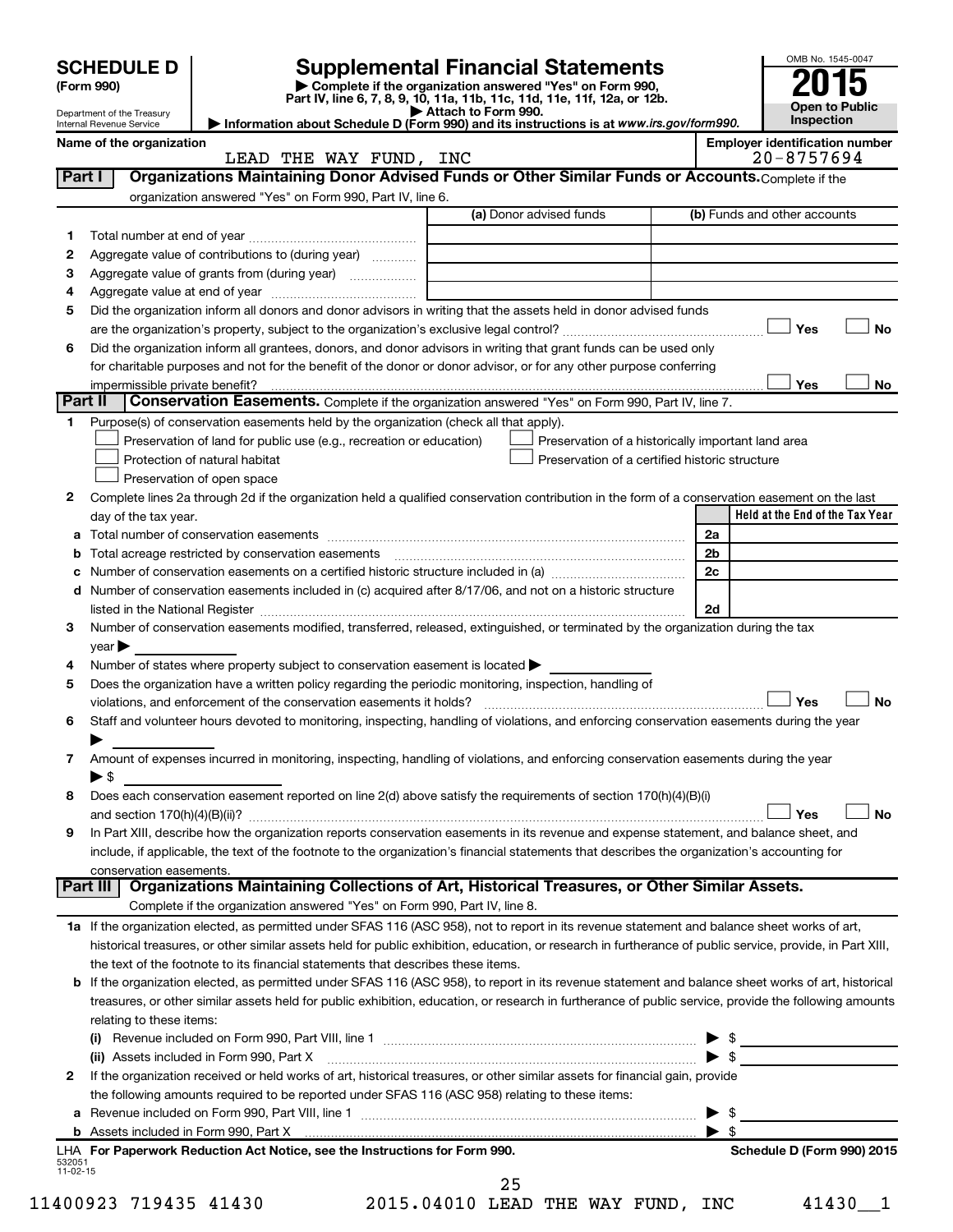|                | Schedule D (Form 990) 2015                                                                                                                                                                                                     | LEAD THE WAY FUND, INC |                |                                                                                                                                                                                                                               |                 | $20 - 8757694$ Page 2      |                     |            |                       |  |
|----------------|--------------------------------------------------------------------------------------------------------------------------------------------------------------------------------------------------------------------------------|------------------------|----------------|-------------------------------------------------------------------------------------------------------------------------------------------------------------------------------------------------------------------------------|-----------------|----------------------------|---------------------|------------|-----------------------|--|
|                | Organizations Maintaining Collections of Art, Historical Treasures, or Other Similar Assets (continued)<br>Part III                                                                                                            |                        |                |                                                                                                                                                                                                                               |                 |                            |                     |            |                       |  |
| 3              | Using the organization's acquisition, accession, and other records, check any of the following that are a significant use of its collection items<br>(check all that apply):                                                   |                        |                |                                                                                                                                                                                                                               |                 |                            |                     |            |                       |  |
| a              | Public exhibition                                                                                                                                                                                                              |                        |                | Loan or exchange programs                                                                                                                                                                                                     |                 |                            |                     |            |                       |  |
| b              | Scholarly research                                                                                                                                                                                                             | е                      |                | Other and the contract of the contract of the contract of the contract of the contract of the contract of the contract of the contract of the contract of the contract of the contract of the contract of the contract of the |                 |                            |                     |            |                       |  |
| c              | Preservation for future generations                                                                                                                                                                                            |                        |                |                                                                                                                                                                                                                               |                 |                            |                     |            |                       |  |
| 4              | Provide a description of the organization's collections and explain how they further the organization's exempt purpose in Part XIII.                                                                                           |                        |                |                                                                                                                                                                                                                               |                 |                            |                     |            |                       |  |
| 5              | During the year, did the organization solicit or receive donations of art, historical treasures, or other similar assets                                                                                                       |                        |                |                                                                                                                                                                                                                               |                 |                            |                     |            |                       |  |
|                |                                                                                                                                                                                                                                |                        |                |                                                                                                                                                                                                                               |                 |                            | Yes                 |            | No                    |  |
| <b>Part IV</b> | <b>Escrow and Custodial Arrangements.</b> Complete if the organization answered "Yes" on Form 990, Part IV, line 9, or<br>reported an amount on Form 990, Part X, line 21.                                                     |                        |                |                                                                                                                                                                                                                               |                 |                            |                     |            |                       |  |
|                | 1a Is the organization an agent, trustee, custodian or other intermediary for contributions or other assets not included                                                                                                       |                        |                |                                                                                                                                                                                                                               |                 |                            |                     |            |                       |  |
|                |                                                                                                                                                                                                                                |                        |                |                                                                                                                                                                                                                               |                 |                            | Yes                 |            | <b>No</b>             |  |
|                | b If "Yes," explain the arrangement in Part XIII and complete the following table:                                                                                                                                             |                        |                |                                                                                                                                                                                                                               |                 |                            |                     |            |                       |  |
|                |                                                                                                                                                                                                                                |                        |                |                                                                                                                                                                                                                               |                 |                            | Amount              |            |                       |  |
|                | c Beginning balance measurements and the contract of the contract of the contract of the contract of the contract of the contract of the contract of the contract of the contract of the contract of the contract of the contr |                        |                |                                                                                                                                                                                                                               | 1c              |                            |                     |            |                       |  |
|                | d Additions during the year manufactured and an account of the year manufactured and account of the year manufactured and account of the year manufactured and account of the year manufactured and account of the year manufa |                        |                |                                                                                                                                                                                                                               | 1d              |                            |                     |            |                       |  |
|                | e Distributions during the year manufactured and a control of the year manufactured and a control of the year                                                                                                                  |                        |                |                                                                                                                                                                                                                               | 1e              |                            |                     |            |                       |  |
| f.             |                                                                                                                                                                                                                                |                        |                |                                                                                                                                                                                                                               | 1f              |                            |                     |            |                       |  |
|                | 2a Did the organization include an amount on Form 990, Part X, line 21, for escrow or custodial account liability?                                                                                                             |                        |                |                                                                                                                                                                                                                               |                 |                            | Yes                 |            | <b>No</b>             |  |
|                |                                                                                                                                                                                                                                |                        |                |                                                                                                                                                                                                                               |                 |                            |                     |            |                       |  |
| <b>Part V</b>  | Endowment Funds. Complete if the organization answered "Yes" on Form 990, Part IV, line 10.                                                                                                                                    |                        |                |                                                                                                                                                                                                                               |                 |                            |                     |            |                       |  |
|                |                                                                                                                                                                                                                                | (a) Current year       | (b) Prior year | (c) Two years back (d) Three years back                                                                                                                                                                                       |                 |                            | (e) Four years back |            |                       |  |
|                | 1a Beginning of year balance                                                                                                                                                                                                   | 5,406,705.             | 5, 128, 958.   | 3,200,090.                                                                                                                                                                                                                    |                 | 3,200,000,                 |                     |            |                       |  |
|                |                                                                                                                                                                                                                                | 3, 117, 212.           | 200,000.       | 1,801,180.                                                                                                                                                                                                                    |                 |                            |                     | 3,200,000. |                       |  |
|                | c Net investment earnings, gains, and losses                                                                                                                                                                                   | $-186, 265.$           | 105,622.       | 138,227.                                                                                                                                                                                                                      |                 | 90.                        |                     |            |                       |  |
|                | d Grants or scholarships                                                                                                                                                                                                       | 200,000.               |                |                                                                                                                                                                                                                               |                 |                            |                     |            |                       |  |
|                | e Other expenditures for facilities                                                                                                                                                                                            |                        |                |                                                                                                                                                                                                                               |                 |                            |                     |            |                       |  |
|                | and programs                                                                                                                                                                                                                   | 191.                   |                |                                                                                                                                                                                                                               |                 |                            |                     |            |                       |  |
|                | f Administrative expenses                                                                                                                                                                                                      | 32,245.                | 27,875.        | 10,539.                                                                                                                                                                                                                       |                 |                            |                     |            |                       |  |
| g              |                                                                                                                                                                                                                                | 8, 105, 216.           | 5,406,705.     | 5, 128, 958.                                                                                                                                                                                                                  |                 | 3,200,090.                 |                     | 3,200,000. |                       |  |
| 2              | Provide the estimated percentage of the current year end balance (line 1g, column (a)) held as:                                                                                                                                | 100.00                 |                |                                                                                                                                                                                                                               |                 |                            |                     |            |                       |  |
| а              | Board designated or quasi-endowment                                                                                                                                                                                            |                        | %              |                                                                                                                                                                                                                               |                 |                            |                     |            |                       |  |
| b              | Permanent endowment                                                                                                                                                                                                            | %                      |                |                                                                                                                                                                                                                               |                 |                            |                     |            |                       |  |
|                | <b>c</b> Temporarily restricted endowment $\blacktriangleright$                                                                                                                                                                | %                      |                |                                                                                                                                                                                                                               |                 |                            |                     |            |                       |  |
|                | The percentages on lines 2a, 2b, and 2c should equal 100%.                                                                                                                                                                     |                        |                |                                                                                                                                                                                                                               |                 |                            |                     |            |                       |  |
|                | 3a Are there endowment funds not in the possession of the organization that are held and administered for the organization<br>by:                                                                                              |                        |                |                                                                                                                                                                                                                               |                 |                            |                     | Yes        | No                    |  |
|                | (i)                                                                                                                                                                                                                            |                        |                |                                                                                                                                                                                                                               |                 |                            | 3a(i)               |            | X                     |  |
|                |                                                                                                                                                                                                                                |                        |                |                                                                                                                                                                                                                               |                 |                            | 3a(ii)              |            | $\overline{\text{X}}$ |  |
|                |                                                                                                                                                                                                                                |                        |                |                                                                                                                                                                                                                               |                 |                            | 3b                  |            |                       |  |
| 4              | Describe in Part XIII the intended uses of the organization's endowment funds.                                                                                                                                                 |                        |                |                                                                                                                                                                                                                               |                 |                            |                     |            |                       |  |
|                | Land, Buildings, and Equipment.<br>Part VI                                                                                                                                                                                     |                        |                |                                                                                                                                                                                                                               |                 |                            |                     |            |                       |  |
|                | Complete if the organization answered "Yes" on Form 990, Part IV, line 11a. See Form 990, Part X, line 10.                                                                                                                     |                        |                |                                                                                                                                                                                                                               |                 |                            |                     |            |                       |  |
|                | Description of property                                                                                                                                                                                                        | (a) Cost or other      |                | (b) Cost or other                                                                                                                                                                                                             | (c) Accumulated |                            | (d) Book value      |            |                       |  |
|                |                                                                                                                                                                                                                                | basis (investment)     |                | basis (other)                                                                                                                                                                                                                 | depreciation    |                            |                     |            |                       |  |
|                |                                                                                                                                                                                                                                |                        |                |                                                                                                                                                                                                                               |                 |                            |                     |            |                       |  |
|                |                                                                                                                                                                                                                                |                        |                |                                                                                                                                                                                                                               |                 |                            |                     |            |                       |  |
|                |                                                                                                                                                                                                                                |                        |                |                                                                                                                                                                                                                               |                 |                            |                     |            |                       |  |
|                |                                                                                                                                                                                                                                |                        |                | 21,885.                                                                                                                                                                                                                       | 11,794.         |                            |                     | 10,091.    |                       |  |
|                |                                                                                                                                                                                                                                |                        |                | 21,875.                                                                                                                                                                                                                       | 20,957.         |                            |                     |            | 918.                  |  |
|                | Total. Add lines 1a through 1e. (Column (d) must equal Form 990, Part X, column (B), line 10c.)                                                                                                                                |                        |                |                                                                                                                                                                                                                               |                 |                            |                     | 11,009.    |                       |  |
|                |                                                                                                                                                                                                                                |                        |                |                                                                                                                                                                                                                               |                 | Schedule D (Form 990) 2015 |                     |            |                       |  |

532052 09-21-15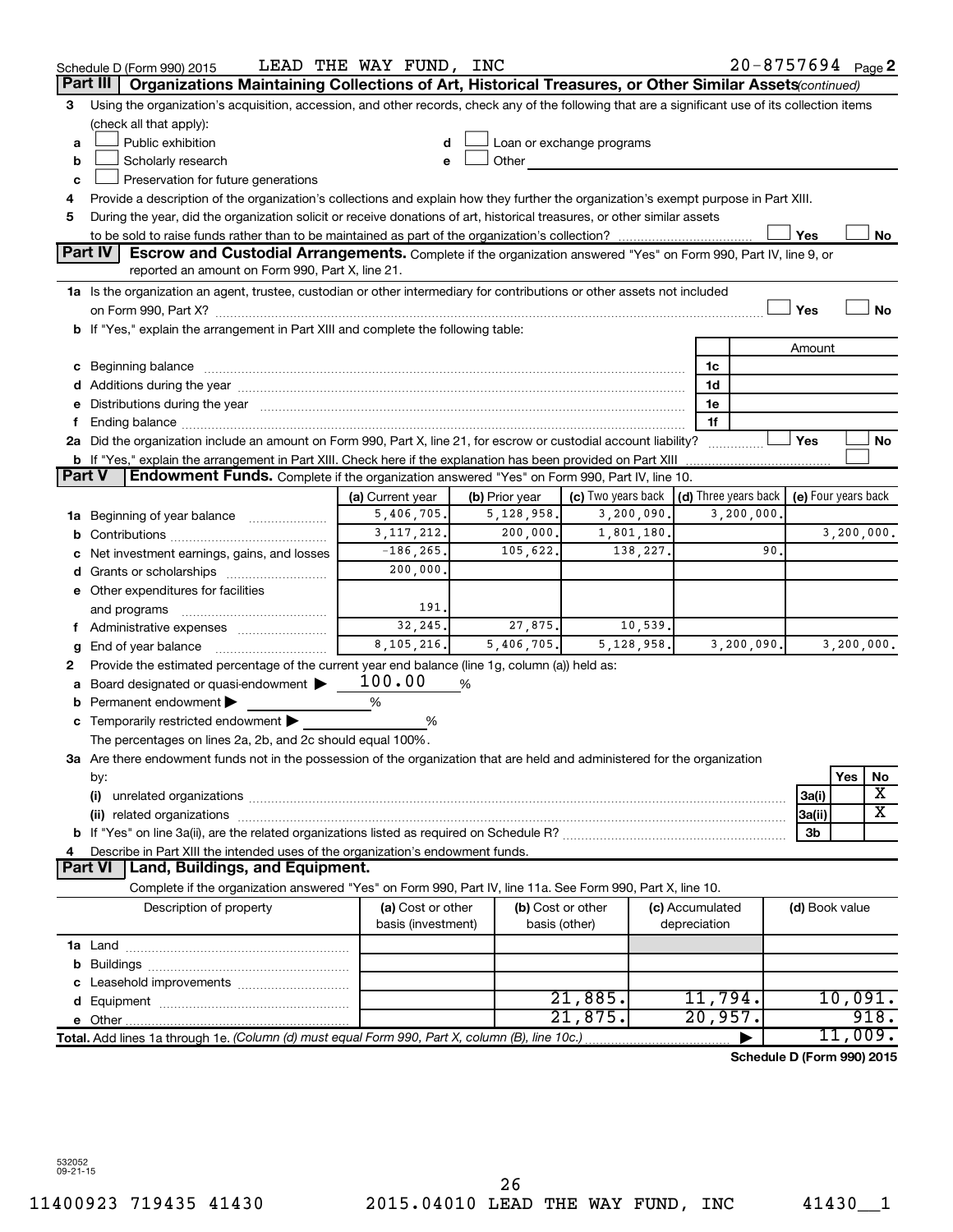| Part VIII Investments - Other Securities.                                                                  |                |                                                           |
|------------------------------------------------------------------------------------------------------------|----------------|-----------------------------------------------------------|
| Complete if the organization answered "Yes" on Form 990, Part IV, line 11b. See Form 990, Part X, line 12. |                |                                                           |
| (a) Description of security or category (including name of security)                                       | (b) Book value | (c) Method of valuation: Cost or end-of-year market value |
| (1) Financial derivatives                                                                                  |                |                                                           |
|                                                                                                            |                |                                                           |
| $(3)$ Other                                                                                                |                |                                                           |
| (A)                                                                                                        |                |                                                           |
| (B)                                                                                                        |                |                                                           |
| (C)                                                                                                        |                |                                                           |
| (D)                                                                                                        |                |                                                           |
| (E)                                                                                                        |                |                                                           |
| (F)                                                                                                        |                |                                                           |
| (G)                                                                                                        |                |                                                           |
| (H)                                                                                                        |                |                                                           |
| Total. (Col. (b) must equal Form 990, Part X, col. (B) line $12$ .)                                        |                |                                                           |
| Part VIII Investments - Program Related.                                                                   |                |                                                           |
| Complete if the organization answered "Yes" on Form 990, Part IV, line 11c. See Form 990, Part X, line 13. |                |                                                           |
| (a) Description of investment                                                                              | (b) Book value | (c) Method of valuation: Cost or end-of-year market value |
| (1)                                                                                                        |                |                                                           |
| (2)                                                                                                        |                |                                                           |
| (3)                                                                                                        |                |                                                           |
| (4)                                                                                                        |                |                                                           |
| (5)                                                                                                        |                |                                                           |
| $\overline{\phantom{a}}$                                                                                   |                |                                                           |

| ັ<br>(a) Description of investment                                  | (b) Book value | (c) Method of valuation: Cost or end-of-year market value |
|---------------------------------------------------------------------|----------------|-----------------------------------------------------------|
| (1)                                                                 |                |                                                           |
| (2)                                                                 |                |                                                           |
| (3)                                                                 |                |                                                           |
| (4)                                                                 |                |                                                           |
| (5)                                                                 |                |                                                           |
| (6)                                                                 |                |                                                           |
| (7)                                                                 |                |                                                           |
| (8)                                                                 |                |                                                           |
| (9)                                                                 |                |                                                           |
| Total. (Col. (b) must equal Form 990, Part X, col. (B) line $13.$ ) |                |                                                           |

### **Part IX Other Assets.**

Complete if the organization answered "Yes" on Form 990, Part IV, line 11d. See Form 990, Part X, line 15.

| (a) Description                                  | (b) Book value |
|--------------------------------------------------|----------------|
| SECURITY DEPOSIT<br>(1)                          | 3,460.         |
| CASH DESIGNATED FOR ENDOWMENT<br>FUND<br>(2)     | 5,717,051.     |
| INVESTMENTS DESIGNATED FOR ENDOWMENT FUND<br>(3) | 2,388,165.     |
| (4)                                              |                |
| (5)                                              |                |
| (6)                                              |                |
| (7)                                              |                |
| (8)                                              |                |
| (9)                                              |                |
|                                                  | 8,108,676.     |

#### **Part X Other Liabilities.**

Complete if the organization answered "Yes" on Form 990, Part IV, line 11e or 11f. See Form 990, Part X, line 25.

|     | (a) Description of liability                                       | (b) Book value |
|-----|--------------------------------------------------------------------|----------------|
|     | Federal income taxes                                               |                |
| (2) |                                                                    |                |
| (3) |                                                                    |                |
| (4) |                                                                    |                |
| (5) |                                                                    |                |
| (6) |                                                                    |                |
|     |                                                                    |                |
| (8) |                                                                    |                |
| (9) |                                                                    |                |
|     | Total. (Column (b) must equal Form 990, Part X, col. (B) line 25.) |                |

**2.** Liability for uncertain tax positions. In Part XIII, provide the text of the footnote to the organization's financial statements that reports the organization's liability for uncertain tax positions under FIN 48 (ASC 740). Check here if the text of the footnote has been provided in Part XIII  $\boxed{\text{X}}$ 

#### **Schedule D (Form 990) 2015**

532053 09-21-15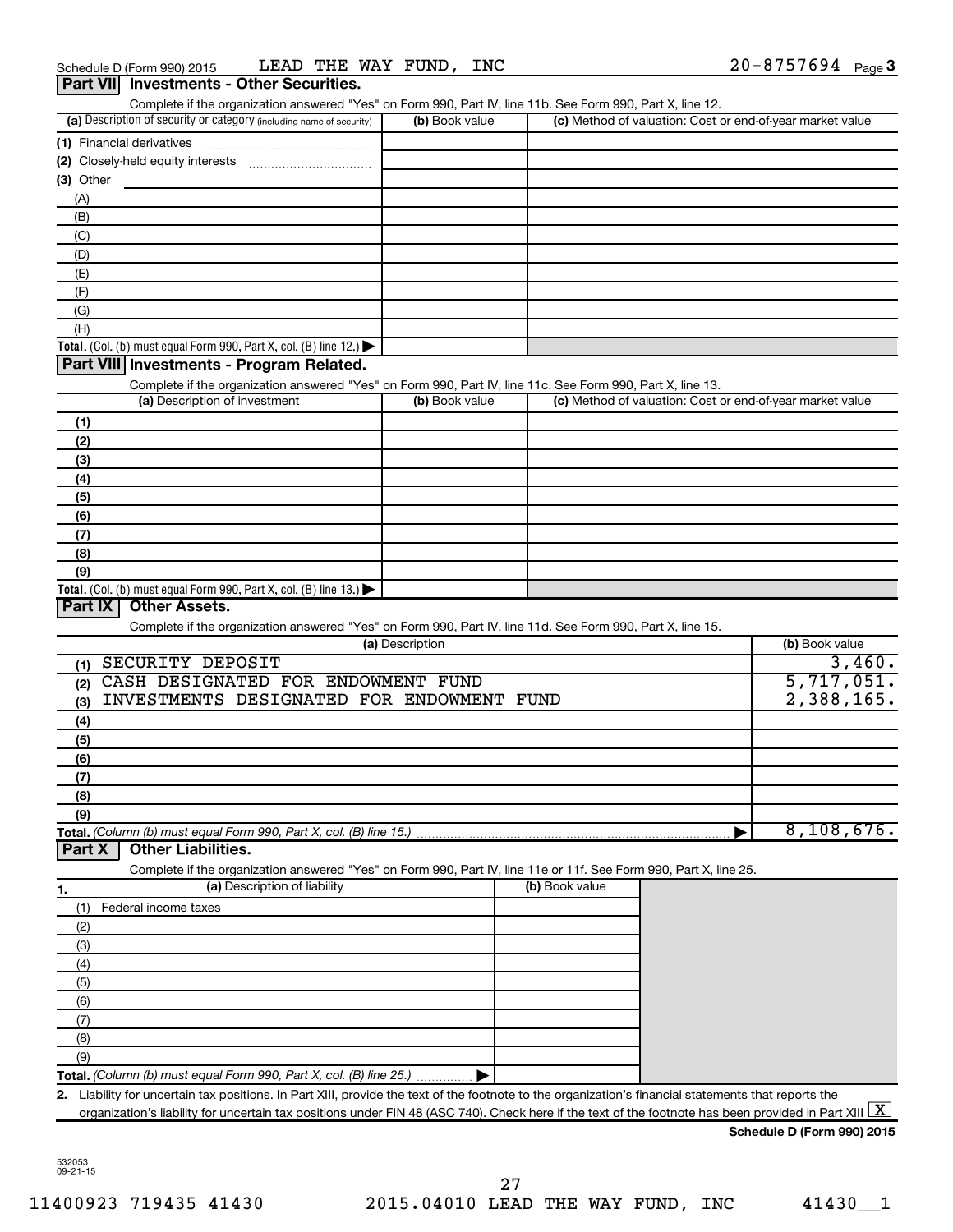|    | LEAD THE WAY FUND, INC<br>Schedule D (Form 990) 2015                                                                            |                |              |                | $20 - 8757694$ Page 4 |
|----|---------------------------------------------------------------------------------------------------------------------------------|----------------|--------------|----------------|-----------------------|
|    | Reconciliation of Revenue per Audited Financial Statements With Revenue per Return.<br><b>Part XI</b>                           |                |              |                |                       |
|    | Complete if the organization answered "Yes" on Form 990, Part IV, line 12a.                                                     |                |              |                |                       |
| 1  | Total revenue, gains, and other support per audited financial statements [[[[[[[[[[[[[[[[[[[[[[[]]]]]]]]]]]]]                   |                |              | $\blacksquare$ | 3,178,271.            |
| 2  | Amounts included on line 1 but not on Form 990, Part VIII, line 12:                                                             |                |              |                |                       |
| a  | Net unrealized gains (losses) on investments [111] [12] matter was uncontracted by the unrealized gains (losses) on investments | 2a             | $-259, 245.$ |                |                       |
| b  |                                                                                                                                 | 2 <sub>b</sub> | 111,706.     |                |                       |
| c  | Recoveries of prior year grants [11,111] [12] Recoveries of prior year grants [11] [12] Recoveries [12] [12] [                  | 2c             |              |                |                       |
| d  |                                                                                                                                 | 2d             |              |                |                       |
| е  | Add lines 2a through 2d                                                                                                         |                |              | 2e             | $-147,539.$           |
| 3  |                                                                                                                                 |                |              | $\mathbf{a}$   | 3,325,810.            |
| 4  | Amounts included on Form 990, Part VIII, line 12, but not on line 1:                                                            |                |              |                |                       |
| a  | Investment expenses not included on Form 990, Part VIII, line 7b                                                                | 4a             |              |                |                       |
| b  |                                                                                                                                 | 4 <sub>h</sub> | $-474,023.$  |                |                       |
| c. | Add lines 4a and 4b                                                                                                             |                |              | 4c             | $-474,023.$           |
| 5  |                                                                                                                                 |                |              | 5              | 2,851,787.            |
|    |                                                                                                                                 |                |              |                |                       |
|    | Part XII   Reconciliation of Expenses per Audited Financial Statements With Expenses per Return.                                |                |              |                |                       |
|    | Complete if the organization answered "Yes" on Form 990, Part IV, line 12a.                                                     |                |              |                |                       |
| 1  |                                                                                                                                 |                |              | $\blacksquare$ | 1,633,443.            |
| 2  | Amounts included on line 1 but not on Form 990, Part IX, line 25:                                                               |                |              |                |                       |
| a  |                                                                                                                                 | 2a             | 111,706.     |                |                       |
| b  |                                                                                                                                 | 2 <sub>b</sub> |              |                |                       |
| c  |                                                                                                                                 | 2c             |              |                |                       |
|    |                                                                                                                                 | 2d             | 474,023.     |                |                       |
|    | Add lines 2a through 2d                                                                                                         |                |              | 2e             | 585,729.              |
| з  |                                                                                                                                 |                |              | $\mathbf{a}$   | 1,047,714.            |
| 4  | Amounts included on Form 990, Part IX, line 25, but not on line 1:                                                              |                |              |                |                       |
| a  | Investment expenses not included on Form 990, Part VIII, line 7b                                                                | 4a             |              |                |                       |
|    |                                                                                                                                 | 4 <sub>h</sub> |              |                |                       |
| c  | Add lines 4a and 4b                                                                                                             |                |              | 4c             | 0.                    |
|    | Part XIII Supplemental Information.                                                                                             |                |              | 5              | 1,047,714.            |

Provide the descriptions required for Part II, lines 3, 5, and 9; Part III, lines 1a and 4; Part IV, lines 1b and 2b; Part V, line 4; Part X, line 2; Part XI, lines 2d and 4b; and Part XII, lines 2d and 4b. Also complete this part to provide any additional information.

#### PART V, LINE 4:

BOARD DESIGNATED ENDOWMENT FUND IS A GENERAL ENDOWMENT FUND TO SUPPORT THE MISSION OF THE ORGANIZATION. IT IS THE BOARD'S INTENTION TO INVEST AND

GROW THE FUND TO SUPPORT THE MISSION OF THE ORGANIZATION.

PART X, LINE 2:

THE ORGANIZATION ADOPTED REQUIREMENTS FOR ACCOUNTING FOR UNCERTAINTY IN

INCOME TAXES IN ACCORDANCE WITH ACCOUNTING STANDARDS. AS OF JUNE 30,

2016, THE ORGANIZATION DOES NOT BELIEVE IT HAS ANY UNCERTAIN TAX POSITIONS

#### THAT WOULD REQUIRE EITHER RECOGNITION OR DISCLOSURE IN THE ACCOMPANYING

FINANCIAL STATEMENTS.

28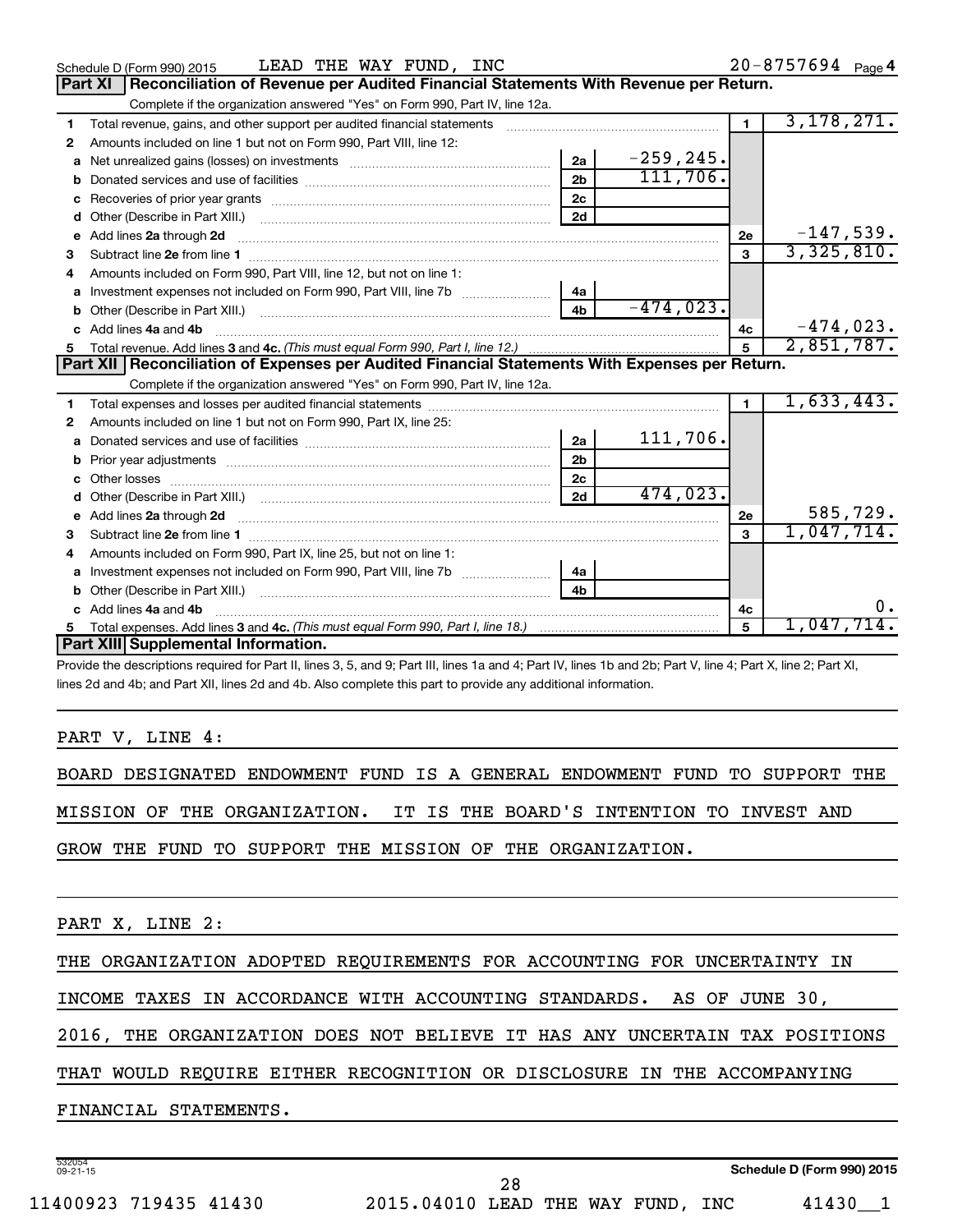| <b>Part XIII Supplemental Information (continued)</b> |                                   |    |  |  |                            |
|-------------------------------------------------------|-----------------------------------|----|--|--|----------------------------|
| PART XI, LINE 4B - OTHER ADJUSTMENTS:                 |                                   |    |  |  |                            |
| FUNDRAISING DIRECT EXPENSES                           |                                   |    |  |  | $-474,023.$                |
|                                                       |                                   |    |  |  |                            |
| PART XII, LINE 2D - OTHER ADJUSTMENTS:                |                                   |    |  |  |                            |
| FUNDRAISING DIRECT EXPENSES                           |                                   |    |  |  | 474,023.                   |
|                                                       |                                   |    |  |  |                            |
|                                                       |                                   |    |  |  |                            |
|                                                       |                                   |    |  |  |                            |
|                                                       |                                   |    |  |  |                            |
|                                                       |                                   |    |  |  |                            |
|                                                       |                                   |    |  |  |                            |
|                                                       |                                   |    |  |  |                            |
|                                                       |                                   |    |  |  |                            |
|                                                       |                                   |    |  |  |                            |
|                                                       |                                   |    |  |  |                            |
|                                                       |                                   |    |  |  |                            |
|                                                       |                                   |    |  |  |                            |
|                                                       |                                   |    |  |  |                            |
|                                                       |                                   |    |  |  |                            |
|                                                       |                                   |    |  |  |                            |
|                                                       |                                   |    |  |  |                            |
|                                                       |                                   |    |  |  |                            |
|                                                       |                                   |    |  |  |                            |
|                                                       |                                   |    |  |  |                            |
|                                                       |                                   |    |  |  |                            |
|                                                       |                                   |    |  |  |                            |
|                                                       |                                   |    |  |  |                            |
|                                                       |                                   |    |  |  |                            |
| 532055<br>09-21-15                                    |                                   |    |  |  | Schedule D (Form 990) 2015 |
| 11400923 719435 41430                                 | 2015.04010 LEAD THE WAY FUND, INC | 29 |  |  | 41430_1                    |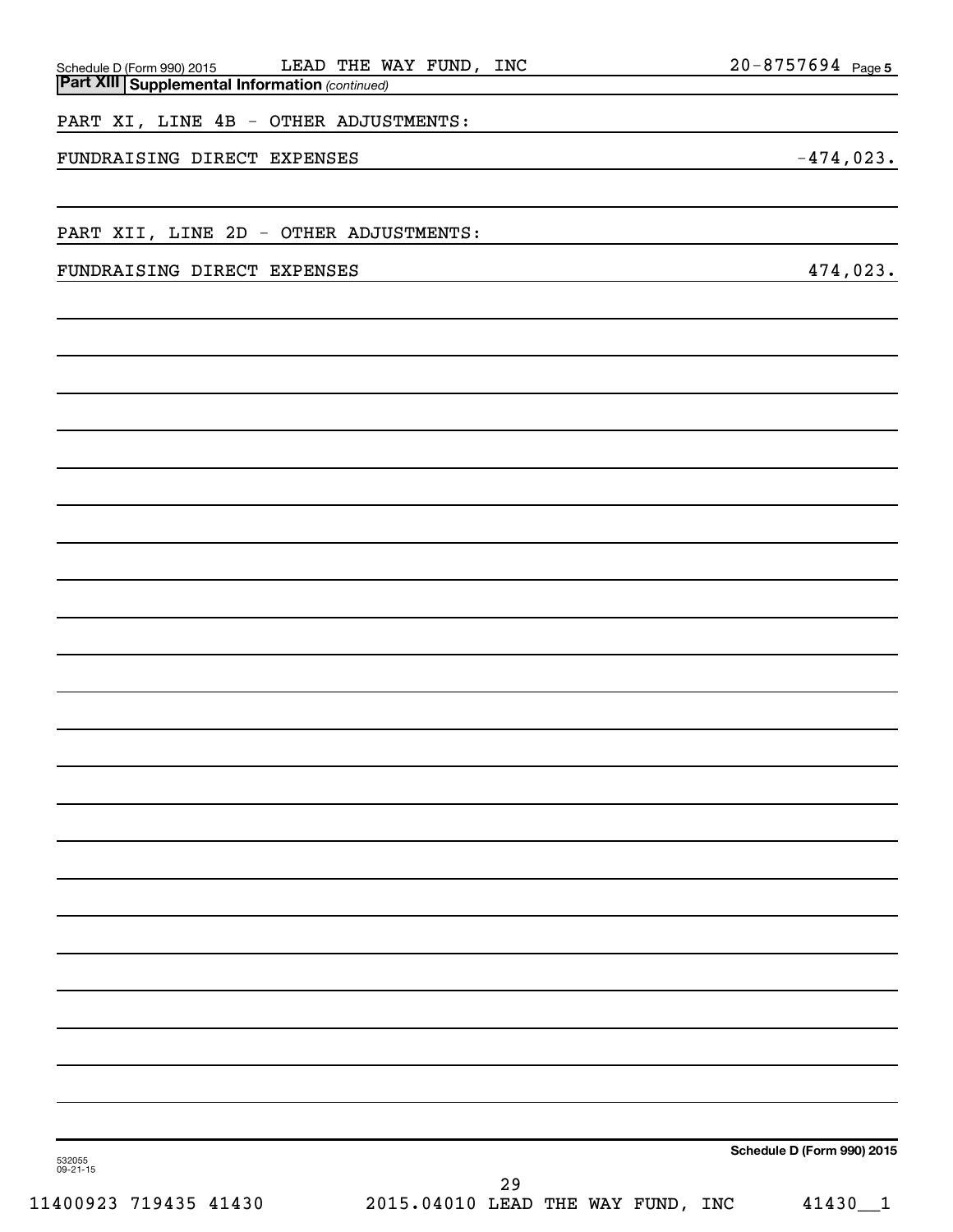| <b>SCHEDULE G</b>                                                                                                                                                                                                                                                                                                                                                                                                                                                                                                                                                           | <b>Supplemental Information Regarding Fundraising or Gaming Activities</b>                                                                                                                        |                                                                            |    |                                                                            |                                                                            | OMB No. 1545-0047                                       |
|-----------------------------------------------------------------------------------------------------------------------------------------------------------------------------------------------------------------------------------------------------------------------------------------------------------------------------------------------------------------------------------------------------------------------------------------------------------------------------------------------------------------------------------------------------------------------------|---------------------------------------------------------------------------------------------------------------------------------------------------------------------------------------------------|----------------------------------------------------------------------------|----|----------------------------------------------------------------------------|----------------------------------------------------------------------------|---------------------------------------------------------|
| (Form 990 or 990-EZ)                                                                                                                                                                                                                                                                                                                                                                                                                                                                                                                                                        | Complete if the organization answered "Yes" on Form 990, Part IV, lines 17, 18, or 19, or if the                                                                                                  |                                                                            |    |                                                                            |                                                                            |                                                         |
| Department of the Treasury<br>Internal Revenue Service                                                                                                                                                                                                                                                                                                                                                                                                                                                                                                                      | organization entered more than \$15,000 on Form 990-EZ, line 6a.<br>Attach to Form 990 or Form 990-EZ.                                                                                            |                                                                            |    |                                                                            |                                                                            | <b>Open to Public</b><br>Inspection                     |
| Name of the organization                                                                                                                                                                                                                                                                                                                                                                                                                                                                                                                                                    | Information about Schedule G (Form 990 or 990-EZ) and its instructions is at www.irs.gov/form990.                                                                                                 |                                                                            |    |                                                                            |                                                                            | <b>Employer identification number</b>                   |
|                                                                                                                                                                                                                                                                                                                                                                                                                                                                                                                                                                             | LEAD THE WAY FUND, INC                                                                                                                                                                            |                                                                            |    |                                                                            | $20 - 8757694$                                                             |                                                         |
| Part I<br>required to complete this part.                                                                                                                                                                                                                                                                                                                                                                                                                                                                                                                                   | Fundraising Activities. Complete if the organization answered "Yes" on Form 990, Part IV, line 17. Form 990-EZ filers are not                                                                     |                                                                            |    |                                                                            |                                                                            |                                                         |
| 1 Indicate whether the organization raised funds through any of the following activities. Check all that apply.<br>Mail solicitations<br>a<br>Internet and email solicitations<br>b<br>Phone solicitations<br>c<br>In-person solicitations<br>d<br>2 a Did the organization have a written or oral agreement with any individual (including officers, directors, trustees or<br>b If "Yes," list the ten highest paid individuals or entities (fundraisers) pursuant to agreements under which the fundraiser is to be<br>compensated at least \$5,000 by the organization. | e<br>f<br>$g\left[\frac{\mathbf{X}}{\mathbf{X}}\right]$ Special fundraising events<br>key employees listed in Form 990, Part VII) or entity in connection with professional fundraising services? |                                                                            |    | Solicitation of non-government grants<br>Solicitation of government grants | $\boxed{\text{X}}$ Yes                                                     | <b>No</b>                                               |
| (i) Name and address of individual<br>or entity (fundraiser)                                                                                                                                                                                                                                                                                                                                                                                                                                                                                                                | (ii) Activity                                                                                                                                                                                     | (iii) Did<br>fundraiser<br>have custody<br>or control of<br>?contributions |    | (iv) Gross receipts<br>from activity                                       | (v) Amount paid<br>to (or retained by)<br>fundraiser<br>listed in col. (i) | (vi) Amount paid<br>to (or retained by)<br>organization |
| EVENT ASSOCIATES, INC. - 162                                                                                                                                                                                                                                                                                                                                                                                                                                                                                                                                                | ASSIST WITH GALA DINNER                                                                                                                                                                           | Yes                                                                        | No |                                                                            |                                                                            |                                                         |
| WEST 56TH STREET, SUITE 405,                                                                                                                                                                                                                                                                                                                                                                                                                                                                                                                                                | FUNDRAISER                                                                                                                                                                                        | x                                                                          |    | 2,228,017.                                                                 | 67,419.                                                                    | 2,160,598.                                              |
|                                                                                                                                                                                                                                                                                                                                                                                                                                                                                                                                                                             |                                                                                                                                                                                                   |                                                                            |    |                                                                            |                                                                            |                                                         |
|                                                                                                                                                                                                                                                                                                                                                                                                                                                                                                                                                                             |                                                                                                                                                                                                   |                                                                            |    |                                                                            |                                                                            |                                                         |
|                                                                                                                                                                                                                                                                                                                                                                                                                                                                                                                                                                             |                                                                                                                                                                                                   |                                                                            |    |                                                                            |                                                                            |                                                         |
|                                                                                                                                                                                                                                                                                                                                                                                                                                                                                                                                                                             |                                                                                                                                                                                                   |                                                                            |    |                                                                            |                                                                            |                                                         |
|                                                                                                                                                                                                                                                                                                                                                                                                                                                                                                                                                                             |                                                                                                                                                                                                   |                                                                            |    |                                                                            |                                                                            |                                                         |
|                                                                                                                                                                                                                                                                                                                                                                                                                                                                                                                                                                             |                                                                                                                                                                                                   |                                                                            |    |                                                                            |                                                                            |                                                         |
|                                                                                                                                                                                                                                                                                                                                                                                                                                                                                                                                                                             |                                                                                                                                                                                                   |                                                                            |    |                                                                            |                                                                            |                                                         |
|                                                                                                                                                                                                                                                                                                                                                                                                                                                                                                                                                                             |                                                                                                                                                                                                   |                                                                            |    |                                                                            |                                                                            |                                                         |
|                                                                                                                                                                                                                                                                                                                                                                                                                                                                                                                                                                             |                                                                                                                                                                                                   |                                                                            |    |                                                                            |                                                                            |                                                         |
|                                                                                                                                                                                                                                                                                                                                                                                                                                                                                                                                                                             |                                                                                                                                                                                                   |                                                                            |    |                                                                            |                                                                            |                                                         |
|                                                                                                                                                                                                                                                                                                                                                                                                                                                                                                                                                                             |                                                                                                                                                                                                   |                                                                            |    |                                                                            |                                                                            |                                                         |
|                                                                                                                                                                                                                                                                                                                                                                                                                                                                                                                                                                             |                                                                                                                                                                                                   |                                                                            |    |                                                                            |                                                                            |                                                         |
| Total                                                                                                                                                                                                                                                                                                                                                                                                                                                                                                                                                                       |                                                                                                                                                                                                   |                                                                            |    | 2,228,017                                                                  | 67,419                                                                     | 2,160,598.                                              |
| 3 List all states in which the organization is registered or licensed to solicit contributions or has been notified it is exempt from registration<br>or licensing.                                                                                                                                                                                                                                                                                                                                                                                                         |                                                                                                                                                                                                   |                                                                            |    |                                                                            |                                                                            |                                                         |
|                                                                                                                                                                                                                                                                                                                                                                                                                                                                                                                                                                             |                                                                                                                                                                                                   |                                                                            |    |                                                                            |                                                                            |                                                         |
|                                                                                                                                                                                                                                                                                                                                                                                                                                                                                                                                                                             |                                                                                                                                                                                                   |                                                                            |    |                                                                            |                                                                            |                                                         |
|                                                                                                                                                                                                                                                                                                                                                                                                                                                                                                                                                                             |                                                                                                                                                                                                   |                                                                            |    |                                                                            |                                                                            |                                                         |
|                                                                                                                                                                                                                                                                                                                                                                                                                                                                                                                                                                             |                                                                                                                                                                                                   |                                                                            |    |                                                                            |                                                                            |                                                         |
|                                                                                                                                                                                                                                                                                                                                                                                                                                                                                                                                                                             |                                                                                                                                                                                                   |                                                                            |    |                                                                            |                                                                            |                                                         |
|                                                                                                                                                                                                                                                                                                                                                                                                                                                                                                                                                                             |                                                                                                                                                                                                   |                                                                            |    |                                                                            |                                                                            |                                                         |
|                                                                                                                                                                                                                                                                                                                                                                                                                                                                                                                                                                             |                                                                                                                                                                                                   |                                                                            |    |                                                                            |                                                                            |                                                         |
| LHA For Paperwork Reduction Act Notice, see the Instructions for Form 990 or 990-EZ.                                                                                                                                                                                                                                                                                                                                                                                                                                                                                        | SEE PART IV FOR CONTINUATIONS                                                                                                                                                                     |                                                                            |    |                                                                            |                                                                            | Schedule G (Form 990 or 990-EZ) 2015                    |

532081 09-14-15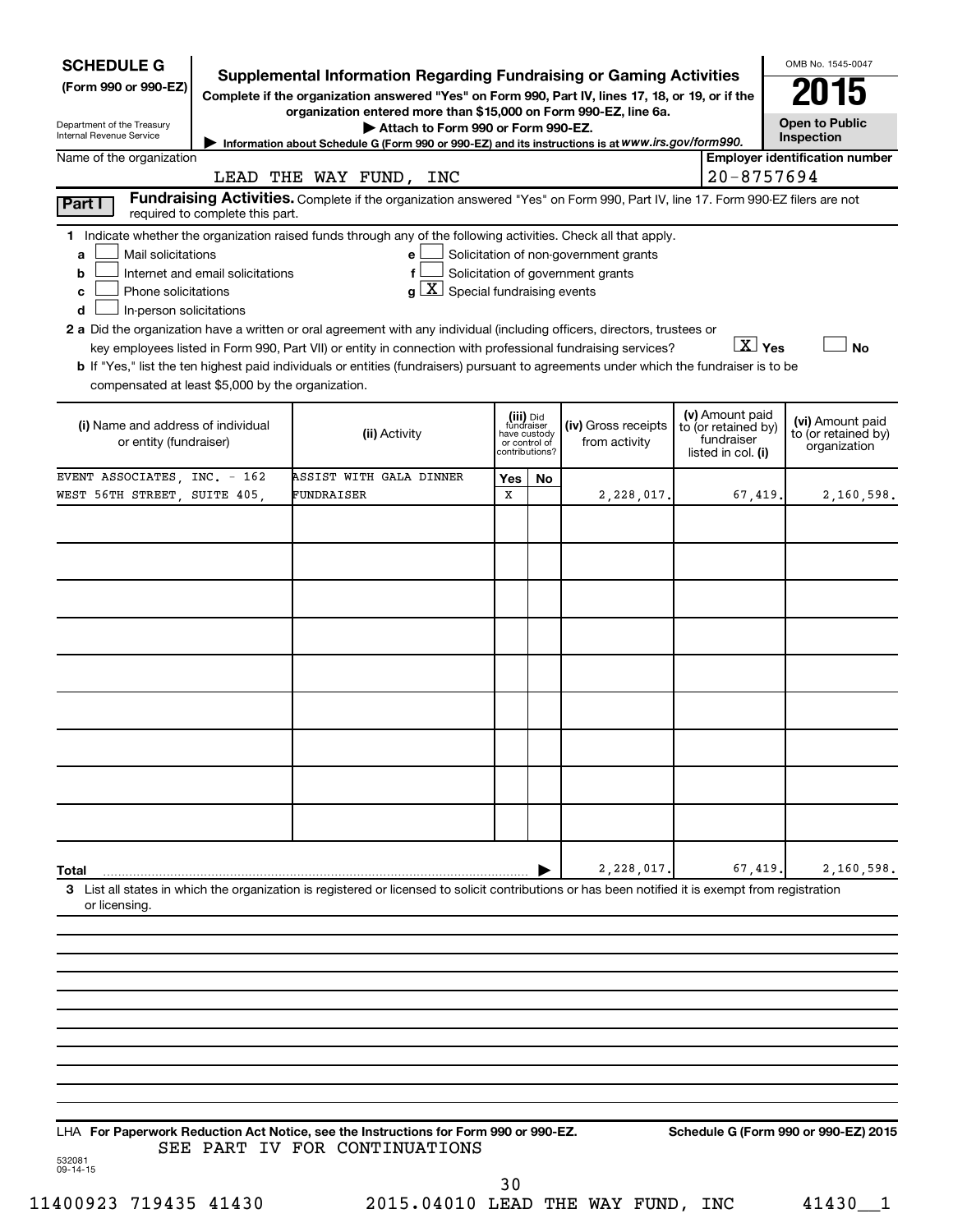Part II | Fundraising Events. Complete if the organization answered "Yes" on Form 990, Part IV, line 18, or reported more than \$15,000

|                 |              | of fundraising event contributions and gross income on Form 990-EZ, lines 1 and 6b. List events with gross receipts greater than \$5,000.                                   |                    |                                                  |                  |                                                     |
|-----------------|--------------|-----------------------------------------------------------------------------------------------------------------------------------------------------------------------------|--------------------|--------------------------------------------------|------------------|-----------------------------------------------------|
|                 |              |                                                                                                                                                                             | $(a)$ Event #1     | $(b)$ Event #2                                   | (c) Other events | (d) Total events                                    |
|                 |              |                                                                                                                                                                             | <b>GALA DINNER</b> | NYC MARATHON                                     | 6                | (add col. (a) through                               |
|                 |              |                                                                                                                                                                             | (event type)       | (event type)                                     | (total number)   | col. (c)                                            |
| Revenue         | 1.           |                                                                                                                                                                             | 2,228,017.         | 178,673.                                         | 274,919.         | 2,681,609.                                          |
|                 |              |                                                                                                                                                                             | 2,021,380.         | 178,673.                                         | 274,919.         | 2,474,972.                                          |
|                 | 3            | Gross income (line 1 minus line 2)                                                                                                                                          | 206,637.           |                                                  |                  | 206,637.                                            |
|                 |              |                                                                                                                                                                             |                    |                                                  |                  |                                                     |
|                 | 5            |                                                                                                                                                                             |                    |                                                  |                  |                                                     |
| Direct Expenses |              |                                                                                                                                                                             | 12,315.            | 4,167.                                           | 5,305.           | 21,787.                                             |
|                 | $\mathbf{7}$ | Food and beverages                                                                                                                                                          | 184,272.           |                                                  |                  | 184,272.                                            |
|                 | 8            |                                                                                                                                                                             | 22, 365.           |                                                  |                  | 22,365.                                             |
|                 | 9            |                                                                                                                                                                             | 151,548.           | 36,412.                                          | 57,639.          | 245,599.                                            |
|                 | 10           | Direct expense summary. Add lines 4 through 9 in column (d)                                                                                                                 |                    |                                                  |                  | 474,023.                                            |
| <b>Part III</b> |              | 11 Net income summary. Subtract line 10 from line 3, column (d)<br>Gaming. Complete if the organization answered "Yes" on Form 990, Part IV, line 19, or reported more than |                    |                                                  |                  | $-267, 386.$                                        |
|                 |              | \$15,000 on Form 990-EZ, line 6a.                                                                                                                                           |                    |                                                  |                  |                                                     |
| Revenue         |              |                                                                                                                                                                             | (a) Bingo          | (b) Pull tabs/instant<br>bingo/progressive bingo | (c) Other gaming | (d) Total gaming (add<br>col. (a) through col. (c)) |
|                 |              |                                                                                                                                                                             |                    |                                                  |                  |                                                     |
|                 |              |                                                                                                                                                                             |                    |                                                  |                  |                                                     |
|                 |              |                                                                                                                                                                             |                    |                                                  |                  |                                                     |
| Direct Expenses | 3            |                                                                                                                                                                             |                    |                                                  |                  |                                                     |
|                 | 4            |                                                                                                                                                                             |                    |                                                  |                  |                                                     |
|                 |              | 5 Other direct expenses                                                                                                                                                     |                    |                                                  |                  |                                                     |
|                 |              | 6 Volunteer labor                                                                                                                                                           | %<br>Yes<br>No     | %<br>Yes<br>No                                   | Yes<br>%<br>No   |                                                     |
|                 | 7            | Direct expense summary. Add lines 2 through 5 in column (d)                                                                                                                 |                    |                                                  |                  |                                                     |
|                 |              |                                                                                                                                                                             |                    |                                                  |                  |                                                     |
|                 |              |                                                                                                                                                                             |                    |                                                  |                  |                                                     |
|                 |              | 9 Enter the state(s) in which the organization conducts gaming activities:                                                                                                  |                    |                                                  |                  |                                                     |
|                 |              | <b>b</b> If "No," explain:<br><u> 1989 - Johann Stoff, deutscher Stoff, der Stoff, der Stoff, der Stoff, der Stoff, der Stoff, der Stoff, der S</u>                         |                    |                                                  |                  | Yes<br>No                                           |
|                 |              |                                                                                                                                                                             |                    |                                                  |                  |                                                     |
|                 |              | 10a Were any of the organization's gaming licenses revoked, suspended or terminated during the tax year?                                                                    |                    |                                                  |                  | Yes<br>No                                           |
|                 |              |                                                                                                                                                                             |                    |                                                  |                  |                                                     |
|                 |              |                                                                                                                                                                             |                    |                                                  |                  |                                                     |
|                 |              | 532082 09-14-15                                                                                                                                                             |                    |                                                  |                  | Schedule G (Form 990 or 990-EZ) 2015                |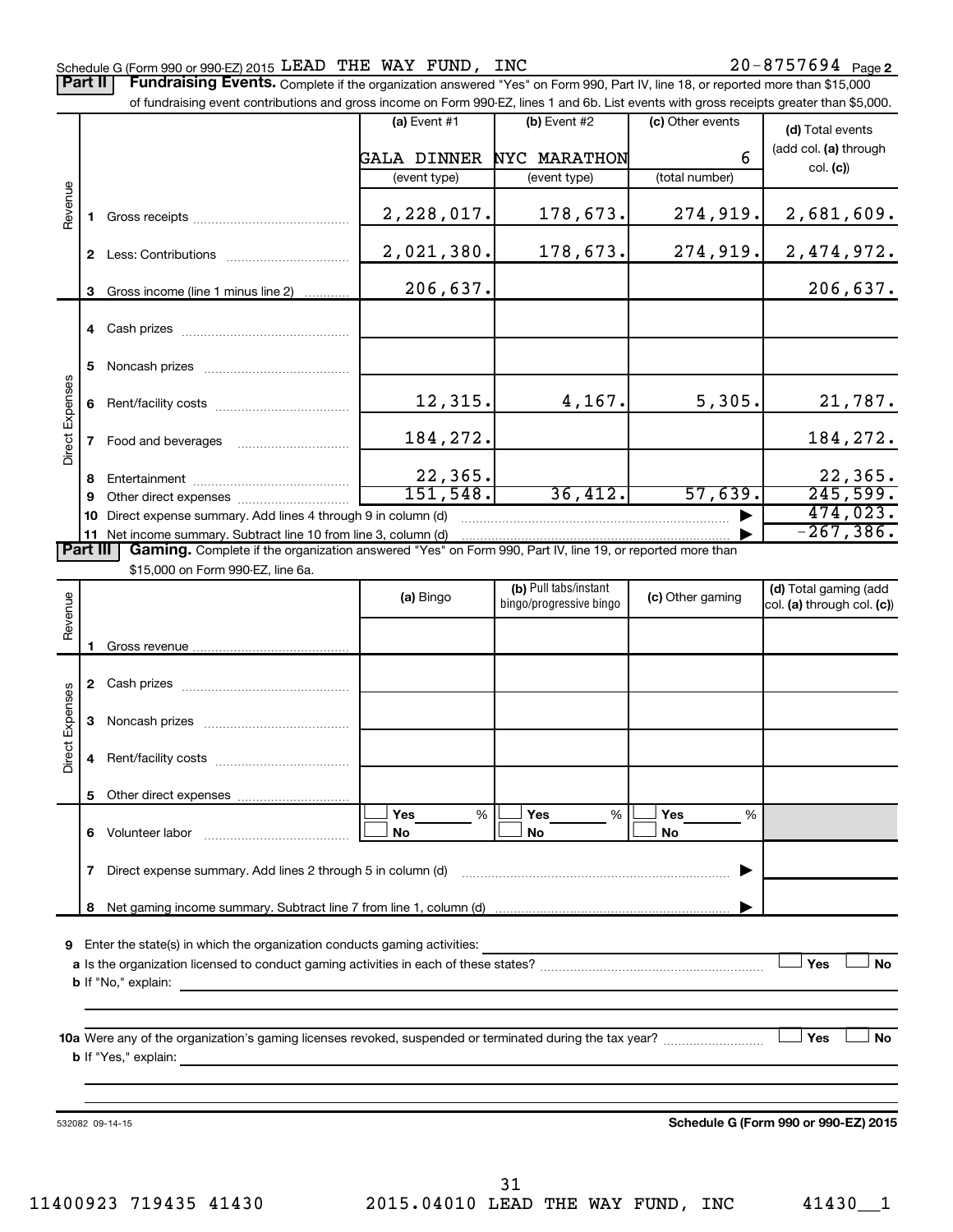| Schedule G (Form 990 or 990-EZ) 2015 LEAD THE WAY FUND, INC                                                                                                                                                                                                   |                                      | $20 - 8757694$ Page 3 |           |
|---------------------------------------------------------------------------------------------------------------------------------------------------------------------------------------------------------------------------------------------------------------|--------------------------------------|-----------------------|-----------|
| 11.                                                                                                                                                                                                                                                           |                                      | 」Yes                  | <b>No</b> |
| 12 Is the organization a grantor, beneficiary or trustee of a trust or a member of a partnership or other entity formed                                                                                                                                       |                                      | $\Box$ Yes            | <b>No</b> |
| <b>13</b> Indicate the percentage of gaming activity conducted in:                                                                                                                                                                                            |                                      |                       |           |
|                                                                                                                                                                                                                                                               |                                      | 13a                   | %         |
|                                                                                                                                                                                                                                                               |                                      | 13b l                 | $\%$      |
| 14 Enter the name and address of the person who prepares the organization's gaming/special events books and records:                                                                                                                                          |                                      |                       |           |
|                                                                                                                                                                                                                                                               |                                      |                       |           |
|                                                                                                                                                                                                                                                               |                                      |                       |           |
| <b>15a</b> Does the organization have a contract with a third party from whom the organization receives gaming revenue? $\ldots$                                                                                                                              |                                      |                       | <b>No</b> |
|                                                                                                                                                                                                                                                               |                                      |                       |           |
| of gaming revenue retained by the third party $\triangleright$ \$ __________________.                                                                                                                                                                         |                                      |                       |           |
| c If "Yes," enter name and address of the third party:                                                                                                                                                                                                        |                                      |                       |           |
|                                                                                                                                                                                                                                                               |                                      |                       |           |
| Address $\blacktriangleright$                                                                                                                                                                                                                                 |                                      |                       |           |
| Gaming manager information:<br>16.                                                                                                                                                                                                                            |                                      |                       |           |
|                                                                                                                                                                                                                                                               |                                      |                       |           |
| <u> 1980 - Johann Barbara, martin amerikan basal dan berasal dalam basal dalam basal dalam basal dalam basal dala</u><br>Name $\blacktriangleright$                                                                                                           |                                      |                       |           |
| Gaming manager compensation > \$                                                                                                                                                                                                                              |                                      |                       |           |
|                                                                                                                                                                                                                                                               |                                      |                       |           |
|                                                                                                                                                                                                                                                               |                                      |                       |           |
|                                                                                                                                                                                                                                                               |                                      |                       |           |
| Director/officer<br>Employee<br>Independent contractor                                                                                                                                                                                                        |                                      |                       |           |
| 17 Mandatory distributions:                                                                                                                                                                                                                                   |                                      |                       |           |
| <b>a</b> Is the organization required under state law to make charitable distributions from the gaming proceeds to                                                                                                                                            |                                      |                       |           |
| retain the state gaming license? $\Box$ No                                                                                                                                                                                                                    |                                      |                       |           |
| <b>b</b> Enter the amount of distributions required under state law to be distributed to other exempt organizations or spent in the                                                                                                                           |                                      |                       |           |
| organization's own exempt activities during the tax year $\triangleright$ \$                                                                                                                                                                                  |                                      |                       |           |
| <b>Part IV</b><br>Supplemental Information. Provide the explanations required by Part I, line 2b, columns (iii) and (v); and Part III, lines 9, 9b, 10b, 15b,<br>15c, 16, and 17b, as applicable. Also provide any additional information (see instructions). |                                      |                       |           |
|                                                                                                                                                                                                                                                               |                                      |                       |           |
| SCHEDULE G, PART I, LINE 2B, LIST OF TEN HIGHEST PAID FUNDRAISERS:                                                                                                                                                                                            |                                      |                       |           |
| NAME OF FUNDRAISER: EVENT ASSOCIATES, INC.<br>( I )                                                                                                                                                                                                           |                                      |                       |           |
|                                                                                                                                                                                                                                                               |                                      |                       |           |
| ADDRESS OF FUNDRAISER:<br>( I )                                                                                                                                                                                                                               |                                      |                       |           |
| 162 WEST 56TH STREET, SUITE 405, NEW YORK, NY<br>10019                                                                                                                                                                                                        |                                      |                       |           |
|                                                                                                                                                                                                                                                               |                                      |                       |           |
|                                                                                                                                                                                                                                                               |                                      |                       |           |
|                                                                                                                                                                                                                                                               |                                      |                       |           |
| 532083 09-14-15                                                                                                                                                                                                                                               | Schedule G (Form 990 or 990-EZ) 2015 |                       |           |
| 32                                                                                                                                                                                                                                                            |                                      |                       |           |

11400923 719435 41430 2015.04010 LEAD THE WAY FUND, INC 41430\_\_1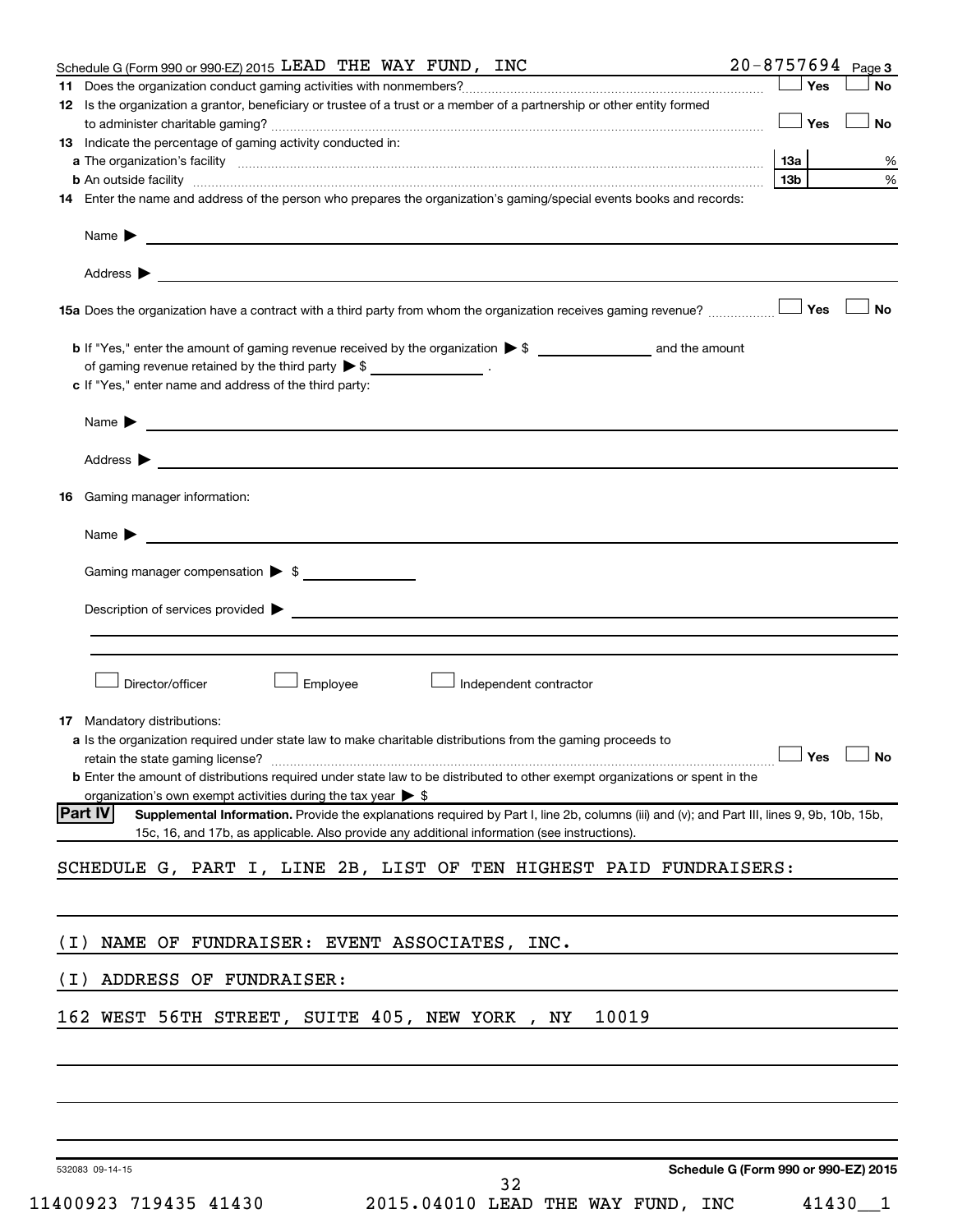| 532084<br>04-01-15 |      | Schedule G (Form 990 or 990-EZ) |
|--------------------|------|---------------------------------|
|                    | $33$ |                                 |

11400923 719435 41430 2015.04010 LEAD THE WAY FUND, INC 41430\_\_1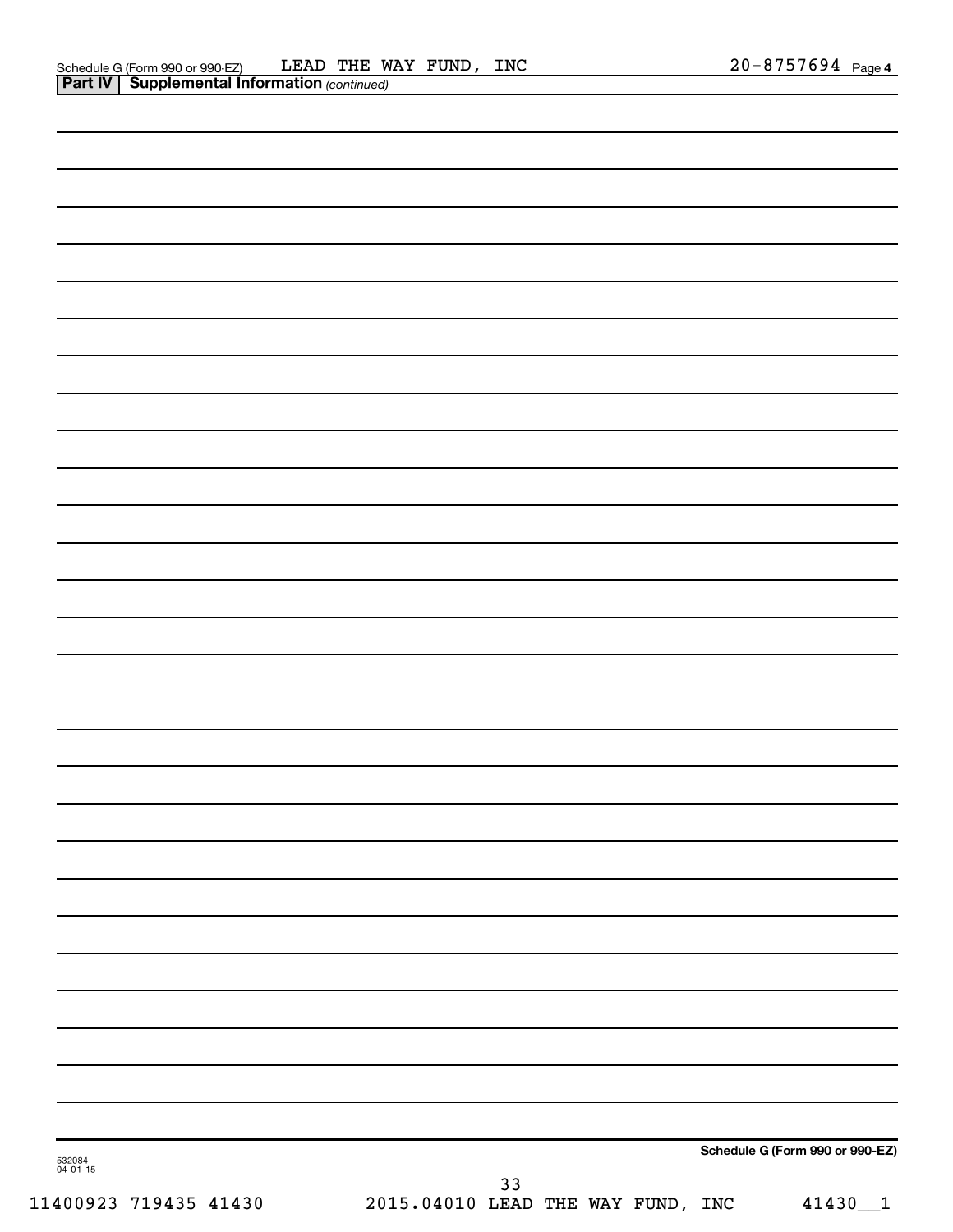| <b>SCHEDULE I</b><br>(Form 990)   |                                                                                                                                                                            |                        | <b>Grants and Other Assistance to Organizations,</b><br>Governments, and Individuals in the United States |                             |                                         |                                                                                         |                                            |                                           | OMB No. 1545-0047<br>2015 |
|-----------------------------------|----------------------------------------------------------------------------------------------------------------------------------------------------------------------------|------------------------|-----------------------------------------------------------------------------------------------------------|-----------------------------|-----------------------------------------|-----------------------------------------------------------------------------------------|--------------------------------------------|-------------------------------------------|---------------------------|
| Department of the Treasury        |                                                                                                                                                                            |                        | Complete if the organization answered "Yes" on Form 990, Part IV, line 21 or 22.                          | Attach to Form 990.         |                                         |                                                                                         |                                            |                                           | <b>Open to Public</b>     |
| Internal Revenue Service          |                                                                                                                                                                            |                        |                                                                                                           |                             |                                         | Information about Schedule I (Form 990) and its instructions is at www.irs.gov/form990. |                                            |                                           | Inspection                |
| Name of the organization          |                                                                                                                                                                            | LEAD THE WAY FUND, INC |                                                                                                           |                             |                                         |                                                                                         |                                            | <b>Employer identification number</b>     | $20 - 8757694$            |
| Part I                            | <b>General Information on Grants and Assistance</b>                                                                                                                        |                        |                                                                                                           |                             |                                         |                                                                                         |                                            |                                           |                           |
|                                   | 1 Does the organization maintain records to substantiate the amount of the grants or assistance, the grantees' eligibility for the grants or assistance, and the selection |                        |                                                                                                           |                             |                                         |                                                                                         |                                            |                                           |                           |
|                                   |                                                                                                                                                                            |                        |                                                                                                           |                             |                                         |                                                                                         |                                            | $\lceil \text{X} \rceil$ Yes              | l No                      |
| $\mathbf{2}$                      | Describe in Part IV the organization's procedures for monitoring the use of grant funds in the United States.                                                              |                        |                                                                                                           |                             |                                         |                                                                                         |                                            |                                           |                           |
| Part II                           | Grants and Other Assistance to Domestic Organizations and Domestic Governments. Complete if the organization answered "Yes" on Form 990, Part IV, line 21, for any         |                        |                                                                                                           |                             |                                         |                                                                                         |                                            |                                           |                           |
|                                   | recipient that received more than \$5,000. Part II can be duplicated if additional space is needed.                                                                        |                        |                                                                                                           |                             |                                         |                                                                                         |                                            |                                           |                           |
|                                   | 1 (a) Name and address of organization<br>or government                                                                                                                    | (b) EIN                | (c) IRC section<br>if applicable                                                                          | (d) Amount of<br>cash grant | (e) Amount of<br>non-cash<br>assistance | (f) Method of<br>valuation (book,<br>FMV, appraisal,<br>other)                          | (g) Description of<br>non-cash assistance  | (h) Purpose of grant<br>or assistance     |                           |
| DEPARTMENT OF THE ARMY            |                                                                                                                                                                            |                        |                                                                                                           |                             |                                         |                                                                                         |                                            | WE ASSIST OVER 4500<br>RANGERS AND FAMILY |                           |
| HEADQUARTERS - 75TH RANGER        |                                                                                                                                                                            |                        |                                                                                                           |                             |                                         |                                                                                         |                                            | MEMBERS OF THE 75TH                       |                           |
| REGIMENT - FORT BENNING, GA 31905 |                                                                                                                                                                            |                        |                                                                                                           | 100,030                     |                                         | 0.C                                                                                     |                                            | RANGER REGIMENT WITH                      |                           |
|                                   |                                                                                                                                                                            |                        |                                                                                                           |                             |                                         |                                                                                         |                                            |                                           |                           |
| RANGER SPECIAL ACTIVITIES FUND    |                                                                                                                                                                            |                        |                                                                                                           |                             |                                         |                                                                                         | MORALE FUNCTIONS FOR ABOVE PURPOSE AND FOR |                                           |                           |
| 1031 INGERSOLL ST BOX 133         |                                                                                                                                                                            |                        |                                                                                                           |                             |                                         |                                                                                         | FOR SOLDIERS AND MORALE FUNCTION FOR       |                                           |                           |
| FORT BENNING, GA 31905            |                                                                                                                                                                            |                        |                                                                                                           | $\mathbf{0}$                | 53,589.COST                             |                                                                                         | <b>FAMILIES</b>                            | SOLDIERS AND FAMILIES                     |                           |
|                                   |                                                                                                                                                                            |                        |                                                                                                           |                             |                                         |                                                                                         |                                            | FOR ABOVE PURPOSE AND FOR                 |                           |
| FORT BENNING CTOF-75TH RANGER     |                                                                                                                                                                            |                        |                                                                                                           |                             |                                         |                                                                                         |                                            | PRE AND POST DEPLOYMENT                   |                           |
| REGIMENT - 6420 DAWSON LP, BLDG   |                                                                                                                                                                            |                        |                                                                                                           |                             |                                         |                                                                                         |                                            | NEEDS OF SOLDIERS AND                     |                           |
| 2931 - FORT BENNING, GA 31905     |                                                                                                                                                                            |                        |                                                                                                           | 40,000                      |                                         | 0.COST                                                                                  |                                            | FAMILIES                                  |                           |
|                                   |                                                                                                                                                                            |                        |                                                                                                           |                             |                                         |                                                                                         |                                            |                                           |                           |
|                                   |                                                                                                                                                                            |                        |                                                                                                           |                             |                                         |                                                                                         |                                            |                                           |                           |
|                                   |                                                                                                                                                                            |                        |                                                                                                           |                             |                                         |                                                                                         |                                            |                                           |                           |
| $\mathbf{2}$                      |                                                                                                                                                                            |                        |                                                                                                           |                             |                                         |                                                                                         |                                            |                                           | з.                        |
| 3                                 | Enter total number of other organizations listed in the line 1 table                                                                                                       |                        |                                                                                                           |                             |                                         |                                                                                         |                                            |                                           | $\overline{3}$ .          |
|                                   | LHA For Paperwork Reduction Act Notice, see the Instructions for Form 990.                                                                                                 |                        |                                                                                                           |                             |                                         |                                                                                         |                                            | Schedule I (Form 990) (2015)              |                           |

SEE PART IV FOR COLUMN (H) DESCRIPTIONS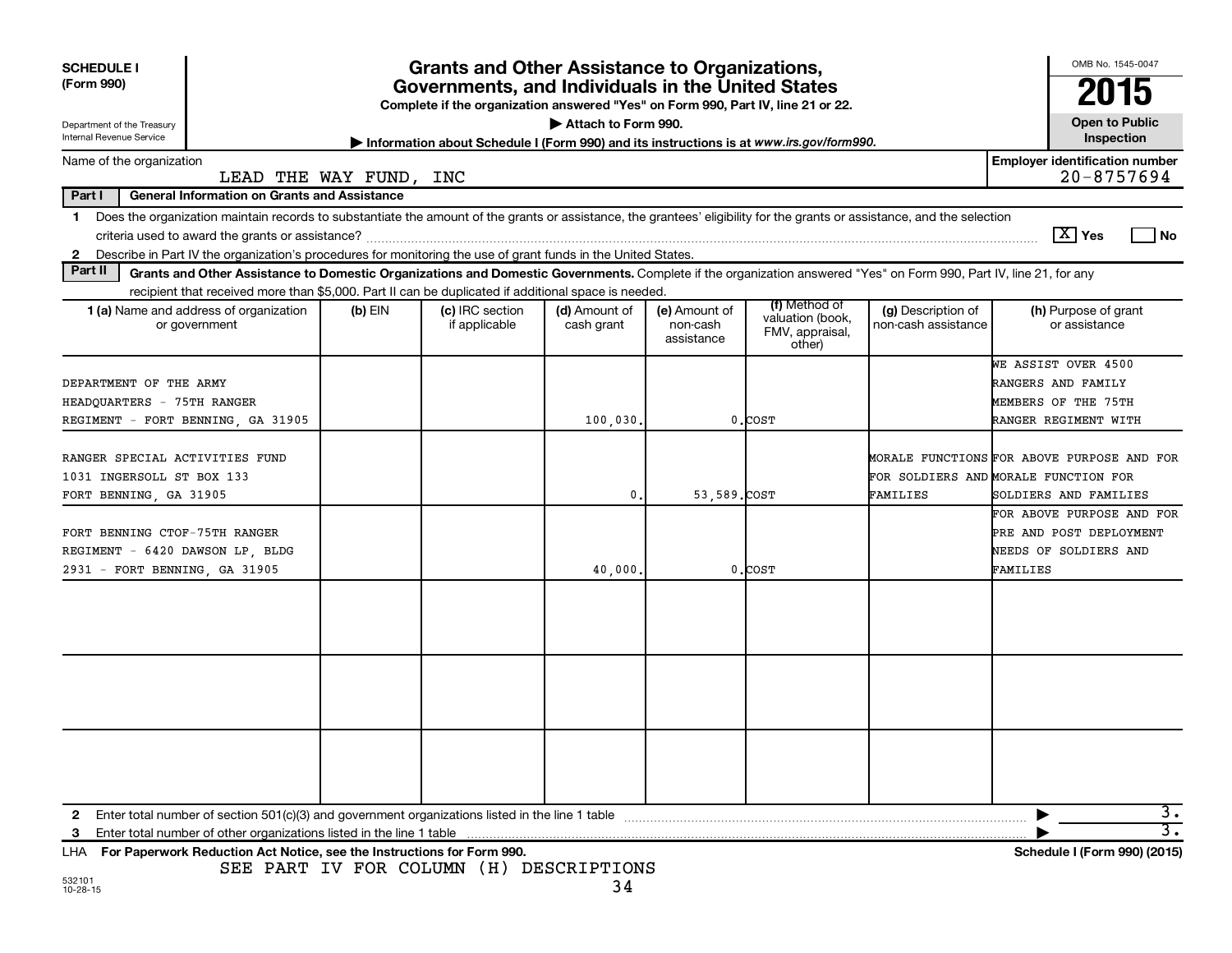Schedule I (Form 990) (2015)  $\qquad \qquad$  LEAD THE WAY FUND, INC  $\qquad \qquad 20-8757694$  Page

**2**

Part III | Grants and Other Assistance to Domestic Individuals. Complete if the organization answered "Yes" on Form 990, Part IV, line 22. Part III can be duplicated if additional space is needed.

| (a) Type of grant or assistance                                                                                                                      | (b) Number of<br>recipients | (c) Amount of<br>cash grant | (d) Amount of non-<br>cash assistance | (e) Method of valuation<br>(book, FMV, appraisal, other) | (f) Description of non-cash assistance                                                                                       |
|------------------------------------------------------------------------------------------------------------------------------------------------------|-----------------------------|-----------------------------|---------------------------------------|----------------------------------------------------------|------------------------------------------------------------------------------------------------------------------------------|
| FAMILY SUPPORT                                                                                                                                       | 1500                        |                             | 139,108.COST                          |                                                          | ASSISTANCE PROVIDED FOR<br><b>ACTIVE/WOUNDED RANGERS AND</b><br>THEIR FAMILIES FOR MEDICAL AND<br>LIVING EXPENSES AND FAMILY |
|                                                                                                                                                      |                             | 113,633.                    |                                       |                                                          |                                                                                                                              |
| HOMES THAT HEAL - PURCHASE AND TRANSFER OF AN<br>ADAPTIVE HOME TO A SEVERELY WOUNDED RANGER                                                          |                             | 200,000.                    |                                       | 0.COST                                                   | PURCHASE AND TRANSFER OF AN<br>ADAPTIVE HOME TO A SEVERELY<br>WOUNDED RANGER                                                 |
| GOLD STAR ASSISTANCE                                                                                                                                 | 651                         | $\mathbf{0}$                | 51,730.COST                           |                                                          | TO HONOR AND MEMORALIZE<br>DECEASED RANGERS AND THEIR<br>GOLD STAR FAMILIES. EDUCATE<br>AND BRING PUBLIC AWARENESS OF        |
|                                                                                                                                                      |                             |                             |                                       |                                                          |                                                                                                                              |
|                                                                                                                                                      |                             |                             |                                       |                                                          |                                                                                                                              |
| Supplemental Information. Provide the information required in Part I, line 2, Part III, column (b), and any other additional information.<br>Part IV |                             |                             |                                       |                                                          |                                                                                                                              |
| PART I, LINE 2:                                                                                                                                      |                             |                             |                                       |                                                          |                                                                                                                              |
| THE LEAD THE WAY FUND, INC. (LTWF) IS AN ACTIVE DUTY, CASUALTY ASSISTANCE,                                                                           |                             |                             |                                       |                                                          |                                                                                                                              |
| RECOVERY, TRANSITION AND VETERANS ORGANIZATION THAT WORKS IN DIRECT                                                                                  |                             |                             |                                       |                                                          |                                                                                                                              |
| COLLABORATION WITH THE UNITED STATES SPECIAL OPERATIONS COMMAND CARE                                                                                 |                             |                             |                                       |                                                          |                                                                                                                              |
| (USSOCOM) AND THE ACTIVE DUTY US ARMY RANGER COMMUNITY.<br>COALITION                                                                                 |                             |                             |                                       | USSOCOM                                                  |                                                                                                                              |
| IS A GOVERNMENT RUN ORGANIZATION WHOSE MAIN PURPOSE IS TO IDENTIFY THE                                                                               |                             |                             |                                       |                                                          |                                                                                                                              |
| NEEDS OF SPECIAL OPERATIONS SOLDIERS (75TH RANGER REGIMENT) AND THEIR                                                                                |                             |                             |                                       |                                                          |                                                                                                                              |
| THE LEAD THE WAY FUND IS THE ONLY CHARITY OF ITS KIND WORKING<br>DEPENDENTS.                                                                         |                             |                             |                                       |                                                          |                                                                                                                              |
| DIRECTLY WITH USSOCOM TO GIVE ASSISTANCE SPECIFICALLY TO THESE US ARMY                                                                               |                             |                             |                                       |                                                          |                                                                                                                              |
| 532102 10-28-15                                                                                                                                      |                             | 35                          |                                       |                                                          | Schedule I (Form 990) (2015)                                                                                                 |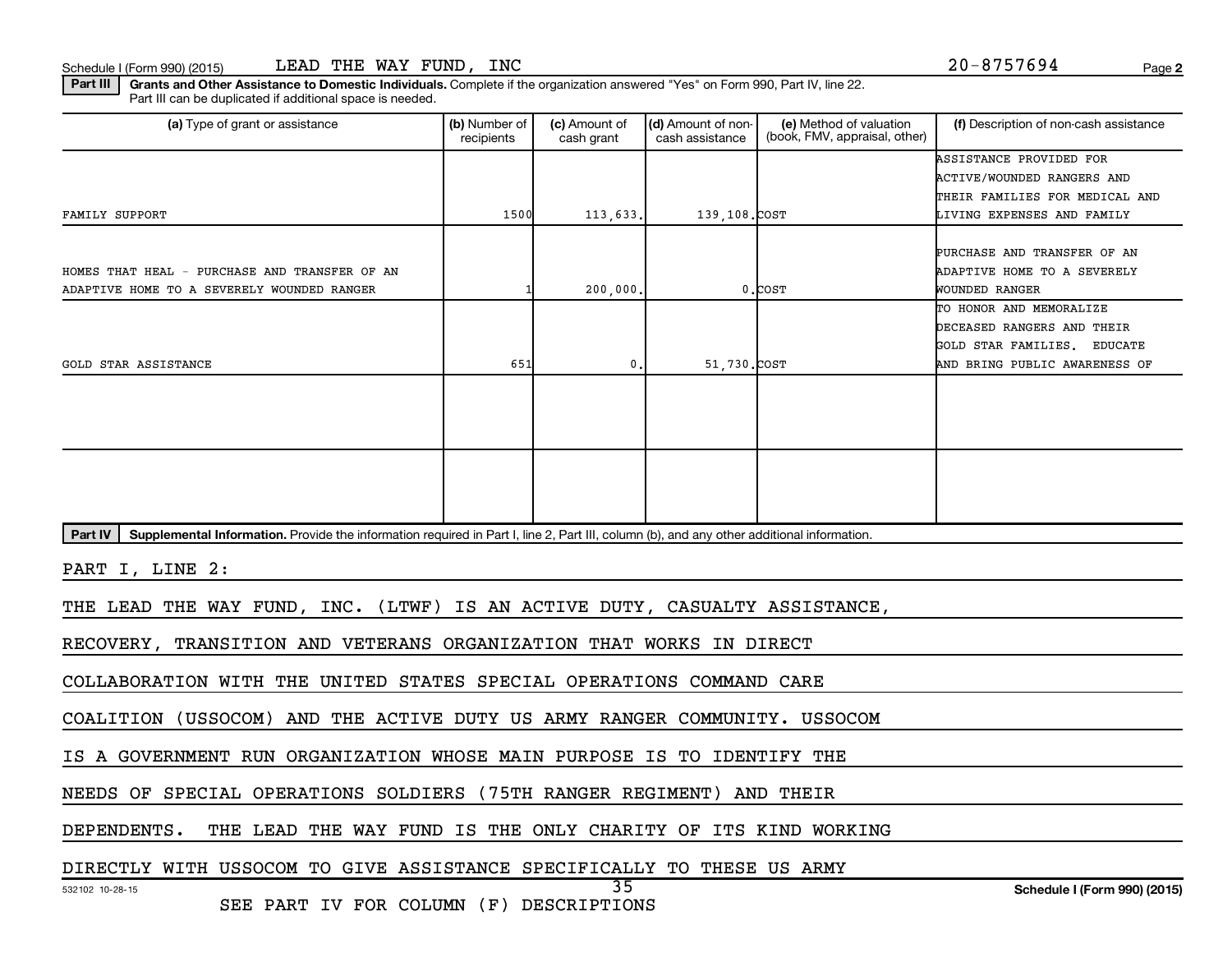|  | Schedule I (Form 990) LEAD THE WAY FUND, INC                                |  |  |  |  |  |  | 20-8757694 Page 2 |  |
|--|-----------------------------------------------------------------------------|--|--|--|--|--|--|-------------------|--|
|  | <b>Part IV   Supplemental Information</b>                                   |  |  |  |  |  |  |                   |  |
|  | RANGERS AND THEIR DEPENDENTS. USSOCOM IDENTIFIES THE RANGER AND THEIR       |  |  |  |  |  |  |                   |  |
|  | NEEDS. LEAD THE WAY FUND WILL PROVIDE NEEDED RESOURCES TO THOSE SOLDIERS    |  |  |  |  |  |  |                   |  |
|  | AND FAMILIES WHOSE NEED FOR ASSISTANCE HAS BEEN DETERMINED BY USSOCOM AND   |  |  |  |  |  |  |                   |  |
|  | NOT COVERED BY THE US GOVERNMENT. LEAD THE WAY FUND ALSO ADDRESSES THE      |  |  |  |  |  |  |                   |  |
|  | NEEDS OF ACTIVE DUTY RANGERS AND THEIR FAMILIES THROUGH SUPPORT OF THE 75TH |  |  |  |  |  |  |                   |  |
|  | RANGER REGIMENT FAMILY READINESS GROUPS (FRG'S) AND THE RANGER CHAPLAIN     |  |  |  |  |  |  |                   |  |
|  | PROGRAM. THIS AID HELPS ADDRESS THE FAMILIES HEALTH AND WELLNESS STATUS.    |  |  |  |  |  |  |                   |  |
|  | LEAD THE WAY FUND WILL ALSO PROVIDE SPECIAL SITUATIONAL FINANCIAL AID, WITH |  |  |  |  |  |  |                   |  |
|  | LTWF BOARD APPROVAL, TO FAMILIES IDENTIFIED BY THE 75TH RANGER REGIMENT     |  |  |  |  |  |  |                   |  |
|  | COMMAND FOR SPECIAL SITUATIONS. ALL REQUESTS ARE DONE BY LETTER OR EMAIL    |  |  |  |  |  |  |                   |  |
|  | FROM USSOCOM OR 75TH RANGER REGIMENT. LEAD THE WAY FUND MONITORS, WITH THE  |  |  |  |  |  |  |                   |  |

ASSISTANCE OF USSOCOM AND REGIMENTAL COMMAND, THAT THE DISBURSED FUNDS WERE USED FOR THEIR INTENDED PURPOSE BY OBTAINING RECEIPTS TO DOCUMENT THE EXPENDITURES.

PART II, LINE 1, COLUMN (H):

NAME OF ORGANIZATION OR GOVERNMENT: DEPARTMENT OF THE ARMY HEADQUARTERS (H) PURPOSE OF GRANT OR ASSISTANCE: WE ASSIST OVER 4500 RANGERS AND FAMILY MEMBERS OF THE 75TH RANGER REGIMENT WITH HEALTH WELLNESS AND MORALE PROGRAMS THAT ARE VITALE TO SUSTAIN THESE FORCES, WHO HAVE ENDURED OVER 23 CONSEUTIVE TOURS OF DUTY FIGHTING THE WAR ON TERRORISM.

(F) DESCRIPTION OF NON-CASH ASSISTANCE: ASSISTANCE PROVIDED FOR ACTIVE/WOUNDED RANGERS AND THEIR FAMILIES FOR MEDICAL AND LIVING EXPENSES

532291 04-01-15 **Schedule I (Form 990)** (F) DESCRIPTION OF NON-CASH ASSISTANCE: TO HONOR AND MEMORALIZE DECEASED

AND FAMILY MORALE EVENTS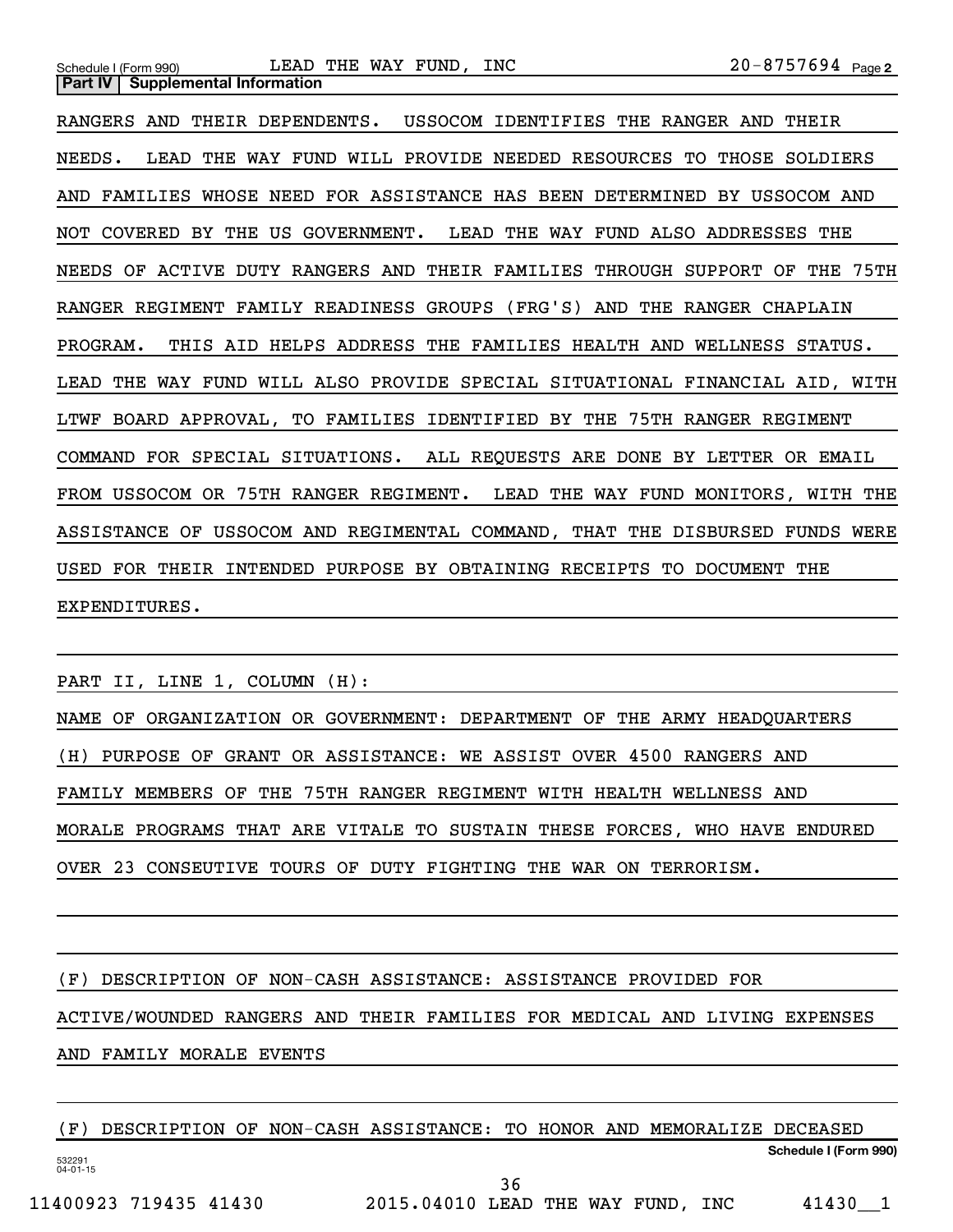| Schedule I (Form 990)<br><b>Part IV   Supplemental Information</b> | LEAD THE WAY FUND, INC                                                    | $20 - 8757694$ Page 2              |
|--------------------------------------------------------------------|---------------------------------------------------------------------------|------------------------------------|
| RANGERS AND THEIR GOLD STAR FAMILIES.                              |                                                                           | EDUCATE AND BRING PUBLIC AWARENESS |
|                                                                    | OF THE NEEDS OF GOLD STAR FAMILIES AND THE PROGRAMS AVAILABLE TO ALL ARMY |                                    |
|                                                                    | RANGERS THROUGH THE LEAD THE WAY FUND ORGANIZATION.                       |                                    |
|                                                                    |                                                                           |                                    |
|                                                                    |                                                                           |                                    |
|                                                                    |                                                                           |                                    |
|                                                                    |                                                                           |                                    |
|                                                                    |                                                                           |                                    |
|                                                                    |                                                                           |                                    |
|                                                                    |                                                                           |                                    |
|                                                                    |                                                                           |                                    |
|                                                                    |                                                                           |                                    |
|                                                                    |                                                                           |                                    |
|                                                                    |                                                                           |                                    |
|                                                                    |                                                                           |                                    |
|                                                                    |                                                                           |                                    |
|                                                                    |                                                                           |                                    |
|                                                                    |                                                                           |                                    |
|                                                                    |                                                                           |                                    |
|                                                                    |                                                                           |                                    |
|                                                                    |                                                                           |                                    |
|                                                                    |                                                                           |                                    |
|                                                                    |                                                                           |                                    |
|                                                                    |                                                                           |                                    |
|                                                                    |                                                                           |                                    |
|                                                                    |                                                                           |                                    |
|                                                                    |                                                                           |                                    |
|                                                                    |                                                                           |                                    |
|                                                                    |                                                                           | Schedule I (Form 990)              |
| 532291<br>04-01-15                                                 | 37                                                                        |                                    |
| 11400923 719435 41430                                              | 2015.04010 LEAD THE WAY FUND, INC                                         | 41430<br>$\mathbf{1}$              |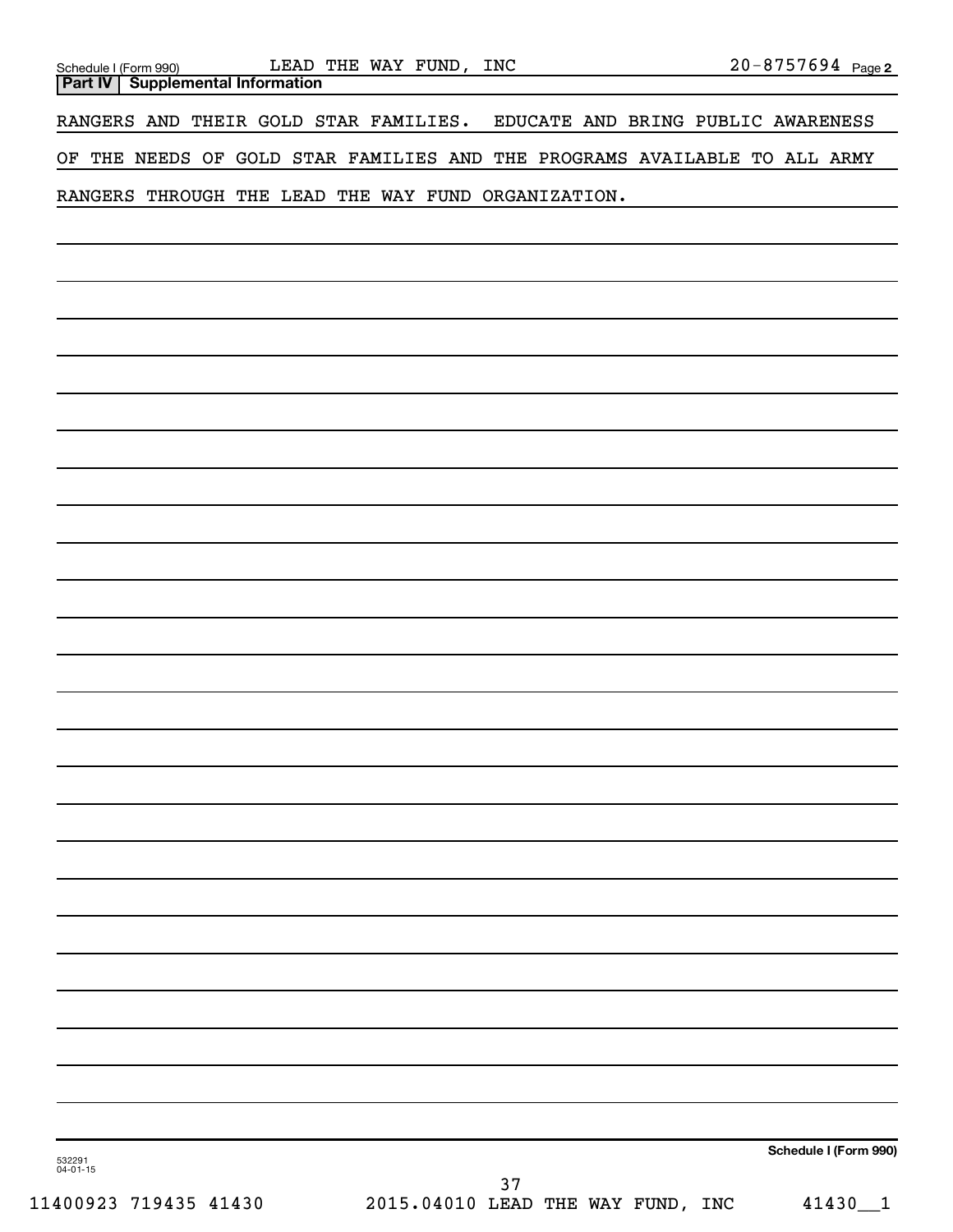| <b>SCHEDULE L</b><br>(Form 990 or 990-EZ) ▶ Complete if the organization answered "Yes" on Form 990, Part IV, line 25a, 25b, 26, 27, 28a,<br>Department of the Treasury<br>Internal Revenue Service |                                       | <b>Transactions With Interested Persons</b><br>28b, or 28c, or Form 990-EZ, Part V, line 38a or 40b. |                            | Attach to Form 990 or Form 990-EZ. | Information about Schedule L (Form 990 or 990-EZ) and its instructions is at www.irs.gov/form990.                                  |           |                      |                                       | Inspection | OMB No. 1545-0047<br>2015<br><b>Open To Public</b> |                           |
|-----------------------------------------------------------------------------------------------------------------------------------------------------------------------------------------------------|---------------------------------------|------------------------------------------------------------------------------------------------------|----------------------------|------------------------------------|------------------------------------------------------------------------------------------------------------------------------------|-----------|----------------------|---------------------------------------|------------|----------------------------------------------------|---------------------------|
| Name of the organization                                                                                                                                                                            |                                       |                                                                                                      |                            |                                    |                                                                                                                                    |           |                      | <b>Employer identification number</b> |            |                                                    |                           |
|                                                                                                                                                                                                     |                                       | LEAD THE WAY FUND, INC                                                                               |                            |                                    |                                                                                                                                    |           |                      | $20 - 8757694$                        |            |                                                    |                           |
| Part I                                                                                                                                                                                              |                                       |                                                                                                      |                            |                                    | <b>Excess Benefit Transactions</b> (section 501(c)(3), section 501(c)(4), and $501(c)(29)$ organizations only).                    |           |                      |                                       |            |                                                    |                           |
|                                                                                                                                                                                                     |                                       |                                                                                                      |                            |                                    | Complete if the organization answered "Yes" on Form 990, Part IV, line 25a or 25b, or Form 990-EZ, Part V, line 40b.               |           |                      |                                       |            |                                                    |                           |
| 1.<br>(a) Name of disqualified person                                                                                                                                                               |                                       | (b) Relationship between disqualified<br>person and organization                                     |                            |                                    | (c) Description of transaction                                                                                                     |           |                      |                                       |            |                                                    | (d) Corrected?            |
|                                                                                                                                                                                                     |                                       |                                                                                                      |                            |                                    |                                                                                                                                    |           |                      |                                       |            | Yes                                                | No                        |
|                                                                                                                                                                                                     |                                       |                                                                                                      |                            |                                    |                                                                                                                                    |           |                      |                                       |            |                                                    |                           |
|                                                                                                                                                                                                     |                                       |                                                                                                      |                            |                                    |                                                                                                                                    |           |                      |                                       |            |                                                    |                           |
|                                                                                                                                                                                                     |                                       |                                                                                                      |                            |                                    |                                                                                                                                    |           |                      |                                       |            |                                                    |                           |
|                                                                                                                                                                                                     |                                       |                                                                                                      |                            |                                    |                                                                                                                                    |           |                      |                                       |            |                                                    |                           |
|                                                                                                                                                                                                     |                                       |                                                                                                      |                            |                                    |                                                                                                                                    |           |                      |                                       |            |                                                    |                           |
| 2 Enter the amount of tax incurred by the organization managers or disqualified persons during the year under<br>section 4958                                                                       |                                       |                                                                                                      |                            |                                    |                                                                                                                                    |           |                      | $\blacktriangleright$ \$              |            |                                                    |                           |
| 3 Enter the amount of tax, if any, on line 2, above, reimbursed by the organization match match the amount of tax, if any, on line 2, above, reimbursed by the organization                         |                                       |                                                                                                      |                            |                                    |                                                                                                                                    |           |                      |                                       |            |                                                    |                           |
|                                                                                                                                                                                                     |                                       |                                                                                                      |                            |                                    |                                                                                                                                    |           |                      |                                       |            |                                                    |                           |
| Part II                                                                                                                                                                                             |                                       | Loans to and/or From Interested Persons.                                                             |                            |                                    |                                                                                                                                    |           |                      |                                       |            |                                                    |                           |
|                                                                                                                                                                                                     |                                       |                                                                                                      |                            |                                    | Complete if the organization answered "Yes" on Form 990-EZ, Part V, line 38a or Form 990, Part IV, line 26; or if the organization |           |                      |                                       |            |                                                    |                           |
|                                                                                                                                                                                                     |                                       | reported an amount on Form 990, Part X, line 5, 6, or 22.                                            |                            |                                    |                                                                                                                                    |           |                      | (h) Approved                          |            |                                                    |                           |
| (a) Name of<br>interested person                                                                                                                                                                    | (b) Relationship<br>with organization | (c) Purpose<br>of loan                                                                               | (d) Loan to or<br>from the | (e) Original<br>principal amount   | (f) Balance due                                                                                                                    |           | $(g)$ In<br>default? | by board or                           |            |                                                    | (i) Written<br>agreement? |
|                                                                                                                                                                                                     |                                       |                                                                                                      | organization?              |                                    |                                                                                                                                    | Yes<br>No |                      | committee?<br>Yes l                   |            | Yes                                                |                           |
|                                                                                                                                                                                                     |                                       |                                                                                                      | To From                    |                                    |                                                                                                                                    |           |                      |                                       | No.        |                                                    | No                        |
|                                                                                                                                                                                                     |                                       |                                                                                                      |                            |                                    |                                                                                                                                    |           |                      |                                       |            |                                                    |                           |
|                                                                                                                                                                                                     |                                       |                                                                                                      |                            |                                    |                                                                                                                                    |           |                      |                                       |            |                                                    |                           |
|                                                                                                                                                                                                     |                                       |                                                                                                      |                            |                                    |                                                                                                                                    |           |                      |                                       |            |                                                    |                           |
|                                                                                                                                                                                                     |                                       |                                                                                                      |                            |                                    |                                                                                                                                    |           |                      |                                       |            |                                                    |                           |
|                                                                                                                                                                                                     |                                       |                                                                                                      |                            |                                    |                                                                                                                                    |           |                      |                                       |            |                                                    |                           |
|                                                                                                                                                                                                     |                                       |                                                                                                      |                            |                                    |                                                                                                                                    |           |                      |                                       |            |                                                    |                           |
|                                                                                                                                                                                                     |                                       |                                                                                                      |                            |                                    |                                                                                                                                    |           |                      |                                       |            |                                                    |                           |
|                                                                                                                                                                                                     |                                       |                                                                                                      |                            |                                    |                                                                                                                                    |           |                      |                                       |            |                                                    |                           |
| Total                                                                                                                                                                                               |                                       |                                                                                                      |                            | $\blacktriangleright$ \$           |                                                                                                                                    |           |                      |                                       |            |                                                    |                           |
| Part III                                                                                                                                                                                            |                                       | <b>Grants or Assistance Benefiting Interested Persons.</b>                                           |                            |                                    |                                                                                                                                    |           |                      |                                       |            |                                                    |                           |
|                                                                                                                                                                                                     |                                       | Complete if the organization answered "Yes" on Form 990, Part IV, line 27.                           |                            |                                    |                                                                                                                                    |           |                      |                                       |            |                                                    |                           |
| (a) Name of interested person                                                                                                                                                                       |                                       | (b) Relationship between<br>interested person and<br>the organization                                |                            | (c) Amount of<br>assistance        | (d) Type of<br>assistance                                                                                                          |           |                      |                                       | assistance | (e) Purpose of                                     |                           |
|                                                                                                                                                                                                     |                                       |                                                                                                      |                            |                                    |                                                                                                                                    |           |                      |                                       |            |                                                    |                           |
|                                                                                                                                                                                                     |                                       |                                                                                                      |                            |                                    |                                                                                                                                    |           |                      |                                       |            |                                                    |                           |
|                                                                                                                                                                                                     |                                       |                                                                                                      |                            |                                    |                                                                                                                                    |           |                      |                                       |            |                                                    |                           |
|                                                                                                                                                                                                     |                                       |                                                                                                      |                            |                                    |                                                                                                                                    |           |                      |                                       |            |                                                    |                           |
|                                                                                                                                                                                                     |                                       |                                                                                                      |                            |                                    |                                                                                                                                    |           |                      |                                       |            |                                                    |                           |
|                                                                                                                                                                                                     |                                       |                                                                                                      |                            |                                    |                                                                                                                                    |           |                      |                                       |            |                                                    |                           |
|                                                                                                                                                                                                     |                                       |                                                                                                      |                            |                                    |                                                                                                                                    |           |                      |                                       |            |                                                    |                           |
|                                                                                                                                                                                                     |                                       |                                                                                                      |                            |                                    |                                                                                                                                    |           |                      |                                       |            |                                                    |                           |
|                                                                                                                                                                                                     |                                       |                                                                                                      |                            |                                    |                                                                                                                                    |           |                      |                                       |            |                                                    |                           |

LHA For Paperwork Reduction Act Notice, see the Instructions for Form 990 or 990-EZ. Schedule L (Form 990 or 990-EZ) 2015

532131 10-02-15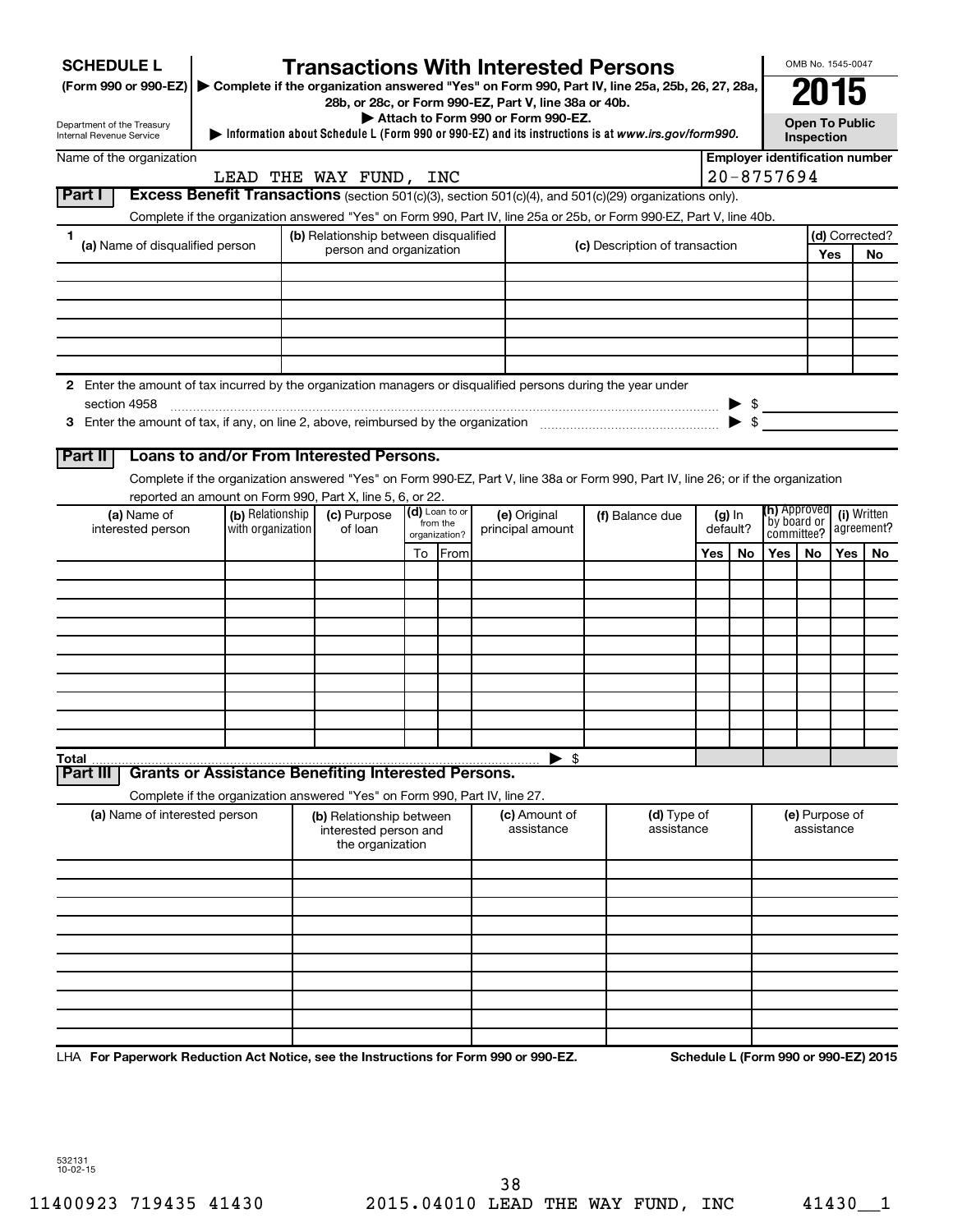|  | Schedule L (Form 990 or 990-EZ) 2015 LEAD THE WAY FUND, INC          |  |  | $20 - 8757694$ Page 2 |  |
|--|----------------------------------------------------------------------|--|--|-----------------------|--|
|  | <b>Part IV   Business Transactions Involving Interested Persons.</b> |  |  |                       |  |

Complete if the organization answered "Yes" on Form 990, Part IV, line 28a, 28b, or 28c.

| (a) Name of interested person |        | (b) Relationship between interested<br>person and the organization |    | (c) Amount of<br>transaction | (d) Description of<br>transaction |            |    |
|-------------------------------|--------|--------------------------------------------------------------------|----|------------------------------|-----------------------------------|------------|----|
|                               |        |                                                                    |    |                              |                                   | <b>Yes</b> | No |
| JILL BACKLIN                  | FAMILY | MEMBER OF                                                          | CU |                              | 95,000. EMPLOYEE OF               |            | х  |
|                               |        |                                                                    |    |                              |                                   |            |    |
|                               |        |                                                                    |    |                              |                                   |            |    |
|                               |        |                                                                    |    |                              |                                   |            |    |
|                               |        |                                                                    |    |                              |                                   |            |    |
|                               |        |                                                                    |    |                              |                                   |            |    |
|                               |        |                                                                    |    |                              |                                   |            |    |
|                               |        |                                                                    |    |                              |                                   |            |    |
|                               |        |                                                                    |    |                              |                                   |            |    |
|                               |        |                                                                    |    |                              |                                   |            |    |

**Part V Supplemental Information**

Provide additional information for responses to questions on Schedule L (see instructions).

SCH L, PART IV, BUSINESS TRANSACTIONS INVOLVING INTERESTED PERSONS:

(A) NAME OF PERSON: JILL BACKLIN

(B) RELATIONSHIP BETWEEN INTERESTED PERSON AND ORGANIZATION:

FAMILY MEMBER OF CURRENT BOARD MEMBER

(D) DESCRIPTION OF TRANSACTION: EMPLOYEE OF THE ORGANIZATION. HER

DUTIES ARE TO ASSIST WITH FUNDRAISING EVENTS AND WITH OFFICE

ADMINISTRATIVE DUTIES

**Schedule L (Form 990 or 990-EZ) 2015**

11400923 719435 41430 2015.04010 LEAD THE WAY FUND, INC 41430\_\_1 39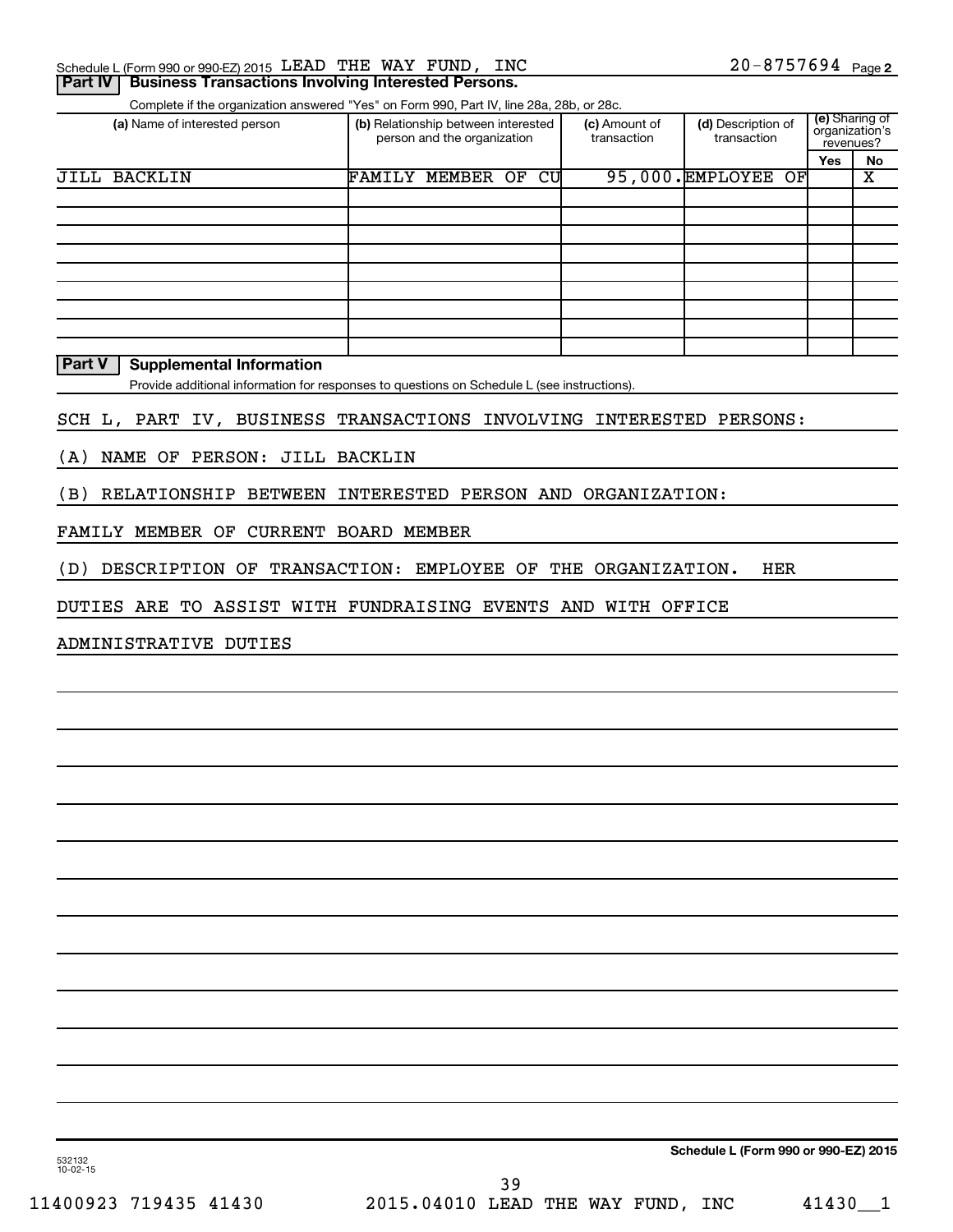| <b>SCHEDULE O</b><br>(Form 990 or 990-EZ)<br>Department of the Treasury<br>Internal Revenue Service | Supplemental Information to Form 990 or 990-EZ<br>Complete to provide information for responses to specific questions on<br>Form 990 or 990-EZ or to provide any additional information.<br>Attach to Form 990 or 990-EZ.<br>Information about Schedule O (Form 990 or 990-EZ) and its instructions is at WWW.irs.gov/form990. | OMB No. 1545-0047<br><b>Open to Public</b><br><b>Inspection</b> |  |  |  |  |  |  |
|-----------------------------------------------------------------------------------------------------|--------------------------------------------------------------------------------------------------------------------------------------------------------------------------------------------------------------------------------------------------------------------------------------------------------------------------------|-----------------------------------------------------------------|--|--|--|--|--|--|
| Name of the organization                                                                            | LEAD THE WAY FUND, INC                                                                                                                                                                                                                                                                                                         | <b>Employer identification number</b><br>20-8757694             |  |  |  |  |  |  |
|                                                                                                     | FORM 990, PART I, LINE 1, DESCRIPTION OF ORGANIZATION MISSION:                                                                                                                                                                                                                                                                 |                                                                 |  |  |  |  |  |  |
|                                                                                                     | VETERANS ORGANIZATION THAT PROVIDES FINANCIAL SUPPORT TO U.S. ARMY                                                                                                                                                                                                                                                             |                                                                 |  |  |  |  |  |  |
| RANGERS AND THE FAMILIES OF THOSE WHO HAVE DIED, HAVE BEEN DISABLED OR                              |                                                                                                                                                                                                                                                                                                                                |                                                                 |  |  |  |  |  |  |
|                                                                                                     | WHO ARE CURRENTLY SERVING IN HARM'S WAY AROUND THE WORLD.                                                                                                                                                                                                                                                                      |                                                                 |  |  |  |  |  |  |
|                                                                                                     |                                                                                                                                                                                                                                                                                                                                |                                                                 |  |  |  |  |  |  |
|                                                                                                     | FORM 990, PART III, LINE 1, DESCRIPTION OF ORGANIZATION MISSION:                                                                                                                                                                                                                                                               |                                                                 |  |  |  |  |  |  |
| THE WORLD.                                                                                          |                                                                                                                                                                                                                                                                                                                                |                                                                 |  |  |  |  |  |  |
|                                                                                                     |                                                                                                                                                                                                                                                                                                                                |                                                                 |  |  |  |  |  |  |
|                                                                                                     | FORM 990, PART III, LINE 4A, PROGRAM SERVICE ACCOMPLISHMENTS:                                                                                                                                                                                                                                                                  |                                                                 |  |  |  |  |  |  |
|                                                                                                     | STAY), CHILD CARE AND EXPENSES ARE COVERED SO THERE IS NO ADDED                                                                                                                                                                                                                                                                |                                                                 |  |  |  |  |  |  |
|                                                                                                     | FINANCIAL OR EMOTIONAL STRESS. IF THE RANGER SUFFERS A SETBACK DURING                                                                                                                                                                                                                                                          |                                                                 |  |  |  |  |  |  |
|                                                                                                     | HIS RECOVERY PROCESS THAT REQUIRES ADDITIONAL HOSPITALIZATION AND                                                                                                                                                                                                                                                              |                                                                 |  |  |  |  |  |  |
|                                                                                                     | THERAPIES, LTWF WILL PROVIDE ADDITIONAL GRANTS TO THE FAMILY SO THERE                                                                                                                                                                                                                                                          |                                                                 |  |  |  |  |  |  |
| IS.                                                                                                 | NO FINANCIAL SHORTFALL. WITH THE ONGOING CHALLENGE OF SERVICE                                                                                                                                                                                                                                                                  |                                                                 |  |  |  |  |  |  |
|                                                                                                     | MEMBERS DEVELOPING POST-TRAUMATIC STRESS, LTWF IS COMMITTED TO ENSURING                                                                                                                                                                                                                                                        |                                                                 |  |  |  |  |  |  |
|                                                                                                     | THAT THEY HAVE THE RESOURCES NECESSARY TO RECEIVE THE PROPER MEDICAL                                                                                                                                                                                                                                                           |                                                                 |  |  |  |  |  |  |
| TREATMENT.                                                                                          |                                                                                                                                                                                                                                                                                                                                |                                                                 |  |  |  |  |  |  |
|                                                                                                     |                                                                                                                                                                                                                                                                                                                                |                                                                 |  |  |  |  |  |  |
|                                                                                                     | FOR OUR RANGERS WHO HAVE SUFFERED SEVERE INJURIES SUCH AS PARALYSIS OR                                                                                                                                                                                                                                                         |                                                                 |  |  |  |  |  |  |
| AMPUTATIONS, LTWF PROVIDES THE SUPPORT FOR MODIFIED VEHICLES AND IS                                 |                                                                                                                                                                                                                                                                                                                                |                                                                 |  |  |  |  |  |  |
|                                                                                                     | BUILDING AND MODIFYING MORTGAGE-FREE, ACCESSIBLE AND SMART HOMES. THESE                                                                                                                                                                                                                                                        |                                                                 |  |  |  |  |  |  |

"HOMES THAT HEAL" ARE CUSTOM BUILT TO INCLUDE THE SPECIFIC ADAPTIVE

EQUIPMENT NECESSARY TO SUPPORT THE SPECIFIC NEEDS OF EACH RANGER.

532211 09-02-15 LHA For Paperwork Reduction Act Notice, see the Instructions for Form 990 or 990-EZ. Schedule O (Form 990 or 990-EZ) (2015) OUR RANGERS ARE AMONG THE MOST DISCIPLINED AND SKILLED WARRIORS IN THE WORLD AND WE ARE DEDICATED TO HELPING THEM UTILIZE THEIR INGRAINED 11400923 719435 41430 2015.04010 LEAD THE WAY FUND, INC 41430\_\_1 40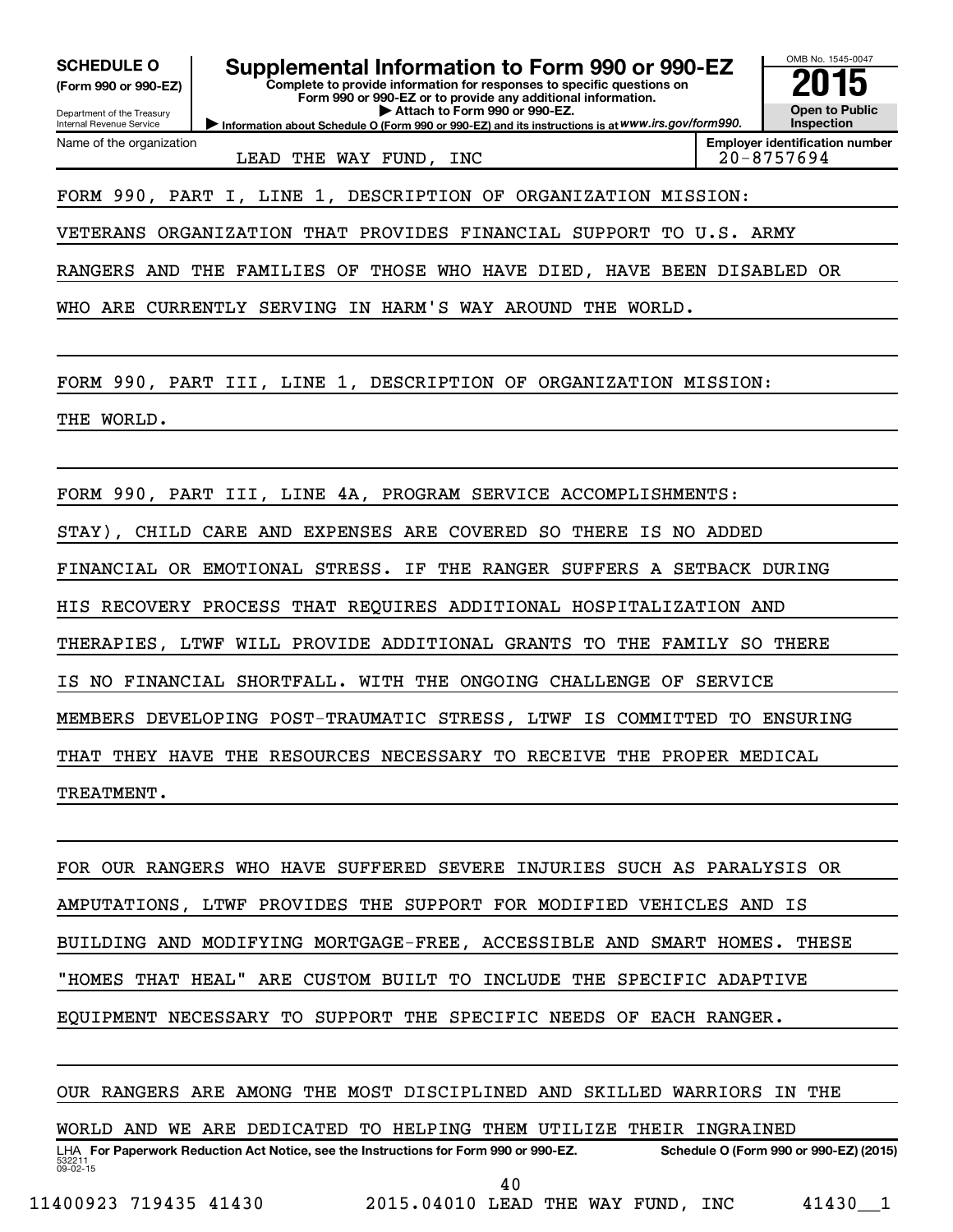| Schedule O (Form 990 or 990-EZ) (2015)                                  | Page 2                                                  |
|-------------------------------------------------------------------------|---------------------------------------------------------|
| Name of the organization<br>LEAD THE WAY FUND, INC                      | <b>Employer identification number</b><br>$20 - 8757694$ |
| SKILLS BY EMPOWERING THEM TO THRIVE IN CAREERS AND AT TOP UNIVERSITIES  |                                                         |
| AROUND THE COUNTRY. WHEN RANGERS MAKE THE DECISION NOT TO RE-ENLIST IN  |                                                         |
| THE REGIMENT AFTER A LONG AND SUCCESSFUL MILITARY CAREER, THE           |                                                         |
| TRANSITION BACK TO CIVILIAN LIFE CAN BE CHALLENGING. THROUGH OUR        |                                                         |
| TRANSITION PROGRAMS SUCH AS OUR COLLEGIATE ACCESS PROGAM (CAP), AND     |                                                         |
| WORKING WITH CARE COALTION (H.E.R.O PROGRAM), WE ARE COMMITTED TO       |                                                         |
| HELPING OUR RANGERS THROUGH THE REINTEGRATION PROCESS, ENSURING THAT    |                                                         |
| THEY ACHIEVE THEIR GOALS OF A REWARDING AND PROSPEROUS CIVILIAN LIFE.   |                                                         |
| STAYING ACTIVE AND COMPETITIVE IS PARAMOUNT TO THE EMOTIONAL AND        |                                                         |
| PHYSICAL PRESERVATION OF OUR WOUNDED RANGERS. LTWF PROVIDES SUPPORT FOR |                                                         |
| OUR RANGERS WHO PARTICIPATE IN THE WARRIOR GAMES (ADAPTIVE SPORTS       |                                                         |
| COMPETITION FOR WOUNDED, ILL AND INJURED SERVICE MEMBERS). WE WILL ALSO |                                                         |
| ACCOMMODATE IMMEDIATE FAMILY MEMBERS SO THEY CAN SEE THEIR LOVED ONE    |                                                         |
| COMPETE.                                                                |                                                         |

FORM 990, PART III, LINE 4B, PROGRAM SERVICE ACCOMPLISHMENTS:

FAMILY UNIT IS PARAMOUNT FOR THE MORALE AND FOCUS OF OUR RANGERS.

WHEN THE ULTIMATE SACRIFICE HAPPENS, LTWF WILL PROVIDE FUNDS TO GET FRG "FIRST RESPONDERS" TO THE SIDE OF THE RANGER WIFE AND FAMILY DURING THE

ARDUOUS BURIAL PROCESS.

EACH YEAR DURING THE HOLIDAY SEASON, LTWF PROVIDES GIFT CARDS TO OUR MORE JUNIOR NCO RANGER FAMILIES, DETERMINED BY COMMAND, WHO ARE MOST IN NEED AND UNDER FINANCIAL STRAIN DURING THE SEASON.

FORM 990, PART III, LINE 4C, PROGRAM SERVICE ACCOMPLISHMENTS:

MOUNTAIN BIKING. BIBLE STUDIES: RANGER CHAPLAINS AND THEIR WIVES LEAD

BIBLE STUDIES AND OTHER SPIRITUAL-GROWTH EVENTS FOR RANGER COUPLES OR

532212 09-02-15 **Schedule O (Form 990 or 990-EZ) (2015)** WIVES OF DEPLOYED RANGERS AND OUR LTWF RESOURCES PROVIDE MUCH-NEEDED 11400923 719435 41430 2015.04010 LEAD THE WAY FUND, INC 41430\_\_1 41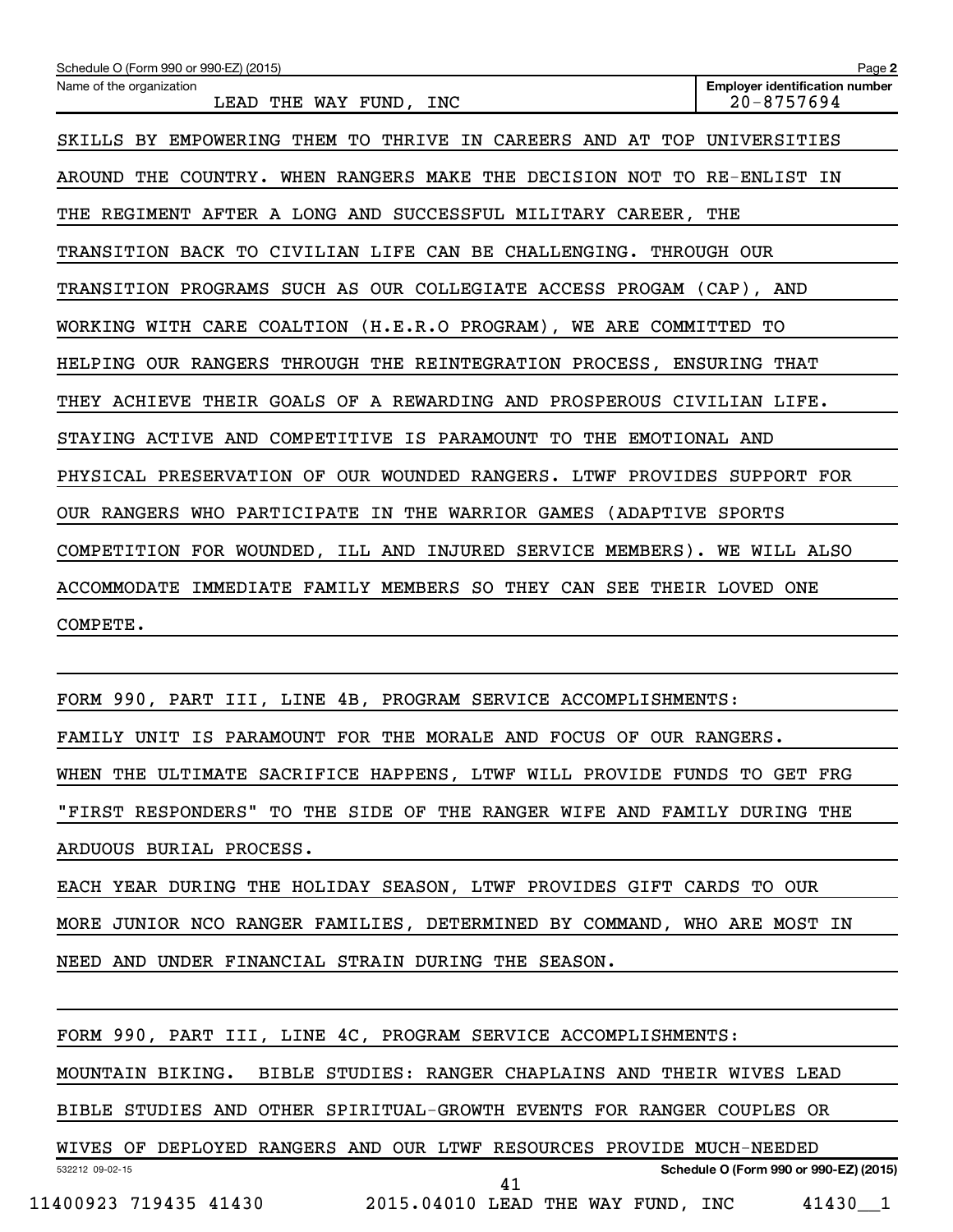Name of the organization

LEAD THE WAY FUND, INC  $20-8757694$ 

**Employer identification number**

CHILDCARE FOR THESE EVENTS.

FORM 990, PART III, LINE 4D, OTHER PROGRAM SERVICES:

GOLD STAR PROGRAM: WHEN A RANGER HAS PAID THE ULTIMATE SACRIFICE,

WHETHER IN COMBAT OR IN TRAINING, ARMY RANGER LEAD THE WAY FUND

BELIEVES THERE IS A MORAL OBLIGATION TO SUPPORT THE DEPENDENTS OF THESE

HEROES. THROUGH THIS PROGRAM WE CAN ENSURE THAT THE ESSENTIAL

NECESSITIES OF THESE GOLD STAR FAMILIES GO UNINTERRUPTED.

EXPENSES \$ 51,730. INCLUDING GRANTS OF \$ 51,730. REVENUE \$ 0.

OTHER PROGRAM SERVICES

EXPENSES \$ 55,055. INCLUDING GRANTS OF \$ 0. REVENUE \$ 0.

FORM 990, PART VI, SECTION A, LINE 2:

LINE 2 EXPLANATION - ROBERT T. HOTAREK (PRESIDENT & CFO) IS THE FATHER OF

ROBERT T. HOTAREK, JR. (DIRECTOR). MARY REGAN (DIRECTOR) IS THE WIFE OF

JAMES P. REGAN (CHAIRMAN & CEO).

FORM 990, PART VI, SECTION B, LINE 11:

LINE 11A EXPLANATION - THE BOARD OF DIRECTORS REVIEWS AND APPROVES THE TAX RETURN BEFORE THE RETURN IS SIGNED AND FILED WITH THE INTERNAL REVENUE SERVICE. AS PART OF THIS REVIEW, THE BOARD COMPARES ALL FINANCIAL AMOUNTS WITH THE AUDITED FINANCIAL STATEMENTS.

FORM 990, PART VI, SECTION B, LINE 12C:

THE ORGANIZATION MONITORS THEIR CONFLICT OF INTEREST POLICY AT THEIR BOARD

42

MEETINGS. THE POLICY IS ENFORCED ON AN ONGOING BASIS.

532212 09-02-15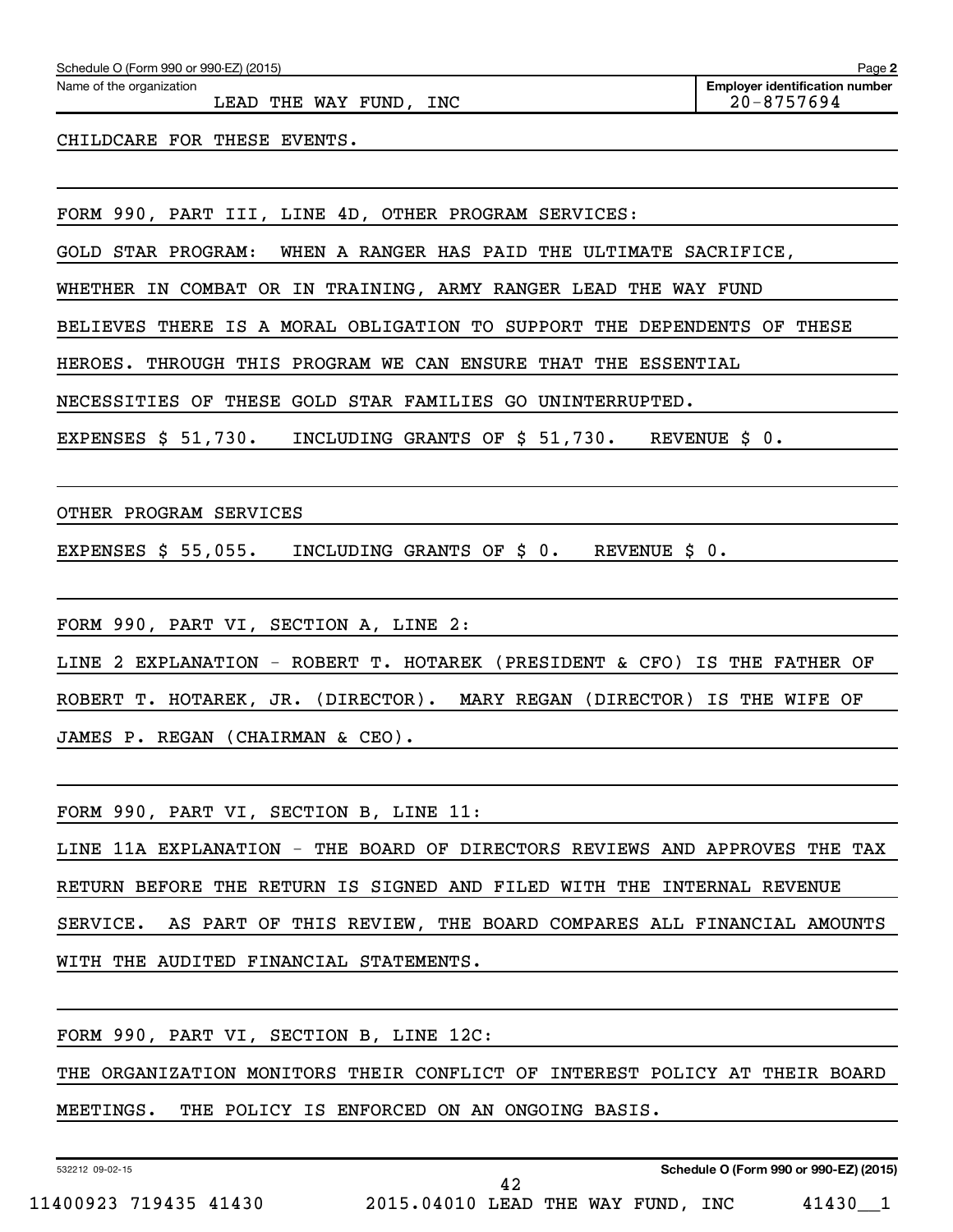Name of the organization

**Employer identification number** LEAD THE WAY FUND, INC  $20-8757694$ 

FORM 990, PART VI, SECTION C, LINE 19:

ALL PUBLIC DOCUMENTS ARE MADE AVAILABLE UPON REQUEST AT THE ORGANIZATION'S

ADDRESS OF OPERATIONS.

FORM 990, PART XII, LINE 2C:

THE PROCESS THE ORGANIZATION FOLLOWS FOR THE SELECTION OF AN

INDEPENDENT ACCOUNTANT, AS WELL AS THE PROCEDURES FOLLOWED TO PROVIDE

NECESSARY OVERSIGHT FOR THE FINANCIAL STATEMENT AUDIT HAS NOT CHANGED

FROM THE PREVIOUS YEAR.

**Schedule O (Form 990 or 990-EZ) (2015)**

532212 09-02-15

11400923 719435 41430 2015.04010 LEAD THE WAY FUND, INC 41430\_\_1

43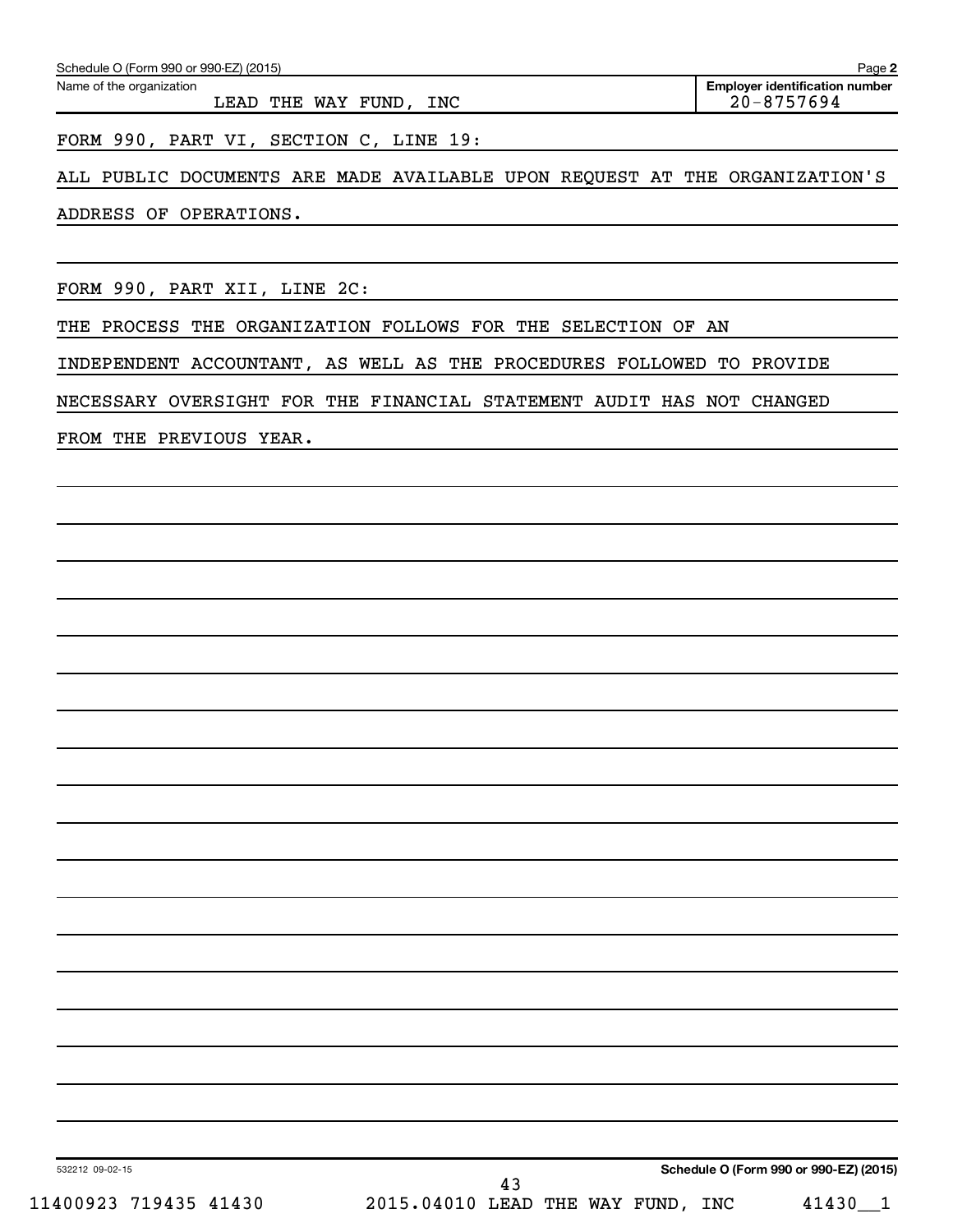#### **2015 DEPRECIATION AND AMORTIZATION REPORT**

### FORM 990 PAGE 10 990

| Asset<br>No. | Description                                 | Date<br>Acquired | Method | Life      | Line<br>No. | Unadjusted<br>Cost Or Basis | Bus %<br>Excl | Reduction In<br><b>Basis</b> | <b>Basis For</b><br>Depreciation | Accumulated<br>Depreciation | Current<br>Sec 179 | <b>Current Year</b><br>Deduction |
|--------------|---------------------------------------------|------------------|--------|-----------|-------------|-----------------------------|---------------|------------------------------|----------------------------------|-----------------------------|--------------------|----------------------------------|
|              | <b>FURNITURE &amp;</b><br>FIXTURES          |                  |        |           |             |                             |               |                              |                                  |                             |                    |                                  |
|              | 3FURNITURE                                  | 010110           |        | $5.00$ 16 |             | 5,000.                      |               |                              | 5,000.                           | 5,000.                      |                    | 0.                               |
|              | * 990 PAGE 10 TOTAL<br>FURNITURE & FIXTUR   |                  |        |           |             | 5,000.                      |               | 0.                           | 5,000.                           | 5,000.                      | 0.                 | $\mathbf 0$ .                    |
|              | MACHINERY &<br><b>EQUIPMENT</b>             |                  |        |           |             |                             |               |                              |                                  |                             |                    |                                  |
|              | 1COMPUTER                                   | 0509105L         |        | $5.00$ 16 |             | 670.                        |               |                              | 670.                             | 670.                        |                    | 0.                               |
|              | 2TWO PRINTERS                               | 0417135L         |        | 3.00      | 17          | 1,493.                      |               |                              | 1,493.                           | 1,079.                      |                    | 415.                             |
|              | 7NEW DELL LAPTOP                            | 0813135L         |        | 5.00      | 16          | 1,827.                      |               |                              | 1,827.                           | 700.                        |                    | 365.                             |
|              | <b>NEW PHONE</b><br>8SYSTEM/SERVER          | $013014$ SL      |        | $5.00$ 16 |             | 8,807.                      |               |                              | 8,807.                           | 2,495.                      |                    | 1,761.                           |
|              | <b>NEW COMPUTER</b><br>9EQUIPMENT           | 0208145L         |        | $5.00$ 16 |             | 1,650.                      |               |                              | 1,650.                           | 468.                        |                    | 330.                             |
|              | NEW COMPUTER<br>10EQUIPMENT                 | $ 02 12 14$ SL   |        | $5.00$ 16 |             | 4,908.                      |               |                              | 4,908.                           | 1,391.                      |                    | 982.                             |
|              | NEW WORKSTATIONS -<br>11MIS                 | $040414$ SL      |        | $5.00$ 16 |             | 2,530.                      |               |                              | 2,530.                           | 632.                        |                    | 506.                             |
|              | $*$ 990 PAGE 10 TOTAL<br>MACHINERY & EQUIPM |                  |        |           |             | 21,885.                     |               | 0.                           | 21,885.                          | 7,435.                      | 0.                 | 4,359.                           |
|              | <b>OTHER</b>                                |                  |        |           |             |                             |               |                              |                                  |                             |                    |                                  |
|              | <b>INITIAL WEBSITE</b><br>4DESIGN           | 063008SL         |        | $3.00$ 16 |             | 9,000.                      |               |                              | 9,000.                           |                             |                    | 0.                               |
|              | 5WEBSITE DEVELOPMENT033110SL                |                  |        | $3.00$ 16 |             | 4,050.                      |               |                              | 4,050.                           | 4,050.                      |                    | $\mathbf 0$                      |
|              | 6WEBSITE REDESIGN                           | $062811$ SL      |        | $3.00$ 16 |             | 2,375.                      |               |                              | 2,375.                           | 2,375.                      |                    | 0.                               |
|              | 12TENT AND BACK PANEL082514SL               |                  |        | 5.00      | 16          | 1,450.                      |               |                              | 1,450.                           | 242.                        |                    | 290.                             |
|              | 990 PAGE 10 TOTAL<br>OTHER                  |                  |        |           |             | 16,875.                     |               | 0.1                          | 16,875.                          | 15,667.                     | 0.                 | 290.                             |

(D) - Asset disposed \* ITC, Section 179, Salvage, Bonus, Commercial Revitalization Deduction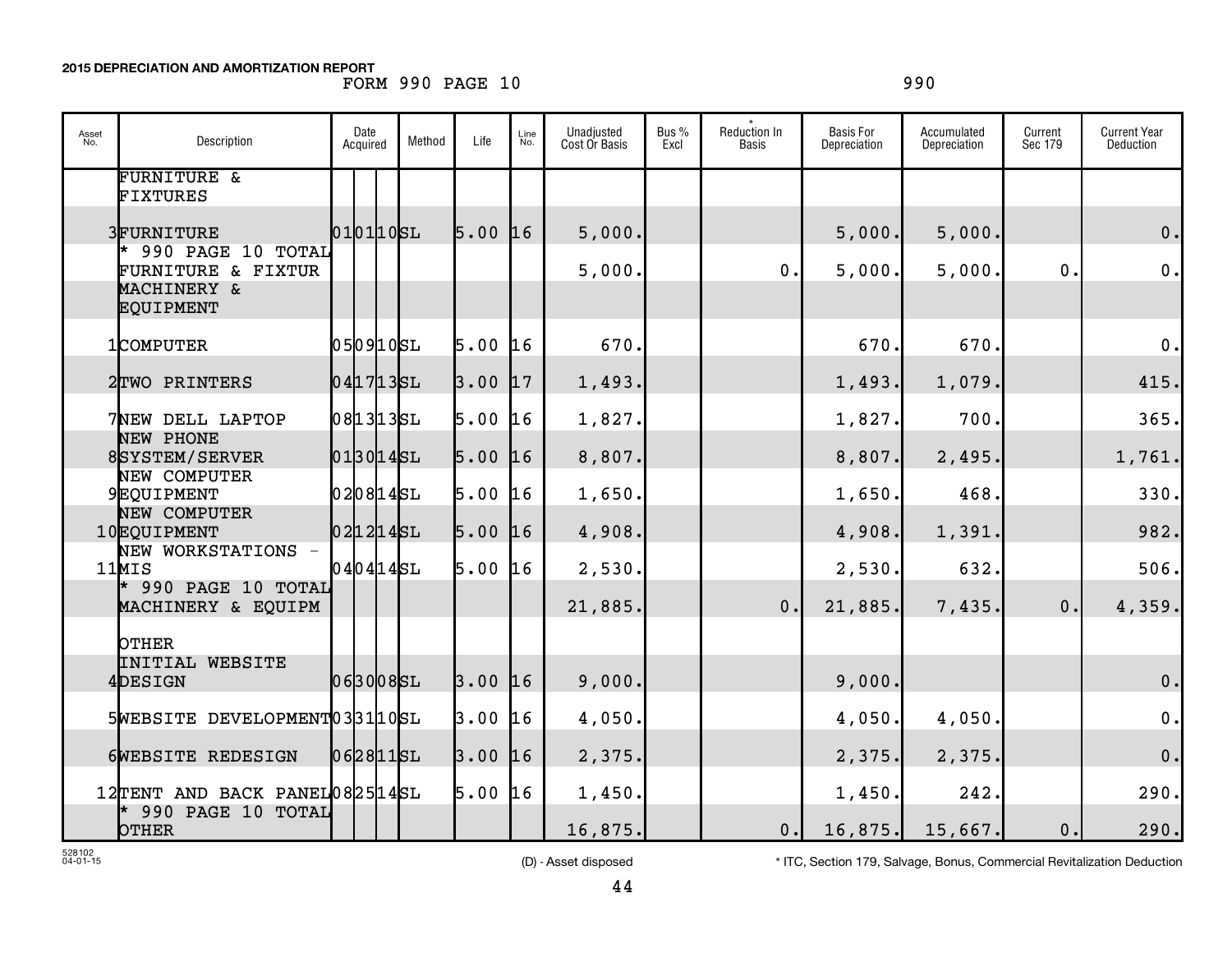#### **2015 DEPRECIATION AND AMORTIZATION REPORT**

### FORM 990 PAGE 10 990

| Asset<br>No. | Description                       | Date<br>Acquired |  | Method | Life | Line<br>No. | Unadjusted<br>Cost Or Basis | Bus %<br>Excl | Reduction In<br>Basis | Basis For<br>Depreciation | Accumulated<br>Depreciation | Current<br>Sec 179 | <b>Current Year</b><br>Deduction |
|--------------|-----------------------------------|------------------|--|--------|------|-------------|-----------------------------|---------------|-----------------------|---------------------------|-----------------------------|--------------------|----------------------------------|
|              | * GRAND TOTAL 990<br>PAGE 10 DEPR |                  |  |        |      |             | 43,760.                     |               | $\mathbf 0$ .         | 43,760.                   | 28,102.                     | $\mathfrak o$ .    | 4,649.                           |
|              |                                   |                  |  |        |      |             |                             |               |                       |                           |                             |                    |                                  |
|              |                                   |                  |  |        |      |             |                             |               |                       |                           |                             |                    |                                  |
|              |                                   |                  |  |        |      |             |                             |               |                       |                           |                             |                    |                                  |
|              |                                   |                  |  |        |      |             |                             |               |                       |                           |                             |                    |                                  |
|              |                                   |                  |  |        |      |             |                             |               |                       |                           |                             |                    |                                  |
|              |                                   |                  |  |        |      |             |                             |               |                       |                           |                             |                    |                                  |
|              |                                   |                  |  |        |      |             |                             |               |                       |                           |                             |                    |                                  |
|              |                                   |                  |  |        |      |             |                             |               |                       |                           |                             |                    |                                  |
|              |                                   |                  |  |        |      |             |                             |               |                       |                           |                             |                    |                                  |
|              |                                   |                  |  |        |      |             |                             |               |                       |                           |                             |                    |                                  |
|              |                                   |                  |  |        |      |             |                             |               |                       |                           |                             |                    |                                  |
|              |                                   |                  |  |        |      |             |                             |               |                       |                           |                             |                    |                                  |
|              |                                   |                  |  |        |      |             |                             |               |                       |                           |                             |                    |                                  |
|              |                                   |                  |  |        |      |             |                             |               |                       |                           |                             |                    |                                  |
|              |                                   |                  |  |        |      |             |                             |               |                       |                           |                             |                    |                                  |
|              |                                   |                  |  |        |      |             |                             |               |                       |                           |                             |                    |                                  |
|              |                                   |                  |  |        |      |             |                             |               |                       |                           |                             |                    |                                  |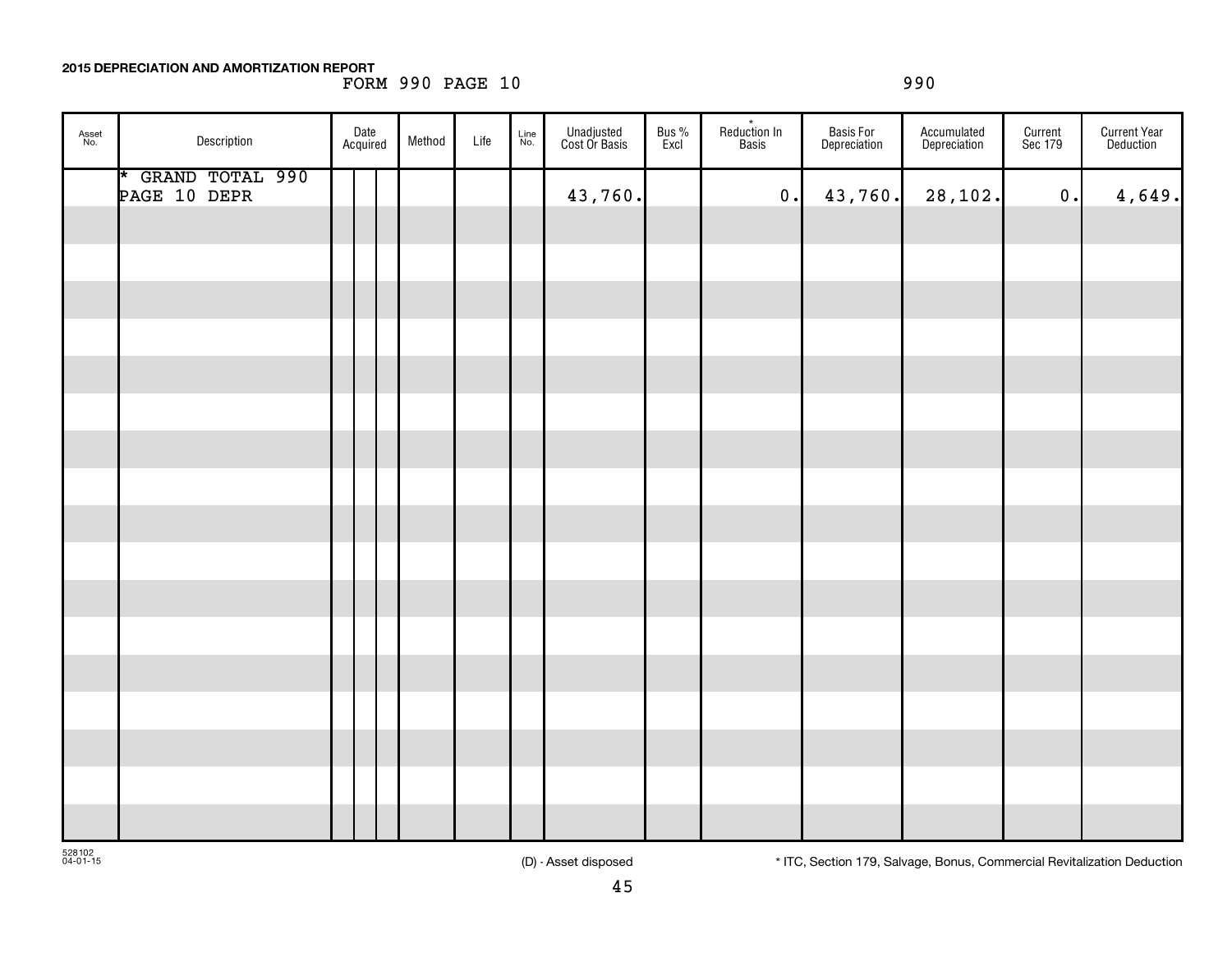## **TAX RETURN FILING INSTRUCTIONS**

NEW YORK FORM CHAR500

#### **FOR THE YEAR ENDING**

~~~~~~~~~~~~~~~~~ JUNE 30, 2016

| <b>Prepared for</b>                                |                                                                                                                                                          |
|----------------------------------------------------|----------------------------------------------------------------------------------------------------------------------------------------------------------|
|                                                    | LEAD THE WAY FUND, INC<br>390 PLANDOME ROAD NO. 221<br><b>MANHASSET, NY</b><br>11030                                                                     |
| <b>Prepared by</b>                                 | SHEEHAN & COMPANY, CPA, PC<br>15 SOUTH BAYLES AVENUE<br>PORT WASHINGTON, NY 11050                                                                        |
| <b>Amount due</b><br>or refund                     | BALANCE DUE OF \$275.00                                                                                                                                  |
| <b>Make check</b><br>payable to                    | DEPARTMENT OF LAW                                                                                                                                        |
| Mail tax return<br>and check (if<br>applicable) to | NYS OFFICE OF ATTORNEY GENERAL<br>CHARITIES BUREAU REGISTRATION SECTION<br>120 BROADWAY<br>NEW YORK, NY 10271                                            |
| Return must be<br>mailed on<br>or before           | NOVEMBER 15, 2016                                                                                                                                        |
| <b>Special</b><br><b>Instructions</b>              | THE REPORT SHOULD BE SIGNED AND DATED BY THE AUTHORIZED<br>INDIVIDUAL(S).<br>THE ATTACHED COPY OF FEDERAL FORM 990 MUST BE PROPERLY SIGNED<br>AND DATED. |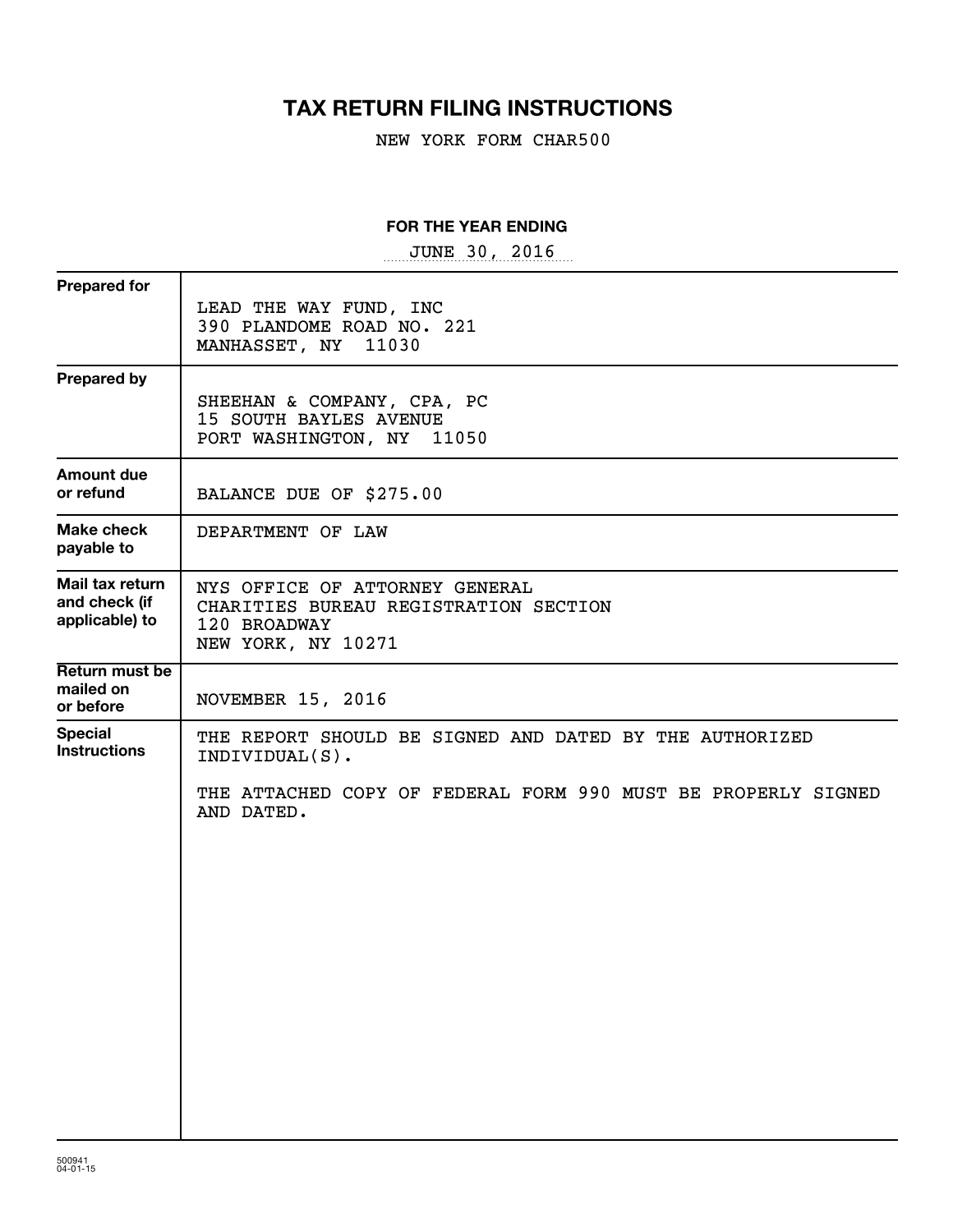NYS Annual Filing for Charitable Organizations www.CharitiesNYS.com

**Open to Public Inspection**

| <b>1. General Information</b>                                                                                                                                                                                                                                                                                                                                                                                                                                                                                               |                                                                                                                                                                                                        |                                           |                                         |                                                                                                                                                     |  |  |  |  |
|-----------------------------------------------------------------------------------------------------------------------------------------------------------------------------------------------------------------------------------------------------------------------------------------------------------------------------------------------------------------------------------------------------------------------------------------------------------------------------------------------------------------------------|--------------------------------------------------------------------------------------------------------------------------------------------------------------------------------------------------------|-------------------------------------------|-----------------------------------------|-----------------------------------------------------------------------------------------------------------------------------------------------------|--|--|--|--|
| For Fiscal Year Beginning (mm/dd/yyyy)                                                                                                                                                                                                                                                                                                                                                                                                                                                                                      | 07/01/2015                                                                                                                                                                                             |                                           | and Ending (mm/dd/yyyy) 06/30/2016      |                                                                                                                                                     |  |  |  |  |
| Check if Applicable:<br>Address Change                                                                                                                                                                                                                                                                                                                                                                                                                                                                                      | Name of Organization:<br>Employer Identification Number (EIN):<br>$20 - 8757694$<br>LEAD THE WAY FUND, INC                                                                                             |                                           |                                         |                                                                                                                                                     |  |  |  |  |
| Name Change<br><b>Initial Filing</b>                                                                                                                                                                                                                                                                                                                                                                                                                                                                                        | Mailing Address:<br>390 PLANDOME ROAD, NO. 221                                                                                                                                                         | NY Registration Number:<br>$41 - 20 - 77$ |                                         |                                                                                                                                                     |  |  |  |  |
| <b>Final Filing</b><br>Amended Filing                                                                                                                                                                                                                                                                                                                                                                                                                                                                                       | City / State / ZIP:<br>MANHASSET, NY                                                                                                                                                                   | Telephone:<br>516 439-5268                |                                         |                                                                                                                                                     |  |  |  |  |
| Reg ID Pending<br>Website:<br>Email:<br>WWW.LEADTHEWAYFUND.ORG<br><b>INFO@LEADTHEWAYFUND</b>                                                                                                                                                                                                                                                                                                                                                                                                                                |                                                                                                                                                                                                        |                                           |                                         |                                                                                                                                                     |  |  |  |  |
| registration category:                                                                                                                                                                                                                                                                                                                                                                                                                                                                                                      | Check your organization's<br>Confirm your Registration Category in the<br>$\boxed{\textbf{X}}$ DUAL (7A & EPTL)<br><b>EXEMPT</b><br>7A only<br>EPTL only<br>Charities Registry at www.CharitiesNYS.com |                                           |                                         |                                                                                                                                                     |  |  |  |  |
| 2. Certification                                                                                                                                                                                                                                                                                                                                                                                                                                                                                                            |                                                                                                                                                                                                        |                                           |                                         |                                                                                                                                                     |  |  |  |  |
|                                                                                                                                                                                                                                                                                                                                                                                                                                                                                                                             | See instructions for certification requirements. Improper certification is a violation of law that may be subject to penalties.                                                                        |                                           |                                         |                                                                                                                                                     |  |  |  |  |
| President or Authorized Officer:                                                                                                                                                                                                                                                                                                                                                                                                                                                                                            | they are true, correct and complete in accordance with the laws of the State of New York applicable to this report.                                                                                    |                                           | <b>JAMES P. REGAN</b><br>CHAIRMAN & CEO | We certify under penalties of perjury that we reviewed this report, including all attachments, and to the best of our knowledge and belief,         |  |  |  |  |
|                                                                                                                                                                                                                                                                                                                                                                                                                                                                                                                             | Signature                                                                                                                                                                                              |                                           | ROBERT HOTAREK                          | <b>Print Name and Title</b><br>Date                                                                                                                 |  |  |  |  |
| Chief Financial Officer or Treasurer:                                                                                                                                                                                                                                                                                                                                                                                                                                                                                       |                                                                                                                                                                                                        |                                           | PRESIDENT                               |                                                                                                                                                     |  |  |  |  |
|                                                                                                                                                                                                                                                                                                                                                                                                                                                                                                                             | Signature                                                                                                                                                                                              |                                           |                                         | Print Name and Title<br>Date                                                                                                                        |  |  |  |  |
| 3. Annual Reporting Exemption                                                                                                                                                                                                                                                                                                                                                                                                                                                                                               |                                                                                                                                                                                                        |                                           |                                         |                                                                                                                                                     |  |  |  |  |
|                                                                                                                                                                                                                                                                                                                                                                                                                                                                                                                             |                                                                                                                                                                                                        |                                           |                                         | Check the exemption(s) that apply to your filing. If your organization is claiming an exemption under one category (7A or EPTL only filers) or both |  |  |  |  |
|                                                                                                                                                                                                                                                                                                                                                                                                                                                                                                                             |                                                                                                                                                                                                        |                                           |                                         | categories (DUAL filers) that apply to your registration, complete only parts 1, 2, and 3, and submit the certified Char500. No fee, schedules, or  |  |  |  |  |
|                                                                                                                                                                                                                                                                                                                                                                                                                                                                                                                             |                                                                                                                                                                                                        |                                           |                                         | additional attachments are required. If you cannot claim an exemption or are a DUAL filer that claims only one exemption, you must file applicable  |  |  |  |  |
|                                                                                                                                                                                                                                                                                                                                                                                                                                                                                                                             | schedules and attachments and pay applicable fees.                                                                                                                                                     |                                           |                                         |                                                                                                                                                     |  |  |  |  |
| 3a. 7A filing exemption: Total contributions from NY State including residents, foundations, government agencies, etc, did not<br>exceed \$25,000 and the organization did not engage a professional fund raiser (PFR) or fund raising counsel (FRC) to solicit<br>contributions during the fiscal year. Or the organization qualifies for another 7A exemption (see instructions).<br>3b. EPTL filing exemption: Gross receipts did not exceed \$25,000 and the market value of assets did not exceed \$25,000 at any time |                                                                                                                                                                                                        |                                           |                                         |                                                                                                                                                     |  |  |  |  |
|                                                                                                                                                                                                                                                                                                                                                                                                                                                                                                                             | during the fiscal year.                                                                                                                                                                                |                                           |                                         |                                                                                                                                                     |  |  |  |  |
|                                                                                                                                                                                                                                                                                                                                                                                                                                                                                                                             |                                                                                                                                                                                                        |                                           |                                         |                                                                                                                                                     |  |  |  |  |
| 4. Schedules and Attachments                                                                                                                                                                                                                                                                                                                                                                                                                                                                                                |                                                                                                                                                                                                        |                                           |                                         |                                                                                                                                                     |  |  |  |  |
| See the following page<br>$X$ Yes<br>No 4a. Did your organization use a professional fund raiser, fund raising counsel or commercial co-venturer<br>for a checklist of<br>for fund raising activity in NY State? If yes, complete Schedule 4a.<br>schedules and<br>attachments to                                                                                                                                                                                                                                           |                                                                                                                                                                                                        |                                           |                                         |                                                                                                                                                     |  |  |  |  |
| $\lfloor x \rfloor$ No 4b. Did the organization receive government grants? If yes, complete Schedule 4b.<br>Yes<br>complete your filing.                                                                                                                                                                                                                                                                                                                                                                                    |                                                                                                                                                                                                        |                                           |                                         |                                                                                                                                                     |  |  |  |  |
| 5. Fee                                                                                                                                                                                                                                                                                                                                                                                                                                                                                                                      |                                                                                                                                                                                                        |                                           |                                         |                                                                                                                                                     |  |  |  |  |
| See the checklist on the<br>next page to calculate your                                                                                                                                                                                                                                                                                                                                                                                                                                                                     | 7A filing fee:                                                                                                                                                                                         | EPTL filing fee:                          | Total fee:                              | Make a single-check or money order                                                                                                                  |  |  |  |  |
| fee(s). Indicate fee(s) you<br>are submitting here:                                                                                                                                                                                                                                                                                                                                                                                                                                                                         | 25.<br>\$                                                                                                                                                                                              | 250.<br>\$                                | 275.<br>\$                              | payable to:<br>"Department of Law"                                                                                                                  |  |  |  |  |
|                                                                                                                                                                                                                                                                                                                                                                                                                                                                                                                             |                                                                                                                                                                                                        |                                           |                                         |                                                                                                                                                     |  |  |  |  |

568451 12-22-15 1019 CHAR500 Annual Filing for Charitable Organizations (Updated December 2015) Page 1 2

11400923 719435 41430 2015.04010 LEAD THE WAY FUND, INC 41430\_\_1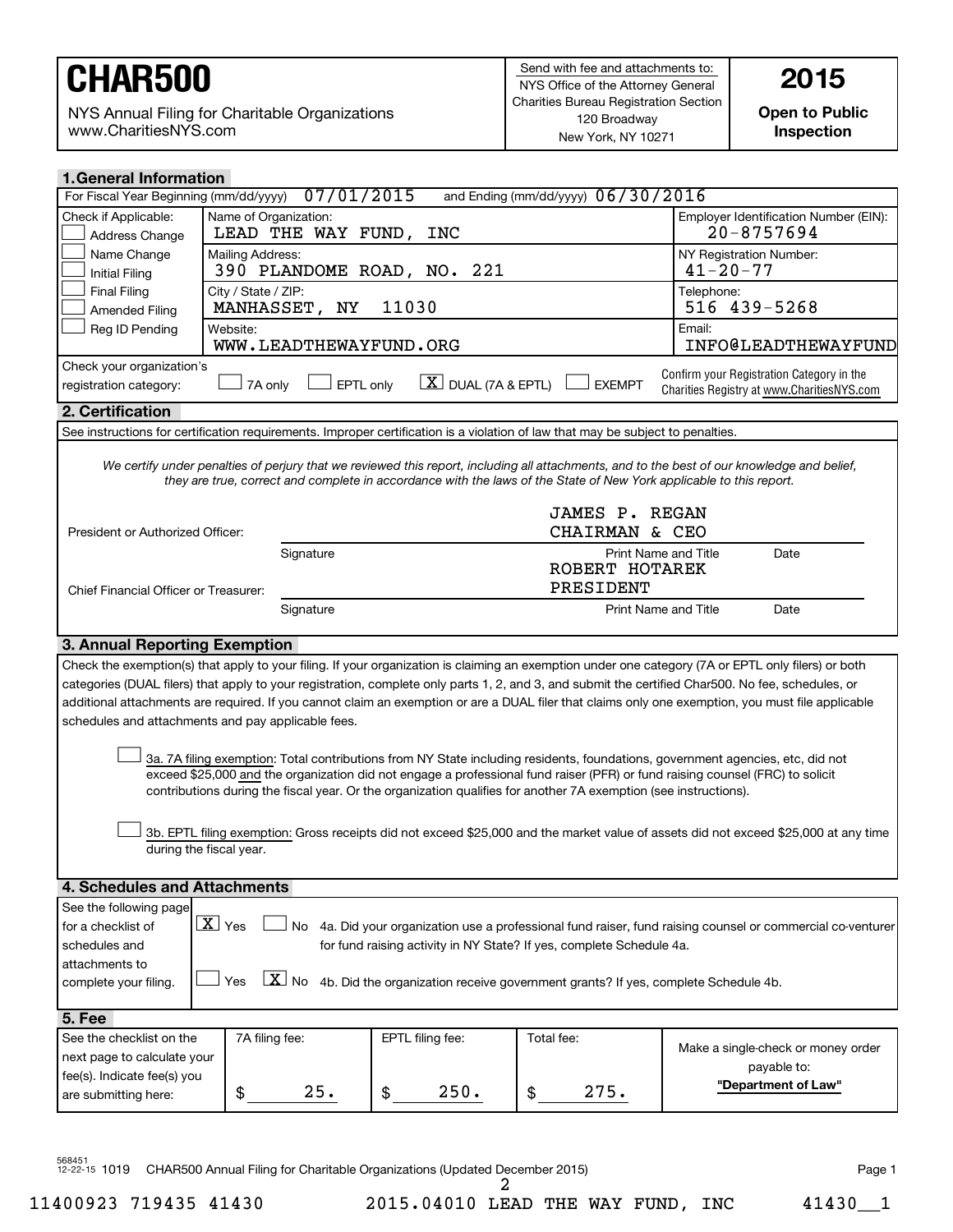#### LEAD THE WAY FUND, INC

|                                | Simply submit the certified CHAR500 with no fee, schedule, or additional attachments IF:                  |
|--------------------------------|-----------------------------------------------------------------------------------------------------------|
| <b>CHAR500</b>                 | - Your organization is registered as 7A only and you marked the 7A filing exemption in Part 3.            |
| <b>Annual Filing Checklist</b> | - Your organization is registered as EPTL only and marked the EPTL filing exemption in Part 3.            |
|                                | - Your organization is registered as DUAL and you marked both the 7A and EPTL filing exemption in Part 3. |

#### **Checklist of Schedules and Attachments**

Check the schedules you must submit with your CHAR500 as described in Part 4:

- If you answered "yes" in Part 4a, submit Schedule 4a: Professional Fund Raisers (PFR), Fund Raising Counsel (FRC), Commercial Co-Venturers (CCV)
- If you answered "yes" in Part 4b, submit Schedule 4b: Government Grants

Check the financial attachments you must submit with your CHAR500:

- $\boxed{\textbf{X}}$  IRS Form 990, 990-EZ, or 990-PF, and 990-T if applicable
- **X** All additional IRS Form 990 Schedules, including Schedule B (Schedule of Contributors).
- Our organization was eligible for and filed an IRS 990-N e-postcard. We have included an IRS Form 990-EZ for state purposes only. †

If you are a 7A only or DUAL filer, submit the applicable independent Certified Public Accountant's Review or Audit Report:

- Review Report if you received total revenue and support greater than \$250,000 and up to \$500,000.
- $\boxed{\textbf{X}}$  Audit Report if you received total revenue and support greater than \$500,000

No Review Report or Audit Report is required because total revenue and support is less than \$250,000  $\Box$ 

We are a DUAL filer and checked box 3a, no Review Report or Audit Report is required  $\Box$ 

#### **Calculate Your Fee**

 $\perp$  \$0, if you checked the 7A exemption in Part 3a

 $\boxed{\text{X}}$ 

For EPTL and DUAL filers, calculate the EPTL fee:

- \$0, if you checked the EPTL exemption in Part 3b  $\Box$
- \$25, if the NET WORTH is less than \$50,000  $\Box$
- $\Box$
- \$100, if the NET WORTH is \$250,000 or more but less than \$1,000,000  $\Box$
- $\boxed{\textbf{X}}$  \$250, if the NET WORTH is \$1,000,000 or more but less than \$10,000,000
- \$750, if the NET WORTH is \$10,000,000 or more but less than \$50,000,000  $\Box$
- \$1500, if the NET WORTH is \$50,000,000 or more  $\Box$

#### **Send Your Filing**

Net do this is the purposes is calculated on:<br>NET WORTH for fee purposes is calculated on:

NYS Office of the Attorney General Charities Bureau Registration Section 120 Broadway New York, NY 10271

#### *Is my Registration Category 7A, EPTL, DUAL or EXEMPT?*

Organizations are assigned a Registration Category upon For 7A and DUAL filers, calculate the 7A fee:<br>registration with the NY Charities Bureau:

**7A** \$0, if you checked the 7A exemption in Part 3a filers are registered to solicit contributions in New York under Article 7-A of the Executive Law ("7A")

> **EPTL** filers are registered under the Estates, Powers & Trusts Law ("EPTL") because they hold assets and/or conduct activities for charitable purposes in NY.

**DUAL** filers are registered under both 7A and EPTL.

\$50, if the NET WORTH is \$50,000 or more but less than \$250,000 **filers have registered with the NY Charities Bureau** and meet conditions in **Schedule E - Registration Exemption for Charitable Organizations** . These organizations are not required to file annual financial reports but may do so voluntarily.

> Confirm your Registration Category and learn more about NY law at www.CharitiesNYS.com

#### *Where do I find my organization's NET WORTH?*

- IRS From 990 Part I, line 22
- IRS Form 990 EZ Part I, line 21
- IRS Form 990 PF, calculate the difference between Total Assets at Fair Market Value (Part II, line 16(c)) and Total Liabilities (Part II, line 23(b)).

568461 12-22-15 1019 CHAR500 Annual Filing for Charitable Organizations (Updated December 2015) Page 2

11400923 719435 41430 2015.04010 LEAD THE WAY FUND, INC 41430\_\_1

3